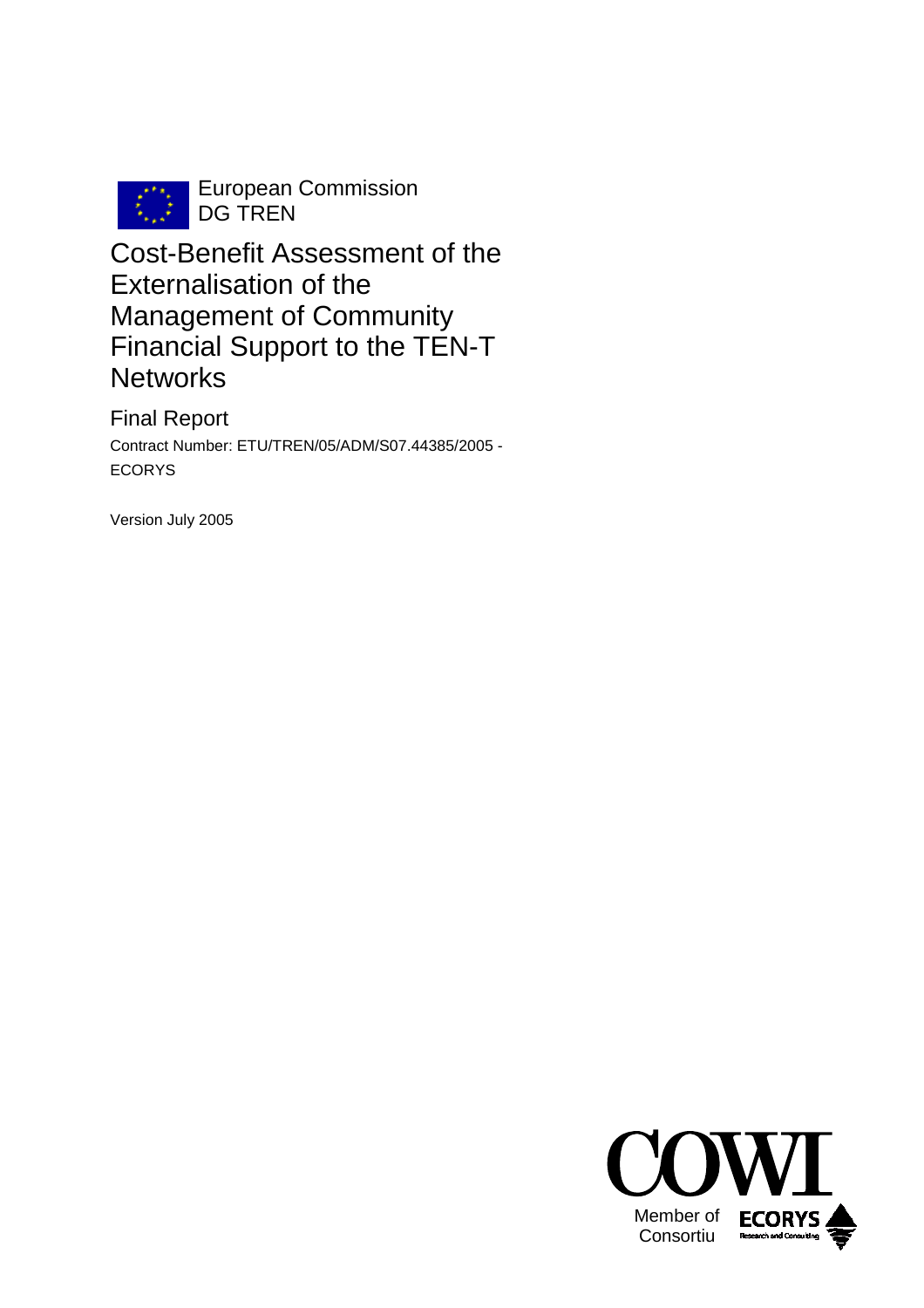European Commission DG TREN

Cost-Benefit Assessment of the Externalisation of the Management of Community Financial Support to the

TEN-T Networks

Final Report

Version July 2005

Report no. TREN1-003\_002 Issue no. Revision 2 Date of issue 6.06.2005 Prepared MRJE/RAZ/MLO Checked MLO Approved RAZ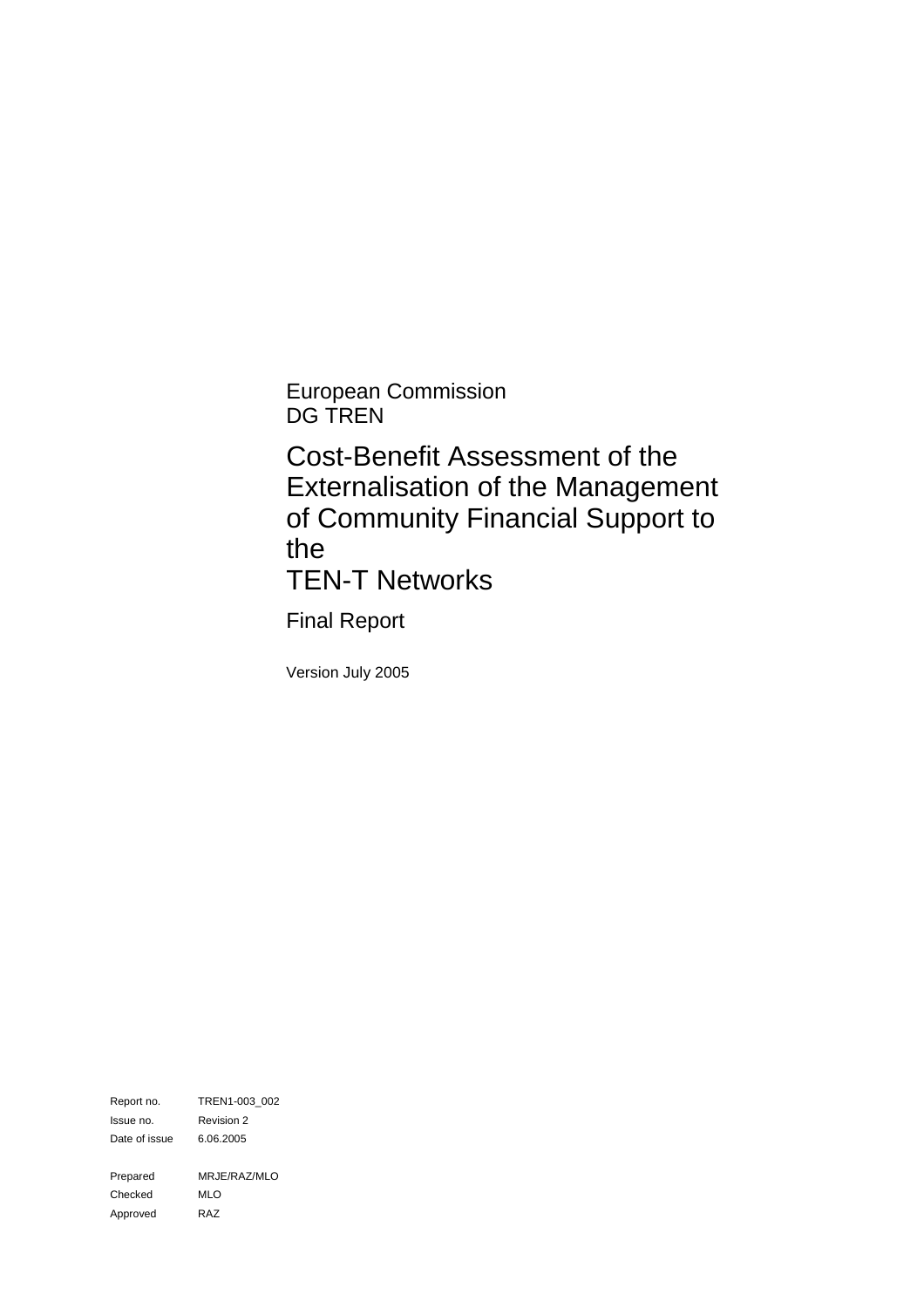# **Table of Contents**

| 1            | <b>Introduction</b>                        | $\boldsymbol{2}$ |
|--------------|--------------------------------------------|------------------|
| 1.1          | Objectives and Scope of Study              | $\overline{2}$   |
| 1.2          | Study Implementation                       | 3                |
| $\mathbf{2}$ | <b>Background</b>                          | 4                |
| 2.1          | The TEN-T Programme and its Objectives     | 4                |
| 2.2          | Present Management of TEN-T                | 11               |
| 2.3          | <b>Other TEN-T Stakeholders</b>            | 14               |
| 2.4          | <b>Basis for Externalisation</b>           | 19               |
| 3            | <b>Methodology</b>                         | 24               |
| 3.1          | Overall Approach                           | 25               |
| 3.2          | <b>Data Collection</b>                     | 26               |
| 3.3          | Data Analysis and Consolidation            | 28               |
| 4            | <b>Findings</b>                            | 31               |
| 4.1          | <b>Baseline Situation</b>                  | 31               |
| 4.2          | <b>Externalisation Potential</b>           | 35               |
| 4.3          | <b>Potential Future TEN-T Agency Tasks</b> | 36               |
| 4.4          | <b>Definition of Scenarios</b>             | 41               |
| 4.5          | Financial Background Data                  | 54               |
| 4.6          | <b>Cost-Benefit Analysis</b>               | 56               |
| 5            | <b>Conclusions and Recommendations</b>     | 63               |

# **Table of Appendices**

Appendix A: Abbreviations

Appendix B: Number of posts allocated to TEN-T programmes in November 2003 and 2004

Appendix C: Questionnaire

Appendix D: List of Background Documentation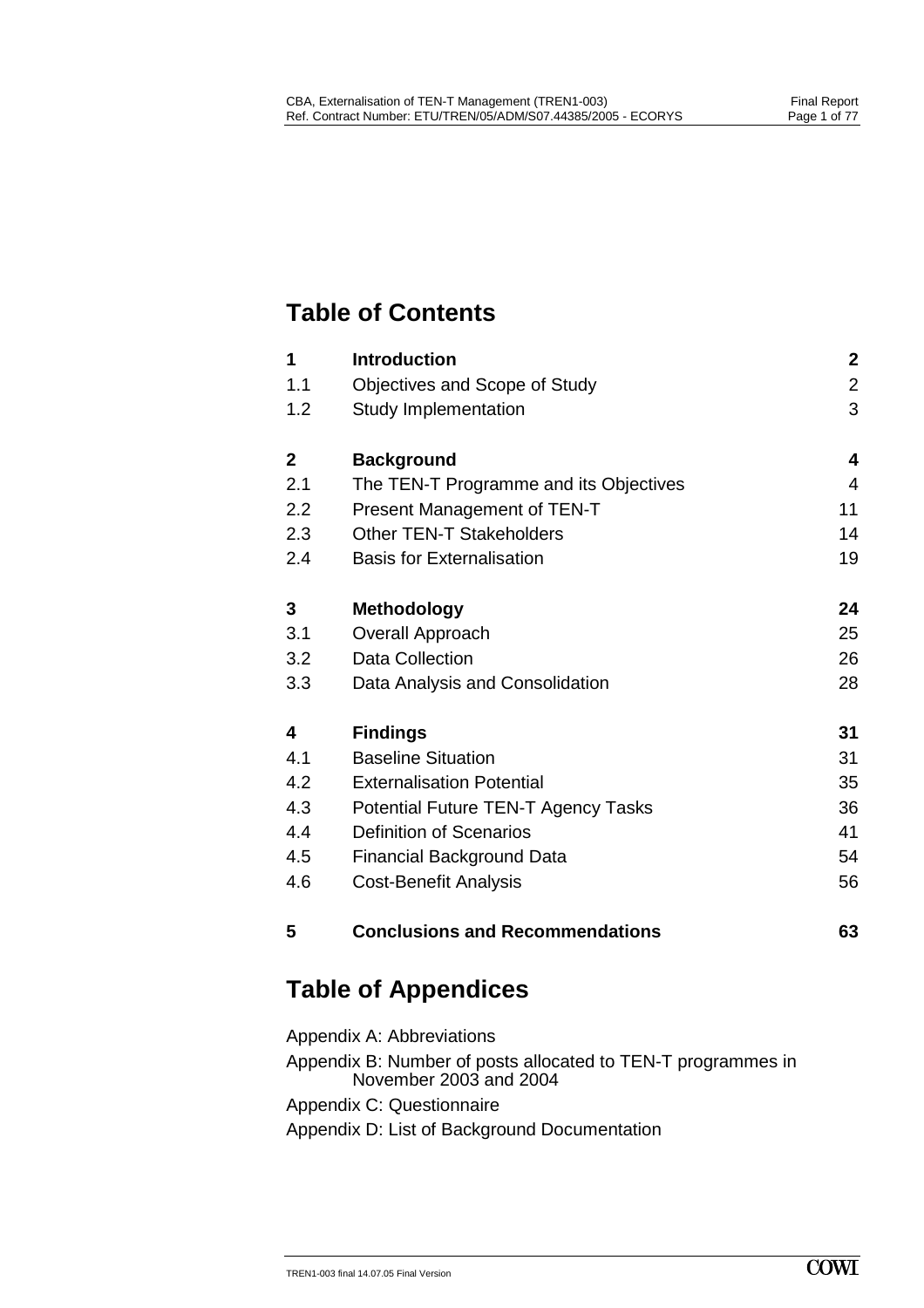# <span id="page-3-0"></span>**1 Introduction**

The Community contribution to the funding of projects developed as part of the Trans-European Network for Transport (TEN-T) is currently being managed by the services of the Commission. The present annual budget is in the range of 700 Mio €, however, with the renewed Community focus on Transport infrastructure, coupled with the recent EU enlargement, the annual budget is envisaged to increase substantially over the next years - possibly to several times the current budget. Such increase in annual contribution will require the allocation of additional administrative and human resources to this activity, and necessitate a streamlining and focusing of work procedures.

In view of the recently adopted Community Regulation (EC 58/2003) laying down the statute for executive agencies, the Directorate-General for Transport and Energy (DG TREN) has decided to launch a study for a Cost-Benefit Assessment of the potential externalisation of the management of the Community financial support to the TEN-T.

The present report has been prepared by COWI A/S under the existing ECORYS Service Framework Contract with DG TREN covering Impact and Ex-Ante Evaluations (Ref. TREN/A1/17-2003 Lot 1).

Readers should note that the report presents the views of the Consultant, which do not necessarily coincide with those of the Commission.

# **1.1 Objectives and Scope of Study**

On the basis of existing evaluations carried out by DG TREN, the objective of the study is to analyse the organisational and financial consequences of an externalisation of the management of the Community funds devoted to TEN-T within the framework and priorities set by the TEN Guidelines, in particular, the rationale and the cost-effectiveness of establishing an Executive Agency.

A significant increase in the budget allocated for TEN-T, as well as a widening of the tasks assigned to the Commission through the new financial regulation will have to be taken into account.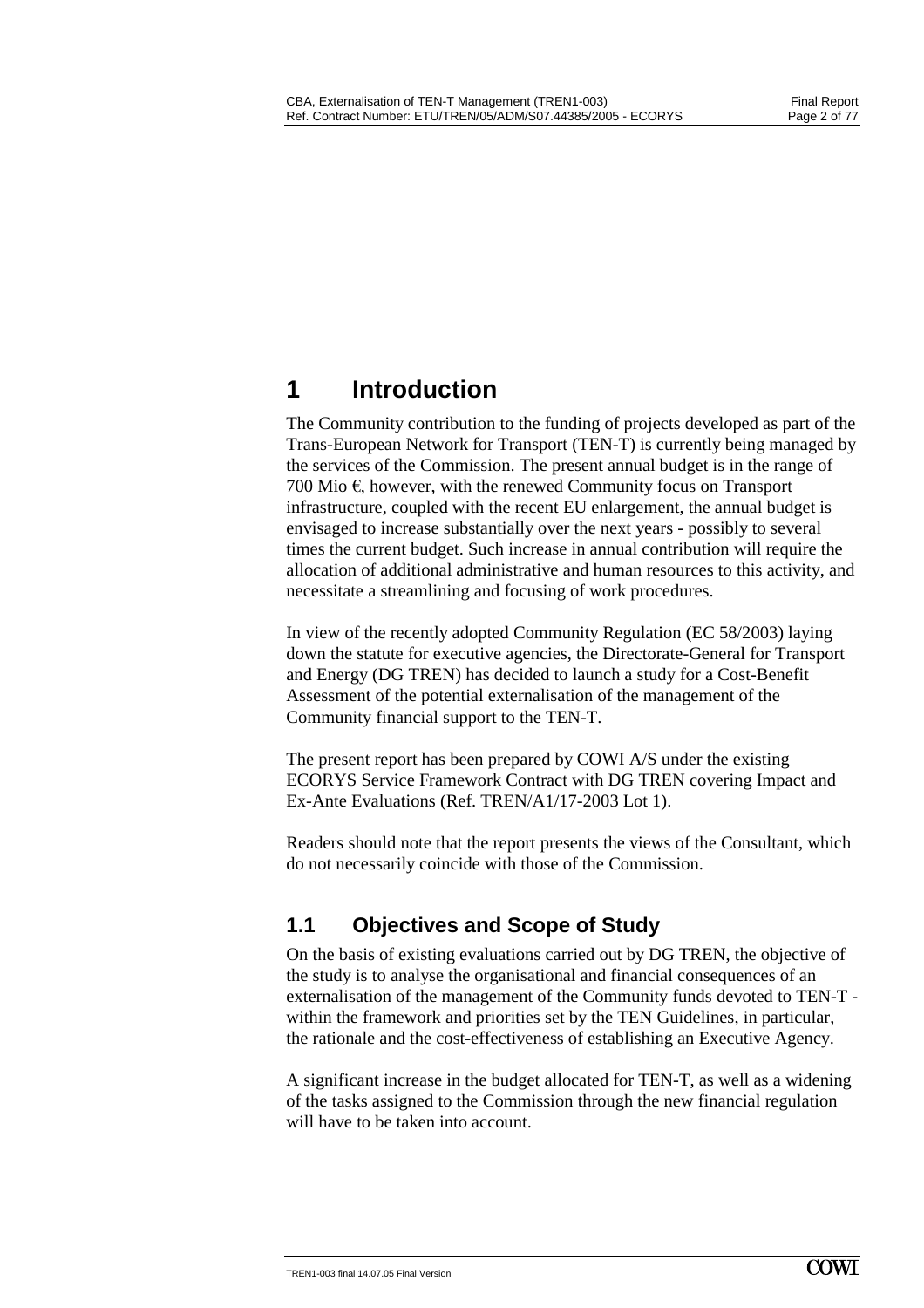<span id="page-4-0"></span>The Terms of Reference can be broadly summarised as follows:

- mapping of the key tasks within DG TREN related to administration, monitoring and implementation of TEN-T policies and activities and their respective externalisation potential;
- analysis of potential increase of effectiveness and possible efficiency and quality gains offered by delegating certain activities and tasks to an executive agency as of January 2006;
- analysis of additional resources required for managing the programme under three different scenarios as follows:
	- 1. TEN-T programme with an annual budget of 0.7 Billion  $\epsilon$  (as today 2006)
	- 2. TEN-T programme with an annual budget of 2.0 Billion  $\epsilon$  as from 2007, beginning with 0.7 Billion  $\epsilon$  in 2006.
	- 3. TEN-T programme with a gradual increase in annual budget, beginning with 0.7 Billion in 2006, increasing to 2.0 Billion  $\epsilon$  in from 2007 to 2009, increasing to 3.0 Billion  $\epsilon$  in 2010 and 2001 and ending with a 4.0 Billion  $\epsilon$  in 2012 and 2013.
- estimation of the cost-effectiveness ratio between an in-house (i.e. management wholly within DG TREN) and an externalisation scenario (i.e. Executive Agency), taking into account possible threshold factors and calculated over an envisaged 11 years lifetime of the Agency (2006-2016).

## **1.2 Study Implementation**

The initial Work Order was signed on the  $26<sup>th</sup>$  April 2004, and the study commenced officially with the briefing meeting held in DG TREN on 30<sup>th</sup> April 2004 with key officials dealing with TEN-T.

| <b>Position</b>                  | <b>Name</b>             |
|----------------------------------|-------------------------|
| Team Leader                      | Mr. Raphaël Zayat       |
| Transport & Procurement Expert   | Mr. Michael Lorentzen   |
| Data Analysis                    | Mr. Martin R. Jensen    |
| Sector Expert (TEN-T)            | Mr. Karsten S. Petersen |
| Organisation & Evaluation Expert | Mr. Niels E. Olesen     |

The study team, as defined in the proposal, comprises the following experts:

*Table 1.1 - Study Team Composition*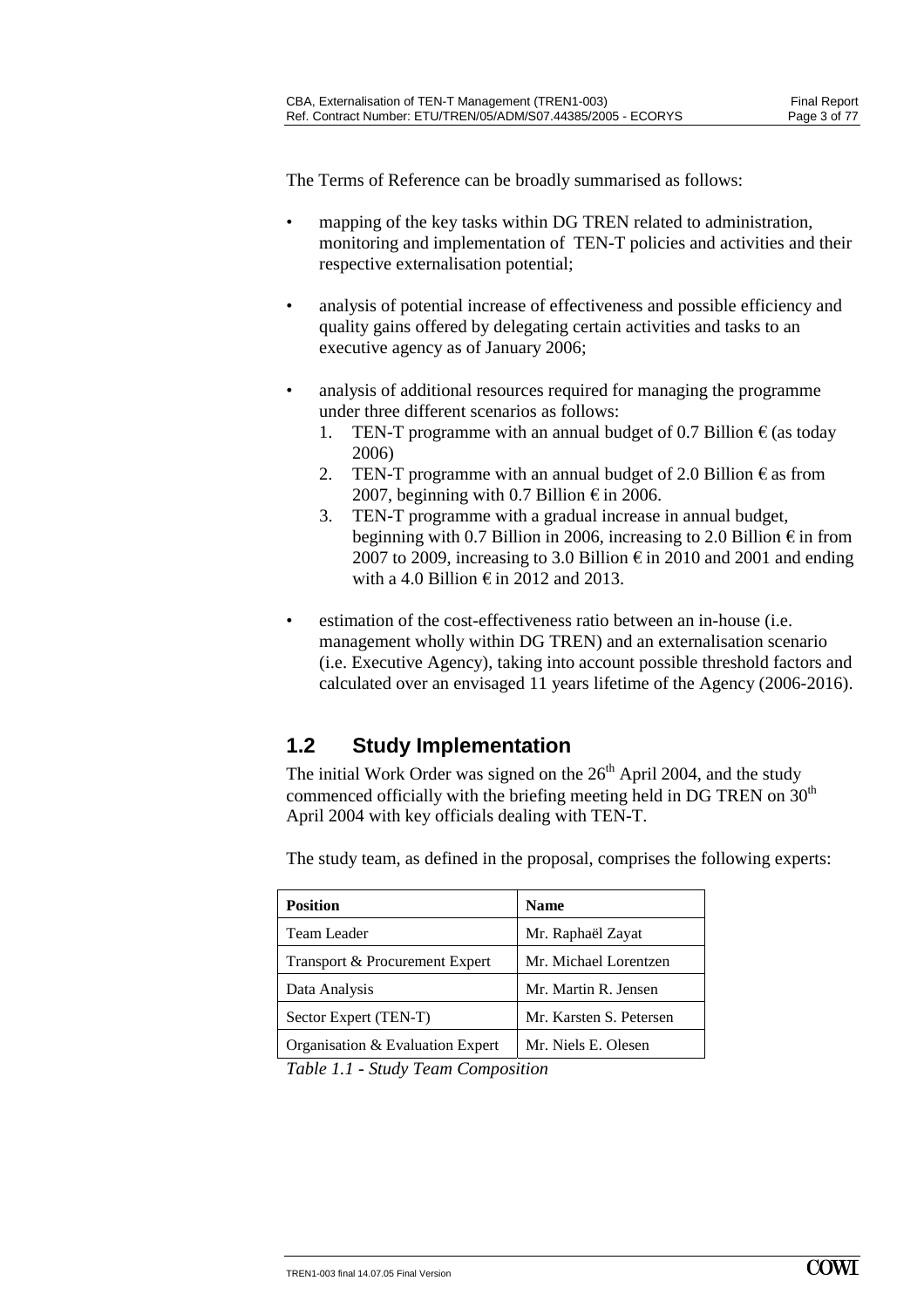# <span id="page-5-0"></span>**2 Background**

The present chapter summarises the background of the study, and is intended to provide the unfamiliar reader with the context of the Cost-Benefit Assessment (CBA), covering i.e. an outline of the TEN-T programme, the present management hereof and a summary of the legal basis for an externalisation

# **2.1 The TEN-T Programme and its Objectives**

### **2.1.1 Introduction**

Transport was one of the Community's first common policy areas and since the Treaty of Rome entered into force in 1958, transport policy has concentrated on removing barriers at the borders between Member States to facilitate the free movement of persons and goods.

In 1982, the Council approved a one-year Regulation on the financing of transport infrastructure projects. The creation of this specific budget line, dedicated to the financing of transport infrastructures, while limited at this stage to land modes only, was the seed for continuing action in the field of infrastructure in the Community Interest

Having started out as an annual programme granting 10 Million  $\epsilon$ , expressed in ad hoc Regulations, the total support granted by the Transport Infrastructure Programme had grown, and amounted to 702 Million  $\epsilon$  for the ten years 1982-92 and 385 Million  $\epsilon$  for the one year 1993-94. The budget line supported infrastructure projects presented by the Member States to the Transport Infrastructure Committee and included, from 1990 onwards, in the tri-annual and later bi-annual programs in the field of transport infrastructures defined by the Commission. Over this period, the maximum amount of support was 25 percent of the total cost of projects and 50 per cent of the total cost of studies.

Thus, EU support for Member States transport infrastructure projects has evolved over time, starting as a limited yearly financial instrument, supporting very specific land transport projects in some Member States, becoming by 1995, under Regulation 2236/95 amended by Regulation 1655/99, a financial support measure available to all Member States and all transport modes, and with a primary focus on the fourteen Priority Trans-European Projects (the Essen Projects).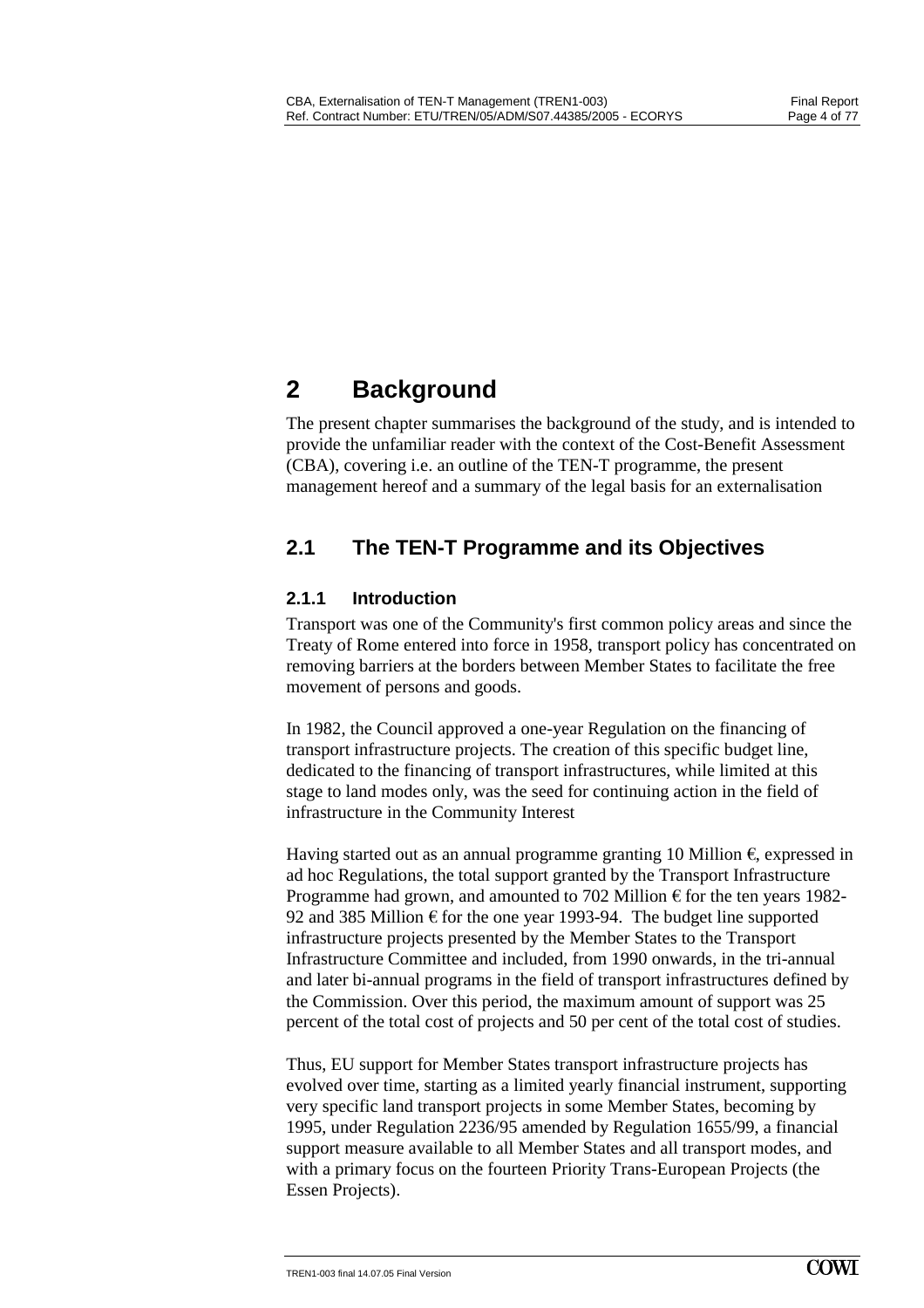Besides the evolution of the financial instrument granting aid to the transport infrastructures in Europe, the developments described below contributed to the definition and development of a Trans-European Network policy for Transport:

- The 1993 White Paper on Growth, Competitiveness and Employment presented the financing of TENs as a critical issue needing a global solution which would encompass:
	- the adoption of the TEN guidelines, prepared by the Commission;
	- the adoption and implementation of the new financial regulation for the TENs, and other innovative financing schemes;
	- improvement in the coordination of Commission procedures aiming at increasing the efficiency of the financial instruments; and
	- the creation of the Christophersen group to identify priority projects and accelerate their implementation.
- The adoption of the Maastricht Treaty gave a legal basis to the Commission's actions in the field of TENs (Title XII) by:
	- proposing a transport infrastructure policy based on guidelines defined at a European level; and
	- defining the different possibilities for financial support of the MS projects by the Union.
- In July 1996 the European Parliament and Council adopted Decision  $N^{\circ}$ [1692/96/EC](http://europa.eu.int/smartapi/cgi/sga_doc?smartapi!celexplus!prod!DocNumber&lg=en&type_doc=Decision&an_doc=1996&nu_doc=1692) on Community guidelines for the development of the trans-European transport network (TEN-T). These guidelines comprise roads, railways, inland waterways, airports, seaports, inland ports an[d traffic](http://europa.eu.int/comm/transport/themes/network/english/its/html/index.html)  [management systems](http://europa.eu.int/comm/transport/themes/network/english/its/html/index.html) which serve the entire continent, carry the bulk of the long distance traffic and bring the geographical and economic areas of the Union closer together. These guidelines present a general reference framework for the implementation of the network and identification of projects of common interest. The time horizon to complete the network was 2010. The maps in Annex I of Decision 1692/96/EC illustrate the outline of the trans-European transport network as planned for 2010. The guidelines also included a list of 14 projects to which the Essen European Council (1994) attributed particular importance.
- More recently, the Commission White Paper "European transport policy for 2010 : time to decide" Transport Policy White Paper, is proposing:
	- an Action Plan aimed at bringing about substantial improvements in the quality and efficiency of transport in Europe,
	- a strategy designed to gradually break the link between constant transport growth and economic growth in order to reduce the pressure on the environment and prevent congestion while maintaining the EU's economic competitiveness.
	- a series of 60 measures to develop a transport policy for Europe's citizens including to concentrate its funding on the missing links of in particular rail corridors giving priority to freight, the trans-European high-speed passenger rail network, including airport connections and infrastructure with genuine potential for transferring goods from the roads to the railways.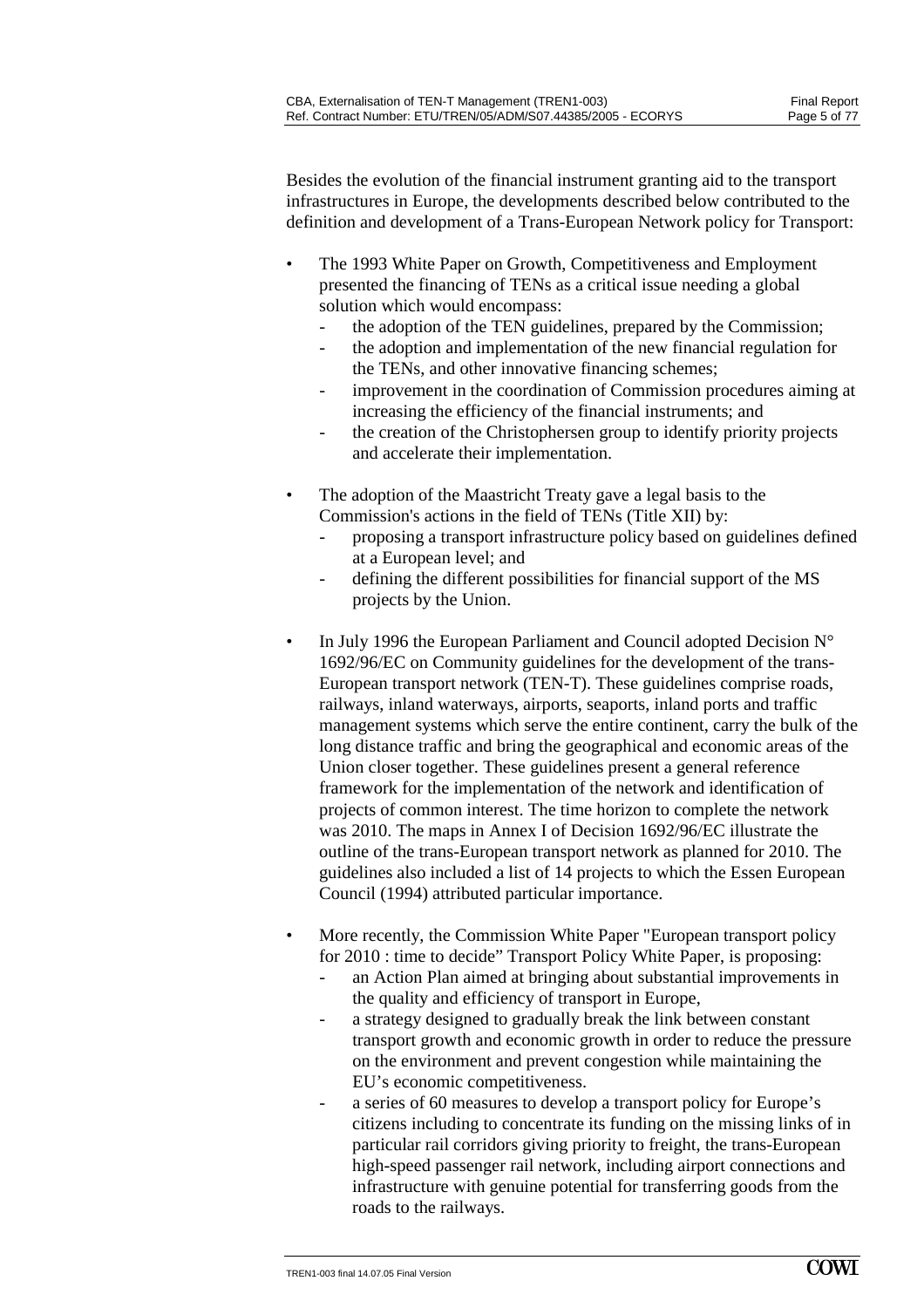• Finally, the Commission Growth Initiative and its programme Quick-start realised in December 2003, set an ambitious framework for accelerating investment also in selected TEN-T projects

#### **2.1.2 The TEN-T Objectives**

The legal basis of the current TEN-T programme is defined by the following three main papers:

- Amended Decision of the European Parliament and of the Council adopted on 21 April 2004 and amending Decision No 1692/96/EC on Community guidelines for the development of the trans-European transport;
- Regulation (EC) No 807/2004 of the European Parliament and of the Council of 21 April 2004 amending Council Regulation (EC) No 2236/95 laying down general rules for the granting of Community financial aid in the field of trans-European networks; and
- Commission Decision C(2001) 2654 final of 19/09/2001 establishing an Indicative Multi-annual Programme;

#### *Amended Decision of the European Parliament and of the Council adopted on 21 April 2004 and amending Decision No 1692/96/EC on Community guidelines for the development of the trans-European transport.*

The objectives and scope of the TEN-T were defined in Decision No. 1692/96/EC of the European Parliament and of the Council of the European Union of 23 July 1996 (the Guidelines).

The Guidelines define the objectives and scope of the TEN-T and describe the priorities and the characteristics of the networks for each transport mode. The description is general and is supplemented by maps of the various networks. Generally, the networks are extensive and give room for a large number of possible TEN-T projects. The Guidelines also present the priorities and broad lines of measures envisaged, and identify projects of common interest. They explain that TEN-T is to be established gradually by 2010 by integrating transport infrastructure networks throughout the Community in accordance with the outline plans and specifications annexed to the Guidelines.

The objectives can be summarized as sustainable mobility of persons and goods, while helping to achieve the Community's objectives in respect of the environment and competition. They cover all modes of transport and optimal use of existing capacities. The network covers the whole territory of the Community to facilitate access in general, to link peripheral regions to the central regions and to interlink the major conurbations and regions. It includes transport infrastructure, traffic management systems and positioning and navigation systems.

The priorities are widely spread. They include bottlenecks, missing sections and major routes, but also include infrastructure for access to the network,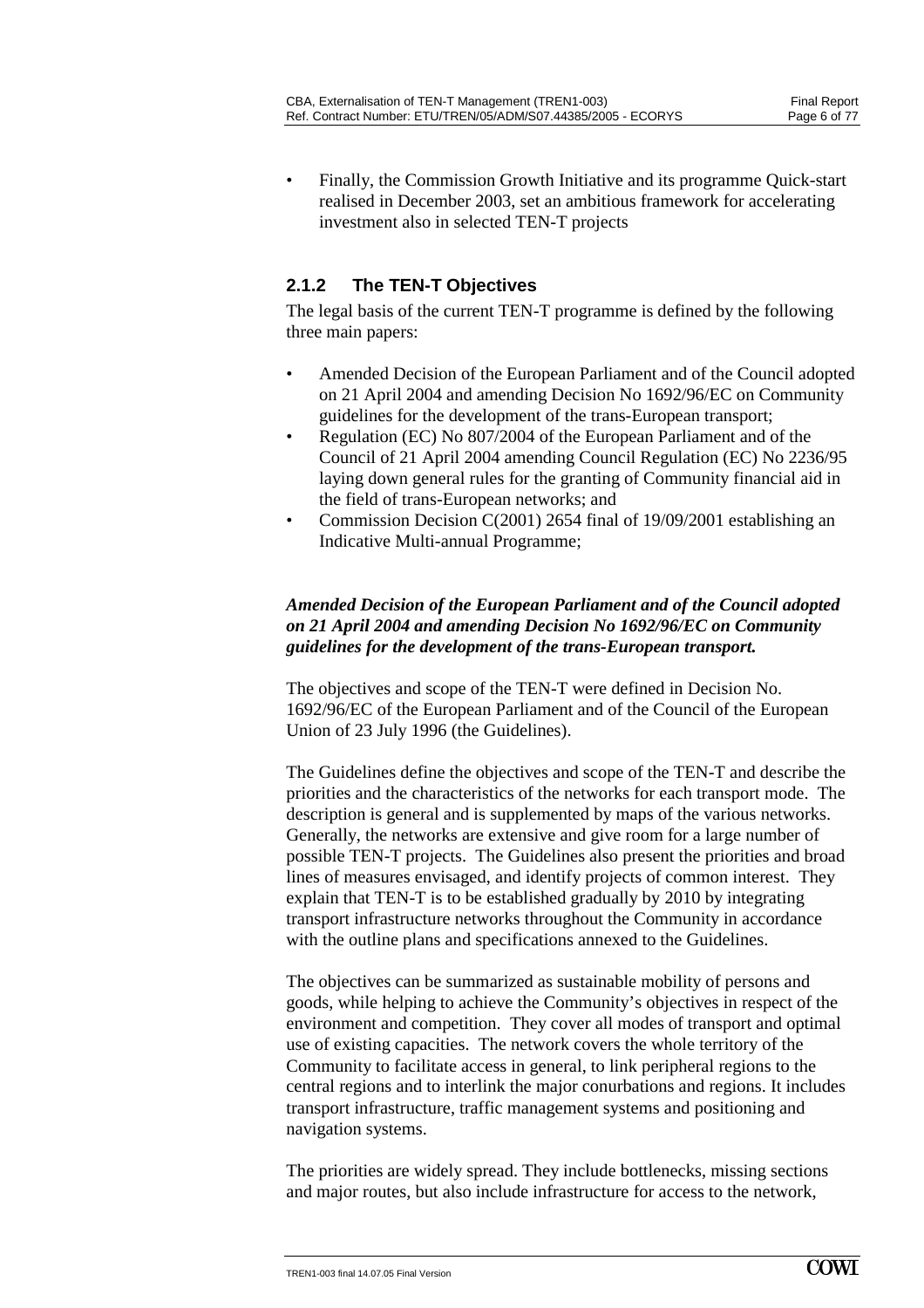making it possible to link peripheral regions to the central regions, and integration of environmental concerns into the design and development of the network. Other key priorities are optimisation of the capacity and efficiency of existing infrastructure, interconnection points and intermodal platforms, improved safety and network reliability and systems for the management and control of network traffic and user information which allow optimising the use of infrastructure.

#### *Revision of the TEN-T Guidelines*

The Guidelines included an article on revision. Before 1 July 1999, and every five years afterwards, the Commission shall submit a report to the European Parliament and the Council, indicating whether the Guidelines should be adapted to take account of economic and technological developments in the transport field, in particular in rail transport.

Revised Guidelines were proposed to the Parliament and the Council in 2001 (introducing 20 Priority Projects) and 2002 (together with request for increased EU support) without reaching agreement. Consequently a High-Level Group on the TEN-T (Van Miert Group) was set-up by the Commission to undertake an in-depth revision of the Guidelines that was proposed again to the Parliament and the Council in October 2003 and recently adopted on 24 April 2004.

The revised Guidelines introduce the following amendments:

- a new list of priority projects integrating the networks of the new 10 Member States. 10 new Priority Projects are added to the list of priority projects proposed in 2001, including new forms of support for the development of trans-national projects for motorways of the sea. The estimated cost to complete these 30 projects is estimated to be around 225 Billion  $\epsilon$  by 2020.
- a "European interest" label is granted to these projects giving them priority to use the Community resources available in accordance with the rules applicable to the Community financial instruments for the networks; in particular, this label provides for the Member States to carry out, prior to the authorisation of projects, coordinated evaluation and public consultation procedures or a common transnational enquiry in the case of certain cross-border sections;
- a mechanism aiming at closer operational and financial coordination between the Member States for certain projects or groups of projects declared to be of European interest, with the designation of "European Coordinators";
- the deadline for completing the trans-European network is extended to 2020.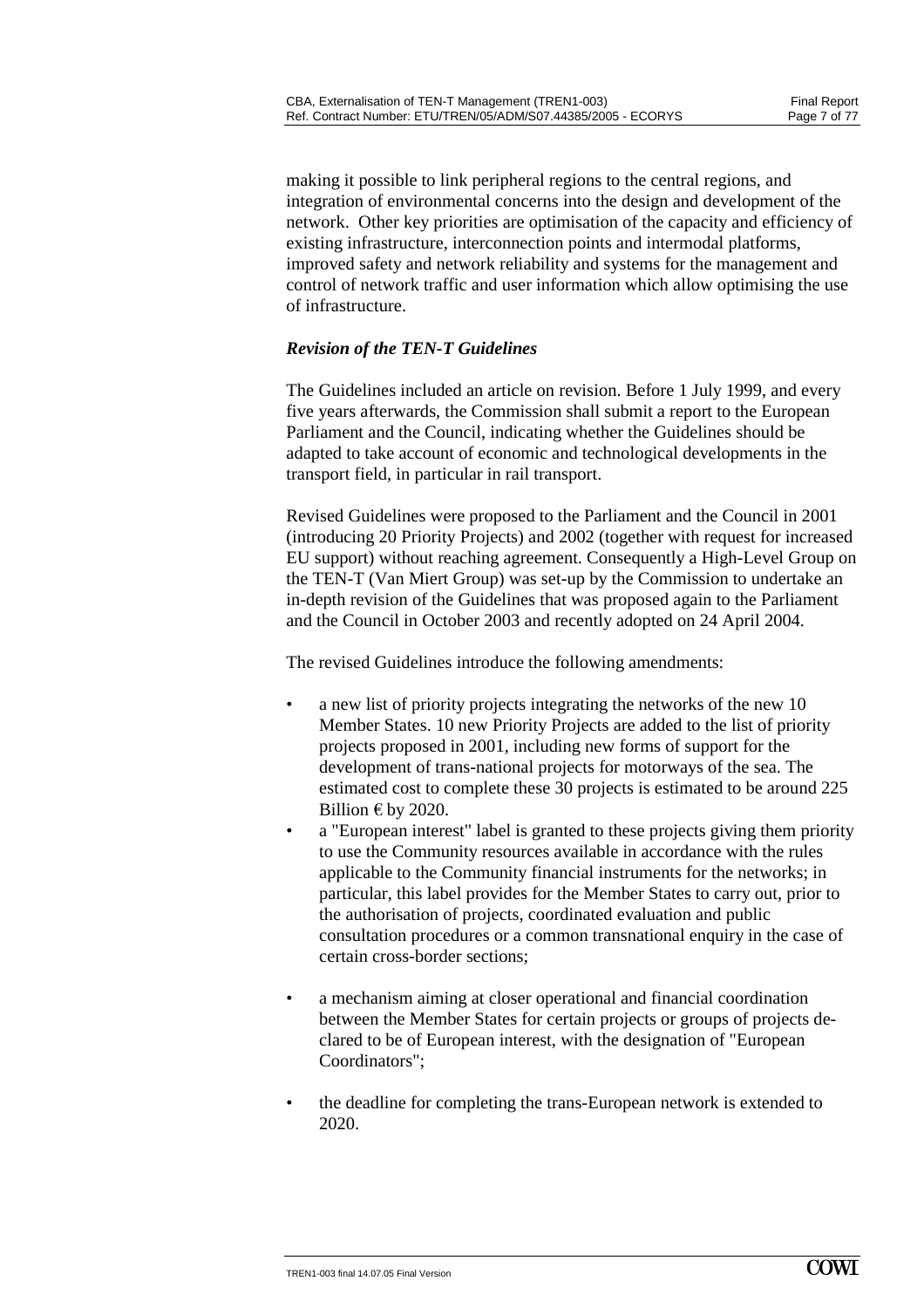#### *Council Regulation (EC) 807/2004*

The rules for Community support to the TENs (the TEN financial regulation) were initially defined in Council Regulation (EC) No 2236/95 of 18 September 1995. It was then amended to cover the period from 2000 onwards by Council Regulation (EC) 1655/1999 of 19 July 1999. The latest amended Regulation 807/2004 followed the conclusions and recommendations of the Van Miert High-Level Group (see below) and was adopted on 21 April 2004. The regulation establishes that Community support can be granted to projects of common interest, identified within the framework of the Guidelines (see below). The TEN financial regulation sets out eligibility and selection criteria for projects and studies, forms of aid, control provisions and monitoring and evaluation arrangements for supported projects and studies. Community support can be given in one or more of the following forms:

- 1 Co-financing of studies, including preparatory studies, feasibility studies and evaluation studies.
- 2 Interest rate subsidies (max 5 years duration),
- 3 Support for loan guaranties,
- 4 Direct investment support (grant),
- 5 Risk capital participation (max 1% of TEN budget)
- 6 Combinations of the above five types of support.

The levels of support defined in Regulation 2236/95 have been maintained, i.e. maximum 50% of the total study cost and up to 10% of total investment cost of projects. However, Community aid can possibly reach 20% of total investment in the case of:

- the Satellite positioning and navigation system (Galileo).
- cross-border sections of the Priority Projects started before 2010 (missing links) and used by long distance transport services (mainly railways and motorways of the sea). This would cover projects in one Member State, the benefits of which accrue mainly to other member States.

The budgetary resources allocated by the Commission for the 2000-2006 period amounts to 4.6 Billion  $\epsilon$  of which 4.17 Billion  $\epsilon$  are earmarked for Transport.

The Regulation clearly indicates the preference of the European Union for environmentally friendly transport mode as it stresses that at least 55 % of the budget should be devoted to rail (including combined transport) and a maximum 25% to roads.

Taking account of the principles of the Sound and Effective Management 2000 programme, the Regulation introduced a genuine multi-annual approach with:

Inclusion of provisions for a "multi-annual indicative programme" (MIP), the purpose of which is to give a clear indication of planned spending on major projects and on other significant categories of projects (see below).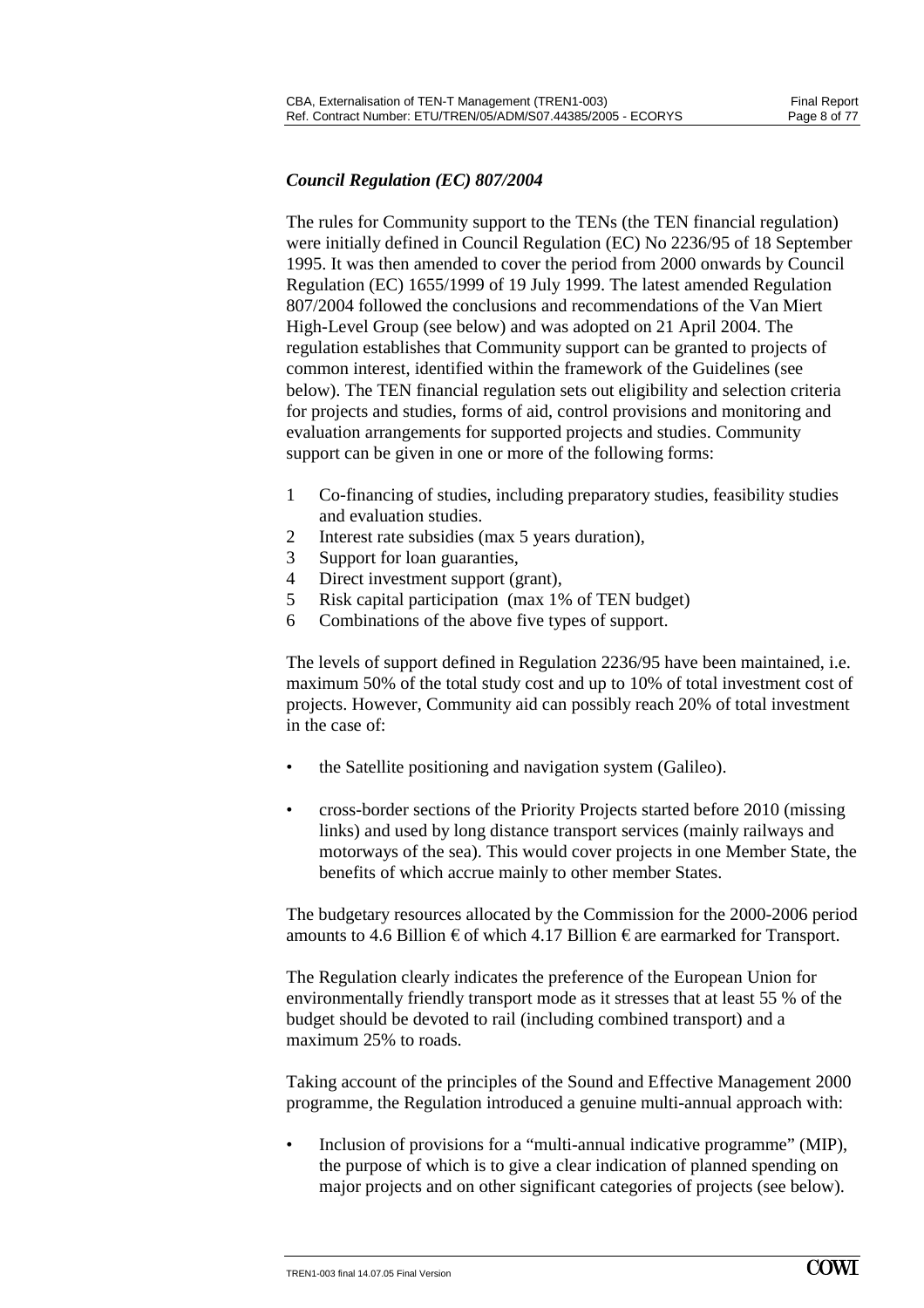No more than 75% of the TEN-T budget can be allocated to the MIP, i.e. 3.127 Billion €

• Inclusion of improved control and "sanction" mechanisms (including " $n+2$ " rule<sup>1</sup> and maximum 2 Decisions can be opened at the same time for a given project)

The Regulation also introduces the Commission's willingness to promote the recourse to private sources of funding and PPP initiatives in TEN-T projects. The adoption of the MIP should also be seen as a way to guarantee private investors that EU funding will be committed to long-term investments projects such as the TEN-T.

In appropriate cases, budgetary commitments to long-term projects with high financing requirements should be annually committed instalments, based on the initial Commission decision to finance the project (MIP).

#### *Framework Commission Decision C(2001) 2654 final of 19/09/2001*

As mentioned above, the adoption of a Multi-annual Indicative Programme for granting EU support to TEN-T for the period 2001-2006, was a Commission signal of a firm financial commitment to support the priority projects through annual commitments. It is intended to give a sufficient incentive and guarantee to potential investors or project promoters so that a certain level of funding will be provided by the Community throughout the implementation phase of the projects.

The Decision provides that a maximum of 3.13 Billion  $\epsilon$  can be allocated to the different components of the indicative multi-annual programme; this corresponds to 75 % of 4.17 Billion euros. The Decision defines (once for the whole period) the list of eligible projects. It also gives an indicative breakdown of allocation of Community support committed to:

- The 11 remaining Essen Priority Projects to be achieved with 1.3 Billion €
- Galileo with 550 Million  $\epsilon$
- Projects of Common interest or Coherent group of projects (i.e.: ITS, removal of railway bottlenecks, etc) with 0.9 Billion  $\epsilon$

The MIP functions as a planning instrument for the elaboration of the annual draft decisions of the Commission (Annual Financial Decision for a MIP project) without involving the TENs Financial Assistance Committee. It was introduced in order to recognize and deal with the longer-term nature of some TEN projects by providing a framework in which the decisions can be made for the allocation of the TEN-T budget. Thus, Member States are given an indication of the likely allocation of funds over a period of several years, in advance. The need for this longer-term perspective results directly from the particular nature of the transport infrastructure projects themselves: in general,

<sup>&</sup>lt;sup>1</sup> The assistance granted to a project on which work has not begun within two years from the date of its expected start as indicated in the EU decision shall be cancelled.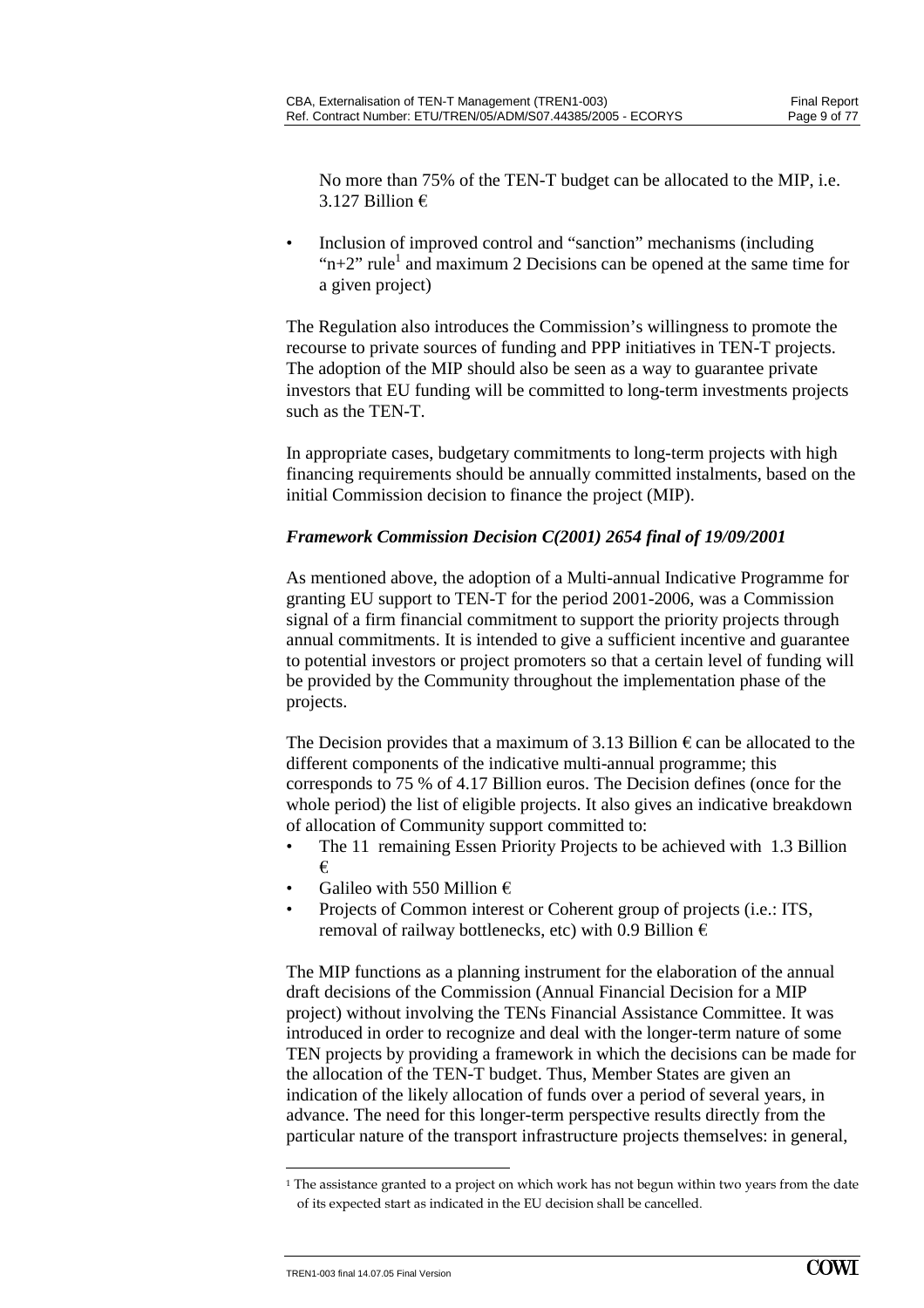they require long periods of consultation, preparation and implementation, but only begin to make any financial returns at a much later stage.

Call for inclusion of new projects in the MIP can only take place in the context of a revision of the MIP (mid-term review by 2004) or the establishment of a new MIP after 2006.

Further to the adoption of the Commission's financial perspective for the period 2007-2013, the Commission presented on 14/7/2004 **a proposal for a new European Parliament and Council Regulation amending further Council Regulation 2236/95 – COM 52204) 475 final**. With this new proposal the Commission is proposing a major increase of the budget for the trans-European transport and energy networks (TEN) and modification of the rules for the granting of financial aid that should foster the public and private investments in energy and transport infrastructures and technologies in an enlarged Europe.

In the transport sector, the proposed regulation provides for a budget of 20.35 Billion  $\epsilon$ , focuses aid on a limited number of projects<sup>2</sup> and argues to authorise maximum level of EU aid as follow:

- 1. **TEN-T priority projects**: up to max 50% for studies (including geological investigations) and 30% for construction works; this ceiling being increased to 50% of the costs of cross-border projects as an incentive in exceptional cases.
- 2. **Other projects of common interest**: up to max 50% for studies and 15% for construction works; this ceiling being increased in exceptional cases to 50% of the costs of projects linked to: the deployment of interoperable systems, security or safety systems.

In addition the proposal suggests that the granting of aid to beneficiaries will be subject to compliance with the objectives of modal shift and interoperability. In addition to direct grants, interest rate rebates on loans, participation to risk capital funds, it proposes that EU support also provides for loan guarantees to cover risks after the construction phase. It also foresees a clarification of the respective role of the Commission and of the Member States in the management of the aid and explicitly provides the possibility for the Commission to delegate the management of the TEN-T programme to an Executive Agency.

<sup>&</sup>lt;sup>2</sup> Primarily the works on 30 TEN priority projects (costing a total of  $\epsilon$ 225 Billion) decided by Parliament and the Council on 29 April 2004 and programmes to deploy the European air traffic and rail management systems. It is proposed that TENT-T financial commitments will gradually increase from  $\epsilon$  900 Million in 2007 to respectively  $\epsilon$  2344 Million in 2009,  $\epsilon$  3544 Million in 2011 and € 4931 Million in 2013.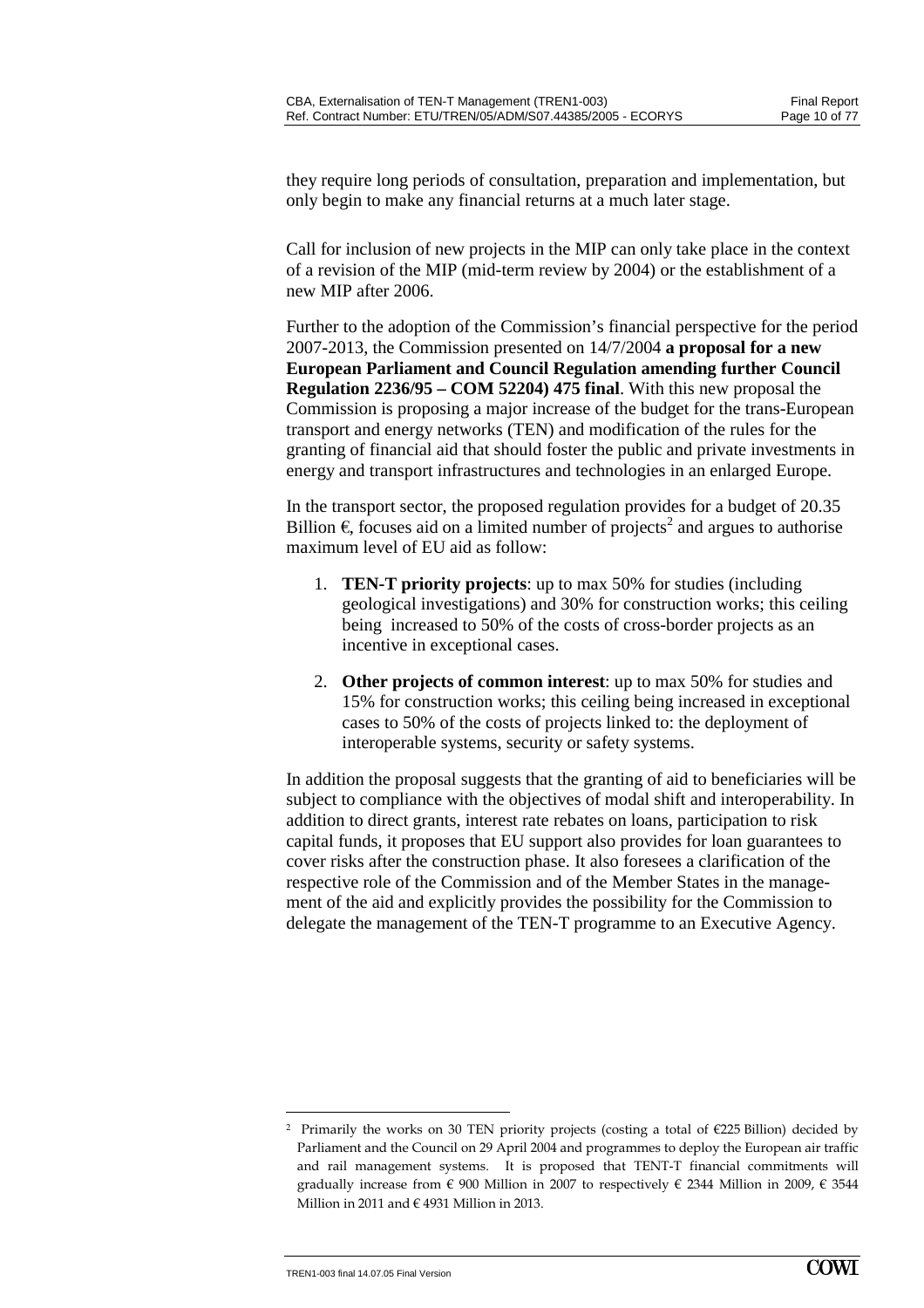## <span id="page-12-0"></span>**2.2 Present Management of TEN-T**

While the TEN-T budget line has supported an increasing number of individual projects and studies in Member States, the staff dedicated to its management has not grown in the same proportion. Although the bulk of the TEN-T selected projects' funding has been provided by the European Investment Bank, in the form of loans, and by the Cohesion Fund, in the form of grants, as was mentioned above, money from the TEN-T budget line is intended to be instrumental in helping these projects through their initial phases and all over the European Union.

400<sup>3</sup> TEN-T projects were considered active in 2003 representing 1,641 Million  $\epsilon$  of EU funding<sup>4</sup>. These were managed and monitored by 18 Desk Officers (DO). The number of active projects amongst the different modes of transport, was approximately as follows showing more than 50% of the TEN-T projects being related to Railways.



*Figure 2.1 - Number of Active TEN-T Projects by Mode - 2003* 

3 More precisely 394 projects excluding the 3 Galileo projects

<sup>4</sup> excluding the 270 Millions for the 3 Galileo projects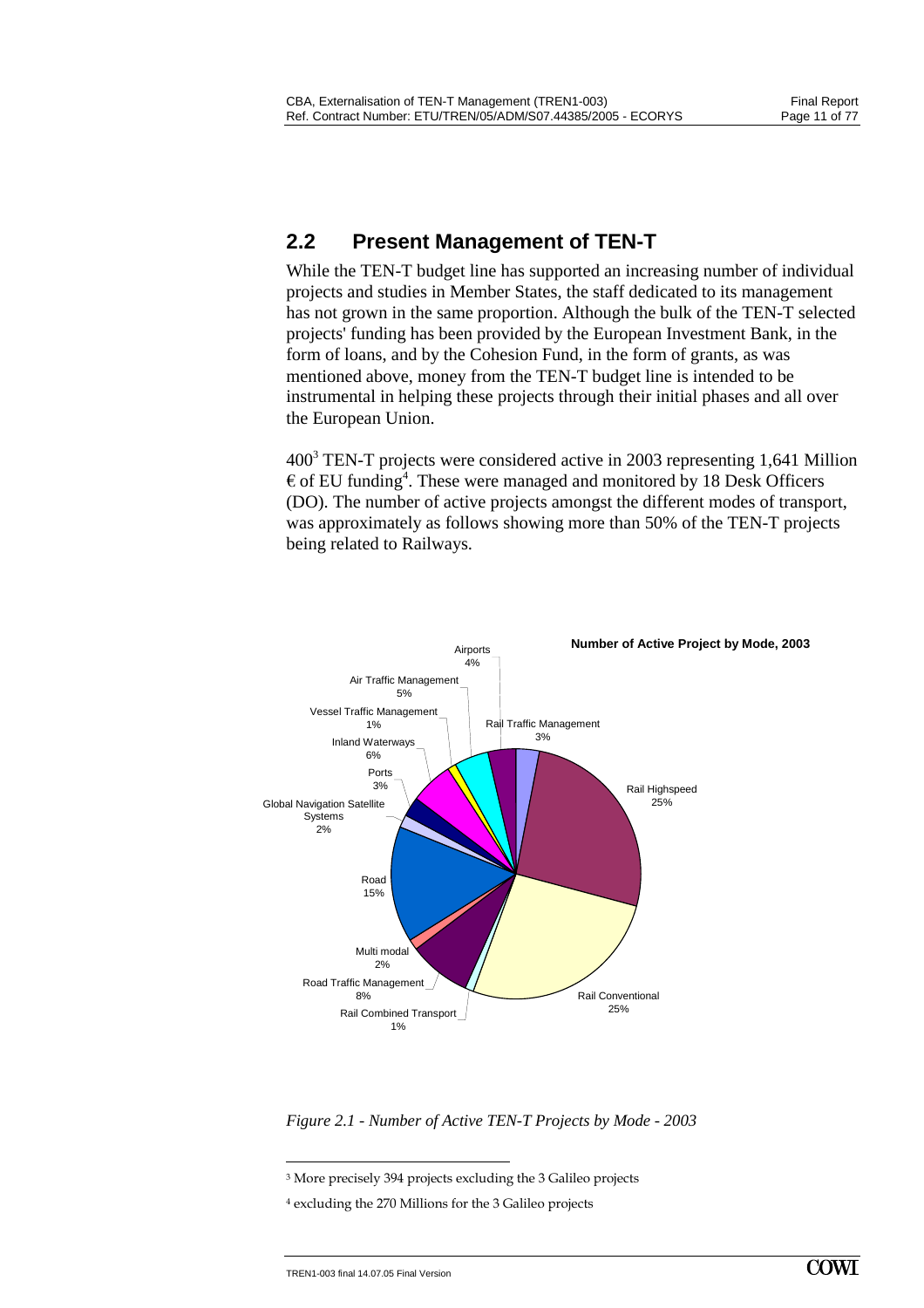The number of TEN-T projects and related budget managed or monitored by each Desk Officer varies considerably from one to the other: i.e. from about 80 active projects representing some 300 Million  $\epsilon$  for the desk officer dealing with Italy and France to 4 active projects amounting to 2 Million  $\epsilon$  for the desk officer responsible of Vessel Traffic Management projects.

#### **2.2.1 Co-ordination of the TEN-T Programme**

DG TREN is divided into 10 directorates of which 4 deal specifically with Transport. Directorate B is responsible for TEN policy and projects; E deals with inland transport (including Satellite Navigation Systems); F with air transport; G with maritime transport; the financial activities related to managing the current TEN budget, negotiating the next year's budget and financing for the medium term, and reviewing and auditing previous spending are shared between Directorates A and B.

The TEN-T funding programme is co-ordinated and managed by Unit B3 of DG TREN. This Unit deals with organising the initial selection of projects, their dayto-day administration (involving contact with Member States, Project Promoters) and, through the Financial Assistance Committee and the Multiannual Indicative Plan, the general allocation of funds, and overall policy and direction of the TEN-T programme. Daily financial management and control of TEN-T project is performed by the Financial and Contractual cells of the operational directorates (B, E, F, G) with interaction of A1 Unit (counter-weight with ex-ante approval).

As indicated, Unit B3 deals with the financing and management of support to TEN projects. This unit has around twenty five staff, under the head of the unit. Within the unit, Desk Officers have been allocated responsibility for specific Member States. The Desk Officers also work closely with the modal Directorates (i.e. E, F  $\&$  G). In addition to their geographically-based specialisations, they also have specific horizontal responsibilities, for areas such as PPPs, links with the Cohesion Fund and ERDF etc. The Desk Officers maintain an informal dialogue with Member States and other relevant parties, which ensure the efficient functioning of the more formal institutions of the TEN-T programme, such as the Financial Assistance Committee.

DG TREN is continuously trying to improve its tools and procedures for the management and monitoring of the co-financed projects. An integrated IT system (PMS) for the follow-up and monitoring of all DG TREN Decisions and Contracts has been developed and is in the process of being implemented. Calls for proposals and application forms are available and can be submitted on-line. Information on projects and TEN-T decisions are accessible and updated on DG TREN intranet. A practical guide, the TEN-T Handbook, has been drafted and provides useful information on TEN-T rules and procedures for Members States and project promoters.

Since 2000 DG TREN has developed its own manual for contractual and financial procedures. The entry into force of the new EU financial regulation has called for tighter financial and control procedures and a yearly updating of DG TREN manual which includes a section dedicated to commitment and management of TEN-T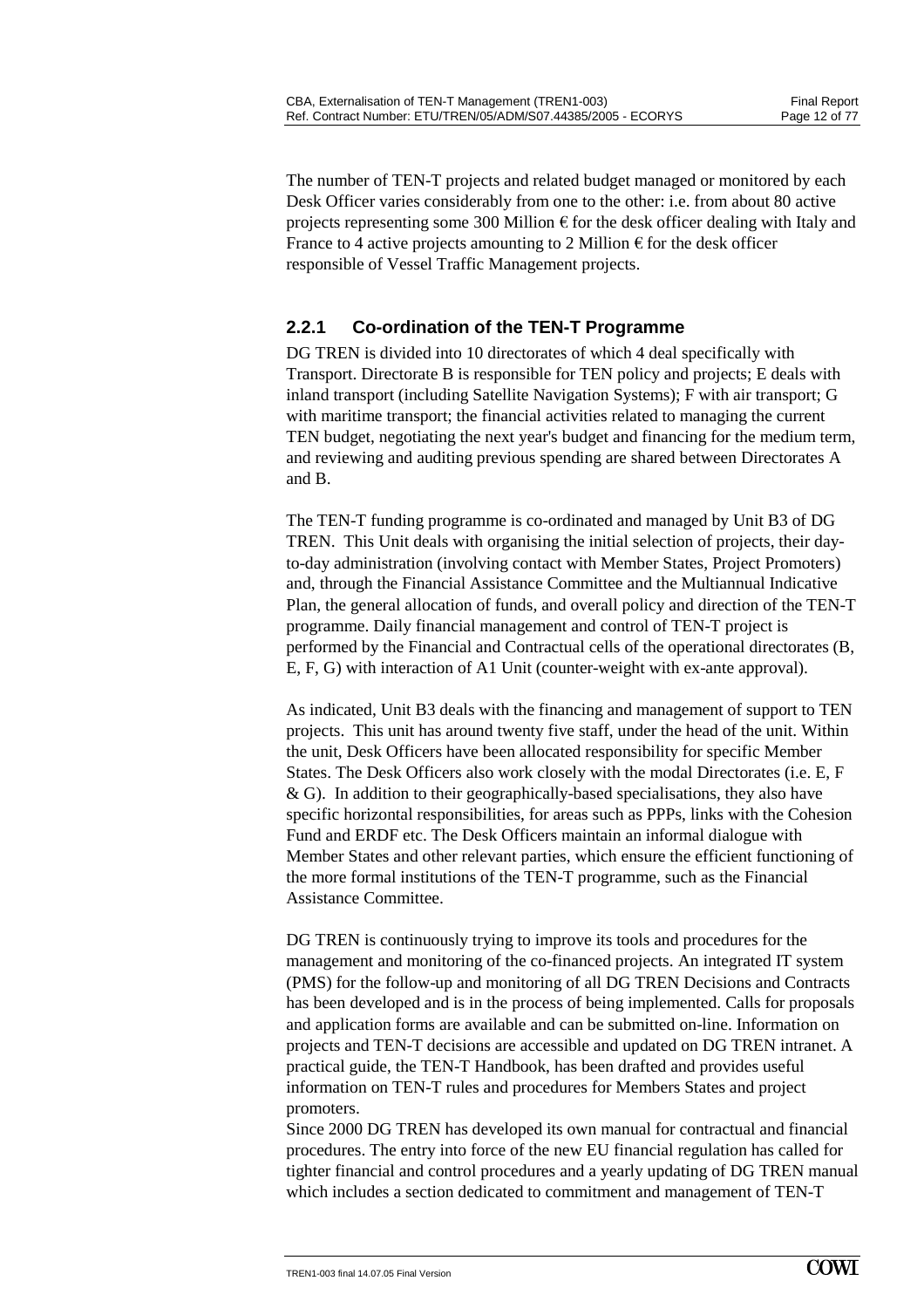grants. A working group composed of representatives from Unit A1 and the operational Directions has been established and is meeting regularly in order to discuss how to improve the procedures (simplification and adaptation to the new Financial Regulation) of TEN-T management from the legal and financial point of view.

#### **2.2.2 The Financial Assistance Committee**

The TEN-T Financial Assistance Committee (FAC) is a Council body which provides a forum for discussion an adoption of the Decisions for the allocation of the annual TEN-T budget. The Committee is chaired by the Commission (DG TREN but includes representatives of other Commission Directorates) and is composed by representatives from the Member States (usually from transport or other ministries), and invites to its debates interested third parties, such as the EIB, EIF and Community of European Railways or specific experts. The representatives of the Members States attending the Committee are mostly involved with political or strategic issues related to TEN-T in their country but not the daily management of the projects receiving grants. The Committee usually meets once a year to discuss and vote on budget allocations of non-MIP projects. Member States' national representatives are thus also involved in initial project proposal and sponsorship (through contact with DG TREN Desk Officers), and in the direction and policy of the programme as a whole, through membership of the FAC. The Commission is providing the secretariat of the Committee and hosting its venues.

#### **2.2.3 The selection of TEN-T interventions**

To become a TEN-T intervention, a project proposal must typically go through the following process.

The MIP projects: the Project Status Reports (PSR) submitted annually for the MIP projects are considered as an application to the EU to continue the granting of aid to a MIP project. The Desk Officers will assess the PSR and propose a level of grant for the subsequent year based on the progress achieved by the project (against the planning) and its capacity to absorb the EU grant. As a result, the Commission adopts (or not) an Annual Commission Decision of Granting Community Aid (to a MIP Project) without involving the FAC. No more than 2 Decisions can remain open at any time for the same MIP project or study.

Once a year following a call for proposal for non-MIP projects advertised on DG TREN web-site, proposals are received in the form of applications for projects or studies by the official bodies in the member states. These applications are assessed by the relevant Desk Officer and a number of measures are selected. These selected applications are presented by DG TREN to the Financial Assistance Committee that votes hereon. The final decisions are then announced by the Commission later in the year. The Decision for non-MIP projects generally covers a longer period than the MIP Decisions.

The figure<sup>5</sup> below shows the annual number of applications received and approved since 1995.

<sup>5</sup> based on DG TREN statistics provided to the Consultant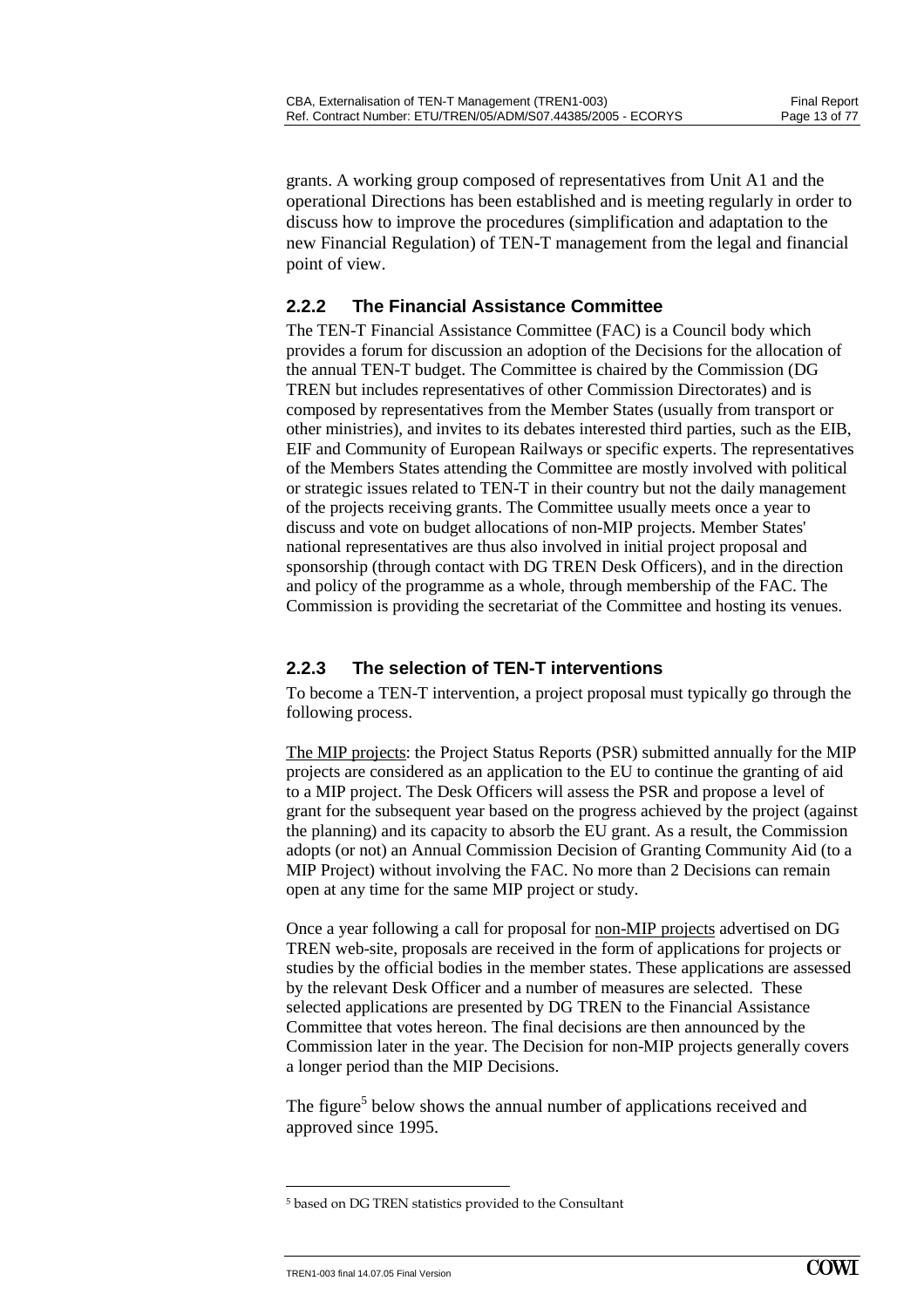<span id="page-15-0"></span>

**No. of Applications, 1995 - 2003**

## **2.3 Other TEN-T Stakeholders**

#### **2.3.1 European Investment Bank.**

The EIB is the main EU financial institution. Thanks to its high credit rating, the Bank borrows on the best terms available on the capital markets world-wide and lends on to the Member States and their financial institutions. Its purpose is to make large, long-term loans, acting as a financial instrument supplementary to the private sector.

An important task of the EIB is the assessment of projects throughout Europe, with the Bank's approval acting as a guarantee of quality to the private sector. It has potentially more resources than the Commission to perform in-depth studies of potential projects and is much less influenced by political pressures. Thus, the EIB may also undertake in-depth evaluations for other EU funding institutions, such as the Cohesion Fund. One third of the Bank's total activity is in transport networks, with more than half of this in TEN-T projects. The extent of the Bank's involvement in the funding of transport infrastructure is thus much wider than the requirements of qualification for TEN-T interventions. Looked at from another angle, this means that whether or not a proposal is sponsored by the TEN-T programme makes little difference to the EIB when they are considering whether or not to finance it. However, given the Bank's policy objectives of funding viable projects whilst meeting the aims of the EU, TEN-sponsored projects are still more likely to receive funding through the EIB than through a commercial source.

The Bank also undertakes evaluation of projects for other institutions such as DG REGIO against payment.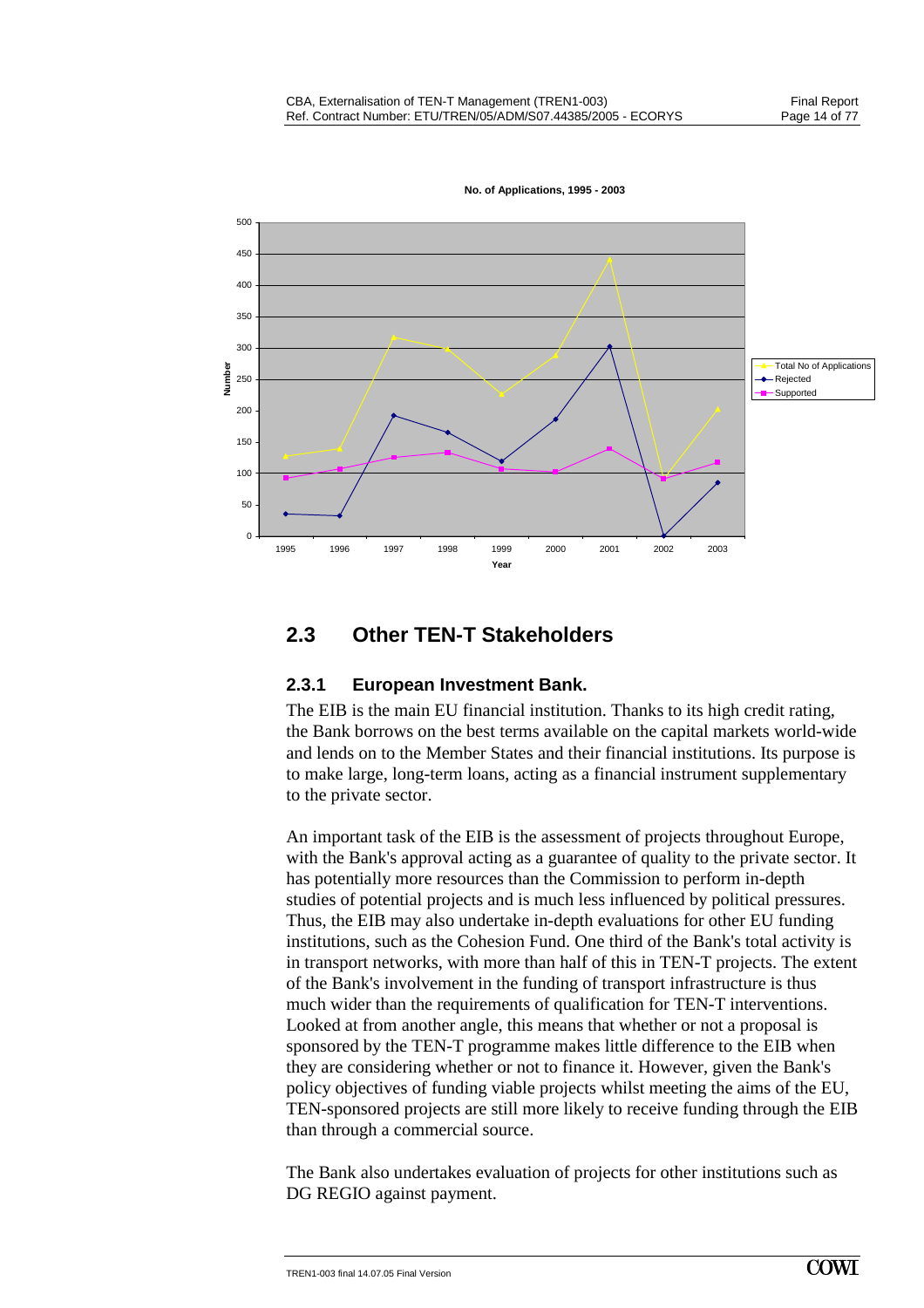#### Over the last six years EIB has lent  $\epsilon$  45 Billion for such investments. The target for 2004-2010 is  $\epsilon$  50 Billion.

#### *EIB appraisal of Transport projects*

As a borrower on the markets whose remit is to support viable projects helping to achieve the objectives of the European Union, the EIB attaches special importance to appraisal of projects put to it. This viability assessment is done from the economic, technical, environmental and financial points of view. Projects are usually examined by the EIB's teams of engineers, economists and financial analysts cooperating closely with the promoter. Some external experts can be appointed for specific projects. A site visit is organised so the appraisal team can discuss in details the project parameters with the promoter.

This examination focuses on the eligibility of the project, i.e. whether it conforms to the EU objectives which the EIB is responsible for promoting. The detailed project appraisal undertaken by EIB examines the value added brought by EIB on the projects, its impact on the sector in general, its technical soundness and the promoter's capacity to implement the project, the investment and operational costs, the project's impact on environment, the financial return (including tariffs) and the economic benefits of the project and a risk analysis identifying the financial viability of the borrower and guarantor of the project.

EIB loans have to be covered by sovereign or first class commercial guarantees. Finance and Transport ministries are used to working with the EIB and to providing guarantees for these operations. Public sector banks are also used to co-financing with the EIB.

Financing infrastructure has been for many years a public sector activity. The market advantages of the EIB from the loan pricing point of view are that it is not looking for a profit margin and that it considers all Member States as if they had the same credit rating, which means that Member States with weak economies have an incentive to work with EIB.

This confidential appraisal enables the promoter to benefit from the experience and know-how acquired by the EIB in dealing with a wide range of projects in all Member States of the Union. After completion of the appraisal the decision to grant a loan is taken by the EIB's Board of Directors.

Once finance has been provided for a project, its progress is monitored regularly mainly through the disbursement conditions and the loan repayments. The Bank can thus assist with any of the projects or promoters additional requirements, while ensuring compliance with the aims of its financing decision.

All completed projects are subject to ex-post analysis and some projects or group of projects are subject to expost evaluation performed by EIB with external consultants.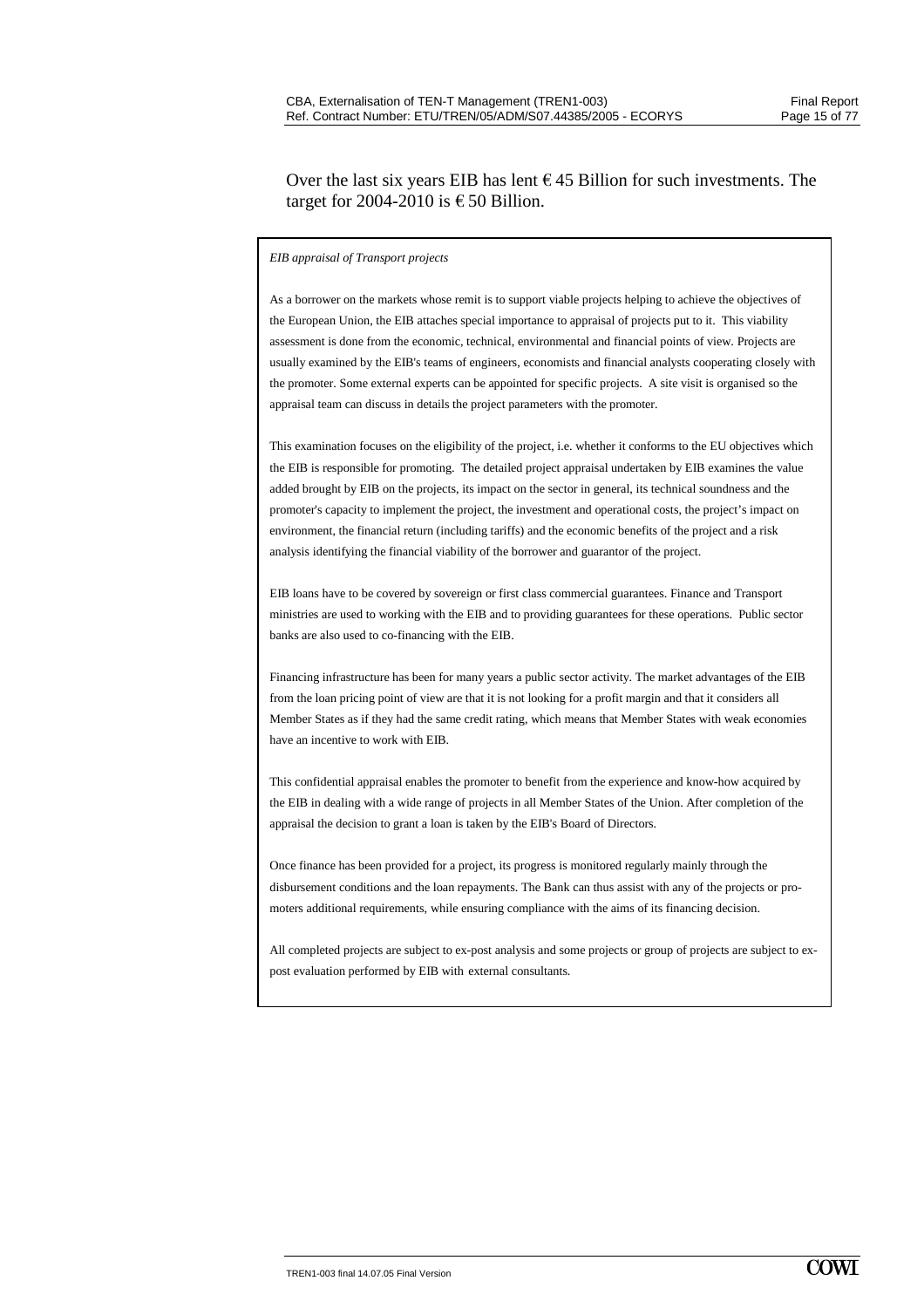#### **2.3.2 DG Regional Policy**

DG Regional Policy provides coordinated<sup>6</sup> support for transport in the Member States through:

- the ERDF (European Regional Development Fund), under development strategies prepared by the States and regions;
- the Cohesion Fund (CF)

In the applicant states, it allocates through ISPA (Instrument for Structural Policies for Pre-accession) about half its funds for transport projects.

#### *Cohesion Fund*

The Cohesion Fund was established under the Maastricht Treaty to strengthen economic and social cohesion in the Union, by providing financial contributions to environmental projects and transport infrastructure in EU countries with GDP below 90 percent of the Community average. The Fund uses the TEN-T programme as the general framework for its actions in the field of transport. DG TREN is involved in the selection process amongst the relevant applications (the Cohesion Fund routinely sends them the transport applications it receives) and also has, in principle, a power of veto over final decisions. Half of the Cohesion Fund expenditure is allocated to transport, and the other half to environmental projects. The transport spending must be allocated to the TEN-T network. The Cohesion Fund also provides a much higher level of support, normally 85 per cent<sup>7</sup>, than does the TEN-T budget line**.** The Cohesion Fund is by far the largest contributor to the Trans-European Transport Network in the beneficiary countries concerned (giving on average about 1 Billion  $\epsilon$  per year to transport infrastructure).

From 1994 to 1999, 8 Billion  $\epsilon$  were invested in transport projects in the Union's least developed countries. The total Cohesion Fund budget for 2000-06 amounts to 18 Billion € (1999 prices).

ISPA is one of the three financial instruments (with Phare and Sapard) to assist the candidate countries in the preparation for accession. Over the period from 2000 to 2006, a total of 1 040 Million  $\epsilon$  a year (at 1999 prices) is made available for infrastructure projects in the field of environment and transport.

#### *ERDF*

 $\ddot{\phantom{a}}$ 

This Structural Fund has also represented a major source of funding of the TEN. The European Regional Development Fund (ERDF) was established in 1975 to reduce regional imbalances in the EU. Indeed, the ERDF's aims include helping develop both infrastructure and businesses, and the TEN-T programme is seen as compatible with both of these. As is also the case for the Cohesion Fund, the Structural Funds' interest in TEN-T is its impact on economic and social cohesion,

<sup>6</sup> COM (2003) 499 final

<sup>7</sup> Support provided by the CF is less than 85% in case the project generates revenues. The present value of the revenues expected is deducted from the total cost before the calculation.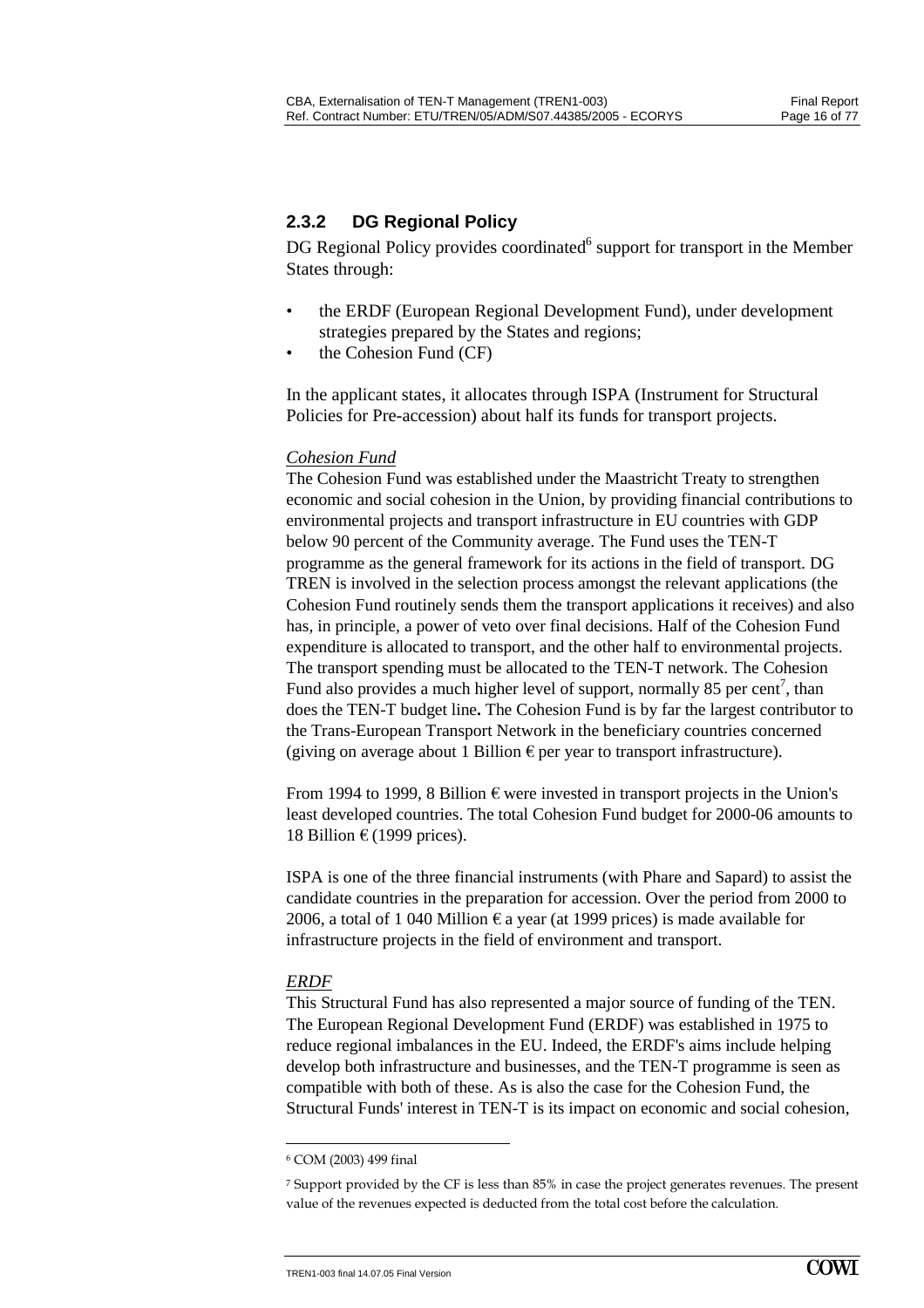and on the disparities between centre and periphery. This is seen as complementary to the objectives of DG TREN in its operation of the programme.

ERDF has made a major contribution to funding transport infrastructure in the regions it supports<sup>8</sup>. During the first programming period (1989 to 1993), the Structural Fund (ERDF) devoted some 8 Billion  $\epsilon$  at 1994 prices to investment in transport infrastructure in Objective 1 assisted regions.

During the previous financing period (1994/1999), around 15 Billion  $\epsilon$  in ERDF funds were spent on developing transport in Europe.

*Appraisal and monitoring of Cohesion fund and ISPA Transport projects* 

DG REGIO does not have sufficient in-house staff and expertise to appraise and verify the project application submitted for Cohesion Fund or ISPA support. It relies heavily on external assistance for the technical, environmental, economical, legal and financial assessment of the projects. This is done through framework agreements with EIB (Project Directorate) and independent consultancy companies.

These tasks will essentially consist of:

- the economic, environmental and technical appraisal of projects presented by the different beneficiary countries of either the Cohesion Fund or ISPA inclusive of the use of Discounted Cash Flow (DCF), Cost and Benefit (C&B) analysis and other quantitative methods (i.e. financing gap method for environmental projects)
- the technical, financial and socio-economic appraisal of strategic policy documents, in the field of transport infrastructure, presented by the different beneficiary countries of the Cohesion Fund or ISPA, which are to function as frameworks of reference for projects to be presented for, or in the course of being implemented with, assistance by the Cohesion Fund or ISPA;
- technical assistance to the beneficiary countries of either the Cohesion Funds or ISPA for the preparation of projects to be submitted to the Commission;
- other tasks linked to the verifications of projects: technical audit, project management review and monitoring;
- technical appraisal of the different investments
- appraisal of the planned implementation of projects and of any potential problem and proposal for solutions
- analysing of PPP options or existing schemes if required

<sup>8</sup> ERDF support is not provided to projects but to programmes which are managed by Member States or Regions. This means that project support management is not in the hands of the Commission, which sometimes has difficulties in knowing what TEN projects are financed by ERDF.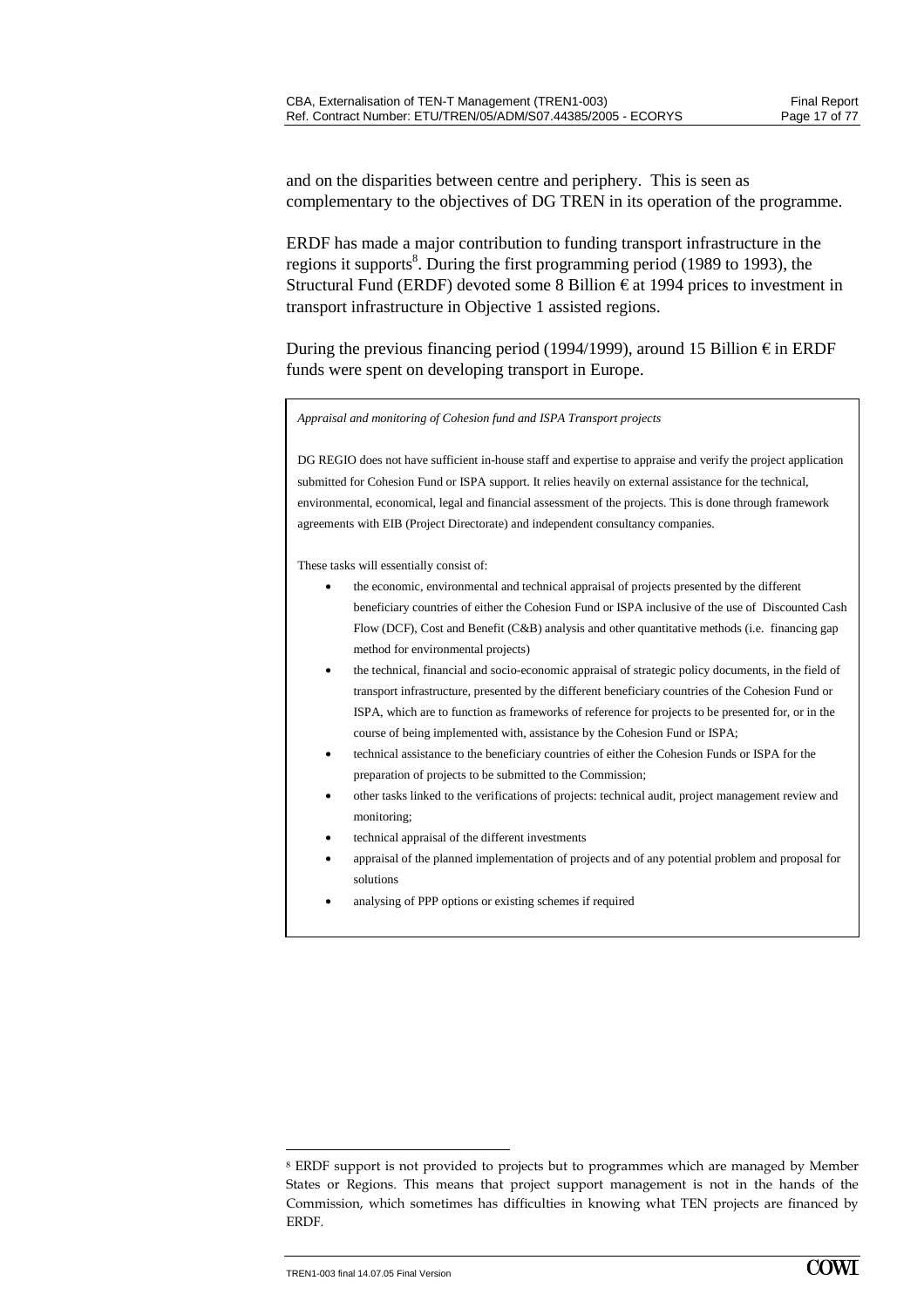#### **2.3.3 DG Environment**

DG ENV's role is primarily to monitor the implementation of the EU Environmental legislation. This includes to make the other Commission services aware of the Community legislation in the field of Environment by explaining its aims and rationale, and to assist in the better understanding of the environmental legislation. DG ENV has an agreement with the Structural and Cohesion Funds, stipulating that DG ENV should receive, assess and endorse the "Environment" part of their application forms, since DG ENV is familiar with the contentious areas and issues to be checked in these regions. Ensuring a project's Environmental Impact Assessment conformity is DG TREN's responsibility. However, DG ENV will inform DG TREN should it become aware (through NGOs, the press, etc.) that a project may experience a setback due to environmental constraints which could delay the project.

#### **2.3.4 DG Economic and Financial Affairs**

DG ECFIN acts as advisor to DG TREN, and the other Directorates involved in the TEN projects and in Structural Funds, on all forms of financial assistance other than grants. This includes guarantees, risk capital bonds and interest-rate support. It also forms the main point of contact between the Commission and the  $EIB<sup>9</sup>$  and EIF, and gives advice on dealing with these institutions. Although DG ECFIN has a representative attending the TEN-T Financial Assistance Committee, it does not assess individual projects, but can object officially to them. In general, they try to encourage the wider use of non-grant financial instruments.

#### **2.3.5 DG Internal Market**

Building an efficient and reliable transport network within the EU contributes to free and easy movement of goods and persons within the single market.

DG MARKT monitors the respect and implementation of public procurement  $\text{directives}^{10}$  based on the principles of transparency, equal treatment, proportionality and mutual recognition. All TEN-T financed projects must adhere to these Directives as they involve the public works tenders and contracts launched by the beneficiaries of TEN-T grants. DG MARKT is also analysing the phenomenon of PPPs with regard to Community law on public procurement and concessions. It has recently issued a Green Paper to examine and put to public consultation the question of whether the Community needs to intervene through legal and other instruments to ensure that the economic operators in the Member States have better access to the various forms of public private partnership in a situation of legal certainty and effective competition.

 $\ddot{\phantom{a}}$ 9 The Director General of ECFIN is a member of the Board of Directors of the EIB

<sup>10</sup> Directive 2004/18/EC of the European Parliament and of the Council of 31 March 2004 on the coordination of procedures for the award of public works contracts, public supply contracts and public service contracts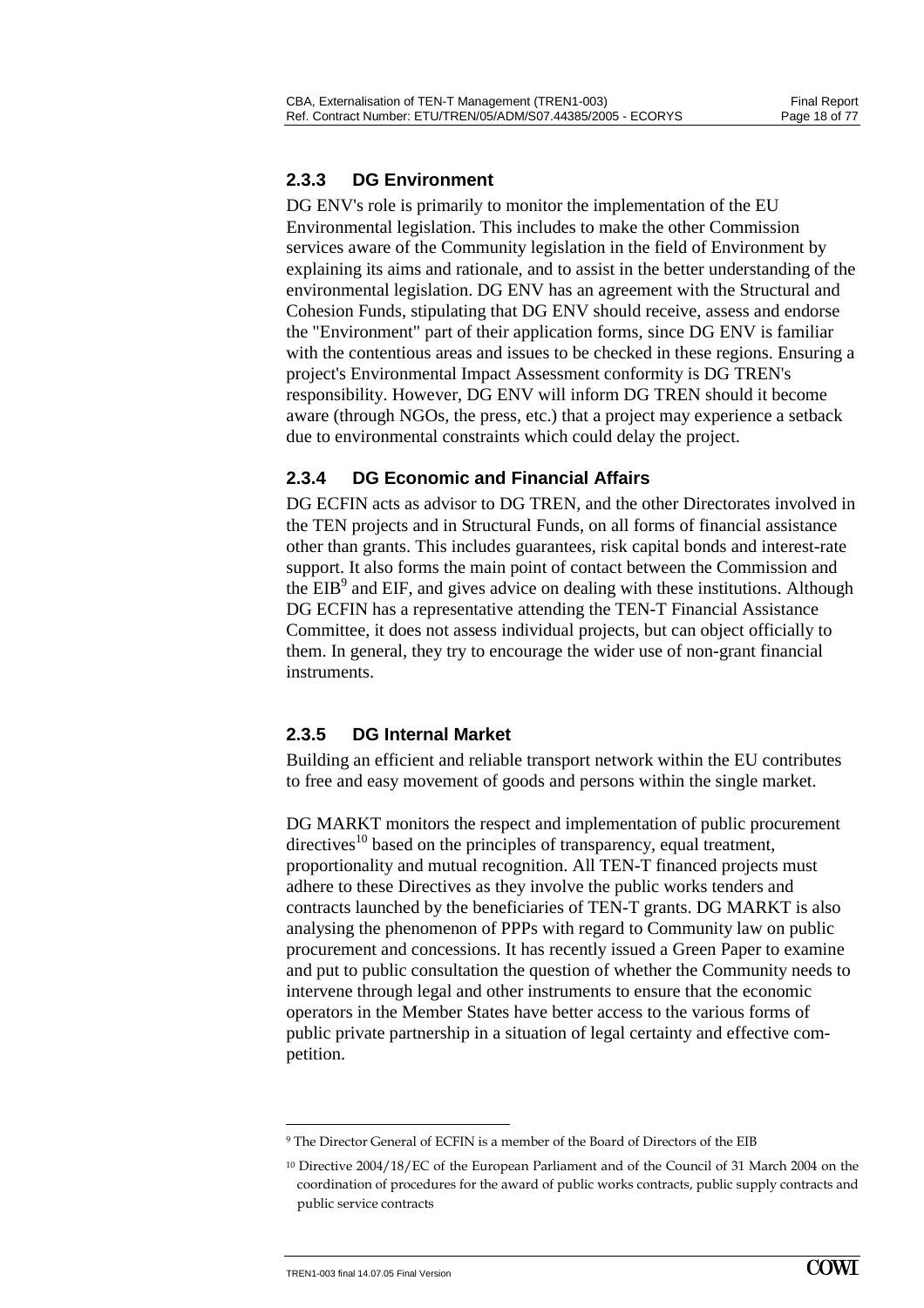## <span id="page-20-0"></span>**2.4 Basis for Externalisation**

The following is a summary of the Council Regulation on Executive Agencies relevant for the present study.

### **2.4.1 Role of an Executive Agency**

Executive Agencies under the European Commission is a new structure within the European Community and governed by Framework Regulation (EC) No. 58/2003 laying down the statute of Agencies<sup>11</sup>.

The role of an Agency is to handle Community programmes fully or partly. The Agencies are established by the Commission and can only operate within the area entrusted to them. The Agencies may not have any political or programming tasks as these tasks lies with the Commission $^{12}$ . The main objective of outsourcing certain management tasks to Executive Agencies is to achieve the goals of Community programmes more cost effectively.

The Commission has the responsibility of the operation of the Agencies and has to control the operation of the Agencies. The Agencies can be based in Brussels or Luxembourg and will have a limited lifetime linked to the lifetime of the programme it manages.

#### **2.4.2 Tasks**

The task of the Agencies is to implement programmes as well as management of individual projects including control of performance, evaluation of projects and preparation of programme evaluation.

The Agencies will operate independently with the ability to enter into agreements and establish contracts when managing projects and with their own budget line.

#### **2.4.3 Establishing an Agency**

An Agency is established by the Commission, who will produce a file documenting the necessity and relevance of an Executive Agency. The process of establishing an Executive Agency should follow Guidelines issued by the Commission (DG BUDGET)

 $\ddot{\phantom{a}}$ 

<sup>11</sup> COUNCIL REGULATION (EC)No 58/2003 of 19 December 2002 laying down the statute for executive agencies to be entrusted with certain tasks in the management of Community programmes

 $12$  tasks assigned to the institutions by the Treaty which require discretionary powers in translating political choices into action may not be outsourced.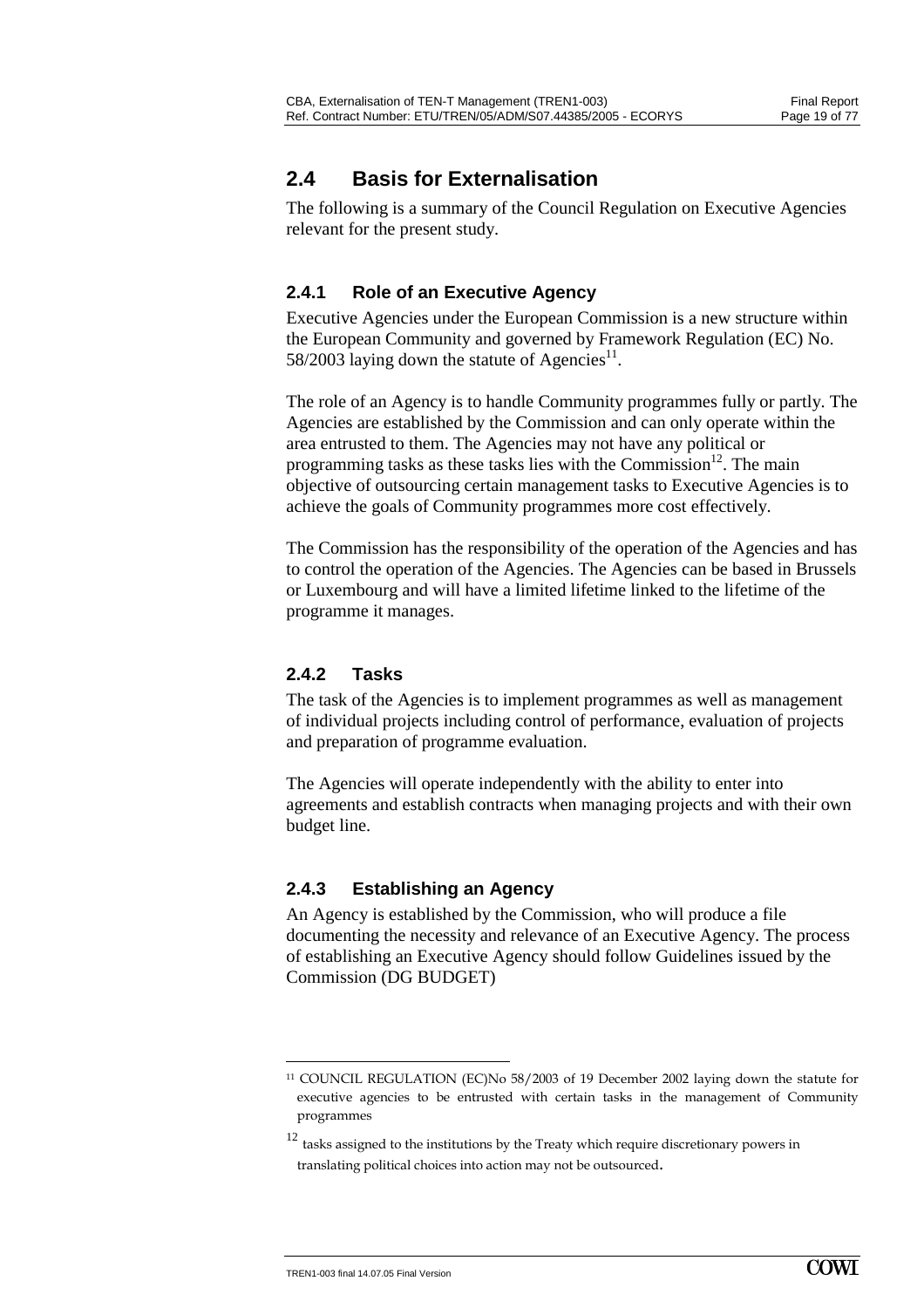It is the Commission College that takes the decision to establish an Agency following interdepartmental consultations and the opinion of the Regulatory Committee. The Regulatory Committee consists of Member State representatives and if the opinion of the Regulatory Committee is unfavourable the Commission can submit the proposal to the Council or withdraw it.

The College also takes the decision to wind up, extend or significantly change the tasks of an Agency taking into account the opinion of the Regulatory Committee and the obligatory cost-benefit analysis.

The document file prepared by the Commission comprises a financial statement, a draft Commission decision, a copy of the Community programme in question and a cost benefit analyses. The Cost Benefit Analysis should include the following items:

- identification of tasks justifying outsourcing
- estimate of benefits and costs
- possible savings within the framework of the EU budget
- effectiveness and flexibilities of outsourced tasks
- simplification of procedures
- proximity of outsourced activities to final beneficiary
- visibility of the Community as promoter of the programme
- maintenance of know-how within the Commission
- prior examination of the possibility or outsourcing to an existing structure

#### **2.4.4 Management Structure**

The Executive Agency has a Legal personality (public service role), but the Commission should maintain real control over its operation, and in particular its governing bodies.

Overall an Agency is managed by a Director and a Steering Committee both approved by the College. The Steering Committee consists of five members of which three have to be Commission staff.

The Agency adopts its own work programme in order to carry out the tasks under the Community programme for which it is responsible. The Steering Committee and the Commission have to approve the work programme.

The Commission is responsible for the work of the Agencies. The DG in charge of the programme in question will be responsible for monitoring the work and ensuring the operation of the Agency.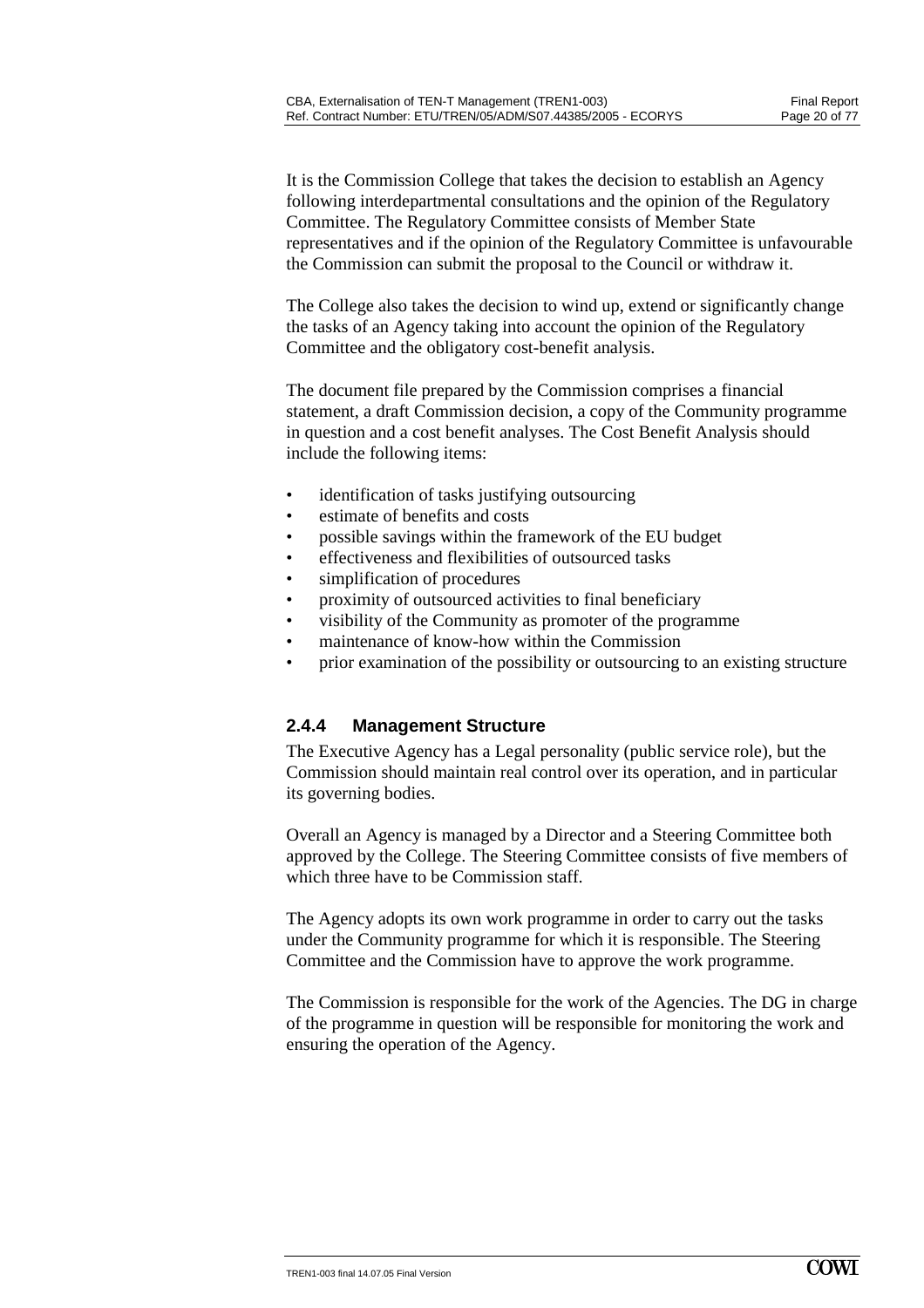### **2.4.5 Staffing**

In accordance with the Regulations the Agencies will consist of two types of staff:

- Community Officials seconded as **temporary staff** members in the executive agency;
- Other staff directly employed by the agency (including **contract** staff);

Temporary staff has to be seconded from the parent DG of the Agency. If a candidate comes from another DG he will have to be transferred to the parent DG and then seconded to the agency.

The posts of the seconded officials may not be filled during the secondment unless the officials perform "new" tasks which where not undertaken by the parent DG before. There is no fixed amount or minimum amount of posts that should be filled by seconded staff.

If tasks are transferred from the parent DG to the Agency without corresponding seconded staff, the agencies will have to recruit external staff.

#### **2.4.6 Infrastructure**

Human resource backup should be provided by the Commission DG ADMIN, European Personnel Selection Office (EPSO) and Personal Management Office (PMO) subject to the rates applying to existing agencies.

Office and office equipment can be supplied by the Commission without organising procurement procedures, subject to the charge paid by existing Agencies.

Using the Commission supply and services for office infrastructure and human resource management ensures that the Agency is fully compliant with the Commission.

## **2.4.7 Operating budget**

The budget of an executive agency is intended to finance only its running cost, and its revenue should consist mainly of a subsidy entered in the general budget of the European Union, to be determined by the budgetary Communities.

Forecasts of revenue and expenditure are prepared for each financial year. The forecasts include the establishment plan of the executive agency consisting only of temporary posts and specifying the number, grade and category of the staff employed by the executive agency during the financial year concerned:

(a) the resources in terms of appropriations and jobs required to run the executive agency;

(b) planned secondments of officials from the Commission to the executive agency;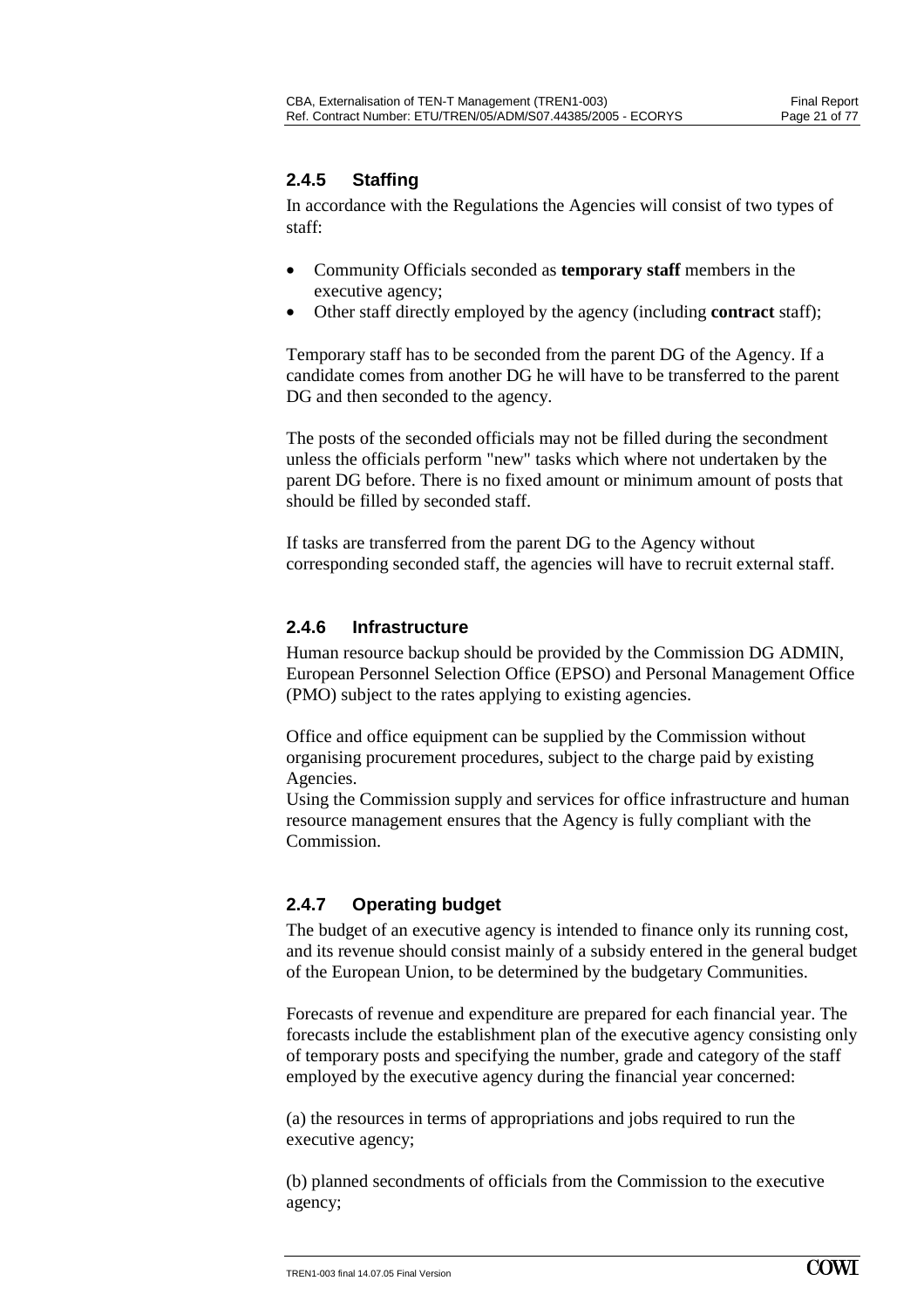(c) administrative resources freed by transferring tasks from the Commission departments to the executive agency, and the re-allocation of those freed administrative resources.

The revenue and expenditure of the executive agency's operating budget shall be in balance.

#### **2.4.8 Examples of externalisation and outsourcing**

Over the years, the EU has created a number of decentralised bodies to undertake various EU activities. This was decided when it was considered necessary and useful to give a higher profile to these specific tasks and it could answer the need to develop specific or technical know-how in certain welldefined fields. At present 15 European Agencies have been created<sup>13</sup>. In addition hereto, the Commission has also put in place specialised administrative offices to carry out specific duties to the benefit of all Commission services e.g. European Personnel Selection Office (EPSO).

DG TREN has recently created its first Executive Agency, the Intelligent Energy Agency, with the aim to manage Community action in the field of Energy (Intelligent Energy for Europe) over the period 2004-2008 with a maximum staff of 68.

In the field of ITS Euro-regional projects financed by TEN-T, DG TREN/E4 has for several years been "outsourcing" the secretariat of the TEMPO programme. The TEMPO secretariat consists of 4-5 ITS specialist in charge of the evaluation of ITS applications submitted and providing assistance in the monitoring of the Euro-regional projects and related activities (ad-hoc working group secretariat and administration).

Although not an Executive Agency, the European Agency for Reconstruction (EAR) is another example of outsourcing specific activities. The EAR was created in 1999 to finance the reconstruction efforts in Kosovo and later extended its operation to FYROM, Serbia & Montenegro, and is mentioned here due to its comparable activities within infrastructure. However, EAR is fully involved and responsible for all stages of the project and wholly finances these, and the mandate and setup therefore varies considerably from TEN-T.

The above examples of externalisation will be used as a reference when addressing the particular needs of the TEN-T Programme.

l 13 Although some of them are called European Centre or Foundation. Two recent Agencies are connected to DG TREN namely EMSA (European Maritime Safety Agency) and EASA (European Aviation Safety Agency) that are not executive agencies.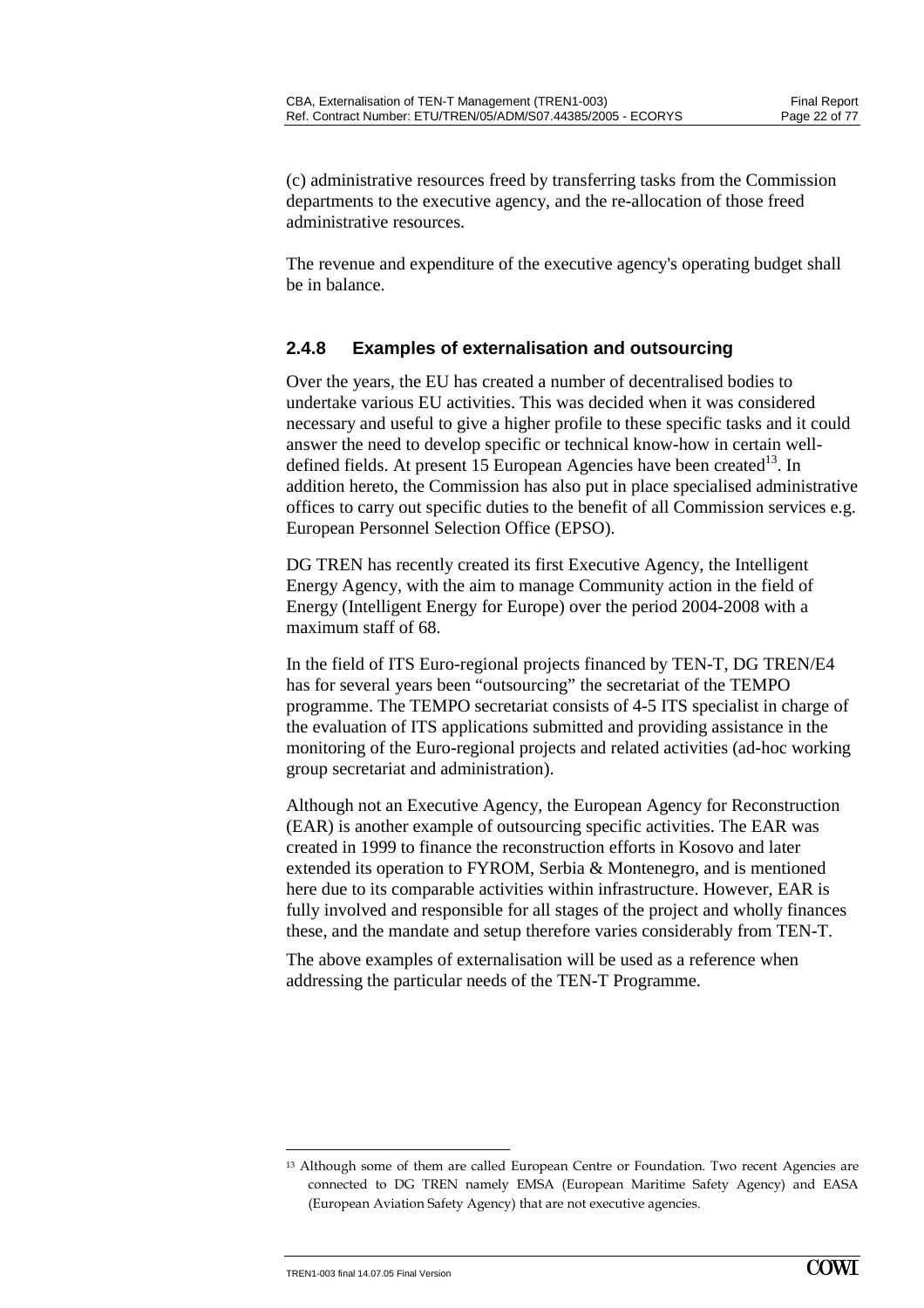#### **2.4.9 Nature of the tasks to be entrusted to the TEN-T Executive Agency**

Basically the future TEN-T Executive Agency will be mandated to execute all the tasks deriving from the implementation of the TEN-T guidelines and Regulation with the exclusion of:

- the programming of TEN-T development and EU related strategy
- the definition of the TEN-T priorities
- the evaluation of the TEN-T programmes
- the monitoring and revision on the Regulation and guidelines
- or any other action that should stay in the remit of DG TREN competences

The TEN-T Agency will be monitored and controlled by the Commission / DG TREN.

Thus the Agency will be responsible for the series of tasks listed below, some being externalised from DG TREN, others being enhanced or completely new resulting from the increased financial envelope allocated to TEN-T and the requirement for qualitative improvement in management and monitoring of the programme.

The tasks entrusted to the TEN-T Agency could cover:

- all tasks related to appraisal of TEN-T applications, preparation of the financing decisions and technical and financial follow-up of the projects including control and monitoring, management and execution of the grants
- coordination of TEN-T support with other Community instruments in order to achieve better and coordinated development of Priority projects
- early assistance to potential project promoters helping them to develop mature projects and exploring new financing solutions
- develop common evaluation method and monitoring indicators
- collection, analysis and dissemination on relevant information on TEN-T
- support the secretariat of the European Coordinators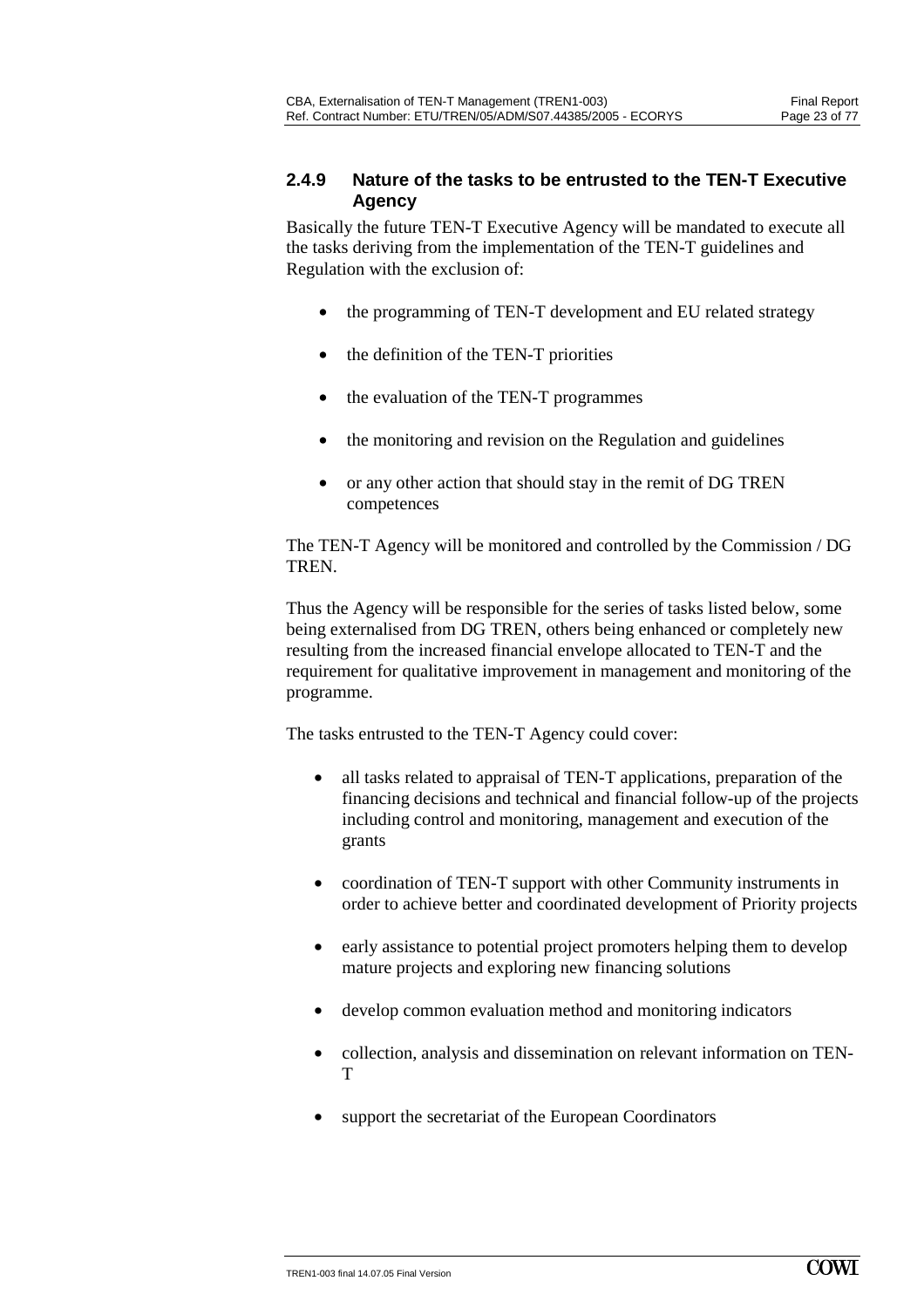# <span id="page-25-0"></span>**3 Methodology**

The management of TEN-T is at present wholly integrated within DG TREN, and while a substantial and demanding responsibility, it is just one of many tasks entrusted to DG TREN. In light of the increased political focus on the TEN-T network and the expected substantial increase in Community financial support to the network in the coming years, DG TREN is in the process of preparing itself for the additional tasks and responsibilities.

Taking into consideration the recent Commission Regulation (EC) No. 58/2003 on Executive Agencies (summarised in chapter 2.4 above), DG TREN is faced with a strategic choice, to either:

- 1 continue the present management of TEN-T as a wholly integrated function within DG TREN, albeit with additional staff and resources, in the following termed the "in-house" option; or
- 2 create a dedicated Executive Agency responsible for the management of the Community financial support to TEN-T, in the following termed the "Externalisation" option.

The Regulation on Executive Agencies sets out minimum requirements for a Cost-Benefit Assessment, which is an integral part of a future decision process related to the actual establishment of the Agency.

In accordance with Terms of Reference, the present methodology has thus been designed to arrive at a Cost-Benefit assessment (CBA) of the potential Externalisation Arrangements concerning the management of the Community financial support to the Trans-European Transport Network (TEN-T).

The CBA will attempt to address the following key issues:

• Identify the activities of DG TREN related to TEN-T implementation that can be outsourced efficiently, taking into account the future working relation between the Agency (in charge of the project implementation) and the Commission (in charge of programming) at each stage of the TEN-T projects and the need to maintain efficient coordination between the Agency and the TEN-T Committee (FAC)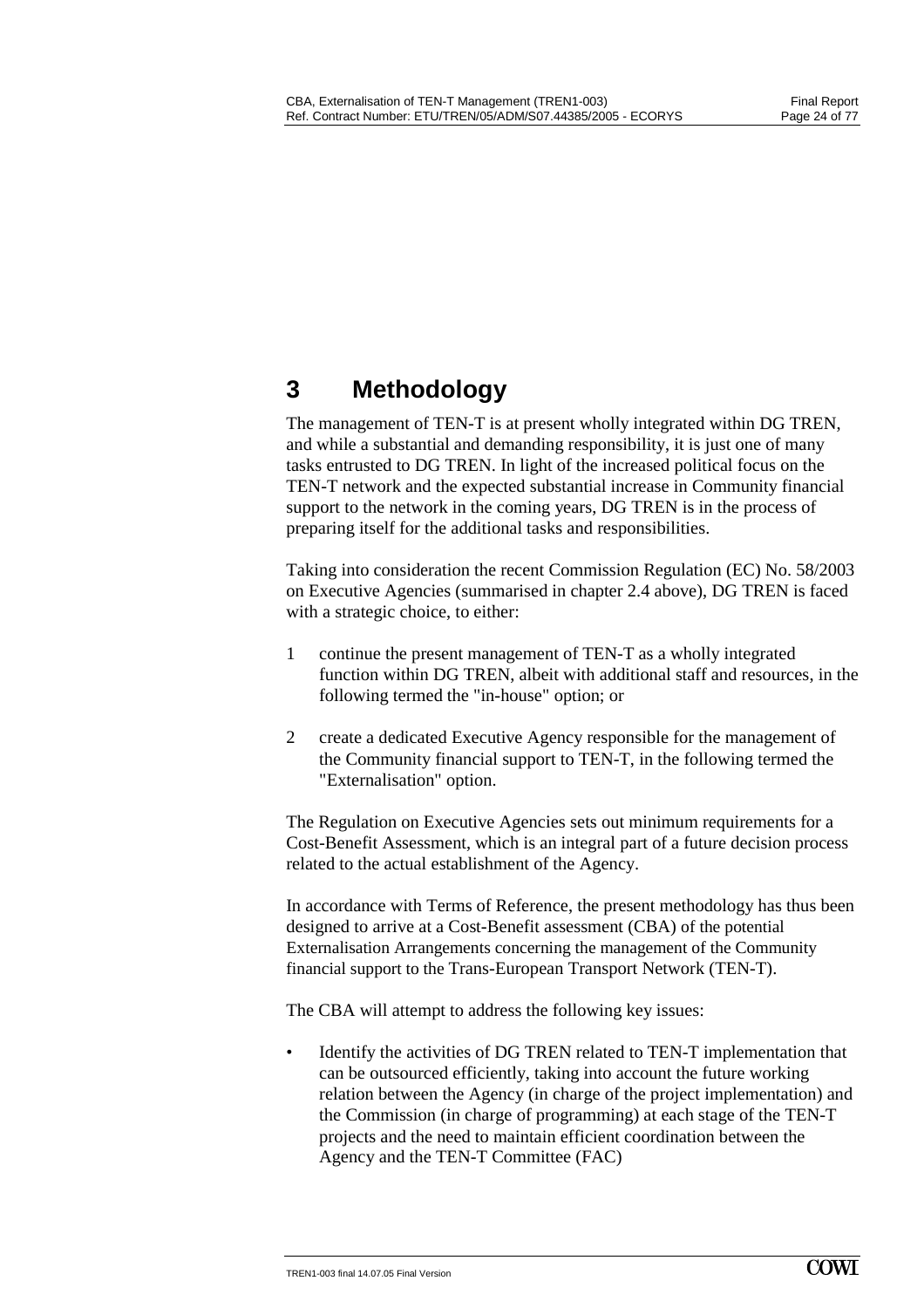- <span id="page-26-0"></span>Assess the present cost of the TEN-T management and extrapolate it taking into account an increased budget and possible additional funding sources (e.g. Cohesion Fund, EIB etc), including assessment of the feasibility of blending two or more funding sources.
- Estimate and compare benefits and costs of the two options in terms of improved/simplified coordination, procurement procedures, impacts on human resources, proximity to final beneficiary and projects stakeholders, visibility of Community as project promoter etc.

# **3.1 Overall Approach**

The first step in the CBA is to define as precisely as possible the present tasks related to the TEN-T Management within DG TREN, the number and type of staff involved and the resulting overall cost of the management.

The above is termed the "Baseline Situation" and will be defined on the basis of the 2005 situation<sup>14</sup> in terms of budget, staffing, number and type of projects. For each of the two options (i.e. in-house and Externalisation) the future organisational set-up and cost will be extrapolated from the Baseline Situation, taking into account the tasks that can be externalised and the assumptions relating to the annual budget for TEN-T.

The main quantifiable benefits are expected to be derived from savings in staff costs resulting from the Agency's possibility of relying heavily on contract staff recruited on market conditions. However, a number of other factors of a more qualitative nature will also influence the CBA. Such factors include:

- Simplification of procedures and shortening of communication lines;
- Efficiency gains through a more focused organisation;
- Flexibility of recruitment to target actual requirements.

The CBA will attempt to quantify these factors and take them into account in the extrapolation for the future management in both scenarios.

In addition to the above "business as usual" considerations, the CBA will also address the Commission's future ambition level for TEN-T management, which include aspects such as:

- Quality and level of project monitoring;
- Scope of Commission involvement in project preparation
- Visibility of the TEN-T programme;
- Activities not presently undertaken by DG TREN that could be included to the benefit of the TEN-T programme.

<sup>&</sup>lt;sup>14</sup> Taking into account new staff needed for accession countries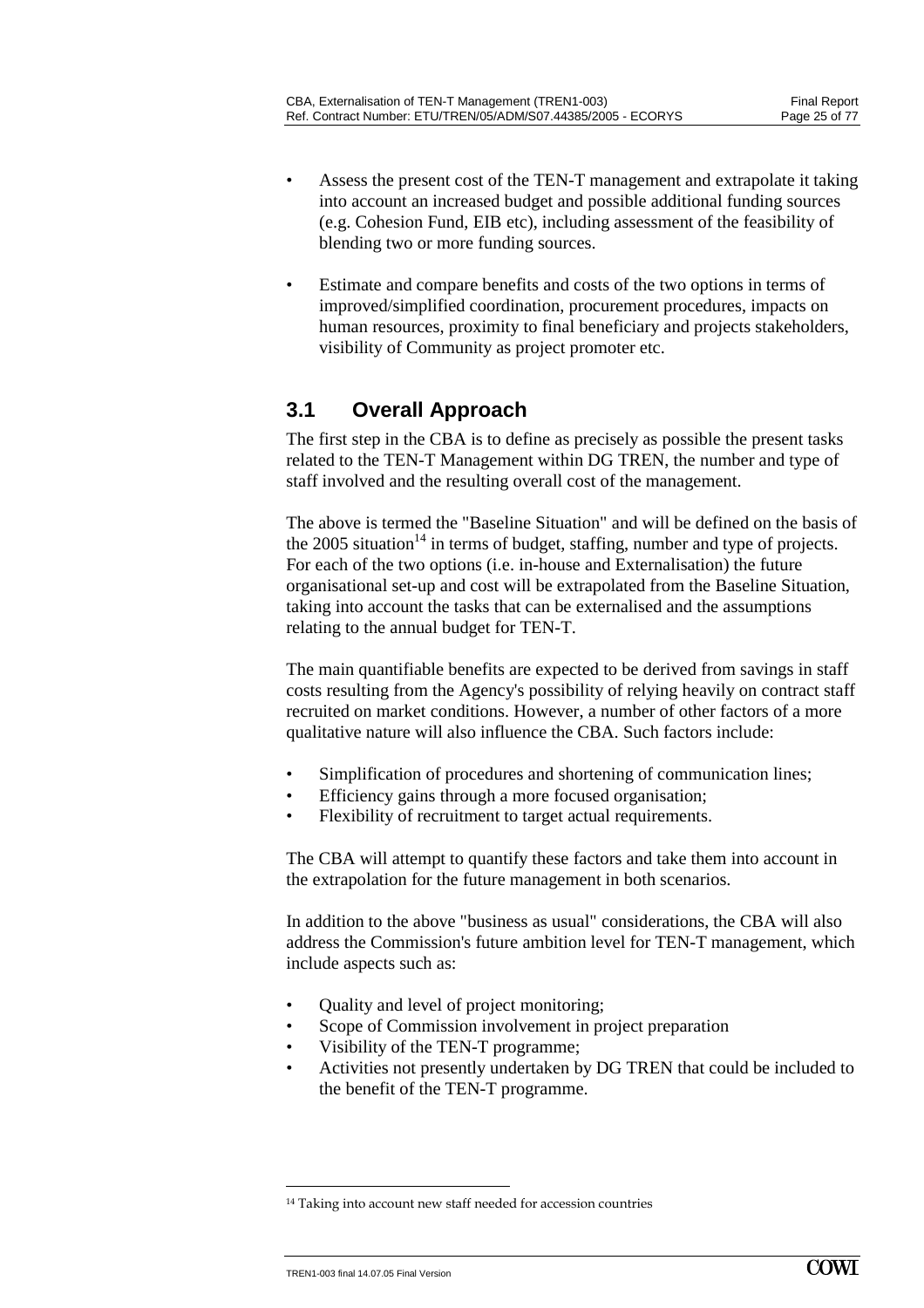<span id="page-27-0"></span>The impact of the above will be used to assess the future organisational set-up and staffing requirements for each of the two options and enable a cost-benefit analysis under following given assumptions:

- 1 TEN-T programme with an annual budget of 0.7 Billion  $\epsilon$  as from 2006 (as today) – referred to hereafter as "Scenario 1"
- 2 TEN-T programme with an annual budget of 2.0 Billion  $\epsilon$ , beginning with 0.7 Billion € in 2006 - referred to hereafter as "Scenario 2"
- 3 TEN-T programme with a gradual increase in annual budget, beginning with 0.7 Billion in 2006, increasing to 2.0 Billion  $\epsilon$  in from 2007 to 2009, increasing again to 3.0 Billion  $\epsilon$  in 2010 and 2011 and ending with a 4.0 Billion  $\epsilon$  in 2012 and 2013 – Referred to hereafter as "Scenario 3"

The CBA will be based on the assumption that an Agency will have a lifetime of 11 years (2006-2016) and additionally be used to assess the threshold for funding level under which it becomes feasible and attractive to create a dedicated Executive Agency for the management of the TEN-T programme.

# **3.2 Data Collection**

The data collection phase comprised a combination of gathering and review of existing available background information and interviews of relevant key officials and stakeholders as outlined in the following.

## **3.2.1 Relevant previous studies**

In order to establish and understand the background and scope of the present and future management of TEN-T, the following main background information was collected for review:

- TEN Regulation, the TEN-T Guidelines, the TEN-T Handbook
- Previous evaluations of the TEN-T programme
- Relevant EC Regulations, hereunder the Financial Regulation, the Staff Regulation and the Regulation for Executive Agencies
- Internal DG TREN papers and considerations on the future development of the TEN-T programme, including the Internal Manual of Procedures for TEN-T Management.

During the inception phase, it was found that the Court of Auditors was in the process of auditing the TEN-T budget line. In connection herewith a quite detailed system description of the internal workflow in DG TREN has been developed. A draft of the system description was received, and was considered a good basis for establishing the key activities presently being performed within DG TREN.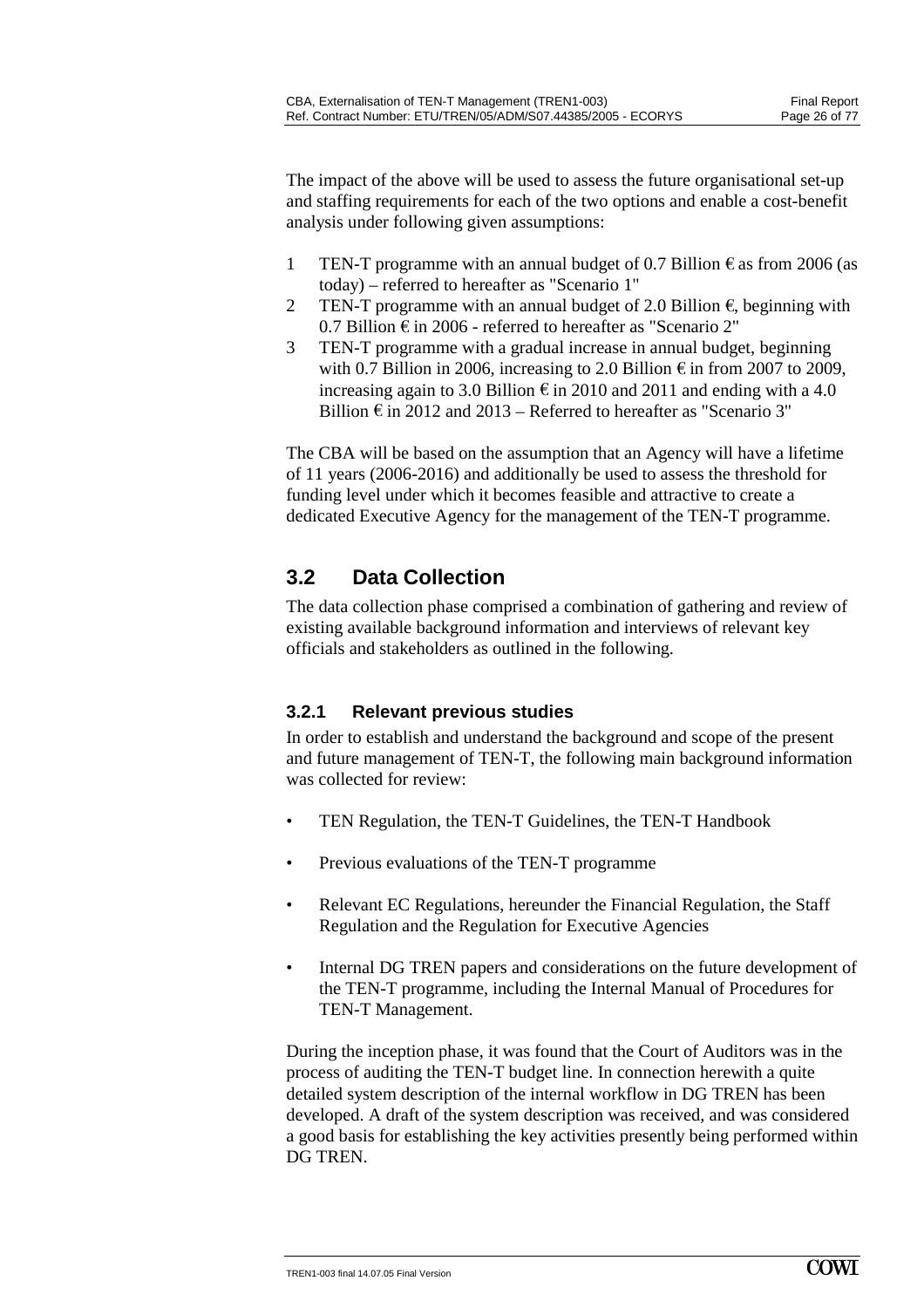A complete list of background information collected and studied is attached in Appendix D.

#### **3.2.2 Interview of DG TREN staff**

While the background information provides an understanding of the TEN-T programme, its management and the options for its future development, the study will by nature rely heavily on the experience and opinion of the main actors and stakeholders involved.

A questionnaire was developed during the inception phase to guide and support informal discussions and interviews with DG TREN staff involved in the TEN-T management. The questionnaire (attached in Appendix C) covers the following main topics: Task Definition and Workload, Quality and Resource Usage, Efficiency of Work Procedures, Externalisation Potential, Future Agency Tasks.

The objective of the questionnaire is to establish the baseline situation and understand the potential advantages and/or difficulties in externalising the various activities. In addition hereto, the questionnaire addresses issues such as: what are the present main constraints in terms of TEN-T management and to what extent would an Agency alleviate or eliminate these.

The following list of officials interviewed has been established in close coordination with the DG TREN steering committee, and represents a selection from all key functions of TEN-T management - albeit with emphasis on the Desk Officers from the different TEN-T sub-fields.

| <b>Function</b>                             | Directorate or<br>Unit | No.            |
|---------------------------------------------|------------------------|----------------|
| Head of Unit and Geographical Desk officers | B <sub>3</sub>         | $\overline{4}$ |
| Administration and Financial Cell           | B3/B4                  | 2              |
| Desk Officers – Transport modes             | F2/F3/E2               | 3              |
| Galileo, ITS                                | F4                     | 3              |
| Head of Unit                                | B <sub>2</sub>         | 1              |
| <b>Head Of Unit and Task Managers</b>       | A <sub>1</sub>         | $\overline{4}$ |
| Director                                    | Dir D                  |                |
| EAR (phone interview)                       |                        |                |
| DG Budget (phone contacts)                  |                        |                |
| <b>Total</b>                                |                        | 20             |

*Table 3.1 - List of DG TREN interviews*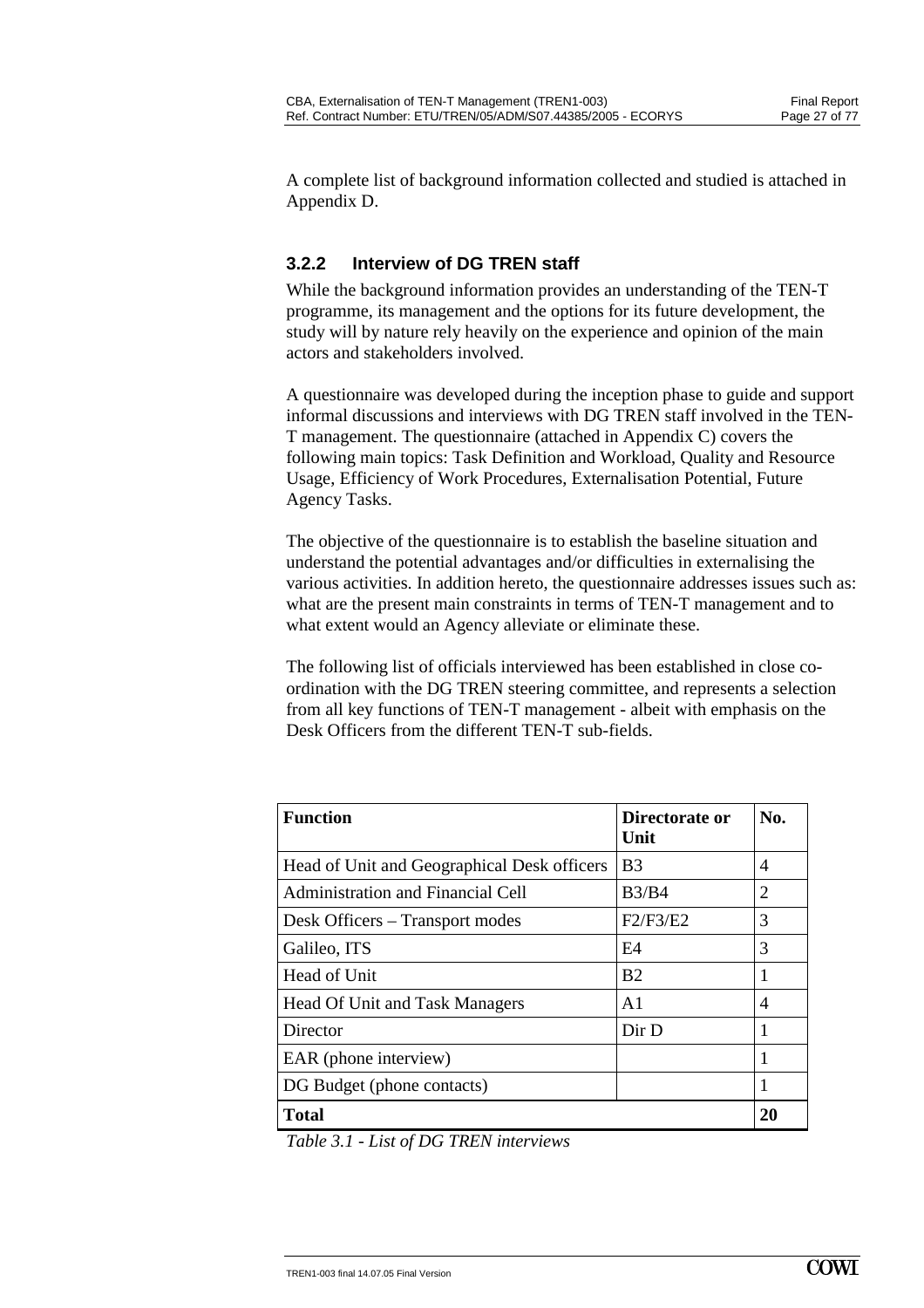#### <span id="page-29-0"></span>**3.2.3 Other Interviews**

In addition to the extensive round of interviews within DG TREN, it was foreseen to hold face to face discussions with:

- Existing Agencies (e.g. Intelligent Energy Europe, Galileo Joint Undertaking, the European Agency for Reconstruction) to better appreciate the problems associated with the establishment hereof. Due to time constrains only phone interviews took place.
- EIB and DG REGIO to discuss the potential for a consolidated management of funds related to TEN-T, including the difficulties that may be envisaged in connection herewith. The discussions with EIB and DG REGIO were subject to an opening of the dialogue from DG TREN. The Steering Committee decided finally not to explore this option as part of this study.

## **3.3 Data Analysis and Consolidation**

On the basis of data collected and interviews carried out, the following analysis was performed.

#### **3.3.1 Baseline Situation**

The first step in the analysis consisted in establishing and describing the present baseline situation within DG TREN, which was used as basis for projecting the future organisational requirements under the various budget assumptions and the two options. The activities included:

- Mapping of the key DG TREN activities and tasks related to the TEN-T management, including the workflows connected herewith;
- Identification of the number of staff within DG TREN (equivalent full time positions) presently involved in the management of TEN-T;
- Distribution of identified staff across the activities performed.

The above required a close co-ordination with DG TREN, in order to understand the present workload related to each task and lead to an understanding of the present prioritisation of the TEN-T administration.

On the basis of the background documentation and initial discussions with the Steering Committee the consultant established a first estimate of the baseline situation. The estimate have been verified and refined on the basis of the interviews.

#### **3.3.2 Externalisation Potential**

The externalisation potential of each task identified in the baseline situation has been assessed, taking into account:

• the requirement of the Regulation on Executive Agencies, specifying that no activity were political decision making implying discretionary powers may be externalised;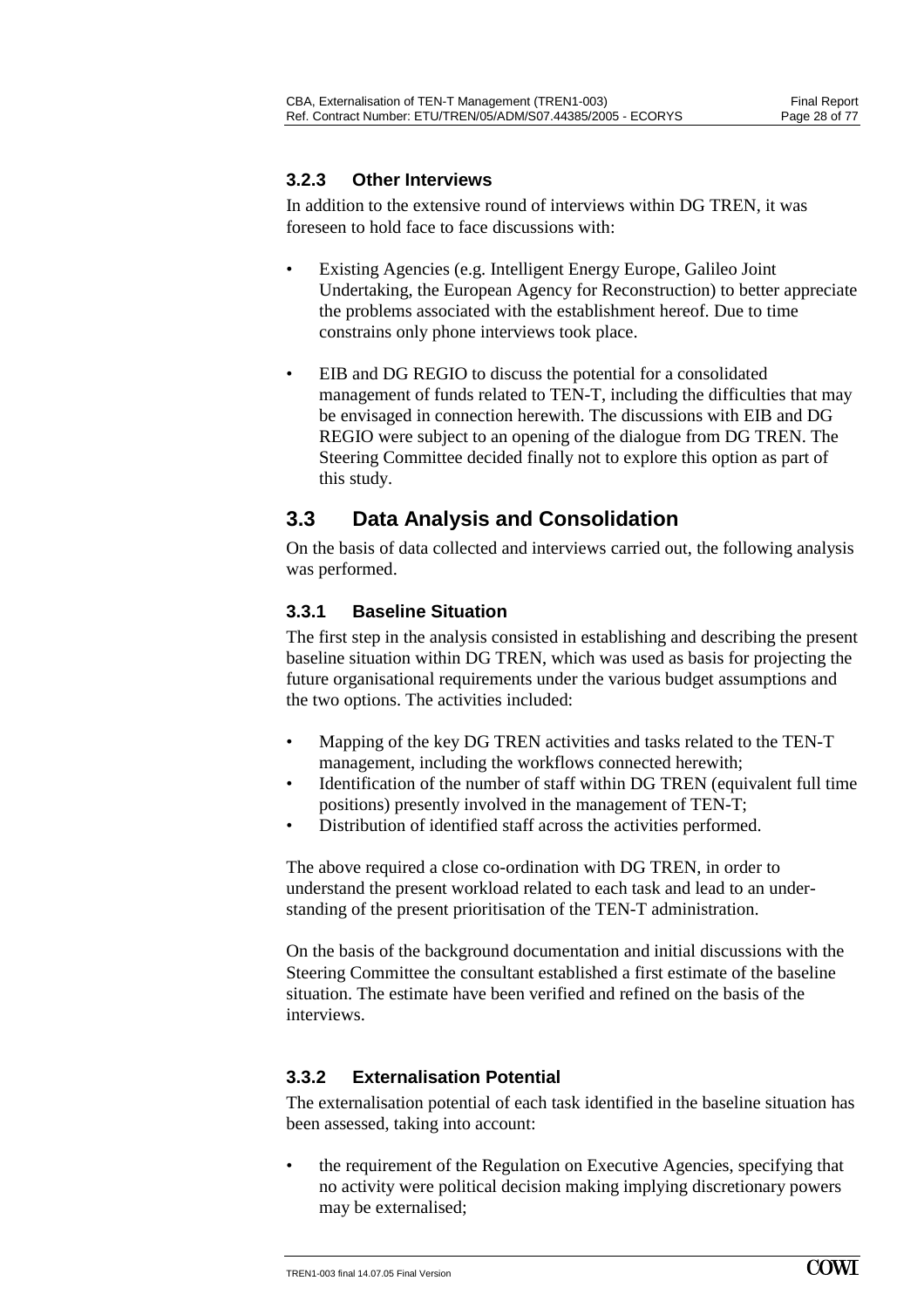• the potential efficiency and quality gains derived from the creation of a dedicated Agency.

#### **3.3.3 Additional TEN-T management tasks**

On the basis of the background information, the interviews and the Consultant's appreciation of the workings of the TEN-T programme, the analysis attempted to identify tasks not presently carried out by DG TREN that could in the future be carried out by DG TREN or an Agency to the benefit of the TEN-T Programme.

Initially, these were expected to relate to the visibility of the TEN-T programme, but also relates to the scope of Commission involvement in the preparatory and monitoring phases.

#### **3.3.4 The two options studied**

The above analysis facilitated an extrapolation of the baseline situation towards the two options to be investigated:

- 1 continue the present management of TEN-T as a wholly integrated function within DG TREN, albeit with additional staff and resources, in the following termed the "in-house" option; or
- 2 create a dedicated Executive Agency responsible for the management of the Community financial support to TEN-T, in the following termed the "Externalisation" option.

For each of the two options, the analysis provided an estimate of the future organisational set-up in terms required staff and other resources, taking into account the three different budget assumptions indicated in 3.1 above (Scenario 1 to 3).

The definition of the scenarios took into account the type of staff to be employed for each option (i.e. Commission staff versus contract staff) and the relevant regulations on the ratio between these.

#### **3.3.5 Financial Data**

The main justification for the creation of an Executive Agency is expected to be the overall monetary savings on the Commission budget. It was therefore imperative to establish realistic average figures for the annual cost of:

- Commission officials within Categories A, B & C;
- Relevant categories of temporary staff in accordance with the new staff regulations;
- Overhead costs related to fringe benefits, office rent, security, IT, office supplies, communication etc.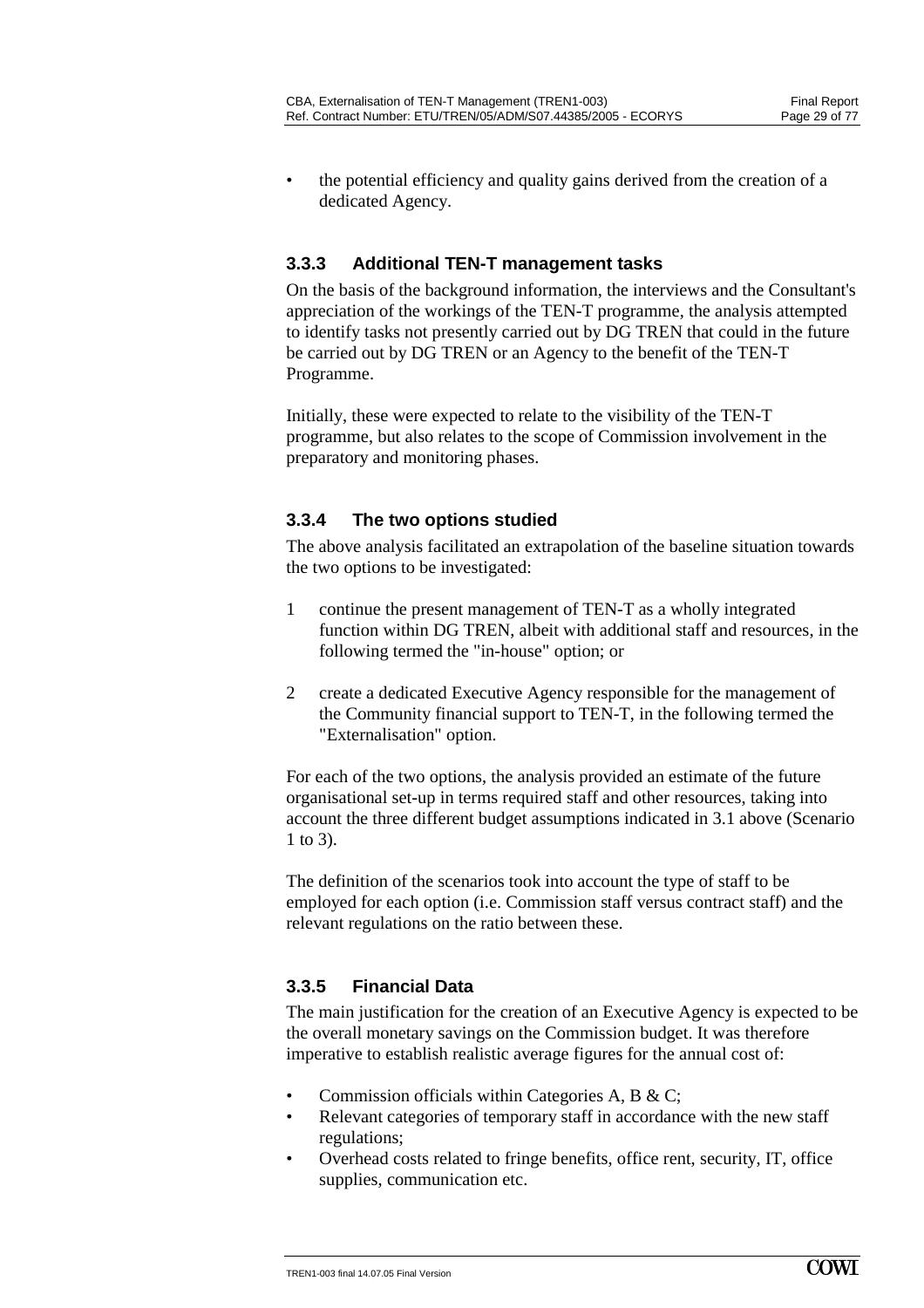Bearing in mind that the Regulation on Executive Agencies stipulates that an Agency is entitled to make use of the central Commission logistical support services the above required figures were established based on data provided by DG ADMIN.

#### **3.3.6 Cost-Benefit Analysis**

An Agency is typically created to manage and oversee a specific project or range of Projects (MIP) with a given lifetime - normally 3 to 5 years. The TEN-T programme is however somewhat different in this respect, in that it includes a large number of projects to be implemented over a non defined period of time. The present TEN-T horizon is 2020, whereas the coming financial perspective will be defined until 2013.

The CBA is highly dependant on the lifetime of the Agency investigated, and in agreement with the Steering Committee, it has been decided to assume an 11 year lifetime for the Agency, starting from 2006.

Although the new financial perspectives covers the period 2007-2013, it was decided to undertake the cost-benefit analysis assuming that the Agency will be operational from 1<sup>st</sup> January 2006 with 0.7 Billion  $\epsilon$  as TEN-T budget for the same year (2000-2006 budgetary period).

Bearing in mind the experience gained by the Commission, e.g. the necessary time required to establish the existing EU Executive Agencies in terms of staff and operation, the setting-up of the TEN-T Agency in 2006 will allow DG TREN to benefit from a full year transition period to establish the Executive Agency and to be fully operational for the next programming period.

On the basis of the future organisational requirements for each scenario, and the agreed financial data, the CBA presents a discounted Net Present Value (NPV) for each of the TEN-T budget assumptions.

The CBA result also illustrates the threshold for the TEN-T budget under which it becomes viable to create an Agency.

In addition to the financially measurable benefits, the CBA also addresses the non-quantifiable benefits from creating an Agency.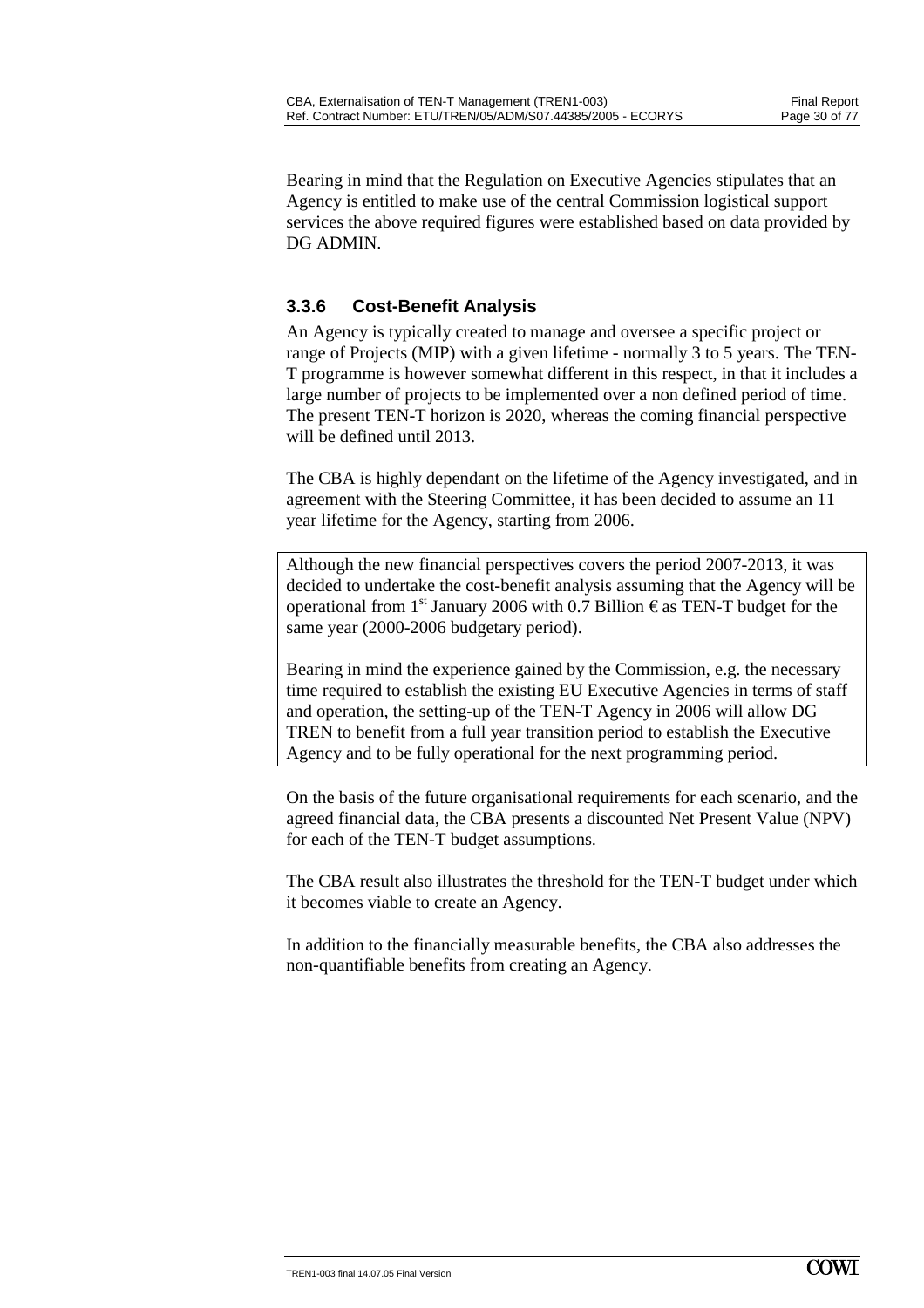# <span id="page-32-0"></span>**4 Findings**

## **4.1 Baseline Situation**

The baseline situation reflecting the present TEN-T management within DG TREN is of paramount importance for the rest of the study, bearing in mind that this reflects the present prioritisation and work load of tasks from which the future ambition level will be extrapolated.

The main components of the baseline situation can be described by the type of tasks performed and the number of staff and resources involved in each of these.

#### **4.1.1 Present Staffing of TEN-T**

The assessment of the present number of staff involved in the management of TEN-T, and the resulting externalisation potential, requires a definition of which TEN-T activities should be considered for possible externalisation.

Following discussions in the Steering Committee, it was agreed that all TEN-T activities except Galileo and Marco Polo should be considered for externalisation.

The present management of TEN-T is distributed and integrated within the overall organisational set-up of DG TREN (i.e. no dedicated unit or Directorate) and involves staff in a number of units within Directorates A, B, E, F and G. Most of the staff involved deal with a number of other DG TREN activities, and as such, it was extremely difficult to define the precise number of full time positions involved in the present TEN-T management.

In the absence of internal records on time spent on TEN-T management, the only way to establish the number of equivalent full time positions involved, was to undertake a qualified estimate. In the framework of the audit of the TEN-T management undertaken by the Court of Auditor, DG TREN has calculated the staff allocated to the TEN-T between November 2003 and 2004. This calculation shows that the total statutory and non- statutory posts allocated to the TEN-T programmes increased from 52 Full Time Equivalent (FTE) at the end of 2003 to 58 FTE at the end of 2004. More details are given in Appendix B.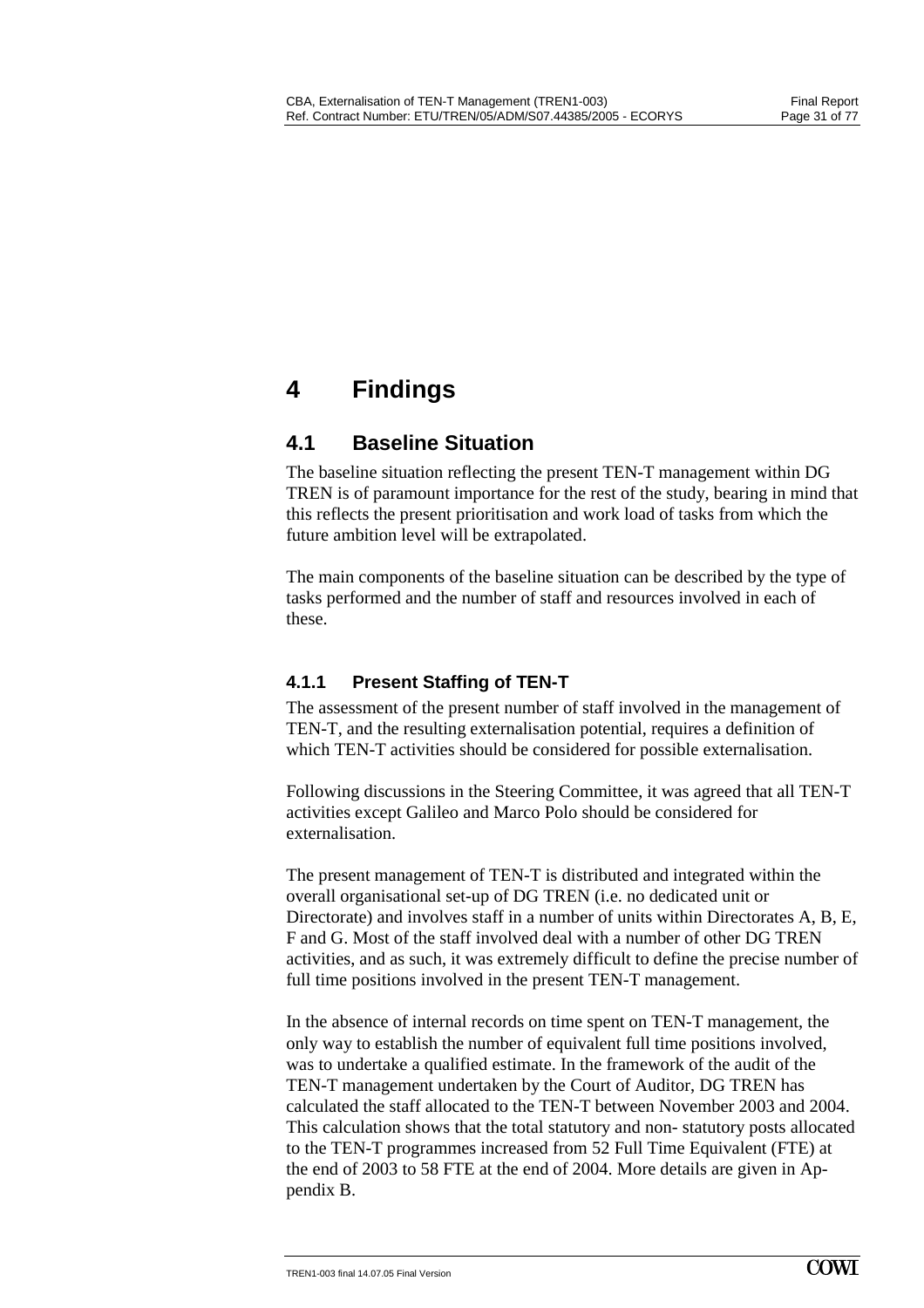Based on the above results, the present staffing level (Full Time Equivalent - FTE) to be considered as of  $1<sup>st</sup>$  January 2006 was assessed together with the Steering Committee, as follows:

| <b>Unit / Function</b>                           | No. of Staff (FTE) |
|--------------------------------------------------|--------------------|
| TEN-T policy and decision making                 | 14                 |
| B <sub>3</sub> - Monitoring etc.                 | 21                 |
| <b>Other Directorates</b>                        | 9                  |
| Financial                                        | 8                  |
| $A1 \sim 50\%$ for legal, audit, controlling etc |                    |
| Horizontal functions, including budget,          |                    |
| HR etc.                                          |                    |
| European Coordinator - Secretariat               | 10                 |
| <b>Total</b>                                     | 70                 |

*Table 4.1 - Estimated present FTE positions for TEN-T* 

In order to calculate the cost of the present TEN-T Management, it was agreed to assume that the staff involved reflect the average distribution between categories of DG TREN staff dealing with TEN-T management: A=50%,  $B=30\% \& C=20\%$ . It was further assumed that currently the DG TREN officials represent 90% of the staff against 10% represented by external staff/contractual while the ratio temporary/contractual staff in an Executive Agency would be 45/55%.

#### **4.1.2 Task Definition**

The tasks and internal work flows related to the TEN-T management are numerous and complex, and difficult to map to any degree of precision.

The definition of tasks can be addressed from two different angles: 1) discipline driven (type of staff, i.e. technical, financial, legal etc.); and, 2) output driven (objectives, i.e. evaluation of proposals etc.).

In the present study it was agreed to define the tasks based on the output driven approach, which has the added advantage of highlighting the number of resources used to achieve a given objective and thus also the internal prioritisation of resources between given outputs.

To this end, the recent Audit of the TEN-T budget line by the Court of Auditors (CoA) provides an excellent basis for a task definition. The CoA study includes a very detailed system description of work flows related to the TEN-T management, divided into 13 sub-systems. On the basis hereof, the Consultant defined 16 main tasks as an initial representation of the activities related to TEN-T management.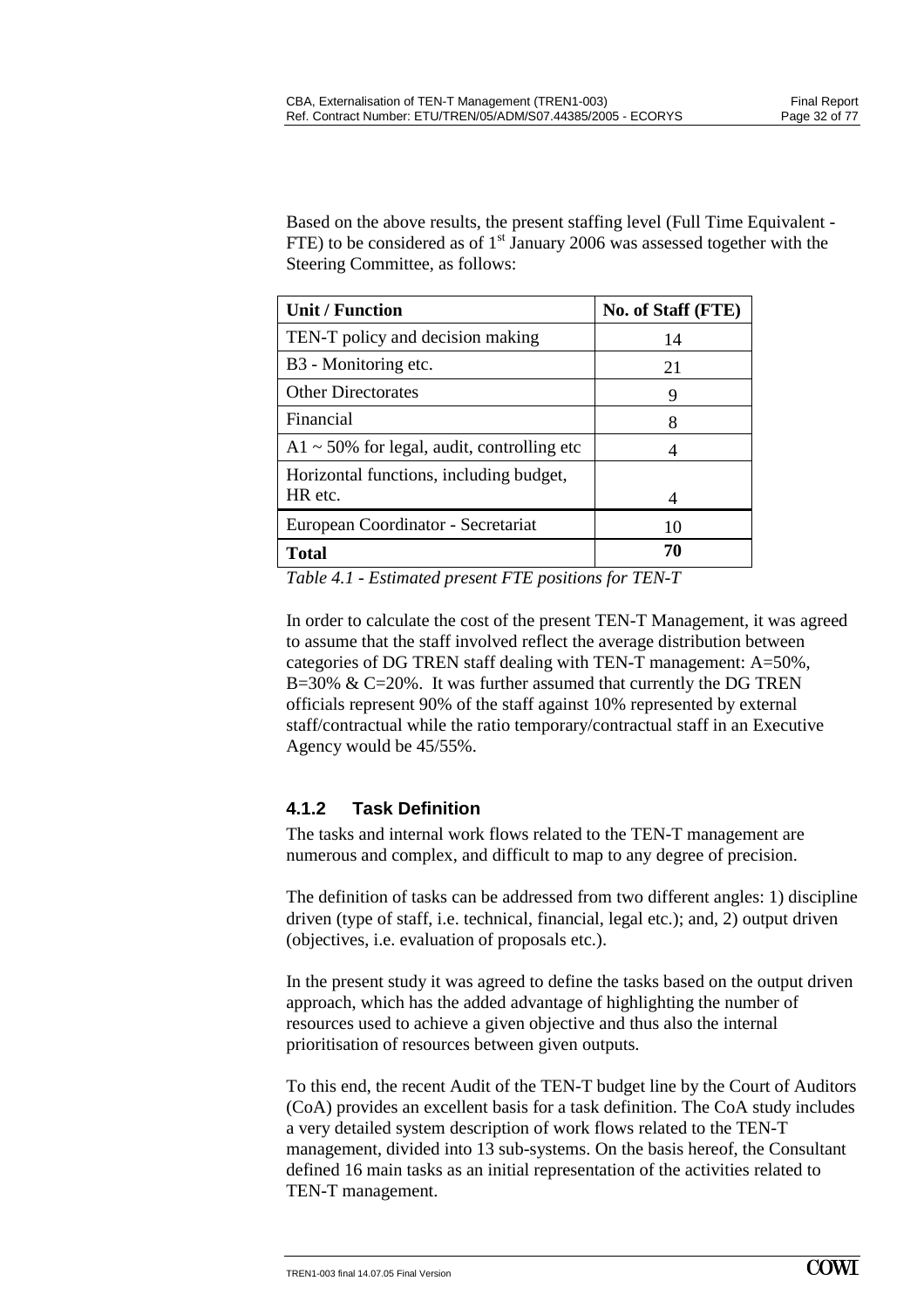|                | Task Title                         | <b>Description</b>                                                         |
|----------------|------------------------------------|----------------------------------------------------------------------------|
| No.            |                                    |                                                                            |
| 1              | Policy & Decision Making           | All activities related to definition of strategy, legal base, implementing |
|                |                                    | provisions and decisions on financing and proposals                        |
| 2              | <b>Invitation to Member States</b> | Preparation and submission of LOI & Annexes, including standard            |
|                |                                    | application forms and status reports                                       |
| 3              | Reception and Evaluation of        | a) Administrative and Database Registration and distribution to Desk       |
|                | <b>TEN-T Proposals</b>             | Officers; b) contacts to PP, assessment & evaluation, preparation of       |
|                |                                    | appraisal form and ranked list of proposals                                |
| 4              | <b>TEN-T FAC Committee</b>         | Preparation of Dossier, invitations, meeting, possible adjustments to      |
|                |                                    | draft allocation, notes & minutes                                          |
| 5              | <b>Adoption of Proposals</b>       | Following TEN-T FAC approval, interservice consultation and                |
|                |                                    | preparation of final docs and translation - including pos. Later revision  |
|                |                                    |                                                                            |
| 6              | <b>Financial Commitment</b>        | Preparation, maintenance and closure of all financial commitments -        |
|                |                                    | both TEN-T and other external                                              |
| $\overline{7}$ | Decision                           | Preparation and Signature of Decisions & Grant Agreements, including       |
|                |                                    | possible amendments and closure                                            |
| 8              | <b>Disbursements</b>               | Preparation and processing of advance, interim and final payments -        |
|                |                                    | including verification of supporting docs                                  |
| 9              | <b>Project Monitoring</b>          | Receipt and assessment of progress reports, request for add                |
|                |                                    | information - occasional site visits                                       |
| 10             | Audit                              | Audit of expenditure and/or implementation procedures on specific          |
|                |                                    | projects                                                                   |
| 11             | <b>Procurement of Services</b>     | TA for evaluation of demanding propoals and other supporting studies       |
|                |                                    |                                                                            |
| 12             | <b>Budgetting</b>                  | Annual work plan for TEN-T and internal budget allocations                 |
| 13             | Controlling & Reporting            | General Supervision of various tasks                                       |
| 14             | Filing and Archiving               | Database, digital and harcopy filing of all documents                      |
| 15             | Programme Evaluation               | Overall evaluation of TEN-T programme impact and effectiveness.            |
|                |                                    | Regular and ad-hoc, typically by external TA                               |
| 16             | <b>IT Support</b>                  | Not Helpdesk - specific support to development of tools for TEN-T          |
|                |                                    | monitoring and implementation                                              |

*Table 4.2 - Initial Task Definition* 

Together with the Steering Committee, a first estimate of the distribution of the FTE positions in Table 4.1 above on the defined tasks was discussed based on findings derived from the interviews held within DG TREN.

The tasks are defined (and resources allocated) in a way that management decisions are centred in Policy & Decision Making; e.g. evaluation of proposals is carried out at Desk Officer level, including initial prioritisation of proposals in Task 3, after which the decision is taken in the evaluation committee (Director level) and considered part of Task 1.

The following table highlights the main findings from the interviews.

| <b>Task</b> | <b>Findings</b>                                                                                                                                                                                                                                                                                                                                                                           |
|-------------|-------------------------------------------------------------------------------------------------------------------------------------------------------------------------------------------------------------------------------------------------------------------------------------------------------------------------------------------------------------------------------------------|
|             | <b>Policy &amp; Decision Making.</b> The 14 FTE positions indicated by the Steering<br>Committee was assessed, and found to be on the right level taking into<br>consideration the organisation chart and actual staffing in B2.                                                                                                                                                          |
| $2 + 3$     | Invitation to Member States, Reception and Evaluation of TEN-T Proposals.<br>It was found that once the policy decision had been taken (Task 1), the work<br>involved in issuing the invitations and receiving and recording the proposals was<br>quite limited - estimated at 1.5 person months in all - and it was consequently<br>decided to merge Tasks 2 & 3.                        |
|             | Proposals for non-MIP projects are normally submitted and received once a year<br>as well as PSRs for the MIP projects and the period allowed for evaluation is<br>typically 6 weeks - followed by a rather extensive round of discussions and co-<br>ordination between Desk Officers (DO) to establish the recommended list of<br>projects to be presented to the evaluation committee. |
|             | Assuming that 17 DO are more or less full time involved in evaluation for two<br>periods of 6 weeks, coupled with invitation and receipt of proposals, the                                                                                                                                                                                                                                |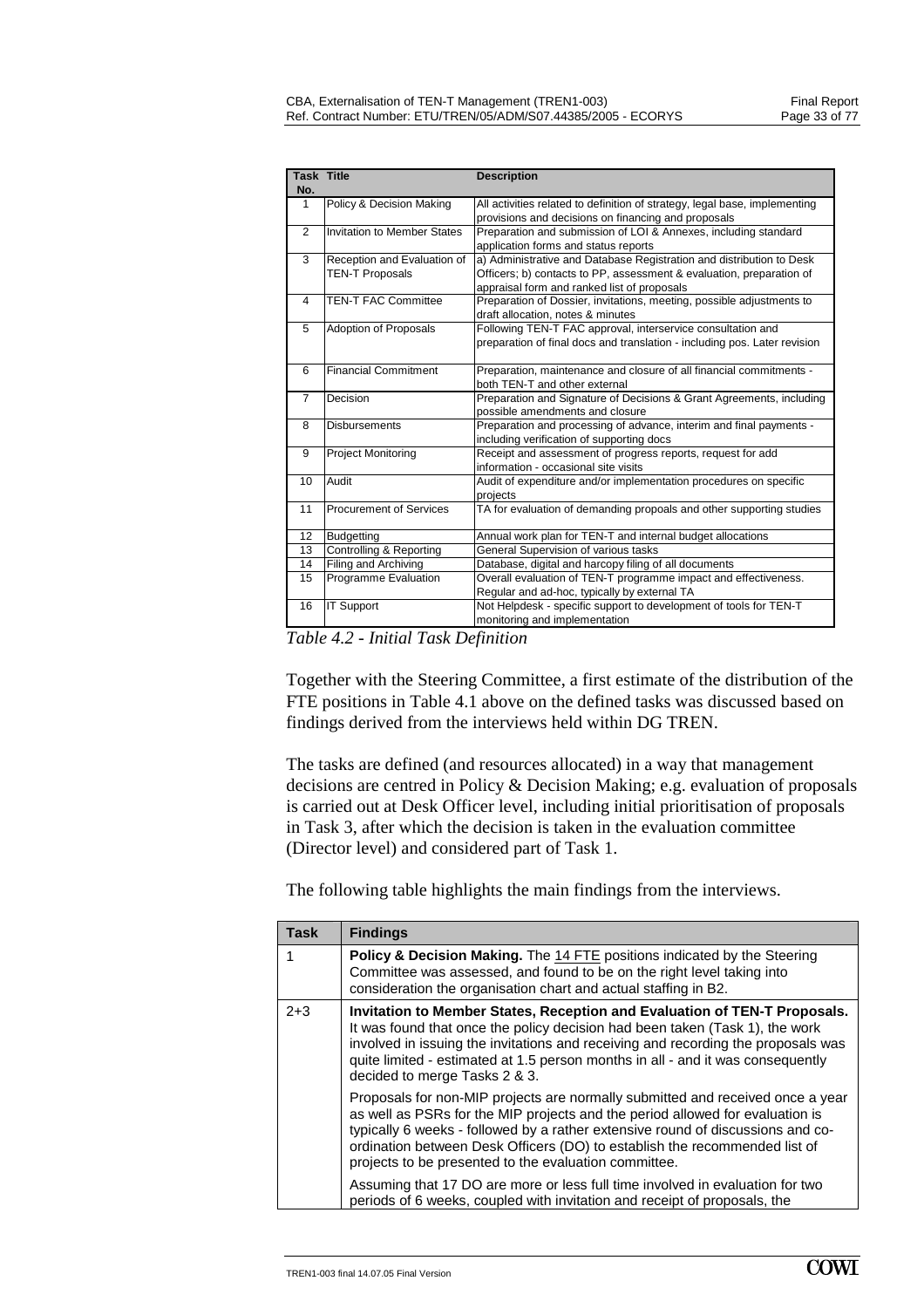| <b>Task</b> | <b>Findings</b>                                                                                                                                                                                                                                                                                                                                                                                                                                                                                                                                                                                                                                                                                                                             |
|-------------|---------------------------------------------------------------------------------------------------------------------------------------------------------------------------------------------------------------------------------------------------------------------------------------------------------------------------------------------------------------------------------------------------------------------------------------------------------------------------------------------------------------------------------------------------------------------------------------------------------------------------------------------------------------------------------------------------------------------------------------------|
|             | combined effort for Task 2 & 3 is estimated as approximately 3 FTE.                                                                                                                                                                                                                                                                                                                                                                                                                                                                                                                                                                                                                                                                         |
| 4           | <b>TEN-T FAC Committee.</b> Apart from participation in the actual meetings, the task<br>involves preparatory work and reporting from the meetings. As such the task is<br>quite limited and estimated at 1.1 FTE.                                                                                                                                                                                                                                                                                                                                                                                                                                                                                                                          |
| 5           | Adoption of Proposals. Following TEN-T FAC approval, the adoption<br>comprises inter-service consultation, preparation of final dossier including<br>annexes and possible later revisions. The task involves input from DO, financial,<br>legal and secretarial staff. Assuming some 120 new proposals a year of about 1<br>week, and adding revisions and secretarial support, it is estimated that the task<br>involves almost 6 FTE.                                                                                                                                                                                                                                                                                                     |
| 6,7 & 8     | Financial Commitment, Contract and Disbursement. Bearing in mind that it is<br>much the same staff involved in each of the three tasks, and having had<br>difficulties distinguishing one from the other, it was decided to merge the three<br>tasks. From the interviews, it was found that Unit A1 spends maximum 2 FTE<br>from the financial cell, 0.8 FTE from the legal cell and some 0.5 on general<br>management and co-ordination. Unit B4 spends maximum 3 FTE from financial,<br>0.5 legal, and 2 for general administration. These maximum include the required<br>inputs from Desk Officers and secretarial support necessary to achieve these<br>tasks. It is estimated that less than 9 FTE are used normally on these tasks. |
| 9           | Project Monitoring. The task comprises the routine annual monitoring<br>(technical and financial) as well as the closing of completed projects. The time<br>spent by DO varied considerably, but it is estimated that the 17 DO spend on<br>average 30% of their time on routine monitoring. In addition hereto is the closing<br>of an average 100 projects/decisions a year, requiring a further estimated 2*4<br>FTE for technical and financial input respectively. In total, the Project Monitoring<br>is estimated as requiring approximately 13 FTE.                                                                                                                                                                                 |
| 10          | Audit. The present task covers project audits and not internal audits. The audit<br>cell of Unit A1 comprises 4 auditors who spend approximately 20% of their time<br>on TEN-T, to which should be added secretarial support, which brings the total<br>resource use to some 1.6 FTE. It is emphasised that meeting the annual audit<br>targets with this staffing level is only possible due to the existence of the Audit<br>Framework Contract, where most of the audits are outsourced and only the<br>reports have to be reviewed.                                                                                                                                                                                                     |
| 11          | Procurement of Services. Covers all procurement of external services, i.e.<br>assistance during evaluation of proposals, audits and other TEN-T related stud-<br>ies and is considered marginal in term of FTE as it is mixed with other functions.                                                                                                                                                                                                                                                                                                                                                                                                                                                                                         |
| 12          | Budgeting. The three staff in the budget and evaluation unit spends<br>approximately 10% of their time on TEN-T related matters. However, when<br>adding contributions from other units and DO, it is estimated that a bit more than<br>2 FTE are spend on budgeting.                                                                                                                                                                                                                                                                                                                                                                                                                                                                       |
| 13          | <b>Controlling &amp; Reporting.</b> Comprises the various independent checks in the<br>approval process, as well as inter-service consultation from e.g. DG REGIO and<br>answering queries from other institutions. The resource use is estimated at 3.2<br>FTE.                                                                                                                                                                                                                                                                                                                                                                                                                                                                            |
| 14          | Filing and Archiving. Comprises printing, registration and circulation of in- and<br>outgoing documents, as well as database registration of project progress. The<br>estimated resource use is 2.2 FTE.                                                                                                                                                                                                                                                                                                                                                                                                                                                                                                                                    |
| 15          | Programme Evaluation. The task comprises regular evaluation and<br>accumulation of experience gained for future management decisions. The<br>resource use is estimated at 2.2 FTE.                                                                                                                                                                                                                                                                                                                                                                                                                                                                                                                                                          |
| 16          | <b>IT Support &amp; Human Resources.</b> Initially, only IT support for development of<br>new tools and systems were included. However, it has been decided that the<br>substantial usage of the Human Resource Department will be included under<br>this task. The IT support to TEN-T management currently corresponds to 2 FTE,<br>whereas the ratio of TEN-T staff to the HRD gives an additional 1.2 FTE.                                                                                                                                                                                                                                                                                                                              |
| 17          | <b>European Coordinator – Secretariat.</b> Since 2004, DG TREN has already taken<br>the first step towards improving coordination of TEN-T initiatives benefiting<br>different member states situated on the same TEN-T corridor, through the                                                                                                                                                                                                                                                                                                                                                                                                                                                                                               |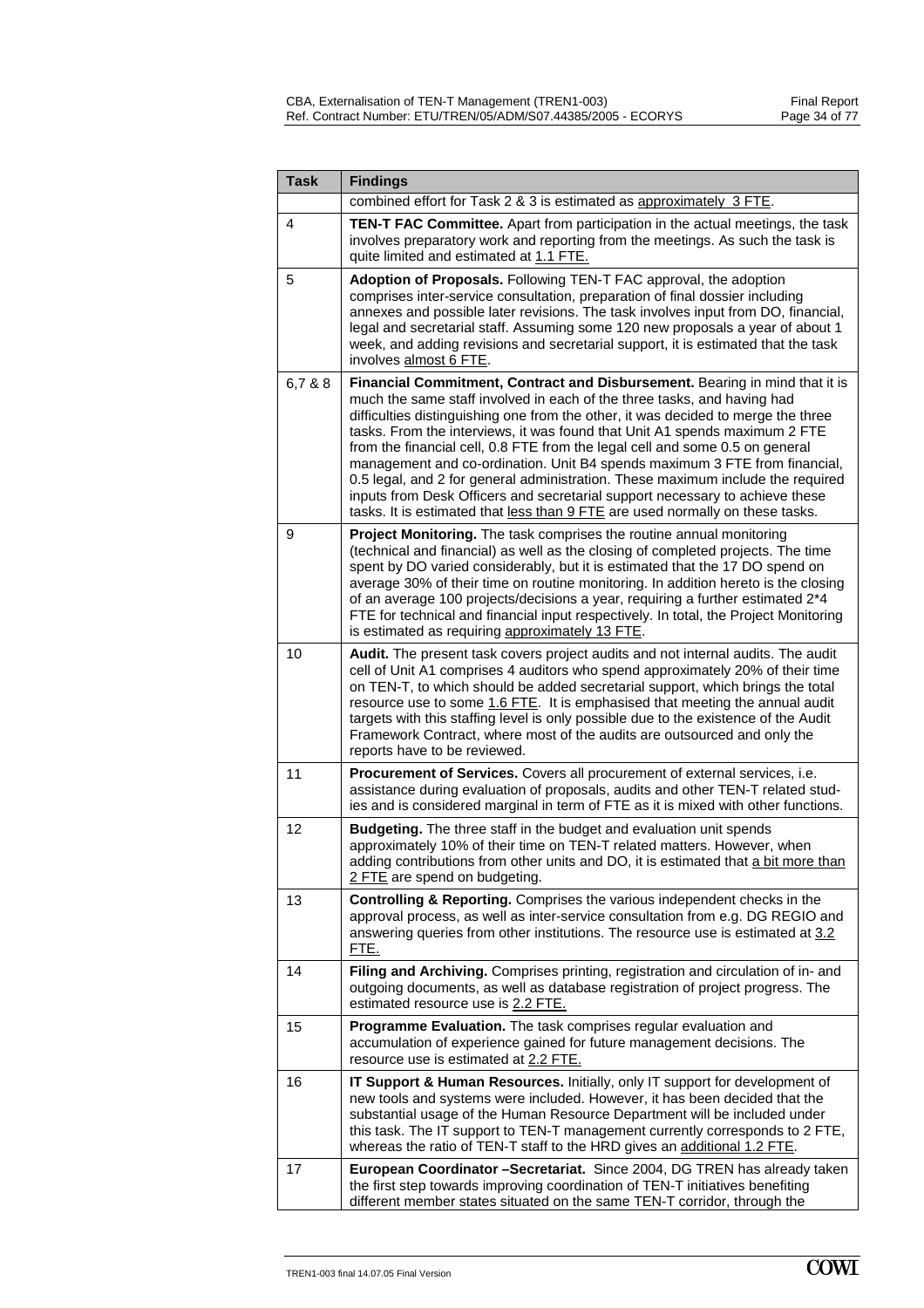| <b>Task</b> | <b>Findings</b>                                                                                                                                                                                                                                                                                                                                                                               |
|-------------|-----------------------------------------------------------------------------------------------------------------------------------------------------------------------------------------------------------------------------------------------------------------------------------------------------------------------------------------------------------------------------------------------|
|             | upcoming nomination of 10 of "European Co-ordinators" aiming at coordinating<br>and fostering cooperation. DG TREN is providing support to 10 European Co-<br>ordinators. It is estimated that one FTE staff would initially be allocated to<br>support each Co-ordinator. This support team is made up to 10 FTE Staff, 3<br>dealing with financial issues and 7 with more political issues. |

*Table 4.3 - Adjustment of tasks and resource use from interviews* 

#### **4.1.3 Summary of Baseline Situation**

In accordance with the above, the below table presents the consolidated estimate of the main tasks for the TEN-T management within DG TREN, including the number of FTE positions involved in each of these.

| Policy & Decision Making<br>All activities related to definition of strategy, legal base, implementing<br>1<br>14<br>provisions and decisions on financing and proposals<br>2<br>a) Preparation and submission of LOI & Annexes, including standard<br>Invitation to MS, Reception<br>2.8<br>and Evaluation of Proposals<br>application forms and status reports, b) Administrative and Database<br>Registration and distribution to Desk Officers; c) contacts to PP,<br>assessment & evaluation, preparation of appraisal fo<br>3<br><b>TEN-T FAC Committee</b><br>1.1<br>Preparation of Dossier, invitations, meeting, possible adjustments to<br>draft allocation, notes & minutes<br>$\overline{4}$<br>Adoption of Proposals<br>Following TEN-T FAC approval, interservice consultation and<br>5.8<br>preparation of both new and revised proposals including annexes<br>5<br>Financial Commitment,<br>a) Preparation, maintenance and closure of all financial commitments;<br>8.8<br>Contracts and<br>b) Signature of Contracts & Grant Agreements, including possible<br>amendments and closure; c) processing of advance, interim and final<br><b>Disbursements</b><br>payments - including verification of supporting docs<br>6<br>Receipt and assessment of progress reports, request for add<br><b>Project Monitoring</b><br>information, site visits and closure of projects<br>$\overline{7}$<br>Audit<br>1.6<br>Audit of expenditure and/or implementation procedures on specific<br>projects<br><b>Procurement of Services</b><br>TA for evaluation of demanding propoals, audits and other supporting<br>8<br>$\Omega$<br>studies<br>Annual work plan for TEN-T and internal budget allocations<br>2.2<br>9<br><b>Budgetting</b><br>10<br>General Supervision, independent approval/comments on documents,<br>Controlling & Reporting<br>3.2<br>answering queries, interservice consultation etc.<br>2.2<br>11<br>Filing and Archiving<br>Database, digital and harcopy filing of all documents<br>12<br>2.2<br>Programme Evaluation<br>Overall evaluation of TEN-T programme impact and effectiveness, input | <b>Task Title</b><br>No. | <b>Description</b>              | <b>Staff</b><br><b>FTE</b> |
|--------------------------------------------------------------------------------------------------------------------------------------------------------------------------------------------------------------------------------------------------------------------------------------------------------------------------------------------------------------------------------------------------------------------------------------------------------------------------------------------------------------------------------------------------------------------------------------------------------------------------------------------------------------------------------------------------------------------------------------------------------------------------------------------------------------------------------------------------------------------------------------------------------------------------------------------------------------------------------------------------------------------------------------------------------------------------------------------------------------------------------------------------------------------------------------------------------------------------------------------------------------------------------------------------------------------------------------------------------------------------------------------------------------------------------------------------------------------------------------------------------------------------------------------------------------------------------------------------------------------------------------------------------------------------------------------------------------------------------------------------------------------------------------------------------------------------------------------------------------------------------------------------------------------------------------------------------------------------------------------------------------------------------------------------------------------------------------------------------------------------------|--------------------------|---------------------------------|----------------------------|
|                                                                                                                                                                                                                                                                                                                                                                                                                                                                                                                                                                                                                                                                                                                                                                                                                                                                                                                                                                                                                                                                                                                                                                                                                                                                                                                                                                                                                                                                                                                                                                                                                                                                                                                                                                                                                                                                                                                                                                                                                                                                                                                                |                          |                                 |                            |
|                                                                                                                                                                                                                                                                                                                                                                                                                                                                                                                                                                                                                                                                                                                                                                                                                                                                                                                                                                                                                                                                                                                                                                                                                                                                                                                                                                                                                                                                                                                                                                                                                                                                                                                                                                                                                                                                                                                                                                                                                                                                                                                                |                          |                                 |                            |
|                                                                                                                                                                                                                                                                                                                                                                                                                                                                                                                                                                                                                                                                                                                                                                                                                                                                                                                                                                                                                                                                                                                                                                                                                                                                                                                                                                                                                                                                                                                                                                                                                                                                                                                                                                                                                                                                                                                                                                                                                                                                                                                                |                          |                                 |                            |
|                                                                                                                                                                                                                                                                                                                                                                                                                                                                                                                                                                                                                                                                                                                                                                                                                                                                                                                                                                                                                                                                                                                                                                                                                                                                                                                                                                                                                                                                                                                                                                                                                                                                                                                                                                                                                                                                                                                                                                                                                                                                                                                                |                          |                                 |                            |
|                                                                                                                                                                                                                                                                                                                                                                                                                                                                                                                                                                                                                                                                                                                                                                                                                                                                                                                                                                                                                                                                                                                                                                                                                                                                                                                                                                                                                                                                                                                                                                                                                                                                                                                                                                                                                                                                                                                                                                                                                                                                                                                                |                          |                                 |                            |
|                                                                                                                                                                                                                                                                                                                                                                                                                                                                                                                                                                                                                                                                                                                                                                                                                                                                                                                                                                                                                                                                                                                                                                                                                                                                                                                                                                                                                                                                                                                                                                                                                                                                                                                                                                                                                                                                                                                                                                                                                                                                                                                                |                          |                                 | 12.9                       |
|                                                                                                                                                                                                                                                                                                                                                                                                                                                                                                                                                                                                                                                                                                                                                                                                                                                                                                                                                                                                                                                                                                                                                                                                                                                                                                                                                                                                                                                                                                                                                                                                                                                                                                                                                                                                                                                                                                                                                                                                                                                                                                                                |                          |                                 |                            |
|                                                                                                                                                                                                                                                                                                                                                                                                                                                                                                                                                                                                                                                                                                                                                                                                                                                                                                                                                                                                                                                                                                                                                                                                                                                                                                                                                                                                                                                                                                                                                                                                                                                                                                                                                                                                                                                                                                                                                                                                                                                                                                                                |                          |                                 |                            |
|                                                                                                                                                                                                                                                                                                                                                                                                                                                                                                                                                                                                                                                                                                                                                                                                                                                                                                                                                                                                                                                                                                                                                                                                                                                                                                                                                                                                                                                                                                                                                                                                                                                                                                                                                                                                                                                                                                                                                                                                                                                                                                                                |                          |                                 |                            |
|                                                                                                                                                                                                                                                                                                                                                                                                                                                                                                                                                                                                                                                                                                                                                                                                                                                                                                                                                                                                                                                                                                                                                                                                                                                                                                                                                                                                                                                                                                                                                                                                                                                                                                                                                                                                                                                                                                                                                                                                                                                                                                                                |                          |                                 |                            |
|                                                                                                                                                                                                                                                                                                                                                                                                                                                                                                                                                                                                                                                                                                                                                                                                                                                                                                                                                                                                                                                                                                                                                                                                                                                                                                                                                                                                                                                                                                                                                                                                                                                                                                                                                                                                                                                                                                                                                                                                                                                                                                                                |                          |                                 |                            |
|                                                                                                                                                                                                                                                                                                                                                                                                                                                                                                                                                                                                                                                                                                                                                                                                                                                                                                                                                                                                                                                                                                                                                                                                                                                                                                                                                                                                                                                                                                                                                                                                                                                                                                                                                                                                                                                                                                                                                                                                                                                                                                                                |                          | to future policy decisions etc. |                            |
| 3.2<br>IT Support & Human<br>Not Helpdesk - specific support to development of tools for TEN-T<br>13<br>monitoring and implementation, including Human Resources for support<br>Resources                                                                                                                                                                                                                                                                                                                                                                                                                                                                                                                                                                                                                                                                                                                                                                                                                                                                                                                                                                                                                                                                                                                                                                                                                                                                                                                                                                                                                                                                                                                                                                                                                                                                                                                                                                                                                                                                                                                                      |                          |                                 |                            |
| of TEN-T staff                                                                                                                                                                                                                                                                                                                                                                                                                                                                                                                                                                                                                                                                                                                                                                                                                                                                                                                                                                                                                                                                                                                                                                                                                                                                                                                                                                                                                                                                                                                                                                                                                                                                                                                                                                                                                                                                                                                                                                                                                                                                                                                 |                          |                                 |                            |
| Secretariat supporting the appointed European Coordinator<br>14<br>European Coordinator<br>10<br>Sub-Total<br>70                                                                                                                                                                                                                                                                                                                                                                                                                                                                                                                                                                                                                                                                                                                                                                                                                                                                                                                                                                                                                                                                                                                                                                                                                                                                                                                                                                                                                                                                                                                                                                                                                                                                                                                                                                                                                                                                                                                                                                                                               |                          |                                 |                            |

*Table 4.4 - Summary of Baseline Situation* 

While largely based on the Consultant's and Steering Committee estimates, the above definition of tasks and resource use is seen as the best possible description of the present TEN-T management - given the available information.

## **4.2 Externalisation Potential**

The Regulation on Executive Agencies stipulates that an externalisation of certain tasks must reflect a clear separation between programming (Commission's core business) and implementation of the project, where no political decision making implying discretionary powers is involved.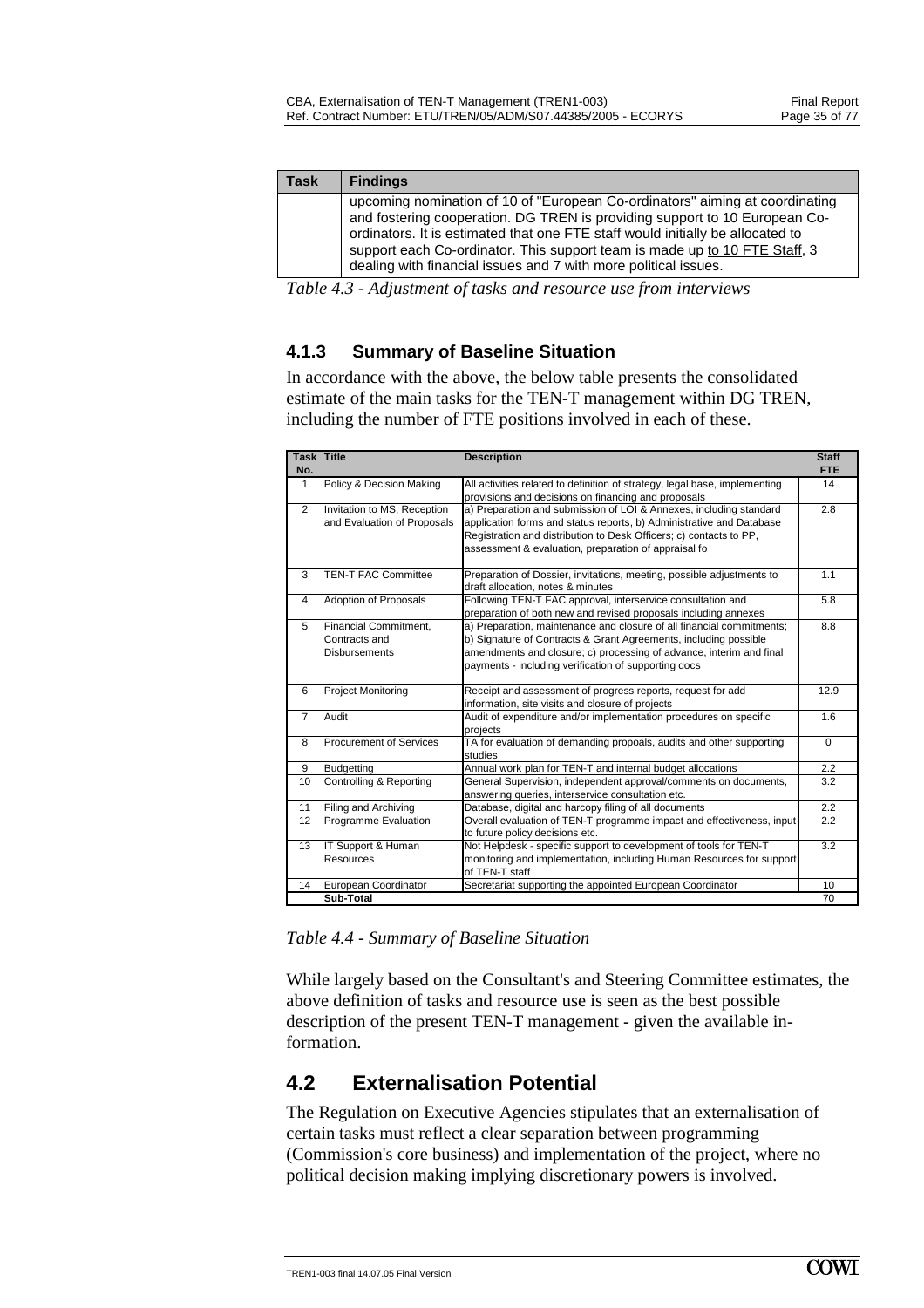The first task above obviously describes the programming and policy making (including decisions) that by its nature has to remain within DG TREN, and therefore cannot be externalised.

The definition of the remaining tasks - or more precisely the allocation of resources to each - assumes that all the "groundwork" is done under each of these, whereas the actual approval - where such is required (e.g. approval of list of recommended proposals) - is included under task 1. On the basis hereof, all other tasks are assumed to be externalised apart from the Secretariat of the European Coordinators, as reflected in the following table.

| Task Title     |                                        | <b>Externalisation</b> |
|----------------|----------------------------------------|------------------------|
| No.            |                                        | in $%$                 |
| 1              | Policy & Decision Making               | 0                      |
| $\overline{2}$ | Invitation to MS, Reception and        | 100                    |
|                | <b>Evaluation of Proposals</b>         |                        |
| 3              | <b>TEN-T FAC Committee</b>             | 100                    |
| 4              | <b>Adoption of Proposals</b>           | 100                    |
| 5              | <b>Financial Commitment, Contracts</b> | 100                    |
|                | and Disbursements                      |                        |
| 6              | <b>Project Monitoring</b>              | 100                    |
| 7              | Audit                                  | 100                    |
| 8              | <b>Procurement of Services</b>         | 100                    |
| 9              | <b>Budgetting</b>                      | 100                    |
| 10             | Controlling & Reporting                | 100                    |
| 11             | Filing and Archiving                   | 100                    |
| 12             | <b>Programme Evaluation</b>            | 100                    |
| 13             | IT Support & Human Resources           | 100                    |
| 14             | European Coordinator                   | 30                     |
|                | <b>Sub-Total</b>                       |                        |

*Table 4.5 - Externalisation of Tasks* 

Apart from the above identified limitations, it is the Consultant's assessment that almost all other tasks can be fully externalised without creating undue problems for the co-ordination between the DG TREN and the Agency. For Task 14, the staff dealing with political issues will remain in DGTREN; only the financial and administrative issues can be externalised (30%).

# **4.3 Potential Future TEN-T Agency Tasks**

The TEN-T Executive Agency is assumed to be mandated to carry out the tasks outlined above and indicated as having an externalisation potential of 100% and 30% for Task 14. Considering the future (gradual) increase of the budget available to TEN-T, the TOR further requested the Consultant to identify additional tasks not presently carried out by DG TREN that could be carried out by DG TREN or an Agency to the benefit of the TEN-T Programme.

On the basis of DG TREN internal strategy papers and discussion held during interviews, a number of potential new tasks were identified as discussed in the following.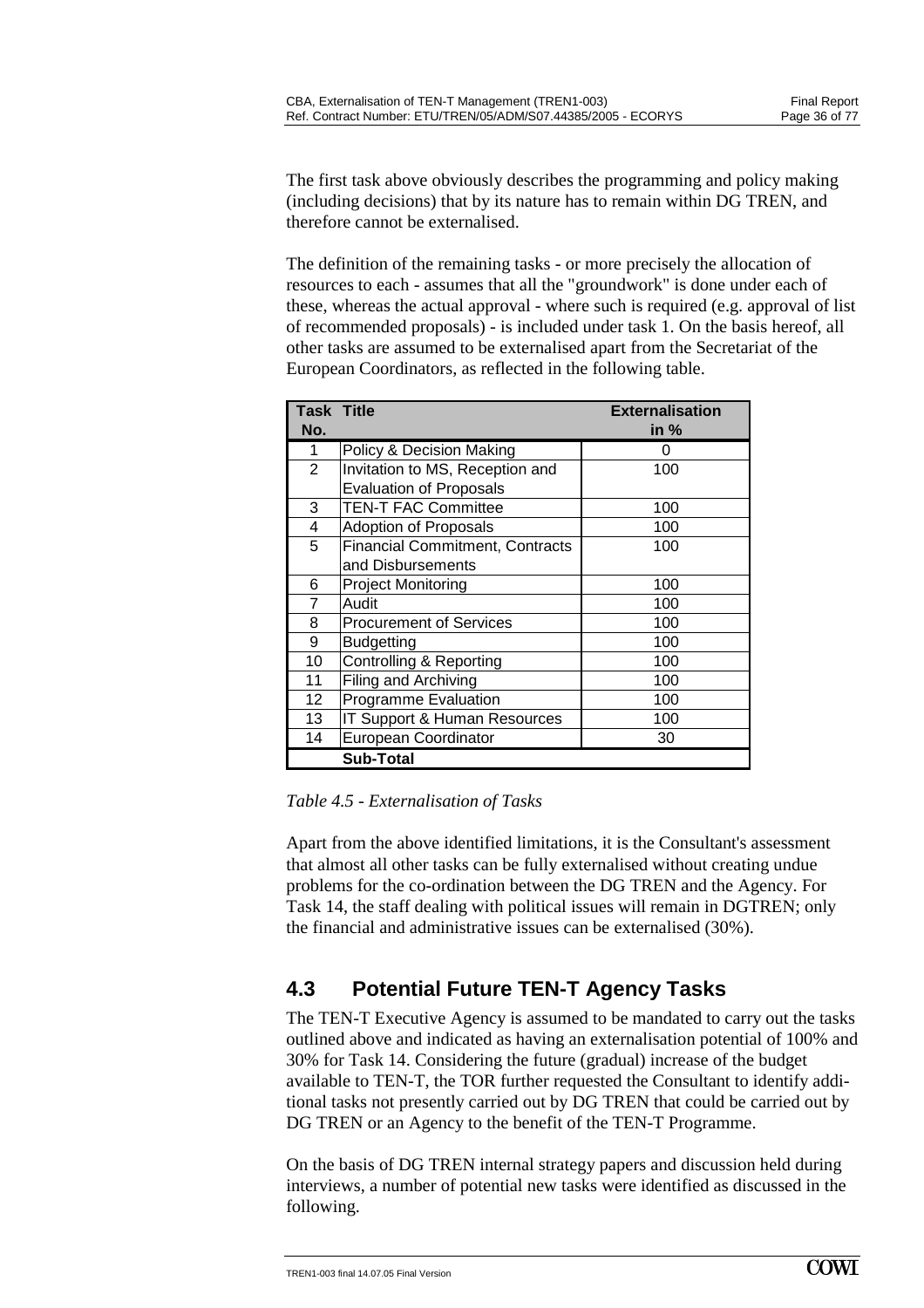If these new tasks are staffed adequately, they would help to generate a qualitative improvement in the overall management of the TEN-T programme while bringing state-of-the-art skills and techniques at all stages of the project cycle allowing DG TREN to be in a better position:

- to support and advise the Member States and project promoters during identification and preparation of project application,
- to appraise and evaluate the technical, environmental, financial and institutional aspects of the projects presented for funding
- to monitor and control the project achievements both technically and financially proposing systems and indicators and possibly remediation solutions
- to promote the TEN-T programme and its objectives

The new task as well as staffing requirement are defined and explained hereafter.

#### **4.3.1 Awareness and Promotion of TEN-T Programme**

While it is likely that all (or most) transport administrations in the respective MS are aware of the TEN-T programme, this is not the case for potential private promoters and the public in general. Creating an executive agency for TEN-T will in itself contribute to an added visibility of the TEN-T programmme. However, regardless of whether an agency is created or not, it is the view of many DG TREN staff that something should be done to create an awareness of the EC contribution to TEN-T - particularly so with the recent added political interest.

From the interviews conducted, it was indicated that DG TREN could be willing to take first step towards promoting TEN-T and launch a debate on the issue of TEN-T within the Member States. In support hereof, and to ensure a higher visibility of the TEN-T programme, the Agency (or DG TREN) could be expected to provide:

- Presentation of the Community policy and support to the TEN-T programme;
- Publication and dissemination of TEN-T related issues, i.e. prognosis, statistics, country/project achievements.

Having looked at the quality and scope of publications presented by the European Agency for Reconstruction (EAR), and having verified that their Public Relations unit consists of four staff members, it is estimated that a similar setup for the Agency would achieve the above objectives. In the in house option, it is assumed that two staff would be adequate initially increasing to a maximum three staff in scenario 3.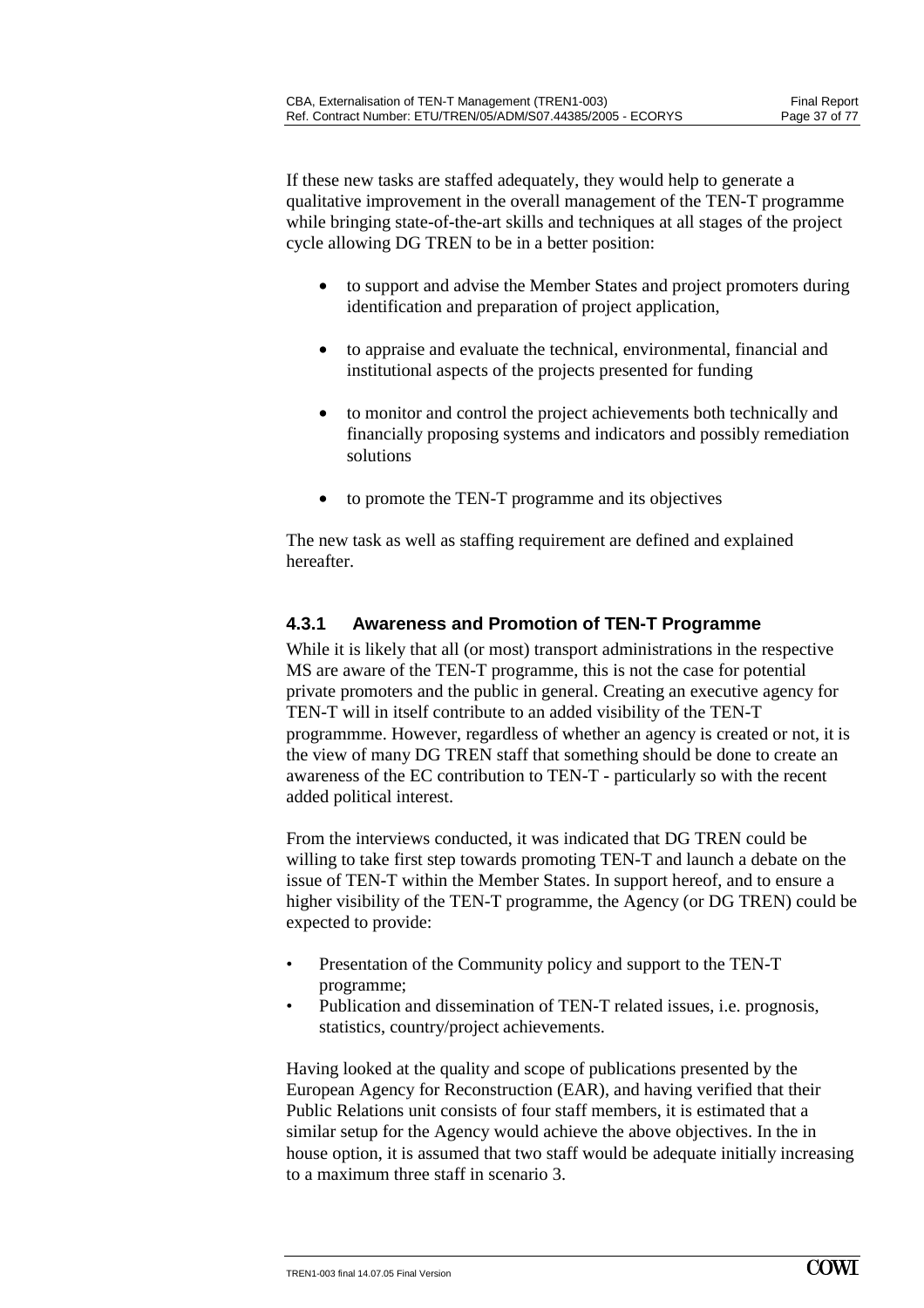#### **4.3.2 TEN-T GIS Database**

A major concern expressed by the Desk Officers and Policy Makers in DG TREN is the apparent lack of a central data storage and presentation, to be used in evaluation of proposals and policy decisions. The present Geographical Information System (GIS) database maintained by DG TREN is considered too static and unable to support the activities to be performed. A substantial upgrade is required in order to create a platform that will allow a graphical presentation of the present and future achievements of TEN-T while linking it with information on traffic studies, and other information related to the infrastructure from the Member States.

The implementation of a new GIS database will obviously require a study to identify the best option and scope of data to be included, and result in an initial investment costs. It is estimated that three full time staff would be required to establish the system and procedures and maintain the database.

### **4.3.3 Co-ordination Unit for TEN-T & Extension hereof**

The present Community funding of TEN-T (and the future extension hereof) is presently implemented by a number of different EC Directorates, e.g. DG TREN, DG REGIO and EIB for TEN-T funds. While it is likely to be advantageous to have a central co-ordination of Community support to the TEN-T, this is clearly an internal EC political decision and outside the scope of this study.

However, a dedicated co-ordination unit, responsible for:

- Coordination and creation of synergies with other programmes of the EU, Member States or international organisations in favour of development of TEN-T;
- Initiating a dialogue to streamline the evaluation, implementation and monitoring procedures at project level of i.e. ISPA, ERDF, CF, EIB and other on TEN-T related projects;
- Creating a unique entry point for TEN-T knowledge and procedures covering all present TEN-T funding, in the understanding that regulations differ.

would clearly facilitate a discussion hereon and create a basis for a future decision on whether a central co-ordination of all TEN-T projects is feasible and desirable. It is estimated that one staff member is required in the in-house option and two staff members in the Agency.

#### **4.3.4 Know-How & Best Practice Unit**

At present - and given the available resources - DG TREN involvement in TEN-T projects is essentially limited to an evaluation of proposals and selection of projects for Community assistance through the policy decisions hereon, followed by monitoring of the projects and a verification of the expenditure to ensure that Community funds are spend in accordance with the objectives.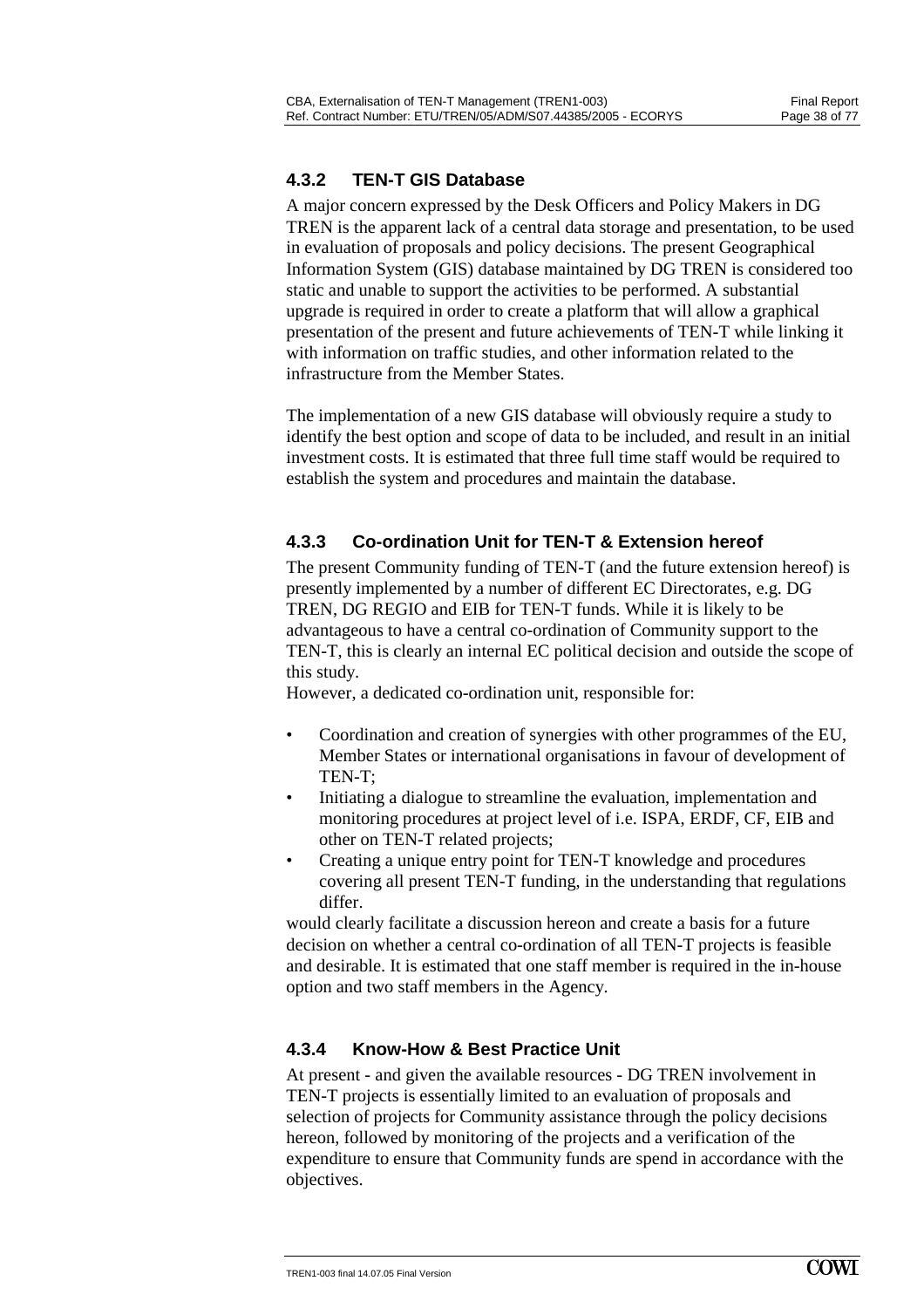From the interviews and discussions held, it is apparent that DG TREN would like to be more involved earlier in the projects; i.e. in the definition, financial engineering and organisational set-up. Clearly such involvement would depend on the acceptance and experience level of the Member State(s) in subject. However, it is clear that DG TREN has the possibility of accumulating and disseminating experience from a wide range of projects and countries that could be beneficial in future projects.

To facilitate the discussions in Member States and possibly improve the decision process and effectiveness of implementation, it could be envisaged to create a form of "Know-how & Best Practice Unit" that Member States or Project Promoters could draw upon when required. However, the unit would also serve as a valuable backstopping and helpdesk for Desk Officers during evaluation and monitoring of projects. Issues to be addressed could include:

- Ex-post analysis of MS evaluation methods to elaborate guidelines or best practice hereon, which may also be used to promote a more consistent approach by both Member States and EC services dealing with TEN-T.
- Development of know-how and best practice in financial and legal engineering as well as technical standards
- Promotion of basic principles of the transport policy applicable to TEN-T (legislation, interoperability, security etc.) and elaboration of check lists for compliance with Community policies within e.g. competition, environmental protection, transport, award of public contracts etc.
- Carry out regular feed-back sessions with DO and MS with the view of improving the efficiency of TEN-T procedures and standard documents associated herewith.

The unit would comprise a mix of professional disciplines, covering i.e. economics and finance, EIA, legal and technical matters, and would consist of approximately 2 FTE positions.

Financing large or cross-border infrastructures often involve public and private funding sources and require combining complex technical skills and techniques including legal and financial engineering. Public-Private Partnership or PPP is a commonly used acronym that embraces different existing approaches to infrastructure financing in various regulatory environment and different degree of private sector involvement. There is a clear role for PPPs in an innovative economy as a vehicle for more efficiently delivering and funding infrastructure that has traditionally been provided and operated by the public sector. There are various types of private finance that can be employed for these projects. Tolling is one common option, however, with legislative changes; the use of other types of private finance such as the debt and bond markets is also possible for transport development. PPP projects typically involve expert advice across a broad range of disciplines including financing arrangements, construction and maintenance contracts, operations agreements, resource management and environmental obligations. Central and local government issues and the supporting legislative and regulatory framework also play a key role.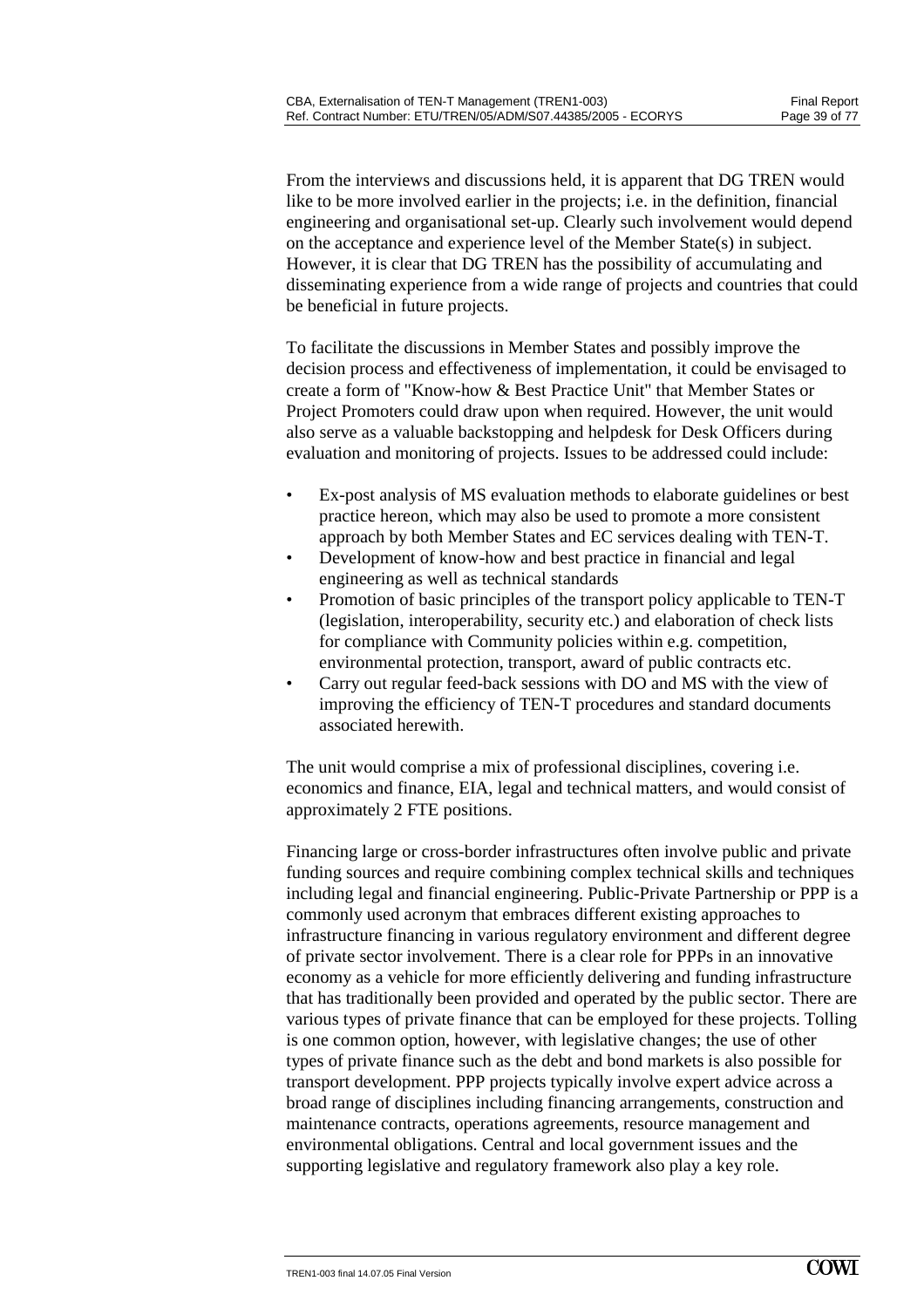Typically, those projects require financial experts with banking background and financial appraisal techniques, lawyers with disciplined project management techniques, knowledge of PPP arrangements (concessions, BOT, etc.), as well as state aid and guarantee issues, engineers experts in infrastructure project management with sound knowledge of procurement issues and risk assessment.

The Executive Agency should be able to attract these specialists in order to play a significant role in the early stages of the projects and discuss these crucial issues with the promoters and its financial, legal and technical advisors. This will allow the Agency to work with the wider project team to ensure that the legal and contractual aspects of the project are co-ordinated with the financial, engineering and design aspects while respecting open market access and competition and EU citizen interest. An early involvement of the Agency in the conception and management structure of the project will offer DG TREN the possibility to intervene when necessary in the implementation of the project and optimise the use of TEN-T funding.

### **4.3.5 Enhanced Evaluation of Proposals**

The task cannot as such be considered "new", but reflects statements made by Desk Officers during interviews that the evaluation of project proposals is sometimes less than satisfactory - both from lack of time and from lack of professional coverage of the entire proposal (e.g. environmental, financial and sometimes technical). Further, the co-ordination of projects finally selected within the budget available appears to be a result of numerous internal coordination meetings without formal methods and guidelines of ranking and prioritisation.

The information received indicates that DG TREN has made it obligatory to have at least two independent evaluations of each proposal, and signifies a move towards an enhanced focus on the evaluation process. The present suggestion is to significantly enhance the resources used in evaluation, by having proposals screened/evaluated not only by Desk Officers, but also from a technical, environmental and economic point of view. In most cases, a Desk Officer is at present expected to be able to provide the evaluation from only one point of view.

The enhanced evaluation of proposals would also be able to draw on the knowhow and best practice unit described above.

Considering that the projects presented for TEN-T support are becoming more complex and therefore require specialists inputs from various technical disciplines as well as legal and financial skills during appraisal phase, it is recommended that DG TREN should increase the resources spent on evaluation, both ex-ante project appraisal but also ex-post evaluation of projects and programmes. It is estimated that by 2007 such enhanced function will require up to nine FTE in the Agency and approximately half of that in the inhouse taking into account the existing level of staff already involved in project monitoring.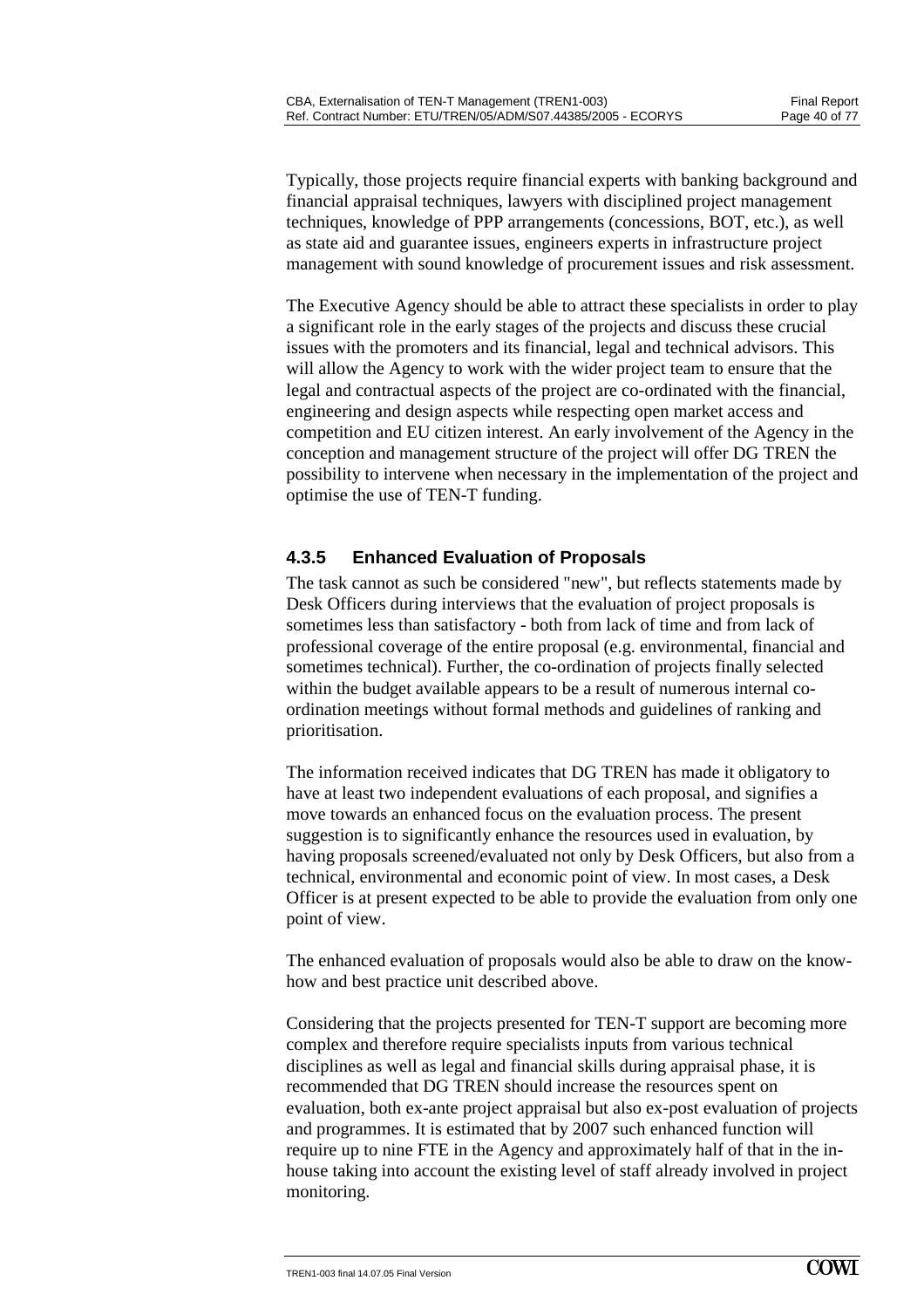# **4.4 Definition of Scenarios**

In order to calculate the costs and benefits of creating an Executive Agency for the management of TEN-T, each of the budget scenarios described in the TOR are defined in terms of the estimated number of staff required as a result of an increase of the TEN-T annual (committed) budget. The staff requirements will be extrapolated from the baseline situation described in 4.1.3 above for the following two strategic TEN-T management options:

- directly by DG TREN with in-house staff (the in-house option)
- by setting-up an external Executive TEN-T Agency under the supervision of DG TREN (the externalisation option)

It is clearly not an exact science to extrapolate the staff requirements under the different budget scenarios, and a number of assumptions were made as a basis for the estimates, as explained in the following.

#### **4.4.1 General Assumptions**

While specific assumptions for each of the budget scenarios are explained under the respective headings, the following general assumptions have been made on the basis of information, data and impressions gathered during the interviews made with key DG TREN staff.

- 1 The staffing requirement can be described as a function of the increase in the number of open projects per year, and (for evaluation) the number of applications received. Although the absolute level of projects has been indicated reflecting the present 400 open projects including a number of old projects to be finally closed<sup>15</sup>. The future number of open projects may therefore decrease, but the number of active projects is expected to increase, and this variation is the parameter used to assess staffing levels.
- 2 The recruitment and preparation for an executive Agency will allow full operation by  $1<sup>st</sup>$  January 2006, in order to simplify the calculation. The reallocation of DG TREN staff previously involved with TEN-T Management and not transferred<sup>16</sup> to the Agency is assumed to require  $6$ months, i.e. 6 months salary and overheads for such staff must be taken into consideration during externalisation.
- 3 The period for new co-financing commitments under the budget scenario is 2007 to 2013. The projects co-financed in 2013 will be definitely closed and paid by 2016, and as a result the number of active projects and the staff dealing with these will gradually decrease from 2013 to 2016.

 $\ddot{\phantom{a}}$ 

<sup>15</sup> The management of the back-log has proven to be resource consuming in the past and is expected to continue to mobilise DG TREN (or Agency) staff after 2006 even for some old decisions.

<sup>16</sup> Freed DG TREN staff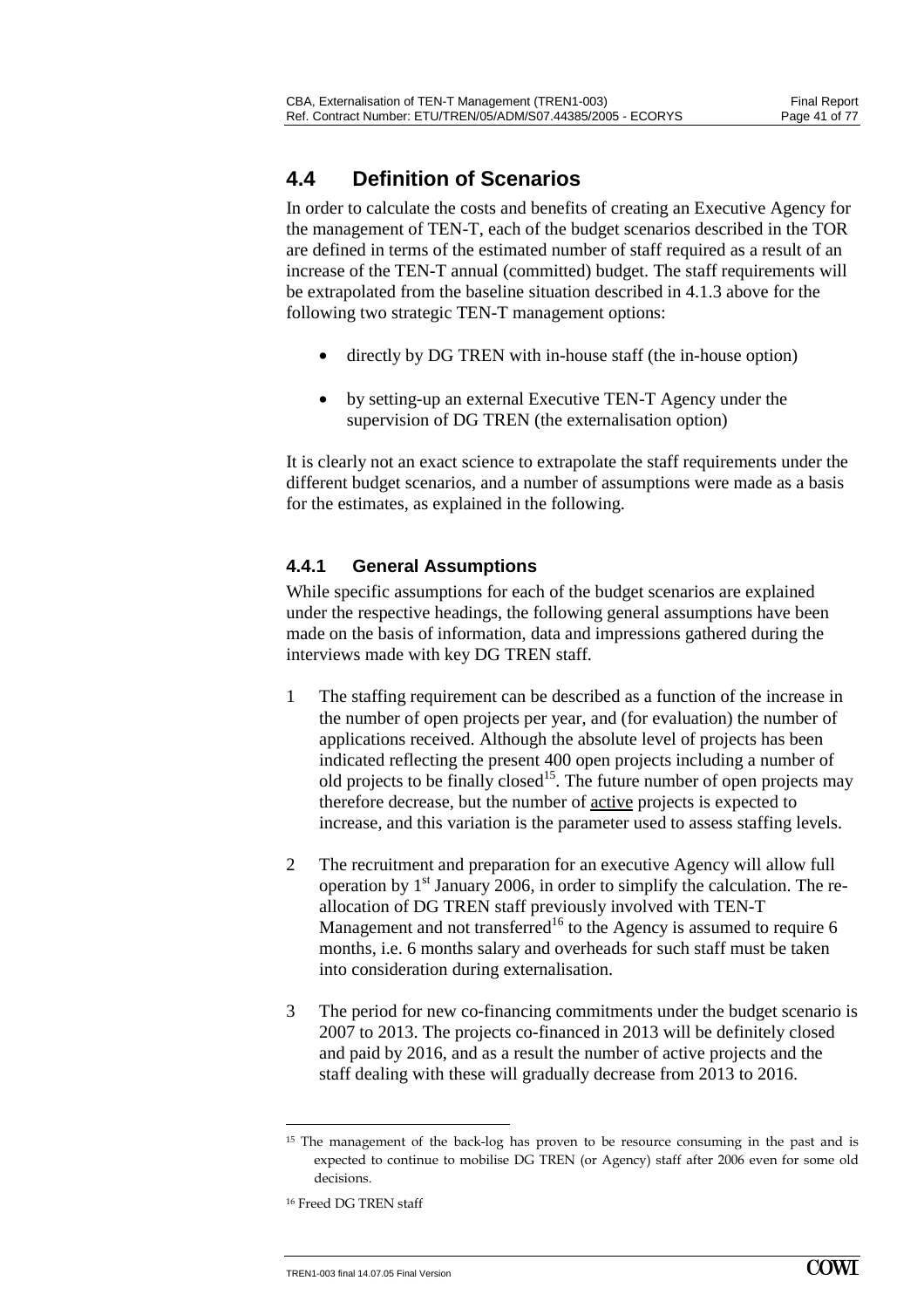- 4 The MIP has been revised and includes the 30 priority corridors as defined in the new guidelines dated 21 April 2004.
- 5 TEN-T support will focus on measures mainly benefiting the priority projects (works) and will mainly support horizontal or specific studies (including preparatory works i.e. geotechnical investigations) directly linked to the priority corridors and to strategic and technical development of the TEN-T including its further extension.
- 6 When the level of TEN-T funding increases, the Commission will seek to also increase the co-financing ratio to be closer to the maximum thresholds allowed, in order to provide an incentive to progress the development of the TEN-T network.
- 7 The externalisation of tasks to an Agency will free up resources in DG TREN, but the savings are partly offset by a need to supervise the Agency. It as assumed that DG TREN will need 3 FTE as additional personnel to supervise the work of the Agency in 2006.
- 8 The new tasks identified in 4.3 above will for reasons of comparison be applicable for both the in-house and the externalisation option, and will be undertaken by newly recruited staff.

### **4.4.2 Efficiency Gains**

It is assumed that the externalisation of the tasks related to the implementation and management of TEN-T commitments decided by DG TREN to an Executive Agency will most certainly ease the management of an increased TEN-T programme and lead to some efficiency gains particularly in the initial years. More importantly the externalisation to a dedicated Agency, if adequately managed and staffed, will lead to a qualitative improvement in the management of TEN-T programme for the following reasons:

- The Agency staff will be fully devoted to TEN-T project appraisal and management without having to deal with policy issues. The Agency will not be politically driven. The "Country Officers" will have dedicated responsibilities and clear measurable objectives to achieve.
- The Agency will have the possibility to hire skilled and specialised staff without following lengthy recruitment procedures and with an attractive financial package. As a consequence, the Agency will be able to rely on stable and dedicated staff. In addition, it will have more flexibility to adapt the qualifications and amount of personnel to its operational requirements. This should lead to an improvement or "professionalisation" of the analysis and evaluation of projects.
- The fact that both financial and technical personnel will all be concentrated physically in the Agency and deal only with follow-up and monitoring of TEN-T projects should lead to a substantial reduction of the cycle time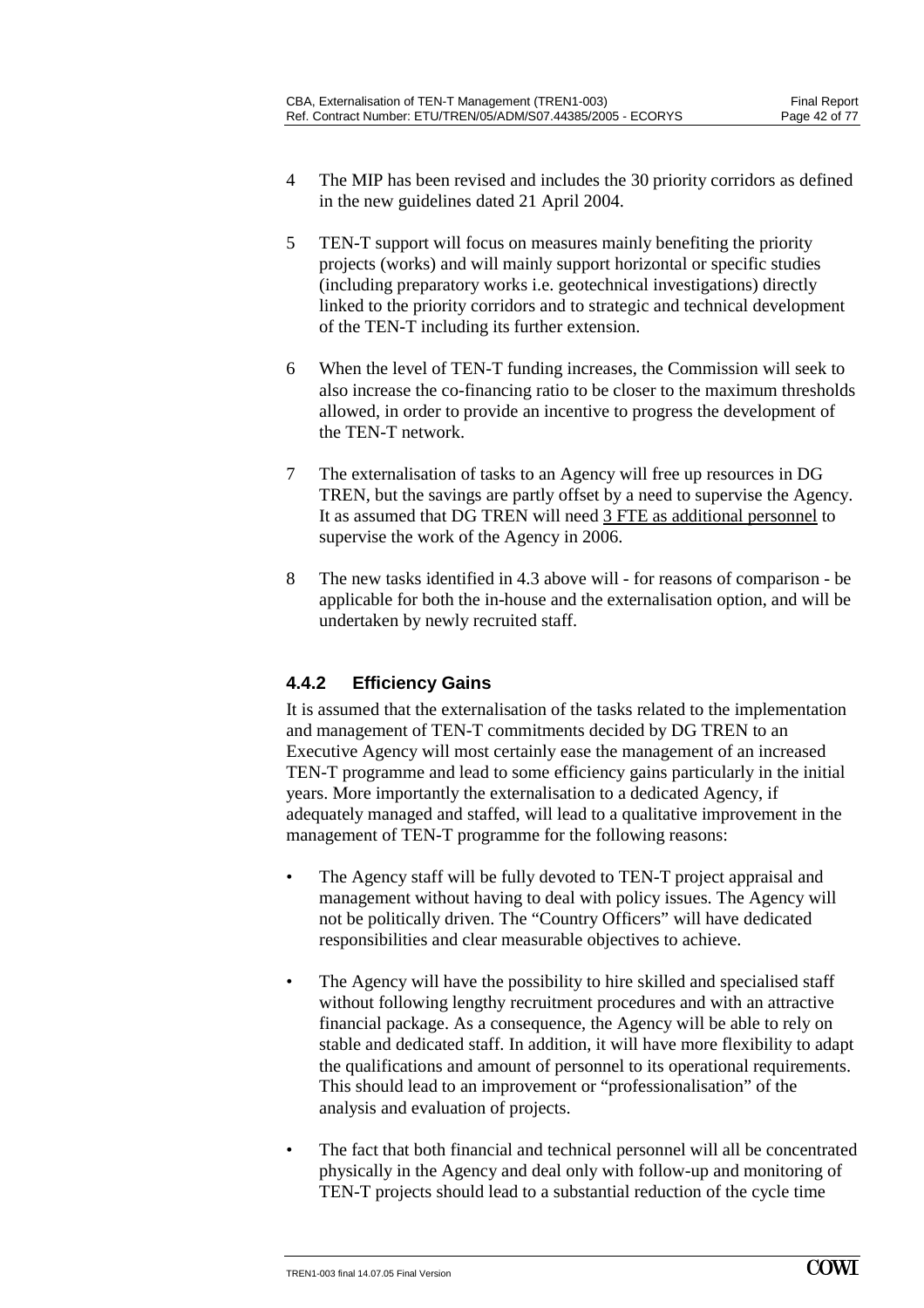necessary to process a given file. Additional productivity will also be induced by the fact that the Agency will have in place less a "hierarchical structure" for its decision-making. The potential for a substantial increase of productivity should facilitate a closer follow-up of projects and hopefully lead to a more swift reaction by the Commission i.e. in terms of increasing or withdrawing contributions to specific projects.

This being said, it is somewhat difficult to actually measure the efficiency gains or improvement of productivity derived from reorganisation, externalisation or outsourcing of activities without having precise and extensive historical data and/or timesheets.

One way to estimate the potential efficiency gains would be to measure the time spent by the different persons dealing with a given file or involved in a given action during its whole lifetime. Ideally, one should identify and select four typical representative TEN-T projects (respectively one MIP and Non-MIP project and one MIP and non-MIP study). The time spent by every DG TREN staff that would have dedicated time or been requested to deal with this project from the early project ideas (preliminary discussion with Member State or Promoter) until final disbursement and closing of the file in DG TREN books (presumably including time allocated to any ex-post assessment or audit) should then be registered.

While the above-described process would probably be worth undertaking to assess where procedures and resources could be improved, this goes far beyond the scope of the present study.

The present study therefore has to be based on an estimate and will rely on the practice used by Productivity and Management Consultants. In this field, it is generally believed that successful restructuring or reengineering processes implemented in private organisations should lead to increased productivity and efficiency reaching at an average of 20% across the whole organisation. This comes from a mix of quantitative benefits as cost-savings due to work rationalisation, change in wage structures or contract conditions for new staff, shorter decision time, implementation of new IT system etc., but also qualitative benefits such as higher specialisation of staff, improvement of quality of output delivered or the work performed.

For the present study, it was decided to take into consideration a more conservative approach and assume that the both qualitative improvements and potential efficiency gains from externalisation will generate an overall efficiency ratio that will fluctuate between 0% and 15% compared to the Inhouse option.

In view of the above, the following broad assumptions were made:

1. Tasks that can be performed by the Agency without too much interaction with DG TREN will generate on a yearly basis an equivalent of 10% to 15% improvement as a combination of time savings and qualitative gains compared to the in-house option (i.e. evaluation of proposals, monitoring of projects, etc). It is assumed that the new working environment and the new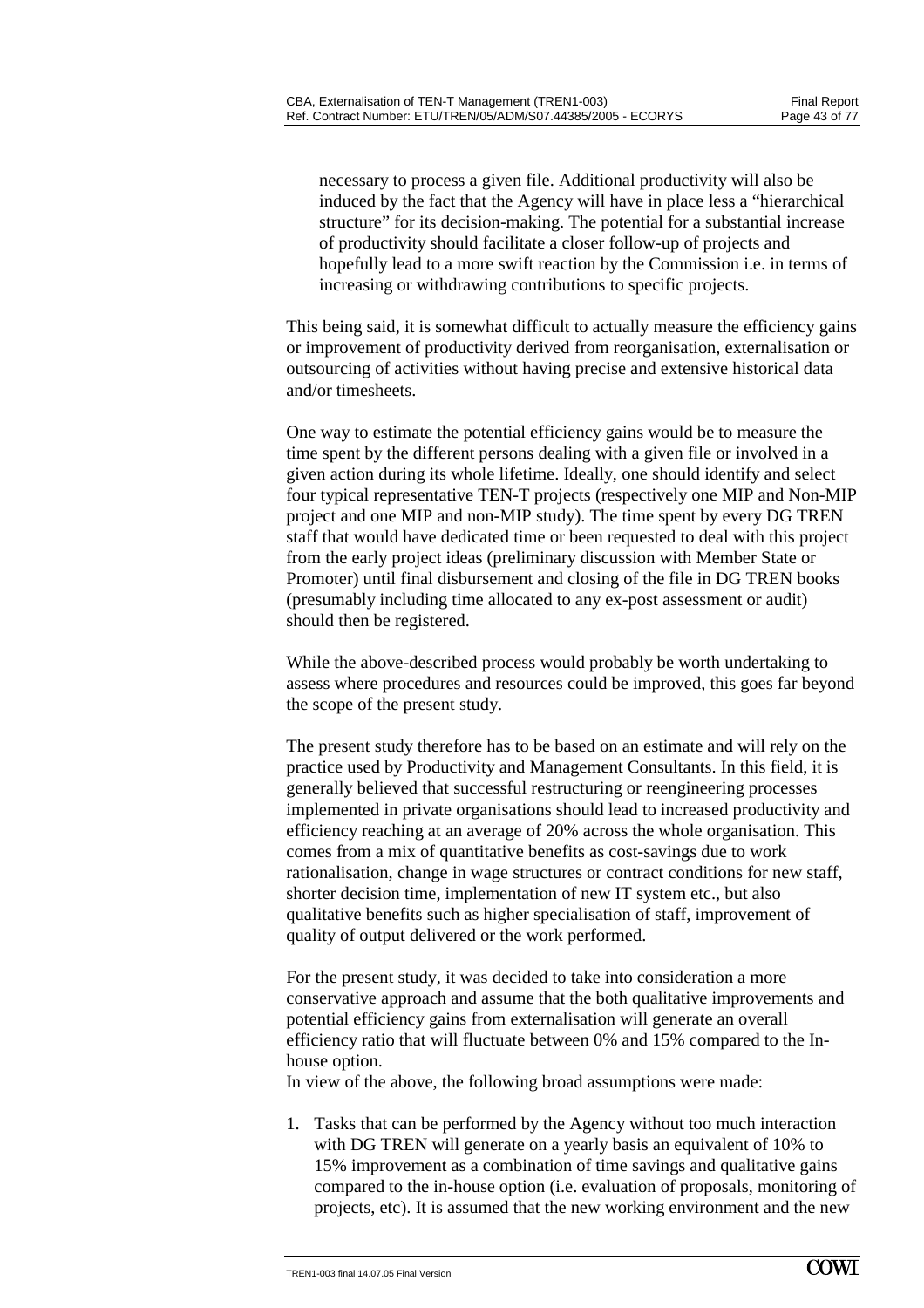appraisal and monitoring tools and methods put in place in the Agency will generate economies of scales in these different tasks.

- 2. Tasks where procedures have to be coordinated or in line with DG TREN or Commission practices (i.e. Audit, Controlling etc.) will lead to average efficiency gains estimated at 5% compared to the in-house option.
- 3. Tasks defined as "New" in section 4.3 are not anticipated to have significant efficiency gains.

The efficiency gains anticipated in the Externalisation option are summarised in the table below:

| Task and Justification for proposed Efficiency Gain                                                                                                                                                                                                             | <b>Efficiency</b><br>ratio in % |
|-----------------------------------------------------------------------------------------------------------------------------------------------------------------------------------------------------------------------------------------------------------------|---------------------------------|
| 1. Policy & Decision Making. 14 FTE will be maintained in DG TREN                                                                                                                                                                                               | N/A                             |
| 2. Invitation to Member States, Reception and Evaluation of TEN-T<br>Proposals. This task will gain from streamlining forms and procedures re-<br>sulting in improved quality of applications or PSR, and a dedicated organisa-<br>tion to deal with the tasks. | 10                              |
| 3. TEN-T FAC Committee. A dedicated organisational setup, but with<br>interaction with DG TREN.                                                                                                                                                                 | 10                              |
| 4. Adoption of Proposals. Harmonised workflow, procedures and forms will<br>result in increased efficiency of this task                                                                                                                                         | 15                              |
| 5. Financial Commitment. Contracts and Disbursement. Idem 3.                                                                                                                                                                                                    | 10                              |
| 6. Project Monitoring. Idem 4 as systematic monitoring systems and<br>procedures will be put in place                                                                                                                                                           | 15                              |
| 7. Audit. Already largely outsourced under a Framework Contract, and<br>expected to involve co-ordination with DG TREN for definition of objectives,<br>selection of projects and reporting.                                                                    | 5                               |
| 8. Procurement of Services                                                                                                                                                                                                                                      | N/A                             |
| 9. Budgeting. Idem 5.                                                                                                                                                                                                                                           | 10                              |
| 10. Controlling & Reporting. Harmonised workflow, procedures and forms<br>will result in increased efficiency of this task                                                                                                                                      | 5                               |
| 11. Filing and Archiving. Idem 9                                                                                                                                                                                                                                | 10                              |
| 12. Programme Evaluation. Idem 9                                                                                                                                                                                                                                | 10                              |
| 13. IT Support and Human Resources. No impact on the IT support, but<br>substantial streamlining HR from handling mostly Agency Staff.                                                                                                                          | 5                               |
| 14. European Coordinators - secretariat                                                                                                                                                                                                                         | No impact                       |
| 15. Supervision of Agency by DG TREN: As mentioned, it is assumed that<br>DG TREN will need on average 6-7% of total Agency staff as additional<br>personnel to supervise the work of the Executive Agency.                                                     | N/A                             |
| 16. Enhanced Evaluation. This is an enhancement of current DG TREN<br>evaluation capacity: it is assumed that it will be set-up with defined objectives<br>and adequate number of skilled staff from the start.                                                 | No impact                       |
| 17. Awareness and promotion of TEN-T. Being a new task in DG TREN it<br>is assumed that it will be set-up with defined objectives and adequate number<br>of skilled staff from the start                                                                        | No impact                       |
| 18. GIS Database. This is an expansion of current DG TREN GIS capacity: it<br>is assumed that it will be set-up with defined objectives and adequate number<br>of skilled staff from the start.                                                                 | No impact                       |
| 19. Coordination unit for TEN-T Extension. Being a new task in DG TREN                                                                                                                                                                                          | No impact                       |
|                                                                                                                                                                                                                                                                 |                                 |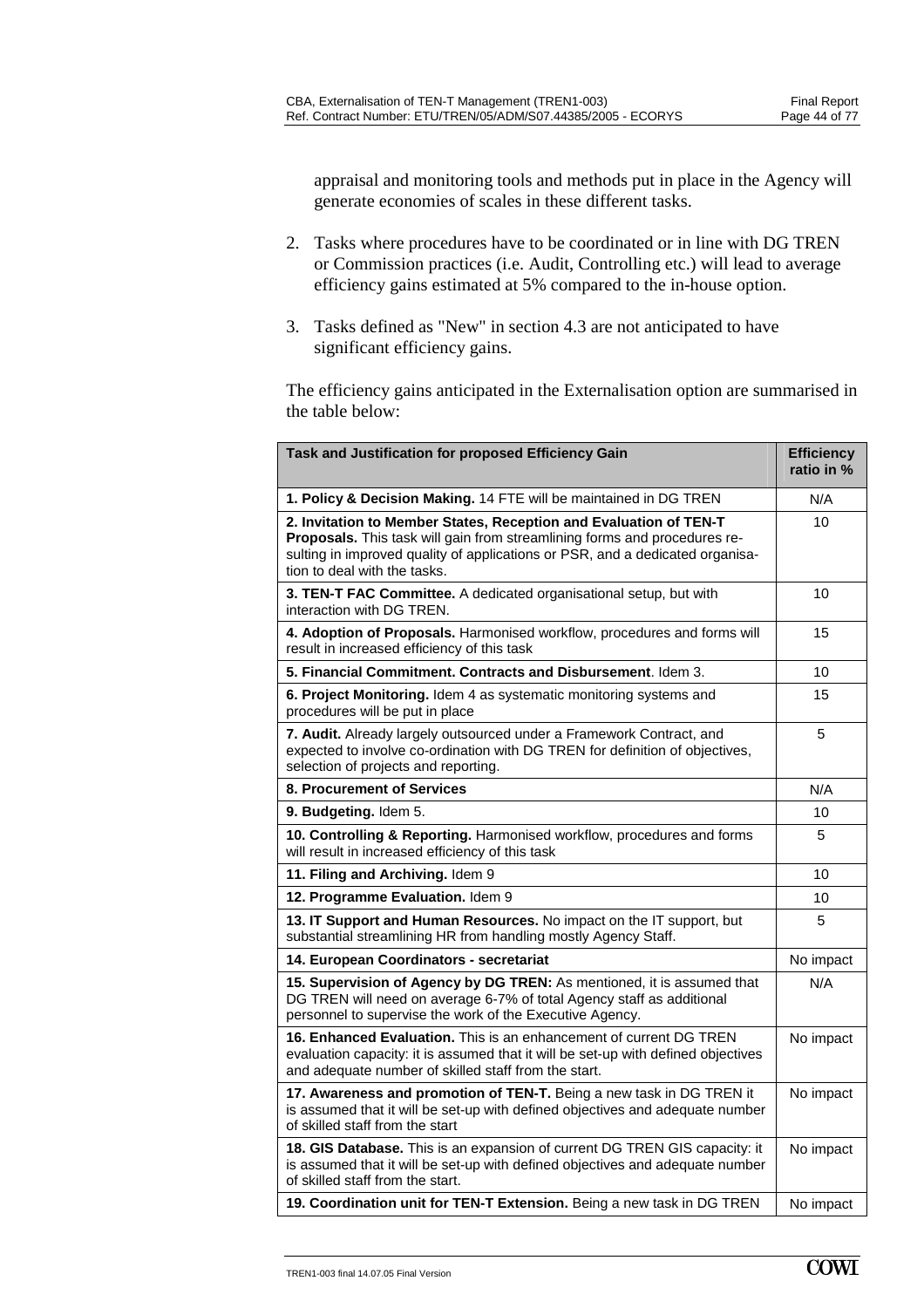| Task and Justification for proposed Efficiency Gain                                                                                                                                                                         | <b>Efficiency</b><br>ratio in % |
|-----------------------------------------------------------------------------------------------------------------------------------------------------------------------------------------------------------------------------|---------------------------------|
| it is assumed that it will be set-up with defined objectives and adequate<br>number of skilled staff from the start. This task requires extensive<br>communication and coordination with other DGs, IFIs and Member states. |                                 |
| 20. Know-how & best practise. It assumes that the Agency will gather in<br>one place all the evaluation know-how and best practices on TEN-T.                                                                               | No impact                       |

*Table 4.6: Expected Efficiency Gains from Externalisation* 

The above defined efficiency gains are assumed to be independent from the budget size and therefore apply to all scenarios.

#### **4.4.3 Scenario 1: Annual TEN-T Budget of 0.7 Billion** € **(Unchanged)**

In this scenario it is assumed that the Agency is created in January 2006 and operates a yearly TEN-T budget of 0.7 Billion  $\epsilon$ . It is also assumed that the budget allocated to TEN-T by the Council in the new financial perspectives for the period 2007 to 2013 remains unchanged compared to the current period (business as usual), i.e. 0.7 Billion  $\epsilon$  per year.

Specific Assumptions It is assumed that the total number of projects open in a given year (until 2013) remains in the worst case equal to the 400 presently open, and that the number of applications submitted annually will remain at the present average of around 200. Further, that the financial regulation in force is similar to EC 807/2004 with the same maximum thresholds for grants: 50% for Studies, 10% for Works, 20% for cross border projects included in the MIP.

> The impacts of these assumptions on the in-house option compared to the Executive Agency option are detailed below.

#### **In-house Option**

The level of staff required in DG TREN from 2007 onwards remains similar to the current staffing as defined in the baseline situation, i.e. 70 FTE staff members (all categories). Given that no additional budget is allocated to TEN-T, DG TREN will not undertake any of the new tasks as defined in 4.3 above.

#### **Executive Agency Option**

In this option, the total staff involved with the TEN-T programme will include the personnel from the Executive Agency and the staff remaining in DG TREN to deal with policy and decision making (14 FTE as in baseline and in-house option), to provide support to the European Coordinators on political issues (estimated at 7 FTE) and to supervise the activities of the Agency (estimated at 3 FTE). The following table summarises the staff scenario used for the subsequent cost-benefit assessment including efficiency gains: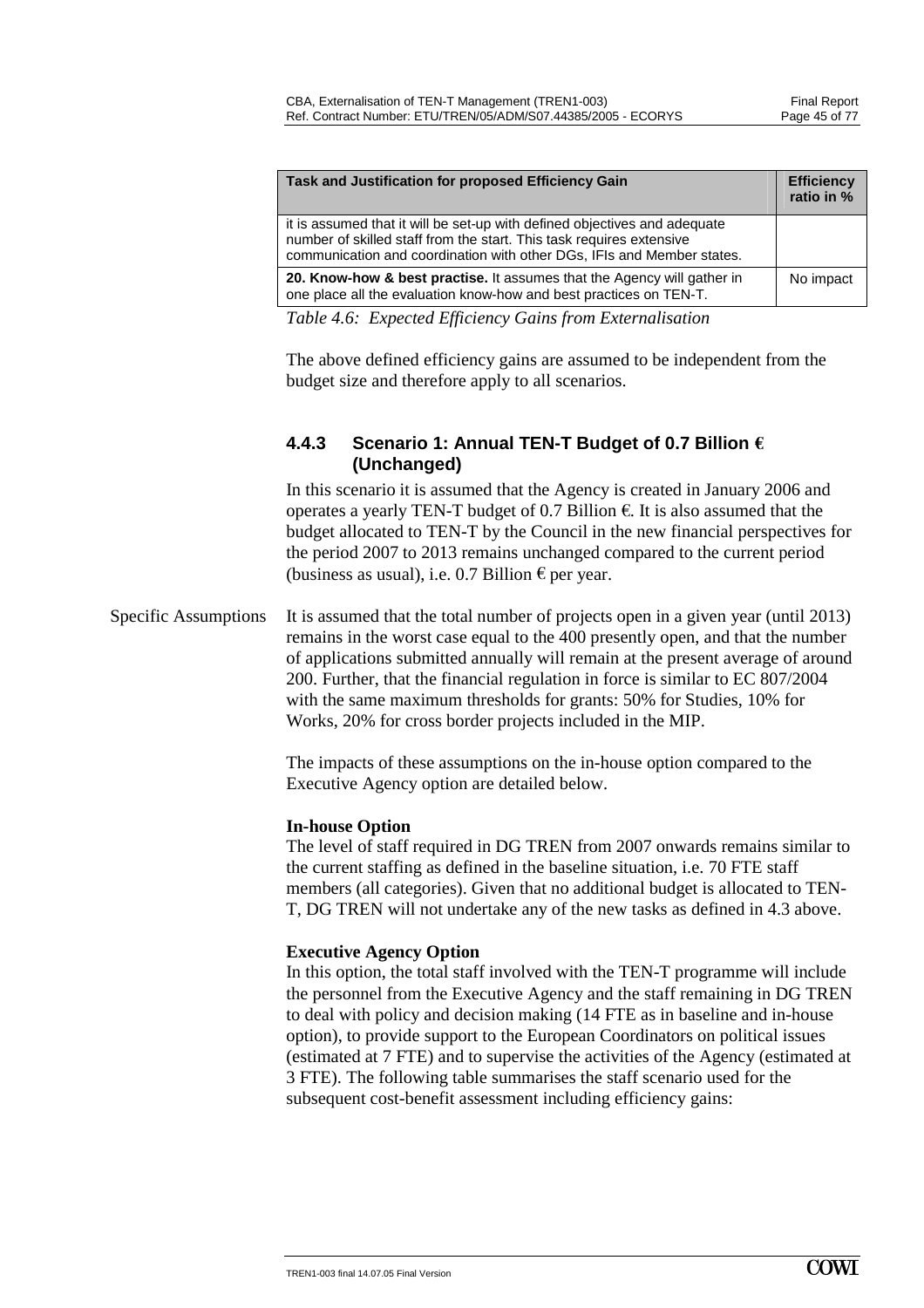|                 | TEN-T Budget 0.7 MEURO pa<br>Maximum 400 open project pa                           | <b>In House</b><br>Option     |                               | <b>Executive Agency</b><br>Option |
|-----------------|------------------------------------------------------------------------------------|-------------------------------|-------------------------------|-----------------------------------|
|                 | No. Activity Title                                                                 | <b>DGTREN</b><br><b>Staff</b> | <b>Agency</b><br><b>Staff</b> | <b>DGTREN</b><br><b>Staff</b>     |
| 1               | Policy & Decision Making                                                           | 14.0                          | 0.0                           | 14.0                              |
| $\overline{2}$  | Invitation to Member States, Reception and<br><b>Evaluation of TEN-T Proposals</b> | 2.8                           | 2.5                           | 0.0                               |
| 3               | TEN-T FAC Committee                                                                | 1.1                           | 1.0                           | 0.0                               |
| 4               | <b>Adoption of Proposals</b>                                                       | 5.8                           | 4.9                           | 0.0                               |
| 5               | Financial Commitment, Contract and<br>Disbursement                                 | 8.8                           | 7.9                           | 0.0                               |
| 6               | <b>Project Monitoring</b>                                                          | 12.9                          | 11.0                          | 0.0                               |
| 7               | Audit                                                                              | 1.6                           | 1.5                           | 0.0                               |
| 8               | Procurement of Services                                                            | 0.0                           | 0.0                           | 0.0                               |
| 9               | <b>Budgetting</b>                                                                  | 2.2                           | 2.0                           | 0.0                               |
| 10 <sup>1</sup> | Controlling & Reporting                                                            | 3.2                           | 3.0                           | 0.0                               |
| 11              | Filing and Archiving                                                               | 2.2                           | 2.0                           | 0.0                               |
| 12              | Programme Evaluation                                                               | 2.2                           | 2.0                           | 0.0                               |
| 13              | IT Support and Human Resource                                                      | 3.2                           | 3.0                           | 0.0                               |
|                 | 14 European Coordinator - Secretariat                                              | 10.0                          | 3.0                           | 7.0                               |
| 15              | Supervision of Agency by DG TREN                                                   |                               |                               | 3.0                               |
|                 | <b>Sub-Total Agency</b>                                                            |                               | 44                            | 24                                |
|                 | <b>Total</b>                                                                       | 70                            |                               | 68                                |

*Table 4.7: Staffing Level for Scenario 1 - 0.7 Billion € Annual Budget* 

Compared to the in-house option that will continue to require 70 FTE by 2006 to cope with all tasks assigned to DG TREN in the management of the TEN-T, the externalisation option would require 44 FTE in the Executive Agency while keeping 24 FTE in DG TREN for policy and decision making, support to European Coordinators as well as supervision of the Agency.

As mentioned above, if externalisation takes place, the beginning should be considered as a transition period for the Agency and DG TREN. Therefore it is likely that the Agency will need more support from DG TREN in the initial phase of its creation as the Agency will not be fully staffed form day 1. Therefore the ratio of DG TREN/ Agency staff of 24/44 FTE should be gradually reached at a later stage.

## **4.4.4 Scenario 2: Annual TEN-T Budget of 2 Billion** €

In scenario 2 it is assumed that the Agency is created in January 2006 and that the budget allocated to TEN-T by the Council in the new financial perspectives for the period 2007 to 2013 will increase from the present 0.7 to 2 Billion Euro. This should reflect the willingness of the Member States and the Commission to speed up the implementation of the Priority Projects while concentrating EU support.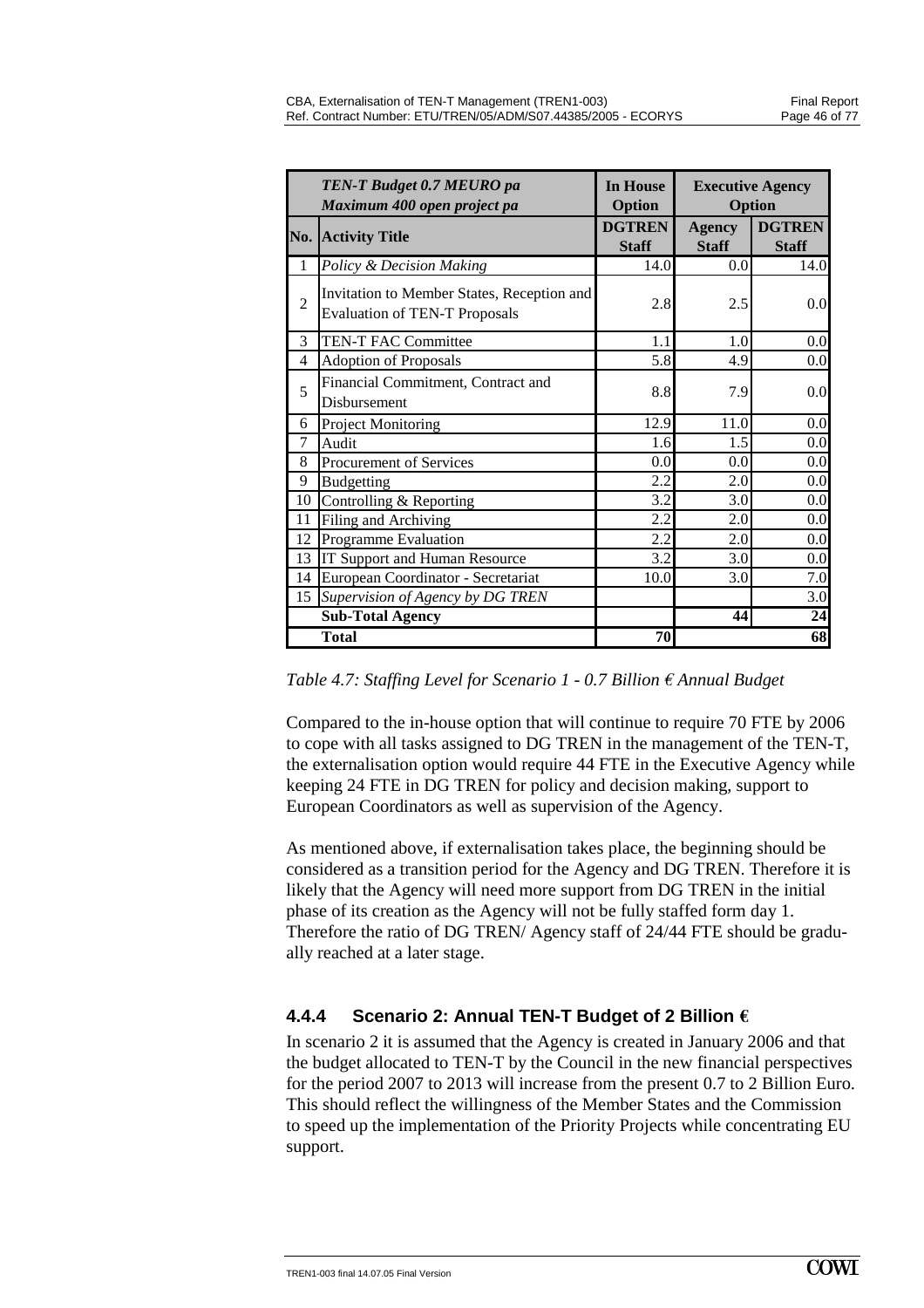Specific Assumptions Bearing in mind the trend to concentrate support to fewer but larger TEN-T projects and increasing the co-financing ratio to create a higher incentive for implementation by MS, it is assumed that even if the TEN-T budget is increased almost by a factor 3, the total number of open/active projects in a given year will only increase by 25% in the period 2007-2013, i.e. a maximum of 500. Assuming a higher incentive for implementation of works and studies, it is expected that the number of project applications received and to be evaluated will increase by 50%.

> In order to improve quality of the TEN-T management, the 5 new tasks as defined in 4.3 above are created and staffed.

Further, it is assumed that the financial regulation in force is similar to EC 807/2004 with the same maximum thresholds for grants: 50% for Studies, 10% for Works, 20% as a normal grant rate for cross border projects included in the MIP with the possibility of higher intervention rate (over 20%) in early or critical development phases of a project.

The impacts of these assumptions on the in-house option compared to the Executive Agency option are detailed below.

#### **In-house Option**

In order to accommodate the expected increase of applications and projects, it is anticipated that the staff level required will evolve as follows:

| Task and Impact of Increased budget on Staff level as compared<br>to Scenario 1 situation                                                                                                                                                      | FTE Staff by<br>2007 |
|------------------------------------------------------------------------------------------------------------------------------------------------------------------------------------------------------------------------------------------------|----------------------|
| 1. Policy & Decision Making. The time and effort needed for the<br>additional decision-making in DG TREN will not increase proportionally<br>to the number of projects. It is estimated that approximately 1 extra<br>FTE will be needed       | $15 (+1)$            |
| 2. Invitation to Member States. Reception and Evaluation of TEN-T<br>Proposals. The staffing requirement for this task will increase directly<br>proportionally to the increase in the number of applications and PSR<br>submitted, say by 50% | $4.2 (+50\%)$        |
| 3. TEN-T FAC Committee. This task will require fewer additional staff                                                                                                                                                                          | 1.4 (+25%)           |
| 4. Adoption of Proposals. The staffing requirement for this task will<br>increase proportionally to the increase in the number of open projects,<br>say by 50%                                                                                 | $8.7 (+50%)$         |
| 5. Financial Commitment. Contracts and Disbursement : idem 4                                                                                                                                                                                   | 13.2 (+50%)          |
| 6. Project Monitoring: More project monitoring (both technical and<br>financial) will be required to deal with this increased budget and to set<br>up routines and procedures                                                                  | 25.8 (+100%)         |
| 7. Audit: Particular attention will be dedicated to procedures and audits<br>to pave the way to cope with monitoring and reporting on an increased<br>budget line                                                                              | $2.8 (+75%)$         |
| 8. Procurement of Services. With the increase of budget, it is<br>estimated that approximately 1 FTE will be needed for this task                                                                                                              | $1 (+1)$             |
| 9. Budgeting: idem 4                                                                                                                                                                                                                           | $3.3 (+50%)$         |
| 10. Controlling & Reporting: idem 3                                                                                                                                                                                                            | $4 (+25%)$           |
| 11. Filing and Archiving: With the increase of budget, it is estimated<br>that approximately 1 more FTE will be needed                                                                                                                         | $3.1 (+40%)$         |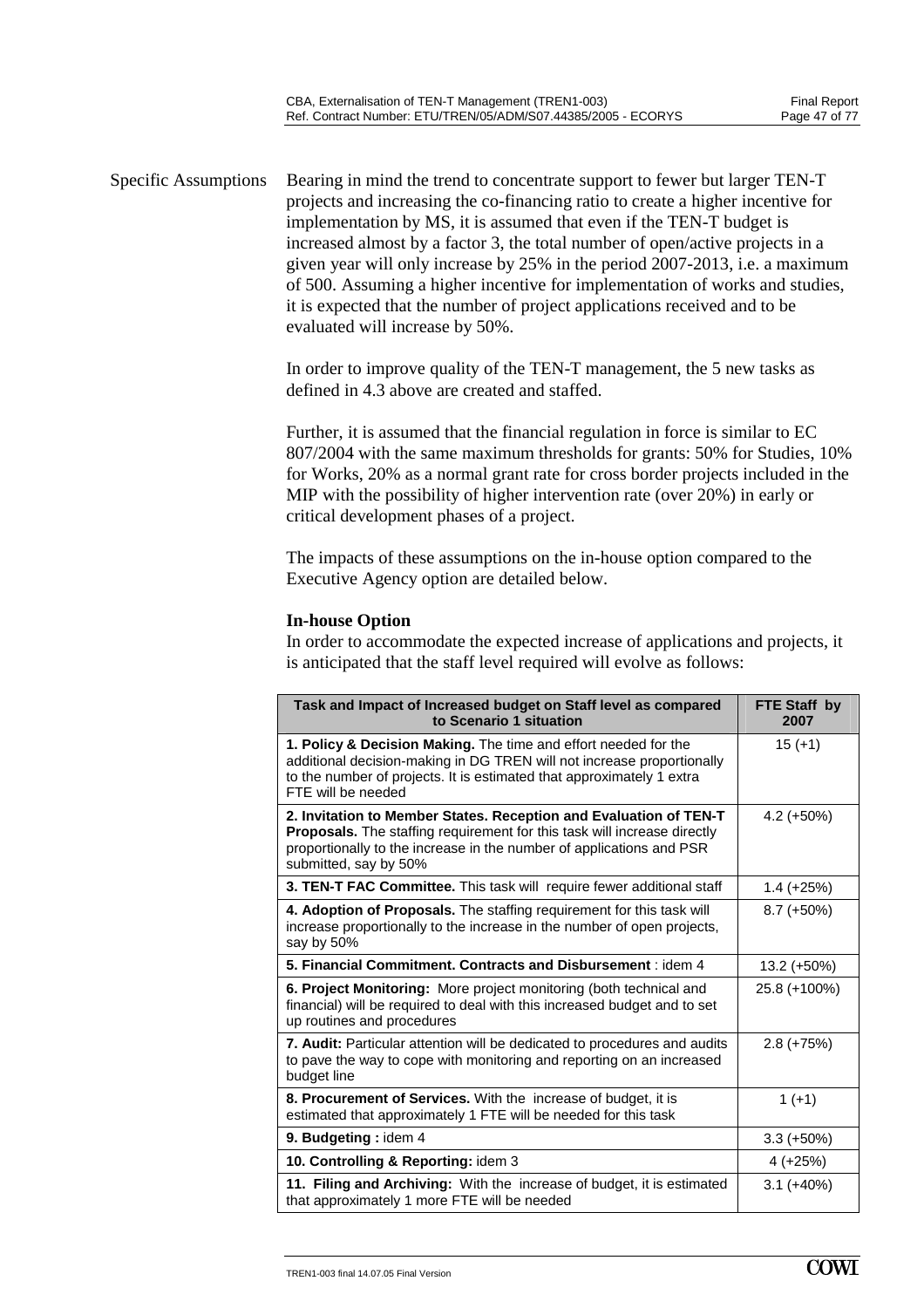| Task and Impact of Increased budget on Staff level as compared<br>to Scenario 1 situation                                                                                                           | FTE Staff by<br>2007 |
|-----------------------------------------------------------------------------------------------------------------------------------------------------------------------------------------------------|----------------------|
| 12. Programme Evaluation: idem 10                                                                                                                                                                   | $2.8 (+25%)$         |
| 13. IT Support and Human Resources. The IT personnel will probably<br>not increase substantially but the staff dealing with HR might increase<br>proportionally to the average staff increase (25%) | $3.6 (+12.5%)$       |
| 14. European Coordinator – Secretariat                                                                                                                                                              | 10 (no change)       |
| 15. Supervision of Agency by DG TREN:                                                                                                                                                               | N/A                  |
| 16. Enhanced Evaluation. This is an enhanced task to be undertaken<br>by the agency, as earlier described (Chapter 4.3) it is estimated to 4.5<br>FTE in the in house option                        | $+4.5$               |
| 17. Awareness and promotion of TEN-T. This is a new task to be<br>undertaken by the agency, as earlier described (Chapter 4.3) it is<br>estimated to 2 FTE in the in house option                   | $+2$                 |
| <b>18. GIS Database:</b> as earlier described (Chapter 4.3)                                                                                                                                         | $+3$                 |
| 19. Coordination unit for TEN-T Extension: as earlier described<br>(Chapter 4.3)                                                                                                                    | $+1$                 |
| 20. Know-How & Best Practise: as earlier described (Chapter 4.3)                                                                                                                                    | $+2$                 |
| <b>TOTAL STAFFING</b>                                                                                                                                                                               | 111                  |

*Table 4.8: Expected Staff Level In-House Scenario (Budget 2Billion*  $\epsilon$ *)* 

The level of staff required in DG TREN from 2007 to cope with the budget increase will be close to 111 FTE including 12.5 FTE for the new TEN-T tasks, which represents an increase of 41 FTE compared to the baseline situation of 2006.

#### **Executive Agency Option**

In this option, the total staff involved with TEN-T programme management will include the personnel from the Executive Agency and the staff remaining in DG TREN to deal with policy and decision making (15 FTE as the in-house option), the support to European Coordinators (7 FTE dealing with political issues) and to supervise the activities of the Agency (4 FTE).

The staff level required in the Agency is calculated as for the corresponding inhouse option, less the qualitative and efficiency gains described earlier (typically between 0 to 15% depending on the function concerned).

In accordance herewith, the below table summarises the staff levels for the inhouse and externalisation option for an annual TEN-T Budget of 2 Billion  $\epsilon$ .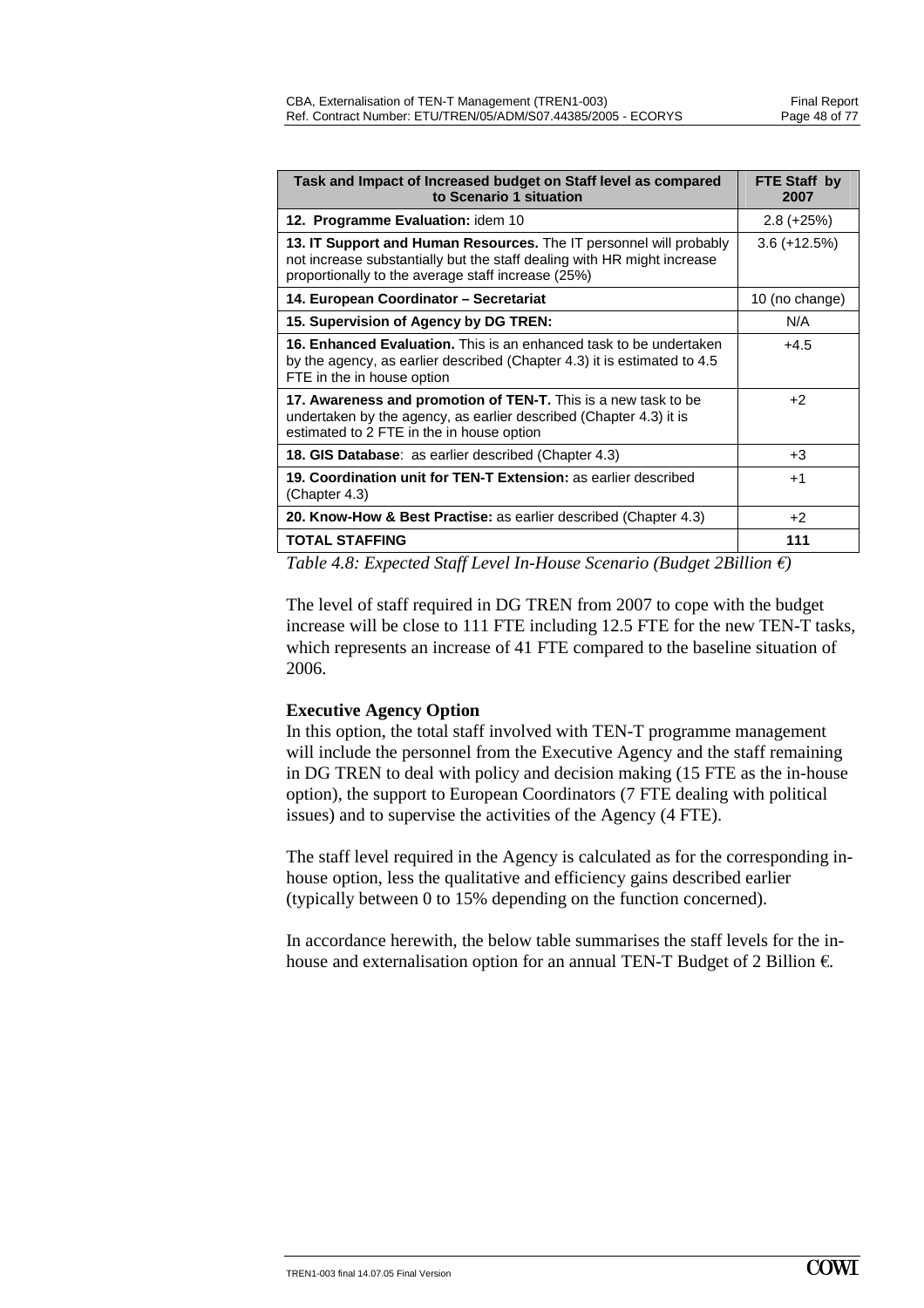|                | Scenario 2: Budget from 2006 to 2013                                               |                 | FTE in 2006 (0.7 B $\epsilon$ Budget) |                 | FTE in 2007-13 (2 B€ Budget) |                         |                  |  |
|----------------|------------------------------------------------------------------------------------|-----------------|---------------------------------------|-----------------|------------------------------|-------------------------|------------------|--|
|                | TEN-T Budget 2 BEURO pa                                                            | <b>In House</b> | <b>Executive Agency</b>               |                 | <b>In House</b>              | <b>Executive Agency</b> |                  |  |
|                | Maximum 500 open project pa                                                        | Option          |                                       | Option          | Option                       |                         | Option           |  |
|                | <b>No. Activity Title</b>                                                          | <b>DGTREN</b>   | <b>Agency</b>                         | <b>DGTREN</b>   | <b>DGTREN</b>                | Agency                  | <b>DGTREN</b>    |  |
|                |                                                                                    | <b>Staff</b>    | <b>Staff</b>                          | <b>Staff</b>    | <b>Staff</b>                 | <b>Staff</b>            | <b>Staff</b>     |  |
|                | Policy & Decision Making                                                           | 14.0            | 0.0                                   | 14.0            | 15.0                         | 0.0                     | 15.0             |  |
| $\overline{2}$ | Invitation to Member States, Reception and<br><b>Evaluation of TEN-T Proposals</b> | 2.8             | 2.5                                   | 0.0             | 4.2                          | 3.8                     | 0.0              |  |
| 3              | <b>TEN-T FAC Committee</b>                                                         | 1.1             | 1.0                                   | 0.0             | 1.4                          | 1.2                     | 0.0              |  |
| 4              | <b>Adoption of Proposals</b>                                                       | 5.8             | 4.9                                   | 0.0             | 8.7                          | 7.4                     | 0.0              |  |
|                | Financial Commitment, Contract and                                                 |                 |                                       |                 |                              |                         |                  |  |
| 5              | Disbursement                                                                       | 8.8             | 7.9                                   | 0.0             | 13.2                         | 11.9                    | 0.0              |  |
| 6              | Project Monitoring                                                                 | 12.9            | 11.0                                  | 0.0             | 25.8                         | 21.9                    | 0.0              |  |
|                | Audit                                                                              | 1.6             | 1.5                                   | 0.0             | 2.8                          | 2.7                     | 0.0              |  |
| 8              | <b>Procurement of Services</b>                                                     | 0.0             | 0.0                                   | 0.0             | 1.0                          | 1.0                     | 0.0              |  |
| 9              | <b>Budgetting</b>                                                                  | 2.2             | 2.0                                   | 0.0             | 3.3                          | 3.0                     | 0.0              |  |
|                | 10 Controlling & Reporting                                                         | 3.2             | 3.0                                   | 0.0             | 4.0                          | 3.8                     | 0.0              |  |
| 11             | Filing and Archiving                                                               | 2.2             | 2.0                                   | 0.0             | 3.1                          | 2.8                     | 0.0              |  |
| 12             | Programme Evaluation                                                               | 2.2             | 2.0                                   | 0.0             | 2.8                          | 2.5                     | 0.0              |  |
|                | 13 IT Support and Human Resource                                                   | 3.2             | 3.0                                   | 0.0             | 3.6                          | 3.4                     | 0.0              |  |
|                | 14 European Coordinator - Secretariat                                              | 10.0            | 3.0                                   | 7.0             | 10.0                         | 3.0                     | 7.0              |  |
|                | 15 Supervision of Agency by DG TREN                                                |                 |                                       | 3.0             |                              |                         | 4.0              |  |
|                | Sub-total                                                                          | $\overline{70}$ | 44                                    | $\overline{24}$ | 99                           | 68                      | 26               |  |
|                | 16 Enhanced Evaluation                                                             | 0.0             | 0.0                                   | 0.0             | 4.5                          | 9.0                     | $\overline{0.0}$ |  |
| 17             | Awareness and promotion of TEN-T                                                   | 0.0             | 0.0                                   | 0.0             | 2.0                          | 4.0                     | 0.0              |  |
|                | 18 GIS Database                                                                    | 0.0             | 0.0                                   | 0.0             | 3.0                          | 3.0                     | 0.0              |  |
| 19             | Coordination unit for TEN-T Extension                                              | 0.0             | 0.0                                   | 0.0             | 1.0                          | 2.0                     | 0.0              |  |
|                | 20 Helpdesk and best practise, know how                                            | 0.0             | 0.0                                   | 0.0             | 2.0                          | 2.0                     | 0.0              |  |
|                | <b>Sub-Total Agency</b>                                                            |                 | 44                                    | 24              |                              | 88                      | 26               |  |
|                | <b>Total</b>                                                                       | 70              |                                       | 68              | 111                          |                         | 114              |  |

#### *Table 4.9: Staffing Level for Scenario 2 - 2 Billion* € *Annual Budget*

Compared to the in-house option that will require 111 FTE by 2007 to cope with all tasks assigned to DG TREN in the management of a tripled TEN-T budget, the externalisation option would require 88 FTE in the Executive Agency while keeping 26 FTE in DG TREN for policy and decision making, support to European Coordinators as well as supervision of the Agency.

#### **4.4.5 Scenario 3: Annual Ten-T Budget increasing from 2-4 Billion** €

This scenario assumes that the Agency is created in 2006 to operate a TEN-T budget of 0.7 Billion  $\epsilon$  that year. In addition the yearly budget allocated to TEN-T by the Council in the new financial perspectives for the period 2007 to 2013 gradually increases from 2 Billion  $\epsilon$  in 2007 to 2009, to 3 Billion  $\epsilon$  in 2010 and 2011 and ends with a 4 Billion  $\epsilon$  budget in 2012 and 2013.

Specific Assumptions Bearing in mind the trend of concentrating support to fewer but larger TEN-T projects and increasing the co-financing ratio to create a higher incentive for implementation by MS, it is assumed that even if the TEN-T budget increases, the total number of open/active projects in a given year (until 2013) will only increase according to the following pattern: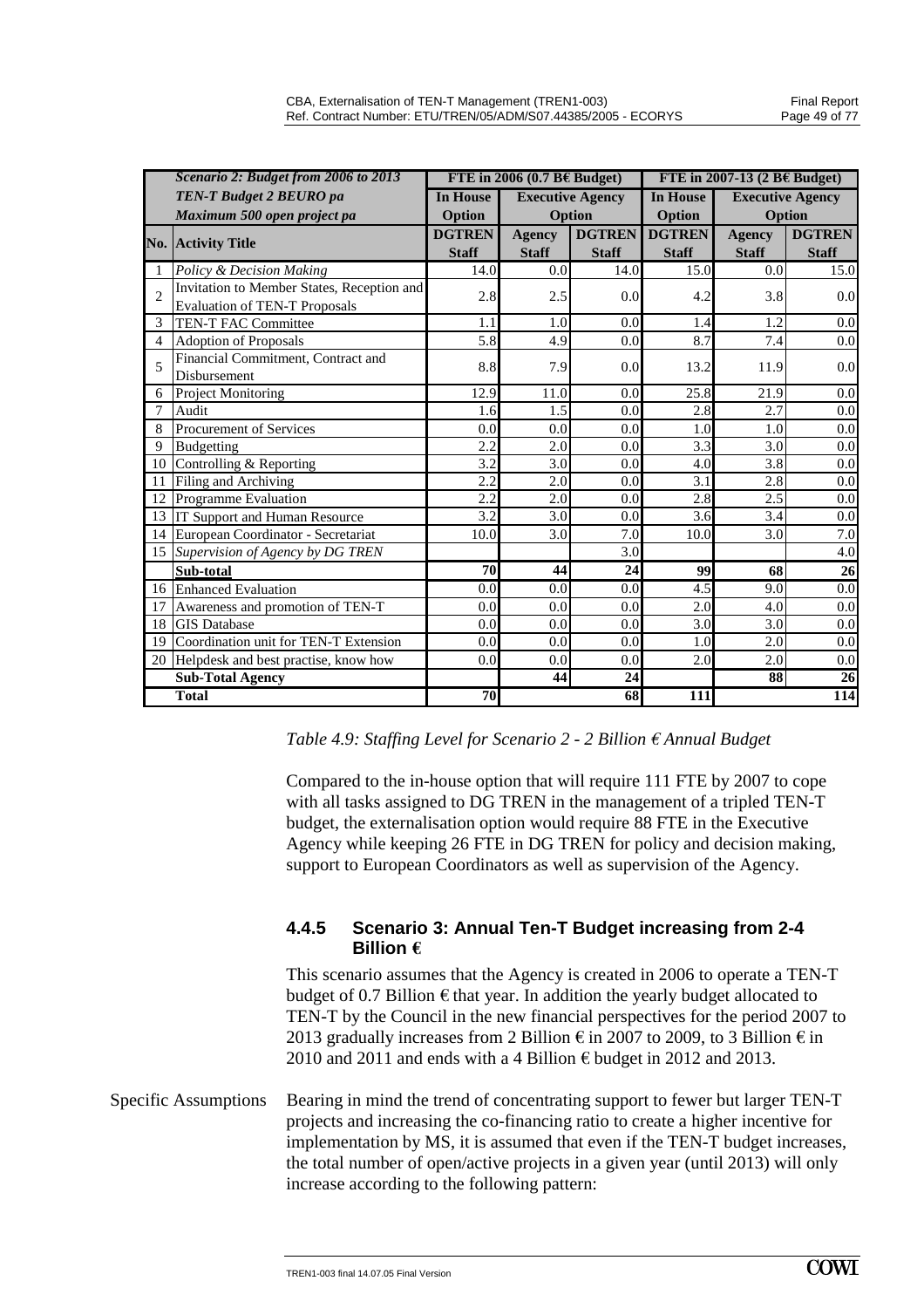- by 25% in 2007–2009 compared to present level (ref. Scenario 2): i.e. from 400 to 500 open projects;
- by a further 10% in the period 2010-2011 to reach 550 open projects
- by a further 9% hereafter, reaching a maximum of 600 open TEN-T projects in 2012 - 2013.

It is assumed that the number of project applications or PSR received and to be evaluated will increase by 50% on average over the period 2007-2013. As such, the number of applications reflects an increased incentive for co-financing, but does not change with the budget increase, reflecting a clear policy and application form that limits the number of applications that do not fulfil the policy directives.

In order to improve quality of the TEN-T management, the 5 new tasks as defined in 4.3 above are created and staffed as from 2007.

Last, it is assumed that the new financial regulation as foreseen in COM (2004) 475 final<sup>17</sup> is in force with the same maximum thresholds for grants: 50% for Studies and respectively 15% for Works for non-MIP projects and 30% as a normal grant rate for projects included in the MIP with the possibility of higher intervention rate (close to 50%) in early or critical development phases of a cross border projects and projects related to the deployment of interoperable systems, security or safety systems.

The impacts of these assumptions on the in-house option compared to the Executive Agency option are detailed below.

#### **In-house Option**

In order to accommodate the expected increase of applications and projects, it is anticipated that the staff level required will evolve as follows:

| Task and Impact of increased budget of Staff<br>level compared to Scenario 2 situation                                                                                                                                                                                            | <b>FTE Staff</b><br>level 2007 | <b>FTE Staff</b><br><b>level 2010</b> | <b>FTE Staff</b><br><b>level 2012</b> |
|-----------------------------------------------------------------------------------------------------------------------------------------------------------------------------------------------------------------------------------------------------------------------------------|--------------------------------|---------------------------------------|---------------------------------------|
| 1. Policy & Decision Making. The time and<br>effort needed for the additional decision making<br>in DG TREN will not increase proportionally to<br>the number of projects. It is estimated that<br>approximately 1 additional FTE person will be<br>needed compared to Scenario 1 | $15 (+1)$                      | 15                                    | 15                                    |
| 2. Invitation to Member States, Reception<br>and Evaluation of TEN-T Proposals. The<br>staffing requirement for this task will increase<br>directly proportionally to the increase in the<br>number of applications and PSR submitted, say<br>by 50% over the period 2007-2013    | $4.2 (+50\%)$                  | 4.2                                   | 4.2                                   |
| <b>3. TEN-T FAC Committee.</b> This task is not<br>likely to require additional staff over the years                                                                                                                                                                              | 1.4                            | 1.4                                   | 1.4                                   |
| 4. Adoption of Proposals. The staffing<br>requirement for this task will increase                                                                                                                                                                                                 | $8.7 + 50\%)$                  | 8.7                                   | 8.7                                   |

 $\overline{a}$ <sup>17</sup> please refer to page 10 in this report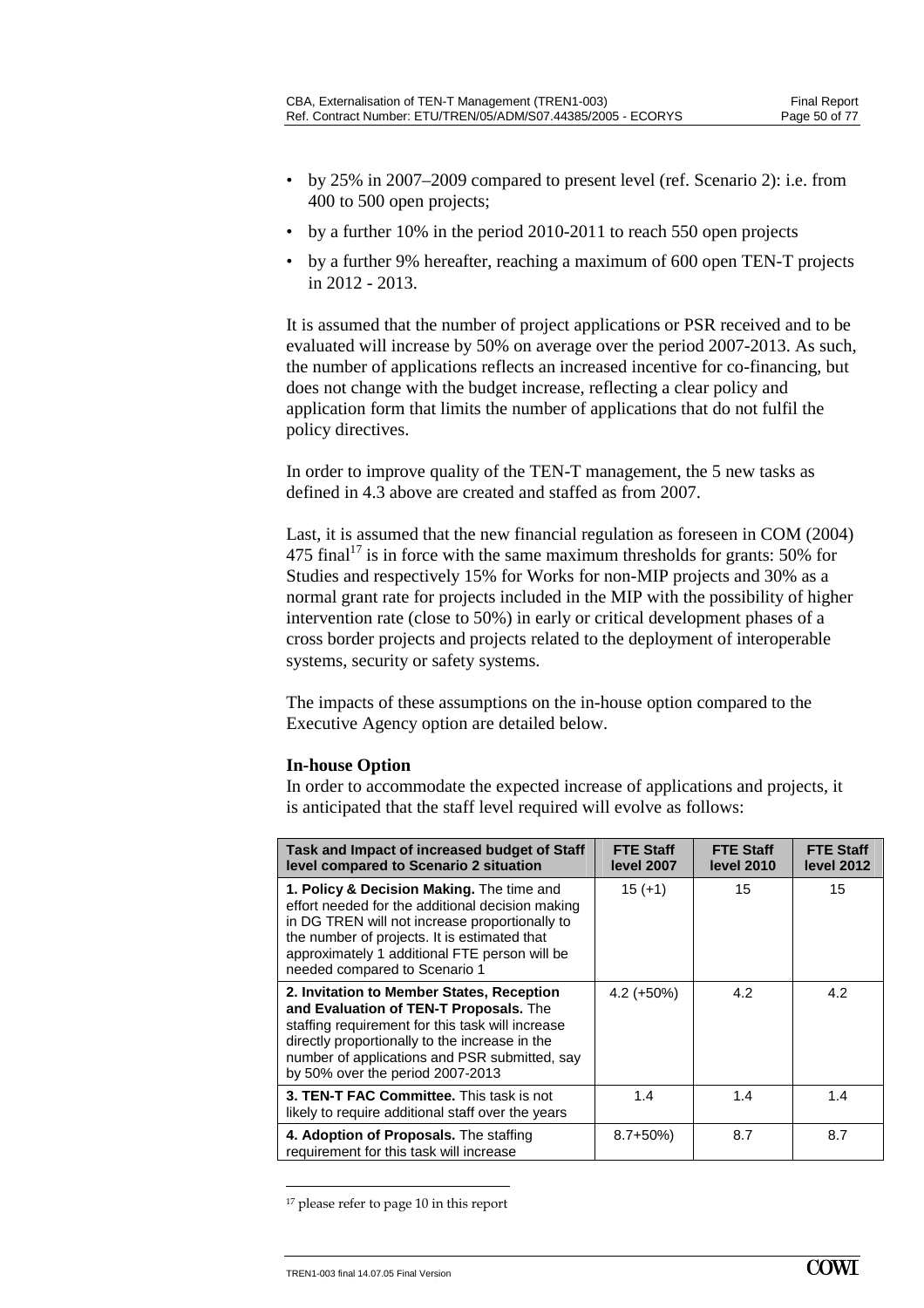| Task and Impact of increased budget of Staff<br>level compared to Scenario 2 situation                                                                                                                                                                                                                       | <b>FTE Staff</b><br><b>level 2007</b> | <b>FTE Staff</b><br><b>level 2010</b> | <b>FTE Staff</b><br><b>level 2012</b> |
|--------------------------------------------------------------------------------------------------------------------------------------------------------------------------------------------------------------------------------------------------------------------------------------------------------------|---------------------------------------|---------------------------------------|---------------------------------------|
| proportionally to the increase in the number of<br>open projects, say by 50% in 2007 and will<br>remain the same in 2010 and in 2012                                                                                                                                                                         |                                       |                                       |                                       |
| 5. Financial Commitment, Contract and<br><b>Disbursement</b> : The staffing requirement for<br>this task will increase proportionally to the<br>increase in the number of open projects, say by<br>50% in 2007, 15% in 2010 and 10% in 2012                                                                  | 13.2 (+50%)                           | 15.2 (+15%)                           | 16.7<br>$(+10%)$                      |
| 6. Project Monitoring: More project monitoring<br>(both technical and financial) will be required to<br>deal with this increased budget and to set up<br>routines and procedures in 2007. From then the<br>staffing for this task will increase slightly over<br>the years, say by 5% in 2010 and 5% in 2012 | 25.8<br>$(+100%)$                     | $27.1 (+5%)$                          | 28.4 (+5%)                            |
| 7. Audit: Particular attention will be dedicated to<br>procedures and audits to pave the way to cope<br>with monitoring and reporting on an increased<br>budget line. It will remain at the same level over<br>the years                                                                                     | $2.8 (+1.75%)$                        | $2.8$ (no<br>increase)                | $2.8$ (no<br>increase)                |
| 8. Procurement of Services. With the<br>increase of budget, it is estimated that<br>approximately 1 FTE will be needed for this task<br>from 2007 until 2013                                                                                                                                                 | $1 (+1)$                              | 1                                     | 1                                     |
| 9. Budgeting: idem 4                                                                                                                                                                                                                                                                                         | $3.3 (+50\%)$                         | 3.3                                   | 3.3                                   |
| 10. Controlling & Reporting: idem 3                                                                                                                                                                                                                                                                          | $4 (+25%)$                            | 4                                     | 4                                     |
| 11. Filing and Archiving: With the increase<br>of budget, we estimate that approximately 1<br>more FTE will be needed                                                                                                                                                                                        | $3.1 (+40%)$                          | 3.1                                   | 3.1                                   |
| 12. Programme Evaluation: idem 10                                                                                                                                                                                                                                                                            | $2.8 (+25%)$                          | 2.8                                   | 2.8                                   |
| 13. IT Support and Human Resources. The IT<br>personnel will probably not increase<br>substantially but the staff dealing with HR might<br>increase proportionally to the average staff<br>increase (25%). No significant increase in<br>expected in 2010 and 2012                                           | $3.6 (+12.5%)$                        | 3.6                                   | 3.6                                   |
| 14. European Coordinators: No change                                                                                                                                                                                                                                                                         | 10                                    | 10                                    | 10                                    |
| 15. Supervision of Agency by DG TREN:                                                                                                                                                                                                                                                                        | N/A                                   | N/A                                   | N/A                                   |
| 16. Enhanced Evaluation. The staffing<br>requirement for this task will reflect the increase<br>in the number of applications and PSR submit-<br>ted. From 2007 the staffing for this task will<br>increase slightly by 10% in 2010 and another<br>15% in 2012                                               | $+4.5$                                | $5 (+10\%)$                           | $5.7(+15%)$                           |
| 17. Awareness and promotion of TEN-T. The<br>increase of budget will have little influence of<br>the staffing required for this task, An extra FTE<br>will be required by 2012                                                                                                                               | $+2$                                  | $\overline{2}$                        | $3(+1)$                               |
| 18. GIS Database Spatial and geographical<br>assessment                                                                                                                                                                                                                                                      | +3                                    | 3                                     | 3                                     |
| 19. Coordination unit for TEN-T Extension                                                                                                                                                                                                                                                                    | +1                                    | 1                                     | $1.5(+0.5)$                           |
| 20. Know-How & Best Practise                                                                                                                                                                                                                                                                                 | +2                                    | 2                                     | 2                                     |
| <b>TOTAL STAFFING</b>                                                                                                                                                                                                                                                                                        | 111                                   | 115                                   | 120                                   |

*Table 4.10: Expected Staff Level In-House Scenario 3 (Budget 2 to 4 Billion*  $\epsilon$ *)*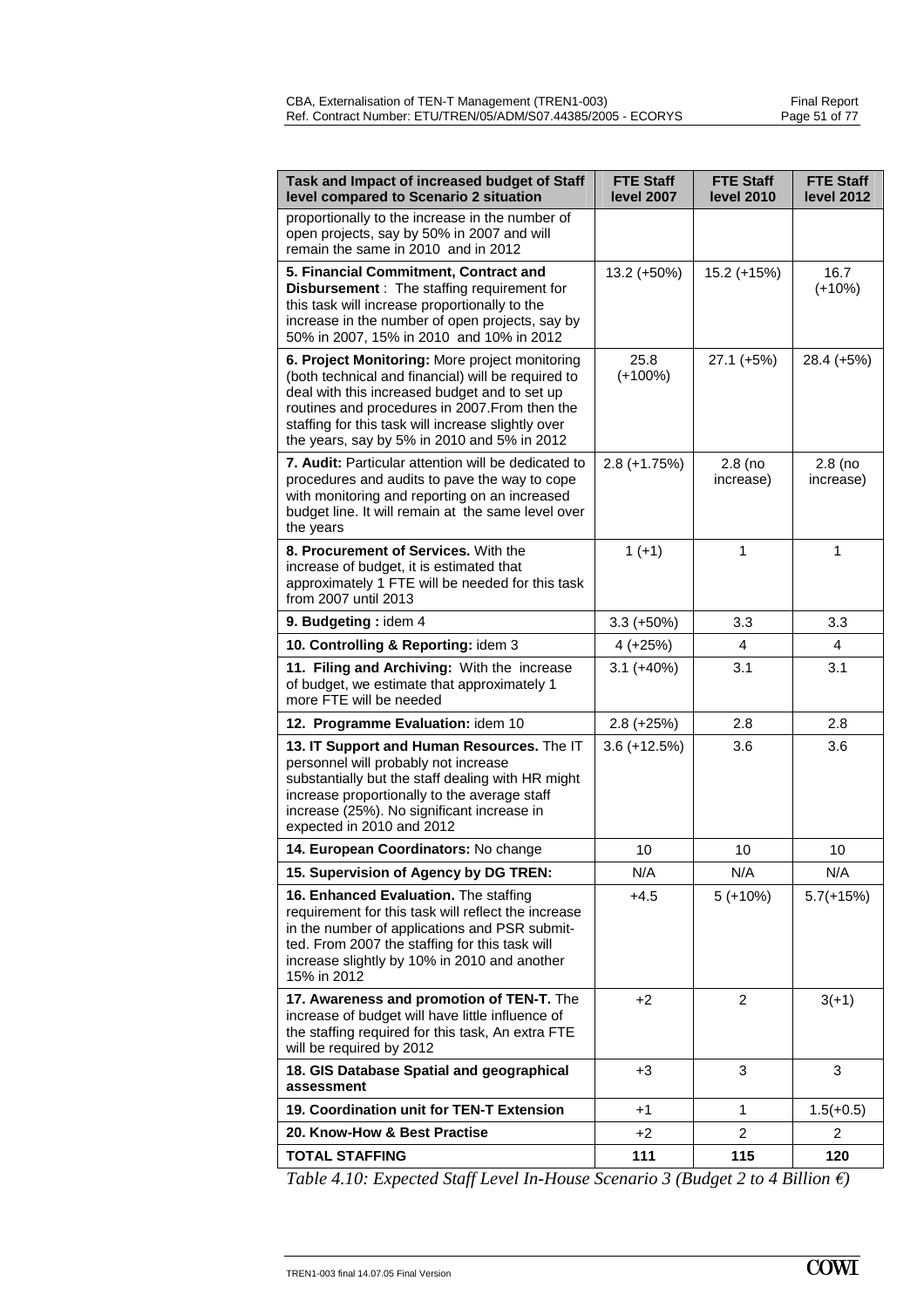The level of staff required in DG TREN from 2007 to cope with the budget increase will be close to 111 FTE which represents an increase of 41 FTE compared to the baseline situation (new TEN-T tasks taken into consideration). It should gradually increase to 115 FTE in 2010, to reach 120 FTE by 2012.

#### **Executive Agency Option**

In this option, the total staff involved with TEN-T programme will include the personnel from the Executive Agency and the staff remaining in DG TREN to deal with policy and decision making (15 FTE as the in-house option), to support the European Coordinators (7 FTE) and to supervise the activities of the Agency (estimated to 4 FTE from 2007 and 5 FTE from 2010)

The staff level required in the Agency is calculated as for the corresponding inhouse option, less the qualitative and the efficiency gains described earlier (typically between 0 and 15%).

In accordance herewith, the below table summarises that staff levels for the inhouse and externalisation option for an annual TEN-T Budget of 0.7 Billion in 2006, 2 Billion  $\epsilon$  in 2007, increasing to 3 Billion  $\epsilon$  in 2010 and ending at 4 Billion  $\epsilon$  in 2012.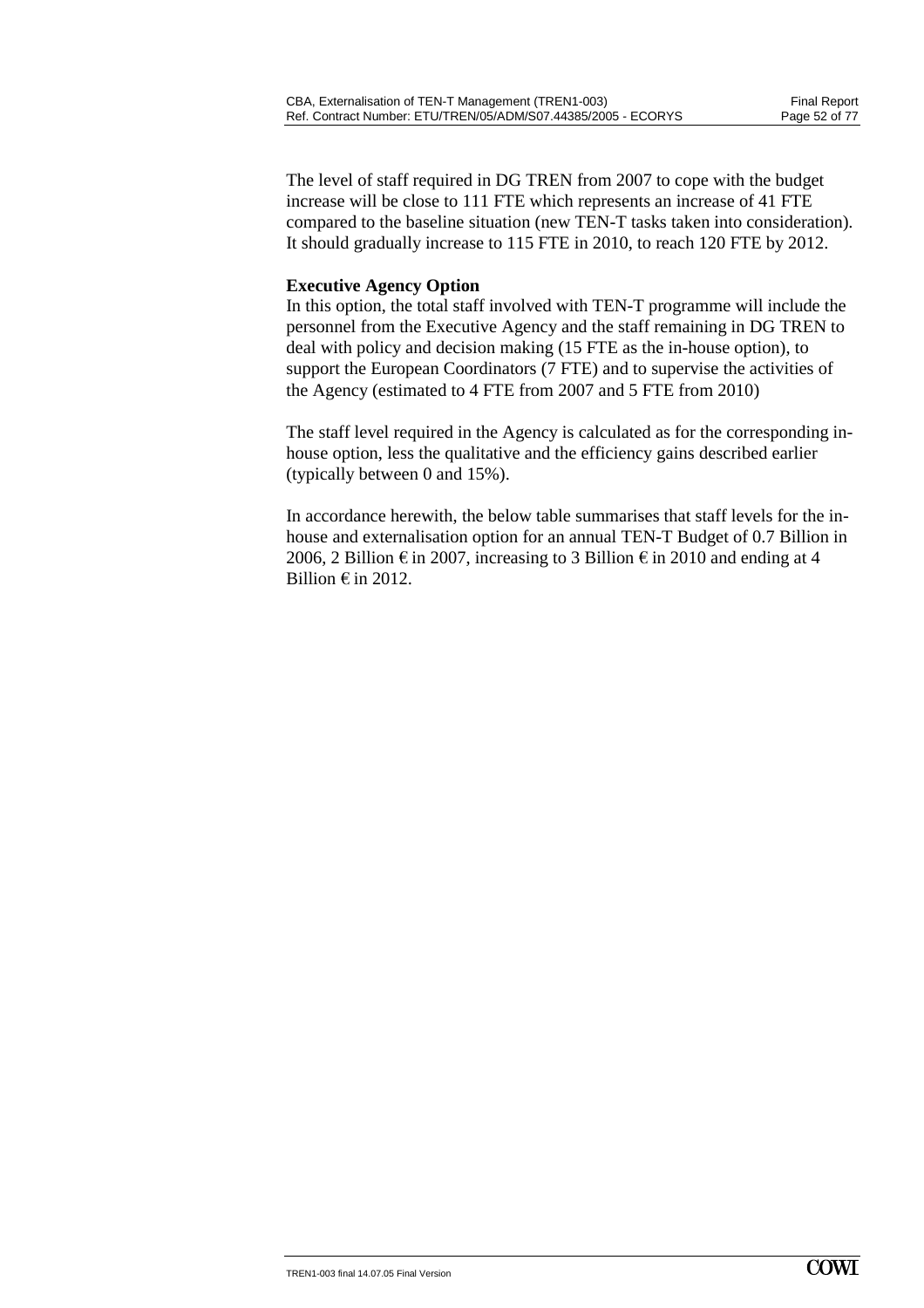| <b>Scenario 3: Gradual Increase in TEN-T</b> |                                            |                  | FTE in 2006 (0.7 B $\epsilon$ Budget) |                         |                 | FTE in 2007-09 (2 B $\epsilon$ Budget) |               |               | FTE in 2010-11 (3 B $\epsilon$ Budget) |                         |               | FTE in 2012-13 (4 B $\epsilon$ Budget) |                         |
|----------------------------------------------|--------------------------------------------|------------------|---------------------------------------|-------------------------|-----------------|----------------------------------------|---------------|---------------|----------------------------------------|-------------------------|---------------|----------------------------------------|-------------------------|
|                                              | <b>Budget from 2006 to 2013</b>            |                  |                                       | <b>Executive Agency</b> | <b>In House</b> | <b>Executive Agency</b>                |               | In House      |                                        | <b>Executive Agency</b> | In House      |                                        | <b>Executive Agency</b> |
|                                              |                                            | <b>Option</b>    |                                       | <b>Option</b>           | Option          |                                        | <b>Option</b> | <b>Option</b> |                                        | <b>Option</b>           | <b>Option</b> |                                        | <b>Option</b>           |
|                                              | No. Task Title                             | <b>DGTREN</b>    | <b>Agency</b>                         | <b>DGTREN</b>           | <b>DGTREN</b>   | <b>Agency</b>                          | <b>DGTREN</b> | <b>DGTREN</b> | <b>Agency</b>                          | <b>DGTREN</b>           | <b>DGTREN</b> | Agency                                 | <b>DGTREN</b>           |
|                                              |                                            | <b>Staff</b>     | <b>Staff</b>                          | <b>Staff</b>            | <b>Staff</b>    | <b>Staff</b>                           | <b>Staff</b>  | <b>Staff</b>  | <b>Staff</b>                           | <b>Staff</b>            | <b>Staff</b>  | <b>Staff</b>                           | <b>Staff</b>            |
|                                              | <b>Policy &amp; Decision Making</b>        | 14.0             | 0.0                                   | 14.0                    | 15.0            | 0.0                                    | 15.0          | 15.0          | 0.0                                    | 15.0                    | 15.0          | 0.0                                    | 15.0                    |
|                                              | Invitation to Member States, Reception and | 2.8              | 2.5                                   | 0.0                     | 4.2             | 3.8                                    | 0.0           | 4.2           | 3.8                                    | 0.0                     | 4.2           | 3.8                                    | 0.0                     |
|                                              | <b>Evaluation of TEN-T Proposals</b>       |                  |                                       |                         |                 |                                        |               |               |                                        |                         |               |                                        |                         |
|                                              | TEN-T FAC Committee                        | 1.1              | 1.0                                   | 0.0                     | 1.4             | 1.2                                    | 0.0           | 1.4           | 1.2                                    | 0.0                     | 1.4           | 1.2                                    | 0.0                     |
|                                              | <b>Adoption of Proposals</b>               | 5.8              | 4.9                                   | 0.0                     | 8.7             | 7.4                                    | 0.0           | 8.7           | 7.4                                    | 0.0                     | 8.7           | 7.4                                    | 0.0                     |
|                                              | Financial Commitment, Contract and         | 8.8              | 7.9                                   | 0.0                     | 13.2            | 11.9                                   | 0.0           | 15.2          | 13.7                                   | 0.0                     | 16.7          | 15.0                                   | 0.0                     |
|                                              | Disbursement                               |                  |                                       |                         |                 |                                        |               |               |                                        |                         |               |                                        |                         |
|                                              | 6 Project Monitoring                       | 12.9             | 11.0                                  | 0.0                     | 25.8            | 21.9                                   | 0.0           | 27.1          | 23.0                                   | 0.0                     | 28.4          | 24.2                                   | 0.0                     |
|                                              | 7 Audit                                    | 1.6              | 1.5                                   | 0.0                     | 2.8             | 2.7                                    | 0.0           | 2.8           | 2.7                                    | 0.0                     | 2.8           | 2.7                                    | 0.0                     |
|                                              | 8 Procurement of Services                  | 0.0              | 0.0                                   | 0.0                     | 1.0             | 1.0                                    | 0.0           | 1.0           | 1.0                                    | 0.0                     | 1.0           | 1.0                                    | 0.0                     |
|                                              | 9Budgetting                                | 2.2              | 2.0                                   | 0.0                     | 3.3             | 3.0                                    | 0.0           | 3.3           | 3.0                                    | 0.0                     | 3.3           | 3.0                                    | 0.0                     |
|                                              | 10 Controlling & Reporting                 | 3.2              | 3.0                                   | 0.0                     | 4.0             | 3.8                                    | 0.0           | 4.0           | 3.8                                    | 0.0                     | 4.0           | 3.8                                    | 0.0                     |
|                                              | 1 Filing and Archiving                     | 2.2              | 2.0                                   | 0.0                     | 3.1             | 2.8                                    | 0.0           | 3.1           | 2.8                                    | 0.0                     | 3.1           | 2.8                                    | 0.0                     |
|                                              | 12 Programme Evaluation                    | $\overline{2.2}$ | 2.0                                   | 0.0                     | 2.8             | 2.5                                    | 0.0           | 2.8           | 2.5                                    | 0.0                     | 2.8           | 2.5                                    | $\overline{0.0}$        |
|                                              | 13 IT Support and Human Resource           | 3.2              | 3.0                                   | 0.0                     | 3.6             | 3.4                                    | 0.0           | 3.6           | 3.4                                    | 0.0                     | 3.6           | 3.4                                    | 0.0                     |
|                                              | 14 European Coordinator - Secretariat      | 10.0             | 3.0                                   | 7.0                     | 10.0            | 3.0                                    | 7.0           | 10.0          | 3.0                                    | 7.0                     | 10.0          | 3.0                                    | 7.0                     |
|                                              | 15 Supervision of Agency by DG TREN        |                  |                                       | 3.0                     |                 |                                        | 4.0           |               |                                        | 5.0                     |               |                                        | 5.0                     |
|                                              | Sub-total                                  | 70               | 44                                    | 24                      | 99              | 68                                     | 26            | 102           | 71                                     | 27                      | 105           | 74                                     | 27                      |
|                                              | 6 Enhanced Evaluation                      | 0.0              | 0.0                                   | 0.0                     | 4.5             | 9.0                                    | 0.0           | 5.0           | 9.9                                    | 0.0                     | 5.7           | 11.4                                   | 0.0                     |
|                                              | 17 Awareness and promotion of TEN-T        | 0.0              | 0.0                                   | 0.0                     | 2.0             | 4.0                                    | 0.0           | 2.0           | 4.0                                    | 0.0                     | 3.0           | 4.0                                    | 0.0                     |
|                                              | 18 GIS Database                            | 0.0              | 0.0                                   | 0.0                     | 3.0             | 3.0                                    | 0.0           | 3.0           | 3.0                                    | 0.0                     | 3.0           | 3.0                                    | 0.0                     |
|                                              | 19 Coordination unit for TEN-T Extension   | 0.0              | 0.0                                   | 0.0                     | 1.0             | 2.0                                    | 0.0           | 1.0           | 2.0                                    | 0.0                     | 1.5           | 2.0                                    | 0.0                     |
|                                              | 20 Helpdesk and best practise, know how    | 0.0              | 0.0                                   | 0.0                     | 2.0             | 2.0                                    | 0.0           | 2.0           | 2.0                                    | 0.0                     | 2.0           | 2.0                                    | 0.0                     |
|                                              | Sub-Total Agency                           |                  | 44                                    | 24                      |                 | 88                                     | 26            |               | $\overline{92}$                        | $\overline{27}$         |               | 96                                     | 27                      |
|                                              | <b>Total</b>                               | 70               |                                       | 68                      | 111             |                                        | 114           | 115           |                                        | 119                     | 120           |                                        | 123                     |

*Table 4.11: Staffing Level for Scenario 3, 0.7, 2-4 Billion*  € *Annual Budget*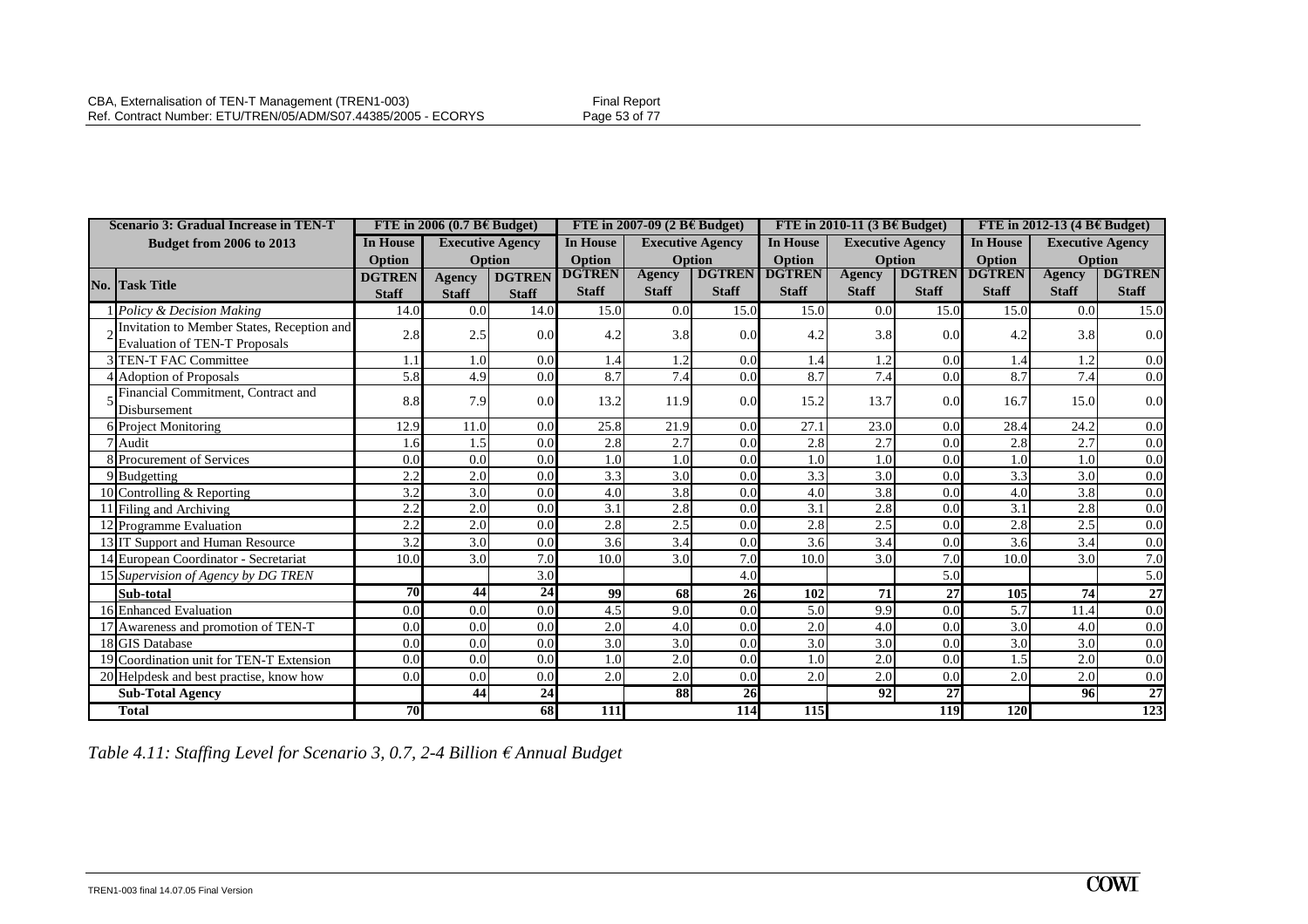While DG TREN would require 115 FTE in 2010 and 127 FTE in 2012 in the in-house option, it will have to keep 27 FTE to deal with policy making, support to the European Coordinators and supervision activities of an External Agency made up of 92 to 96 FTE.

# **4.5 Financial Background Data**

The financial data gathered has been extracted from the financial definitions included in the recent Commission Decision on the establishment the Agency for Intelligent Energy Europe, the recent cost-benefit analysis of the Cultural Executive Agency (EAC), and the Commission staff regulations. Furthermore the data has been verified and discussed by staff of DG TREN and DG Budget.

### **4.5.1 Cost of Staff**

In order to compare the cost of externalising the TEN-T administration, average staff costs have been estimated for Commission officials (fonctionnaires) and external contract staff. For each staff category (Grade A, B and C) a yearly average salary cost including benefits has been estimated for 2004.

The staff cost are weighted by the average composition of fonctionnaires in DG TREN working with the TEN-T programme, indicated as: 50% A, 30% B and 20 % C respectively.

|                                         | AWMAU TIANTI WUANAMMUAUMU AUMUUNUUNAN U MWAMA I<br>$\cdots$ |          |           |  |  |  |  |  |
|-----------------------------------------|-------------------------------------------------------------|----------|-----------|--|--|--|--|--|
| Grade                                   | Euro/Year*                                                  | Weight** | Euro/Year |  |  |  |  |  |
| A                                       | 113,807                                                     |          | 56,904    |  |  |  |  |  |
|                                         | 70,167                                                      |          |           |  |  |  |  |  |
|                                         | 50,737                                                      |          |           |  |  |  |  |  |
| 88,101<br>Average annual cost, weighted |                                                             |          |           |  |  |  |  |  |

#### **Table 4.12: Commission fonctionnaire Salary incl. benefits, 2004**

\* Figures from DG TREN excluding overhead costs

\*\* reflecting DG TREN average composition of staff

According to information received from DG TREN the average staff distribution for external contract staff is 40% A, 25% B and 35% C, respectively.

#### **Table 4.13: External Contract Staff Salary incl. benefits, 2004**

| Grade                         | Euro/Year* | Weight** | Euro/Year |
|-------------------------------|------------|----------|-----------|
| А                             | 87,014     |          | 34,806    |
| B                             | 51,140     | 0.25     | 12,785    |
|                               | 40,037     | 0.35     | 14,013    |
| Average annual cost, weighted | 61,604     |          |           |

\* Figures from DG TREN excluding overhead costs

\*\* reflecting DG TREN composition of staff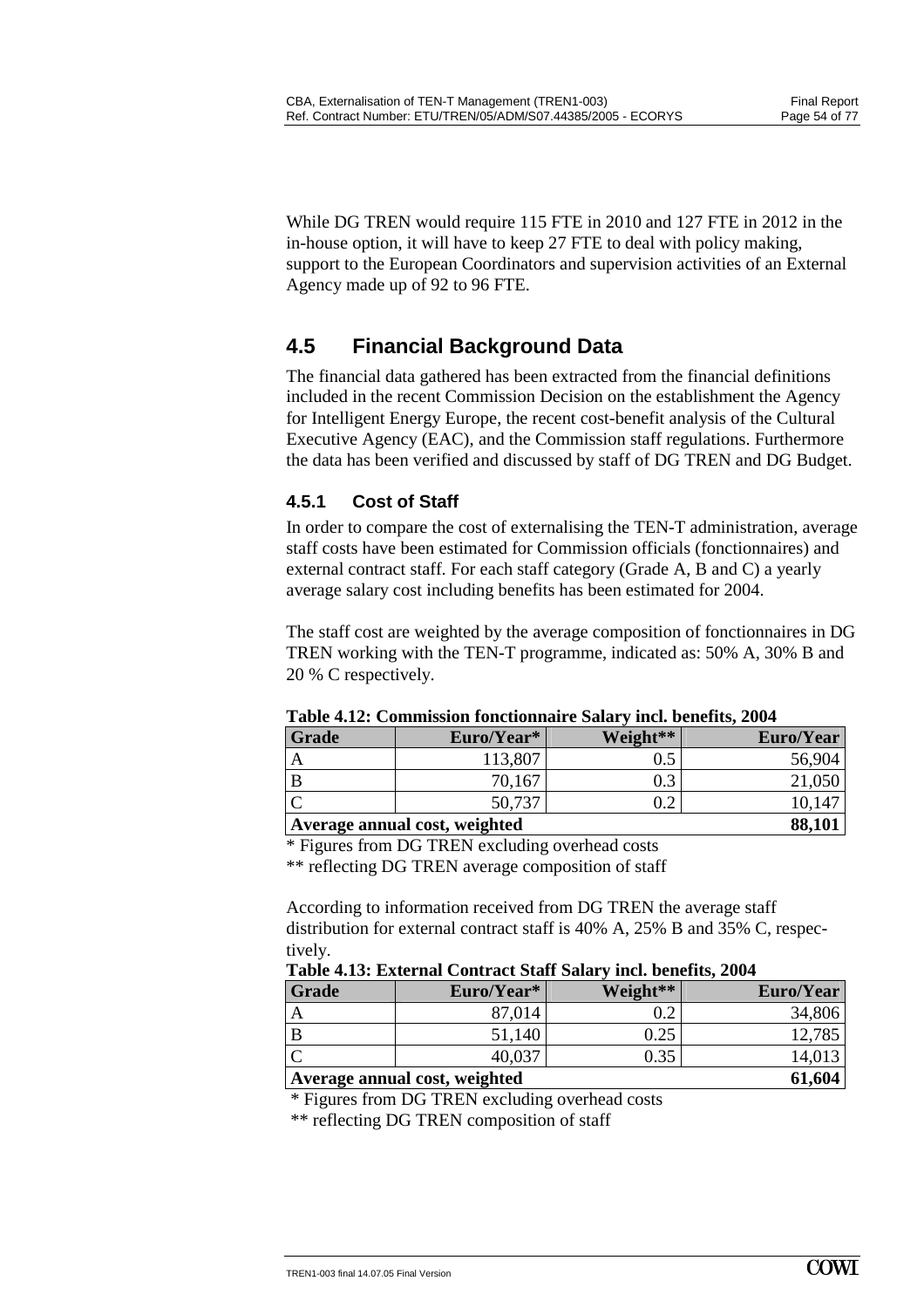### **4.5.2 Staff distribution in DG TREN and the Agency**

The cost-benefit assessment of the in-house and externalisation option is based on the estimated average cost for Commission Fonctionnaires and external contract staff. However, in addition to the actual cost, also the distribution between Commission and Contract staff needs to be taken into account.

According to information received, DG TREN is presently staffed by approximately 90% fonctionnaires and 10% external staff (contract staff). This distribution is used to calculate the average DG TREN staff cost (Table below).

|              | <b>Fonctionnaires</b> | <b>Contract</b> | <b>DG TREN average</b> |
|--------------|-----------------------|-----------------|------------------------|
| Average cost | 88,101                | 61,604          |                        |
| Distribution | 90%                   | $10\%$          |                        |
| Euro/Year    | 79.291                | 6,160           | 85,451                 |

**Table 4.14: DG TREN yearly staff salary and benefits (90%/10%), 2004**

In the Agency it is assumed that 45 % of the staff will be Temporary agents (cost structures as fonctionnaires) whereas the remaining 55% are contract staff (Table below), as indicated by DG TREN and in accordance with the regulation for externalisation.

|              | <b>Temporary agent</b> | <b>Contract</b> | <b>Agency average</b> |
|--------------|------------------------|-----------------|-----------------------|
| Average cost |                        | 61,604          |                       |
| Composition  | 45%                    | 55%             |                       |
| Euro/Year    | 39,645                 | 33.882          | 73,527                |

#### **Table 4.15: Agency yearly staff salary and benefits (45%/55%), 2004**

#### **4.5.3 Overhead for Logistical Support**

The average annual overhead costs per staff member to cover logistical support (i.e. office rent, security, HRM, IT and office supplies) has been defined as  $\epsilon$ 19,985 in the EAC report.

It is assumed that the amount spend on logistical support is the same in the Commission as in an Agency, and the amount is used in both the in-house and agency option.

| Overhead for logistical support* | $\epsilon$ per Year |
|----------------------------------|---------------------|
| Average cost per staff member    | 19,985              |
| $*$ Figures from $EAC$ report    |                     |

Figures from EAC report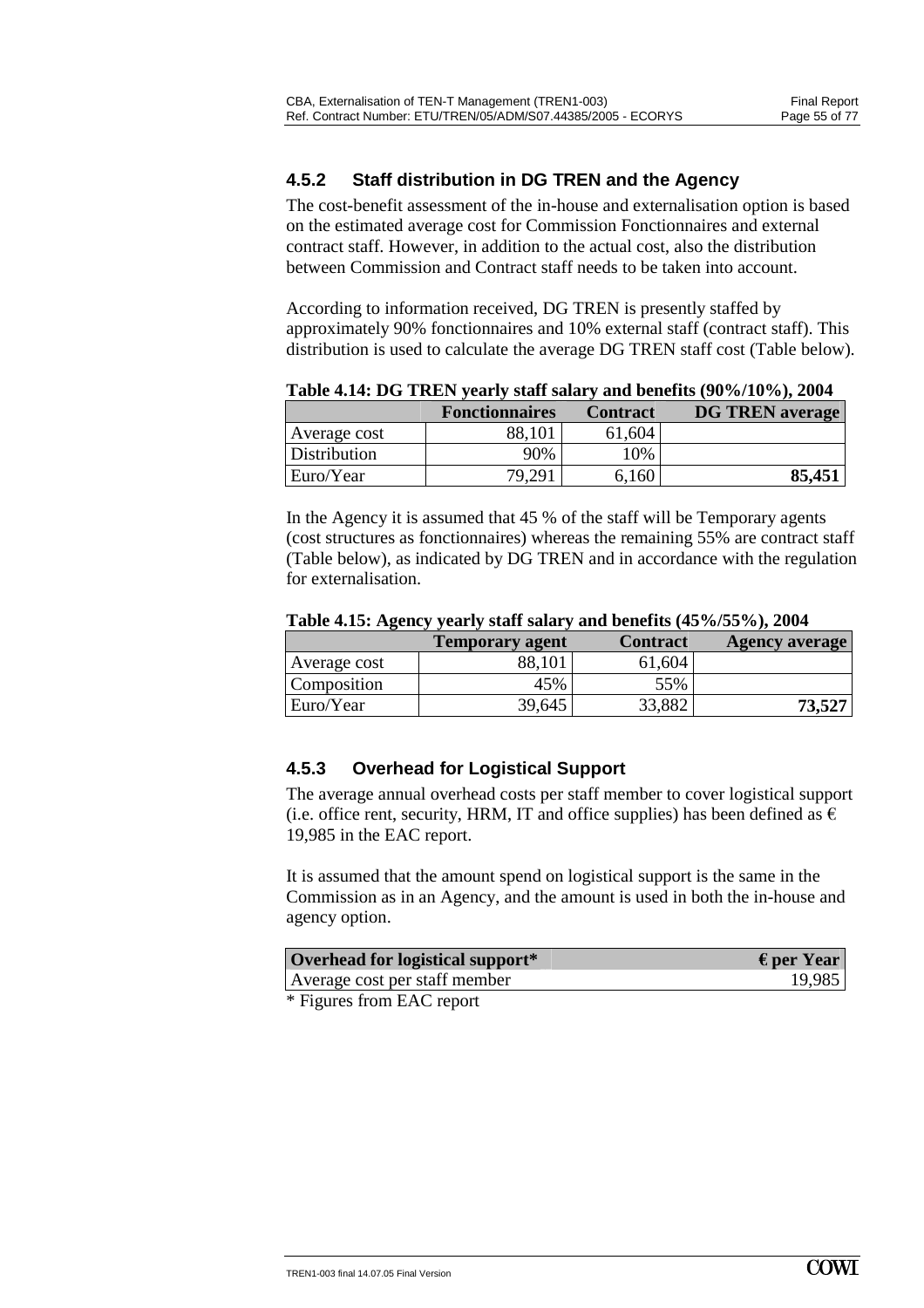#### **4.5.4 Salary increase and promotion rates**

The salaries are adjusted each year with an adaptation rate reflecting general price increases and an average promotion rate reflecting the increases in echelon every 2 years which can be translated into an average yearly increase.

| <b>Yearly salary increase and promotion rates</b>                             |       |
|-------------------------------------------------------------------------------|-------|
| Adaptation*                                                                   | 2.60% |
| Echelons*                                                                     | 2.60% |
| Total                                                                         | 5.20% |
| $\mathbf{r}$ . The set of $\mathbf{r}$<br>$P(X X)$ $I(X Y)$ $I(X X)$ $I(X X)$ |       |

\* European Commission DG ADMIN via DG TREN

#### **4.5.5 Long term interest and inflation rates**

The discounting rate given in the publication "A Handbook for Impact Assessment in the Commission" is used for discounting the costs when calculating the Net Present Values of the scenarios.

The DG ECFIN inflation forecast is used to estimate the future value of the logistical support.

| Rates            |        |
|------------------|--------|
| Interest rate*   | 4.00 % |
| Inflation rate** | 2.00 % |

\* A Handbook for Impact Assessment in the Commission, DG Secretariat General, Ref: SEC/2002/1377.

\*\* DG ECFIN, Economic Forecast Spring 2004

# **4.6 Cost-Benefit Analysis**

The aim of the Cost Benefit Analysis is to estimate the economic impact of the three scenarios comparing TEN-T administration carried out by an Executive Agency (Externalisation) to the continuation of TEN-T administration in DG TREN (in-house).

For all scenarios the period analysed is 2006 to 2016 with funding of new projects ending in 2013 followed by a three year phasing out period in order to follow up and close the remaining open projects. It is assumed that no requests for project extension are dealt with during the phasing out period and all projects will be closed by 2016.

#### **Phasing out:**

In 2014 the workload is estimated to decline by 20% compared to 2013 reflecting that tasks related to invitation to Member states, reception, evaluation and adoption of proposals including related services are no longer necessary.

In 2015 the impact of closing projects is estimated to reduce the workload of the TEN-T administration to approximately 50% of the 2013 staff level.

Finally, it is assumed that 25 % of the 2003 staff level will be involved in 2016 in order to close down the remaining open projects.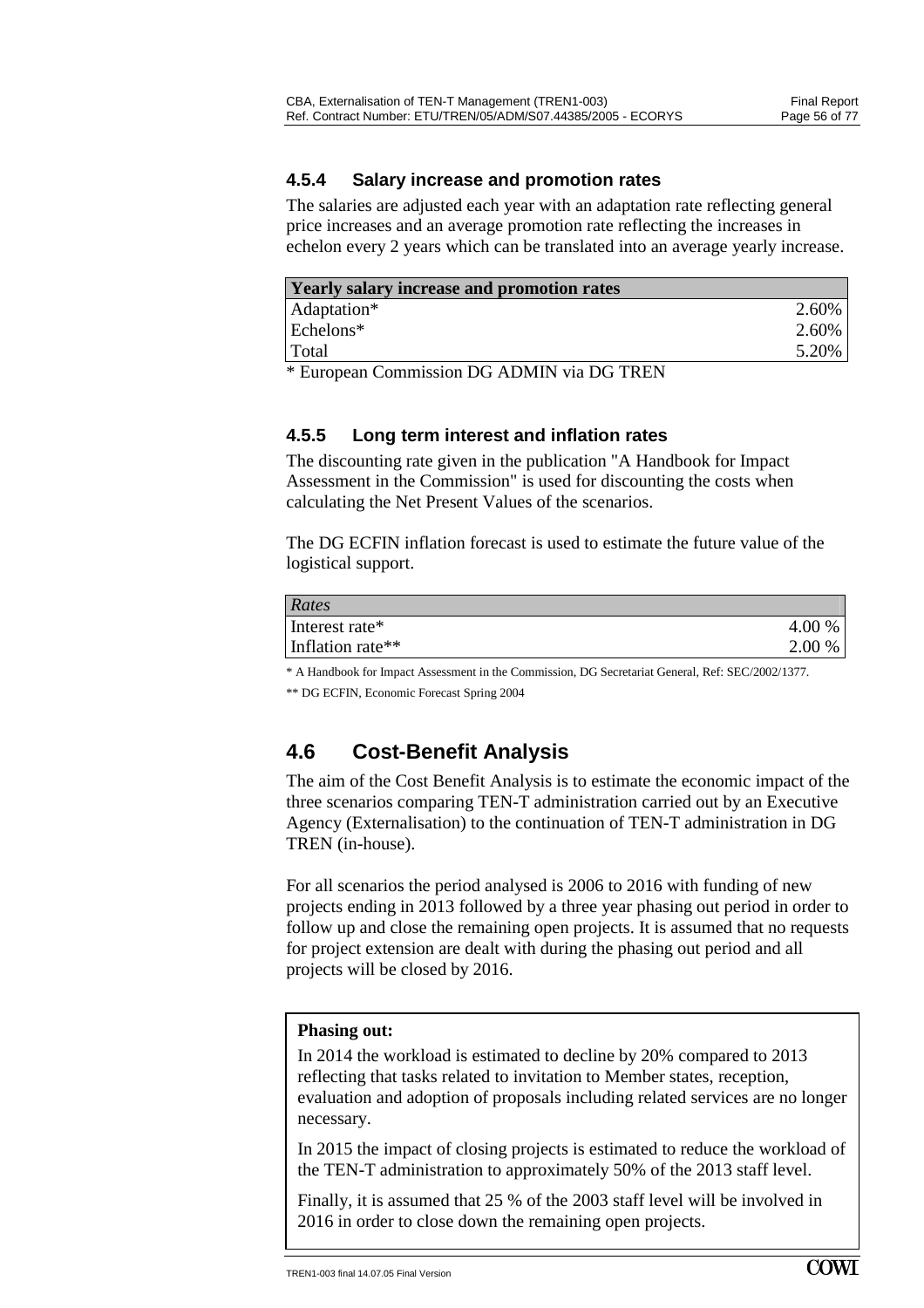It is assumed that the Agency is created by 1-1-2006. Costs related to the planning of an Agency are not taken into account.

DG TREN cannot immediately reallocate resources therefore a cost equivalent to 6 month salary including benefits and overhead is included in 2006 for each staff reallocation.

The staff required to be reallocated are DG TREN staff not transferred to the Agency or remaining in DG TREN dealing with TEN-T policy and decisionmaking or supervision of the Agency.

For each scenario the number of staff to be reallocated are estimated using the number of staff in the baseline (70 FTE) subtracting the staff transferred to the agency and the staff remaining in DG TREN dealing with TEN-T.

|  |  |  | Table 4.16: Cost of staff reallocation 2006 |  |
|--|--|--|---------------------------------------------|--|
|--|--|--|---------------------------------------------|--|

|                                   | Scenario 1, 2 & 3 |
|-----------------------------------|-------------------|
| DG TREN staff*                    |                   |
| - transferred to Agency           | 19.8              |
| - remaining in DG TREN            |                   |
| Number of staff to be reallocated |                   |
| $Cost, \epsilon$ 2006             | 1,514,742         |

\* Involved in TEN-T administration from baseline

For all scenarios, the theoretical number of staff to be reallocated is estimated to 26.2 FTE in 2006 resulting in a cost of 1.5 Million  $\epsilon$ .

All costs are initially estimated in 2004 prices and thereafter adjusted for yearly price increases respectively the inflation rate for logistical support, and the adaptation and promotion rates for staff costs. Costs are discounted at 2004 prices using the discount rate (See Section 4.5.5).

The Net Present Value calculated for each scenario is the difference in costs between externalising the TEN-T administration to an Executive Agency and continuing the TEN-T administration in DG TREN.

$$
NPV = \sum_{i=1}^{n} \frac{values_i}{(1 + rate)^{i}}
$$

NPV = Net Present Value  $n = 13$  (years) rate  $= 4\%$ values = yearly cost difference between in-house and external situation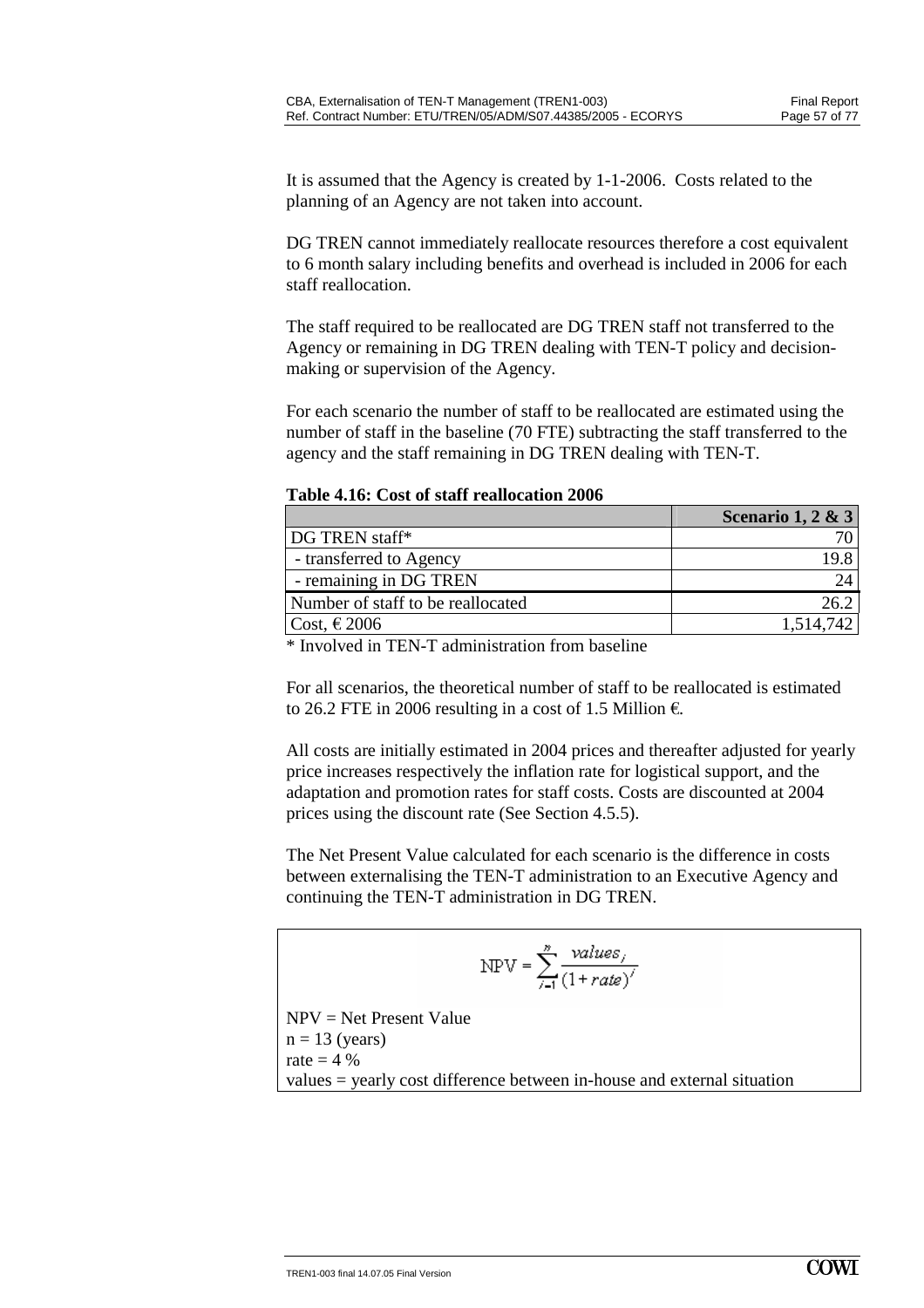#### **4.6.1 Scenario 1: Externalisation of 0.7** € **Billion TEN-T Budget**

In scenario 1 the management of an annual TEN-T budget of 0.7 Billion  $\epsilon$  is externalised to an Executive Agency compared to a situation in which the administration is carried out in-house by DG TREN.

The Table below presents a summary of estimated staff levels (ref: Section 4.4) and defines the costs associated herewith on the basis of the financial data in Section 4.5.

|  |  |  |  |  |  |  | Table 4.17: Definition of costs associated with Scenario 1 |  |
|--|--|--|--|--|--|--|------------------------------------------------------------|--|
|--|--|--|--|--|--|--|------------------------------------------------------------|--|

| Scenario 1:            |            |           |           |           |           |            |            |            |           |           |           |
|------------------------|------------|-----------|-----------|-----------|-----------|------------|------------|------------|-----------|-----------|-----------|
| <b>Number of Staff</b> | 2006       | 2007      | 2008      | 2009      | 2010      | 2011       | 2012       | 2013       | 2014      | 2015      | 2016      |
| <b>Inhouse</b>         | 70         | 70        | 70        | 70        | 70        | 70         | 70         | 70         | 56        | 35        | 18        |
| <b>External</b>        | 68         | 68        | 68        | 68        | 68        | 68         | 68         | 68         | 54        | 34        | 17        |
| Agency                 | 44         | 44        | 44        | 44        | 44        | 44         | 44         | 44         | 35        | 22        | 11        |
| <b>DG TREN</b>         | 24         | 24        | 24        | 24        | 24        | 24         | 24         | 24         | 19        | 12        | 6         |
|                        |            |           |           |           |           |            |            |            |           |           |           |
| <b>Cost</b>            | 2006       | 2007      | 2008      | 2009      | 2010      | 2011       | 2012       | 2013       | 2014      | 2015      | 2016      |
| Inhouse                | 8.075.315  | 8.448.656 | 8.840.480 | 9,251,728 | 9,683,392 | 10,136,515 | 10.612.191 | 11.111.574 | 9,308,700 | 6,093,186 | 3,191,100 |
| Overheads              | 1.455.468  | 1.484.577 | 1,514,268 | .544.554  | 1.575.445 | 1.606.954  | 1.639.093  | 1,671,875  | 1.364.250 | 869.709   | 443,552   |
| Staff costs            | 6.619.847  | 6.964.079 | 7.326.211 | 7.707.174 | 8,107,947 | 8.529.561  | 8.973.098  | 9,439,699  | 7.944.451 | 5,223,476 | 2,747,549 |
| External*              | 8.764.909  | 7.582.022 | 7.930.229 | 8.295.623 | 8.679.077 | 9,081,512  | 9.503.897  | 9.947.248  | 8.330.109 | 5.450.594 | 2,853,522 |
| Overheads              | 1,411,076  | 1.439.297 | 1.468.083 | 1.497.445 | 1.527.394 | 1.557.942  | 1.589.101  | 1.620.883  | 1.322.640 | 843.183   | 430,023   |
| Agency                 | 3.569.430  | 3.755.040 | 3,950,302 | 4,155,718 | 4,371,815 | 4.599.150  | 4.838.305  | 5,089,897  | 4,283,658 | 2,816,505 | 1,481,482 |
| <b>DG TREN</b>         | 2,269,662  | 2,387,684 | 2,511,844 | 2,642,460 | 2.779.868 | 2,924,421  | 3,076,491  | 3,236,468  | 2,723,812 | 1,790,906 | 942,017   |
| <b>Difference</b>      | $-689,594$ | 866.634   | 910,250   | 956,106   | 1,004,316 | 1,055,002  | 1,108,294  | 1,164,326  | 978,591   | 642.591   | 337,579   |

\* Including cost (1.5 M €) for staff reallocation in 2006

**NPV - 2004 5,970,642**

Externalising the TEN-T administration requires 68 FTE of which 44 in the Agency and 24 remain in DG TREN responsible for policy and decision making and supervision of the agency. If the TEN-T administration is kept inhouse it will remain equivalent to 70 FTE.

The cost of the TEN-T administration is 8.1 Million  $\epsilon$  in 2006 for the in-house option, increasing to 8.4 Million  $\epsilon$  in 2007 reflecting price increases, adaptation and promotion rates.

For the externalisation option the total costs of the TEN-T administration is 8.8 Million  $\epsilon$  in 2006, declining to 7.6 Million  $\epsilon$  in 2007. The cost is higher in 2006 due to the expenses foreseen for staff reallocation.

In 2006, the externalising of the TEN-T administration to an Agency will generate an additional expense of 0.7 Million  $\epsilon$ , whereas savings of 0.9 Million  $\epsilon$  are expected from 2007 increasing to 1.2 Million  $\epsilon$  in 2013.

The savings reflect the decline in staff costs by employing relatively more contract staff than permanent Commission staff as well as efficiency gains by externalising the TEN-T administration. The accumulated cost savings for the entire period 2006 to 2016 is 5.97 Million  $\epsilon$  calculated in 2004 prices.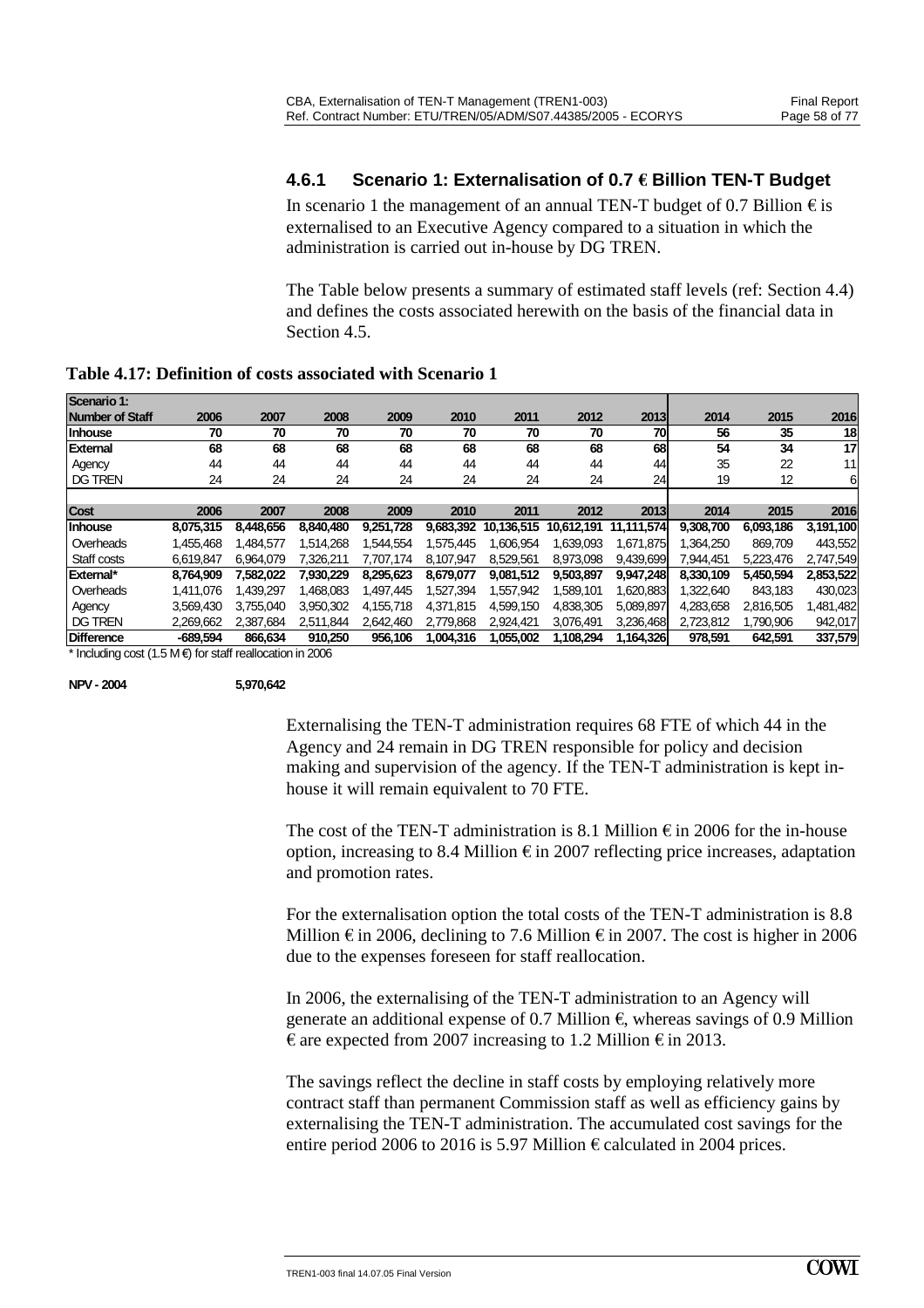#### **4.6.2 Scenario 2: Externalisation of 2** € **Billion TEN-T Budget**

In scenario 2, the management of a 0.7 Billion  $\epsilon$  TEN-T budget in 2006 increasing to an annual 2 Billion  $\epsilon$  TEN-T budget from 2007 is externalised to an Executive Agency compared to a situation in which the administration is carried out in-house by DG TREN.

The Table below presents a summary of estimated staff levels (ref: Section 4.4) and defines the costs associated herewith on the basis of the financial data in Section 4.5.

|  |  |  |  | Table 4.18: Definition of costs associated with Scenario 2 |
|--|--|--|--|------------------------------------------------------------|
|--|--|--|--|------------------------------------------------------------|

| 2006      | 2007       | 2008       | 2009       | 2010       | 2011                     | 2012                                  | 2013                                           | 2014                     | 2015                                  | 2016      |
|-----------|------------|------------|------------|------------|--------------------------|---------------------------------------|------------------------------------------------|--------------------------|---------------------------------------|-----------|
| 70        | 111        | 111        | 111        | 111        | 111                      | 111                                   | 111                                            | 89                       | 56                                    | 28        |
| 68        | 114        | 114        | 114        | 114        | 114                      | 114                                   | 114                                            | 91                       | 57                                    | 29        |
| 44        | 88         | 88         | 88         | 88         | 88                       | 88                                    | 88                                             | 71                       | 44                                    | 22        |
| 24        | 26         | 26         | 26         | 26         | 26                       | 26                                    | 26                                             | 21                       | 13                                    | 6         |
|           |            |            |            |            |                          |                                       |                                                |                          |                                       |           |
| 2006      | 2007       | 2008       | 2009       | 2010       | 2011                     | 2012                                  | 2013                                           | 2014                     | 2015                                  | 2016      |
| 8.075.315 |            |            |            |            |                          |                                       | 17.665.021                                     | 14.798.839               | 9.686.859                             | 5,073,166 |
| 1.455.468 | 2.360.159  | 2.407.362  | 2.455.510  | 2.504.620  |                          | 2.605.806                             |                                                | 2.168.865                | 1.382.651                             | 705.152   |
| 6.619.847 |            | 11.647.106 |            | 12.889.899 |                          |                                       |                                                | 12.629.974               | 8.304.208                             | 4,368,013 |
| 8.764.909 | 12.569.304 | 13.145.337 |            |            |                          | 15.748.327                            |                                                | 13,801,024               | 9.029.621                             | 4,726,859 |
| 1,411,076 | 2.424.091  | 2.472.573  | 2.522.025  | 2,572,465  | 2,623,915                | 2,676,393                             | 2,729,921                                      | 2,227,615                | 1,420,105                             | 724,253   |
| 3.569.430 | 7.560.544  | 7,953,692  | 8,367,284  | 8,802,383  | 9,260,107                | 9.741.633                             | 10.248.197                                     | 8.624.883                | 5,670,861                             | 2,982,873 |
| 2,269,662 | 2.584.668  | 2.719.071  | 2.860.463  | 3.009.207  | 3.165.686                | 3,330,301                             | 3,503,477                                      | 2.948.526                | 1.938.656                             | 1,019,733 |
| -689.594  | 862.249    | 909,132    | 958,494    | 1.010.464  | 1,065,179                | 1.122.783                             | 1,183,426                                      | 997,815                  | 657,238                               | 346,307   |
|           |            | 11.071.394 | 13.431.553 | 14.054.469 | 12,252,756<br>13.749.772 | 2,554,712<br>14.384.055<br>15.049.707 | 14,708,265 15,394,519 16,114,886<br>13.560.174 | 16.871.109<br>14.265.303 | 2.657.923<br>15.007.099<br>16.481.595 |           |

\* Including cost (1.5 M €) for staff reallocation in 2006

**NPV - 2004 6,029,930**

In 2006 the administration of the 0.7 Billion  $\epsilon$  budget will cost the same as in scenario 1 for both the in-house and externalised option.

Externalising the TEN-T administration and increasing the yearly budget to 2 Billion  $\epsilon$  in 2007, requires 114 FTE of which 88 in the Agency and 26 remains in DG TREN responsible for policy, support to European Coordinators and decision making and supervision of the agency. If the TEN-T administration is kept in-house in DG TREN it requires equivalent to 111 FTE.

In 2007 the cost of the TEN-T administration increases significantly to 13.4 Million  $\epsilon$  for the in-house option and to 12.6 Million  $\epsilon$  in the externalisation option, reflecting the increase in the TEN-T budget and the new additional tasks. Accordingly, the Agency option will cost 0.9 Million  $\epsilon$  less than the inhouse option in 2007.

The savings reflect the decline in staff costs by employing relatively more contract staff than permanent Commission staff as well as efficiency gains by externalising the TEN-T administration.

The overall savings for the entire period 2006 to 2016 is 6.0 Million  $\epsilon$ estimated in 2004 prices.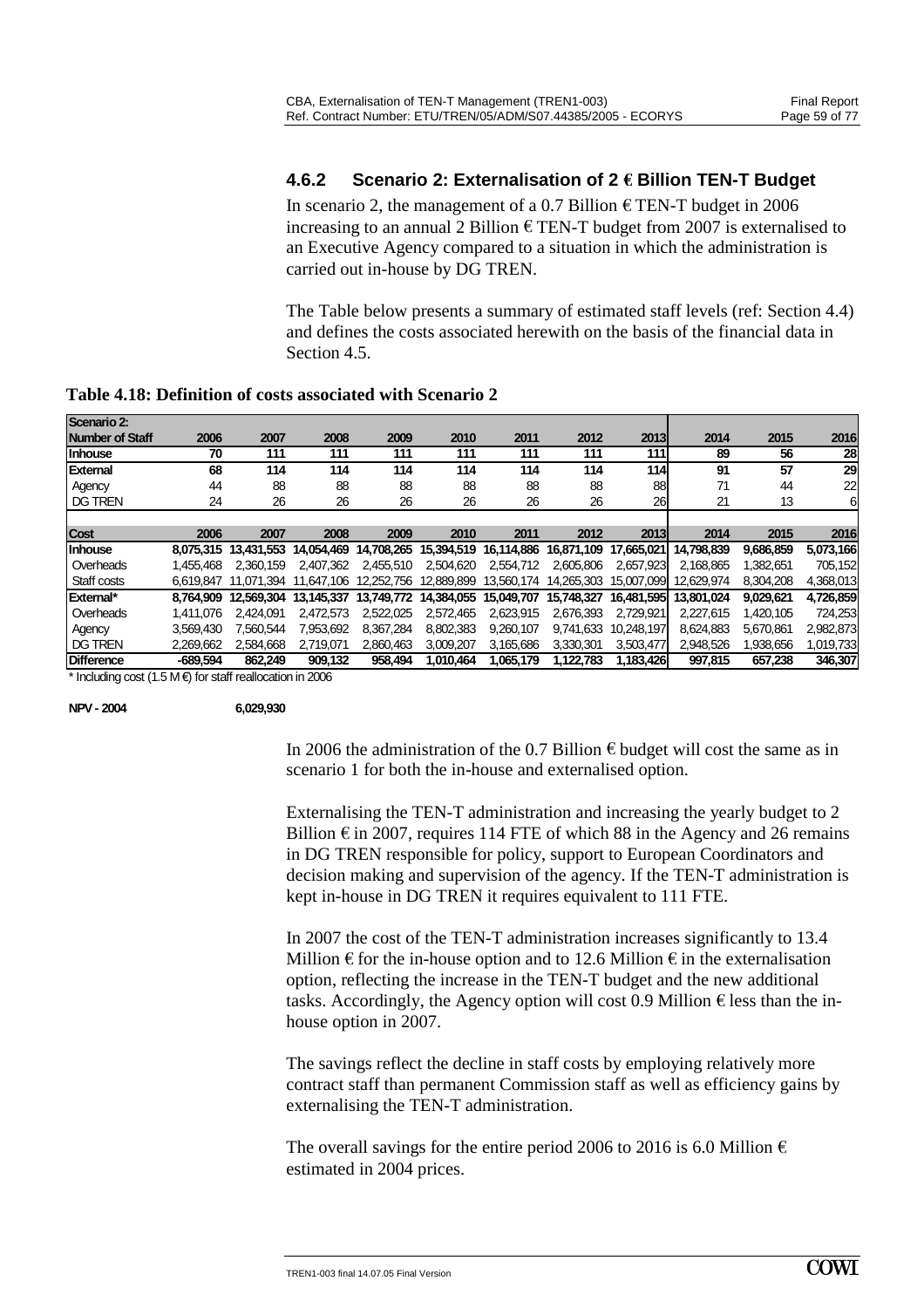#### **4.6.3 Scenario 3: Externalising a 4** € **Billion TEN-T Budget by 2012**

In scenario 3 the annual TEN-T budget is 0.7 Billion  $\epsilon$  in 2006, increasing to 2 Billion  $\epsilon$  in 2007, 3 Billion  $\epsilon$  in 2010 reaching 4 Billion by 2012. The administration of TEN-T is either externalised to an Agency or carried out inhouse by DG TREN.

The Table below presents a summary of estimated staff levels (ref: Section 4.4) and defines the costs associated herewith on the basis of the financial data in Section 4.5.

#### **Table 4.19: Definition of costs associated with Scenario 3**

| Scenario 3:     |            |            |                       |            |            |                                             |            |            |            |            |           |
|-----------------|------------|------------|-----------------------|------------|------------|---------------------------------------------|------------|------------|------------|------------|-----------|
| Number of Staff | 2006       | 2007       | 2008                  | 2009       | 2010       | 2011                                        | 2012       | 2013       | 2014       | 2015       | 2016      |
| <b>Inhouse</b>  | 70         | 111        | 111                   | 111        | 115        | 115                                         | 120        | 120        | 96         | 60         | 30        |
| External        | 68         | 114        | 114                   | 114        | 119        | 119                                         | 123        | 123        | 98         | 62         | 31        |
| Agency          | 44         | 88         | 88                    | 88         | 92         | 92                                          | 96         | 96         | 77         | 48         | 24        |
| <b>DG TREN</b>  | 24         | 26         | 26                    | 26         | 27         | 27                                          | 27         | 27         | 22         | 13         |           |
|                 |            |            |                       |            |            |                                             |            |            |            |            |           |
| <b>Cost</b>     | 2006       | 2007       | 2008                  | 2009       | 2010       | 2011                                        | 2012       | 2013       | 2014       | 2015       | 2016      |
| <b>Inhouse</b>  | 8.075.315  | 13.431.553 | 14.054.469            |            |            | 14,708,265 15,909,122 16,653,569 18,210,519 |            | 19,067,460 | 15,973,730 | 10,455,906 | 5,475,928 |
| Overheads       | 1.455.468  | 2.360.159  | 2.407.362             | 2.455.510  | 2.588.343  | 2.640.110                                   | 2.812.683  | 2.868.937  | 2.341.053  | 1.492.421  | 761,135   |
| Staff costs     | 6.619.847  |            | 11.071.394 11.647.106 | 12.252.756 | 13,320,778 | 14.013.459                                  | 15,397,836 | 16.198.523 | 13,632,677 | 8.963.485  | 4,714,793 |
| External*       | 8.764.909  | 12.569.304 | 13.145.337            | 13,749,772 |            | 14.984.015 15.677.423                       | 16.940.373 | 17.729.048 | 14.845.512 | 9.712.949  | 5.084.544 |
| Overheads       | 1,411,076  | 2.424.091  | 2.472.573             | 2.522.025  | 2.680.012  | 2.733.612                                   | 2.882,006  | 2.939.646  | 2.398.751  | 1.529.204  | 779,894   |
| Agency          | 3.569.430  | 7.560.544  | 7.953.692             | 8,367,284  | 9.178.968  | 9.656.274                                   | 10.599.879 | 11.151.073 | 9.384.743  | 6.170.468  | 3,245,666 |
| <b>DG TREN</b>  | 2.269.662  | 2.584.668  | 2.719.071             | 2.860.463  | 3.125.035  | 3.287.536                                   | 3.458.488  | 3,638,330  | 3.062.018  | 2.013.277  | 1,058,984 |
| Difference      | $-689.594$ | 862.249    | 909,132               | 958,494    | 925,107    | 976.146                                     | 1,270,146  | 1,338,412  | 1,128,218  | 742.957    | 391,384   |

\* Including cost (1.5 M €) for staff reallocation in 2006

**NPV - 2004 6,273,569**

In 2006 the administration of the 0.7 Billion  $\epsilon$  budget will cost the same as in scenario 1, for both the in-house and externalised option.

Externalising the TEN-T administration and increasing the yearly budget to 2 Billion  $\epsilon$  by 2007 requires 114 FTE of which 88 in the Agency and 26 remains in DG TREN responsible for policy and decision making, support to European Coordinators and supervision of the agency. If the TEN-T administration is kept in-house in DG TREN it would require equivalent to 111 FTE.

The cost of externalising the TEN-T Administration are 12.6 Million  $\epsilon$  in 2007 increasing to 15 Million  $\epsilon$  in 2010 and 17 Million  $\epsilon$  in 2012. The development in costs reflects the TEN-T budget and corresponding increased work load as well as price increases.

Compared to the in-house option the cost savings of externalising the TEN-T administration is 0.86 Million  $\epsilon$  in 2007, 0.93 Million  $\epsilon$  in 2010 and to 1.3 Million  $\epsilon$  in 2012.

The overall savings for the entire period 2006 to 2016 is 6.3 Million  $\epsilon$ estimated in 2004 prices.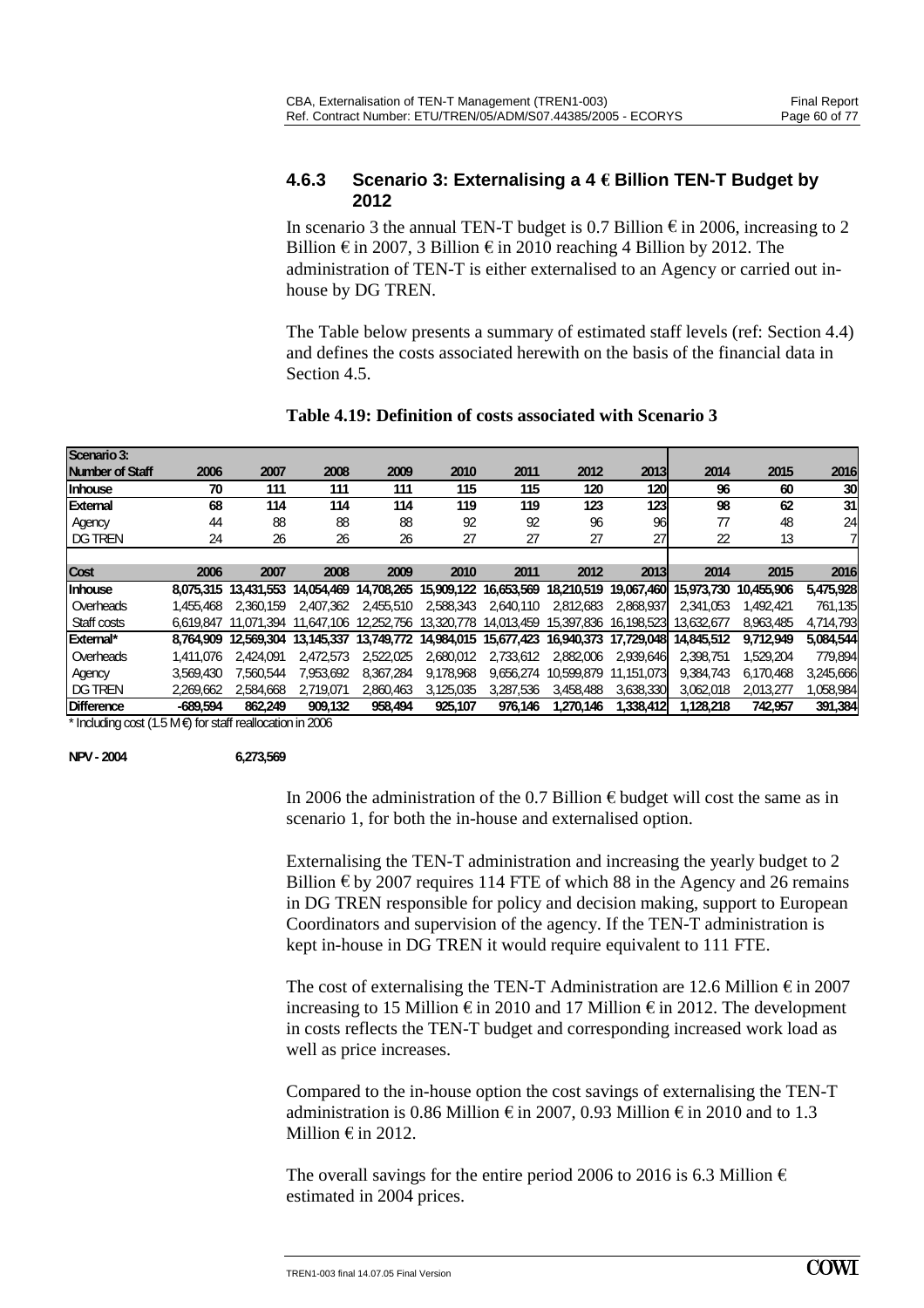#### **4.6.4 Cost of New Tasks**

Each of the scenarios 2 and 3 includes the costs of new tasks as defined in Section 4.3 covering:

- Enhanced Evaluation
- Awareness and promotion of TEN-T
- GIS Database
- Coordination unit for TEN-T & Extension hereof
- Know-How & Best Practise

The Table below illustrates the costs of the new tasks if carried out by the Agency for scenario 2 and 3.

**Table 4.20: Yearly Cost of New Tasks, Million** €**, 2006-2016** 

| <b>Cost of New Tasks, Agency</b> |                                                        |  |                                               |  |  |  |  |  |  |     |
|----------------------------------|--------------------------------------------------------|--|-----------------------------------------------|--|--|--|--|--|--|-----|
| <b>Million €</b>                 | 2006 2007 2008 2009 2010 2011 2012 2013 2014 2015 2016 |  |                                               |  |  |  |  |  |  |     |
| Scenario 2                       |                                                        |  | $0.0$ 2.1 2.2 2.3 2.4 2.6 2.7 2.8 2.3 1.5 0.8 |  |  |  |  |  |  |     |
| Scenario 3                       |                                                        |  | 0.0 2.1 2.2 2.3 2.6 2.7 3.0 3.1 2.6 1.7       |  |  |  |  |  |  | 0.9 |

The new tasks are created in 2007 for scenario 2 and 3. No new tasks were defined in scenario 1. In scenario 2 the new tasks amounts to 2.1 Million  $\epsilon$  in 2007 increasing to 2.8 Million  $\epsilon$  in 2013 reflecting price increases and increased number of staff. In scenario 3 the new tasks amounts to 3.1 Million  $\epsilon$ by 2013 reflecting the increased TEN-T budget as compared to scenario 2.

In Table 4.21 the calculated NPV is presented without the costs of the new tasks, as well as the present value of the new tasks (representing their costs).

**Table 4.21: NPV without new tasks and costs of new tasks, 2004 values** 

| <b>Million <math>\epsilon</math></b>      | <b>Scenario</b> 1 | Scenario 2 Scenario 3 |       |
|-------------------------------------------|-------------------|-----------------------|-------|
| NPV - without new tasks                   | 5.97              | 10.69                 | 10.78 |
| <b>Present Value (costs) of new tasks</b> |                   | 15.96                 | 16.93 |

The NPV without the new tasks increases with approximately 4 Million  $\epsilon$  for scenario 2 and 3, reflecting the increased work load of the new tasks in the Agency as compared to the in house option.

The present value (total cost) of the new tasks in 2004 prices is 15.8 Million  $\epsilon$ for scenario 2 and 16.9 Million  $\epsilon$  for scenario 3.

#### **4.6.5 Sensitivity Analysis**

In order to estimate the impact of the quality improvements and efficiency gains used when externalising the TEN-T administration to an Agency the net present value was calculated by reducing the expected ratio by 50% and with no efficiency gains at all (Table below).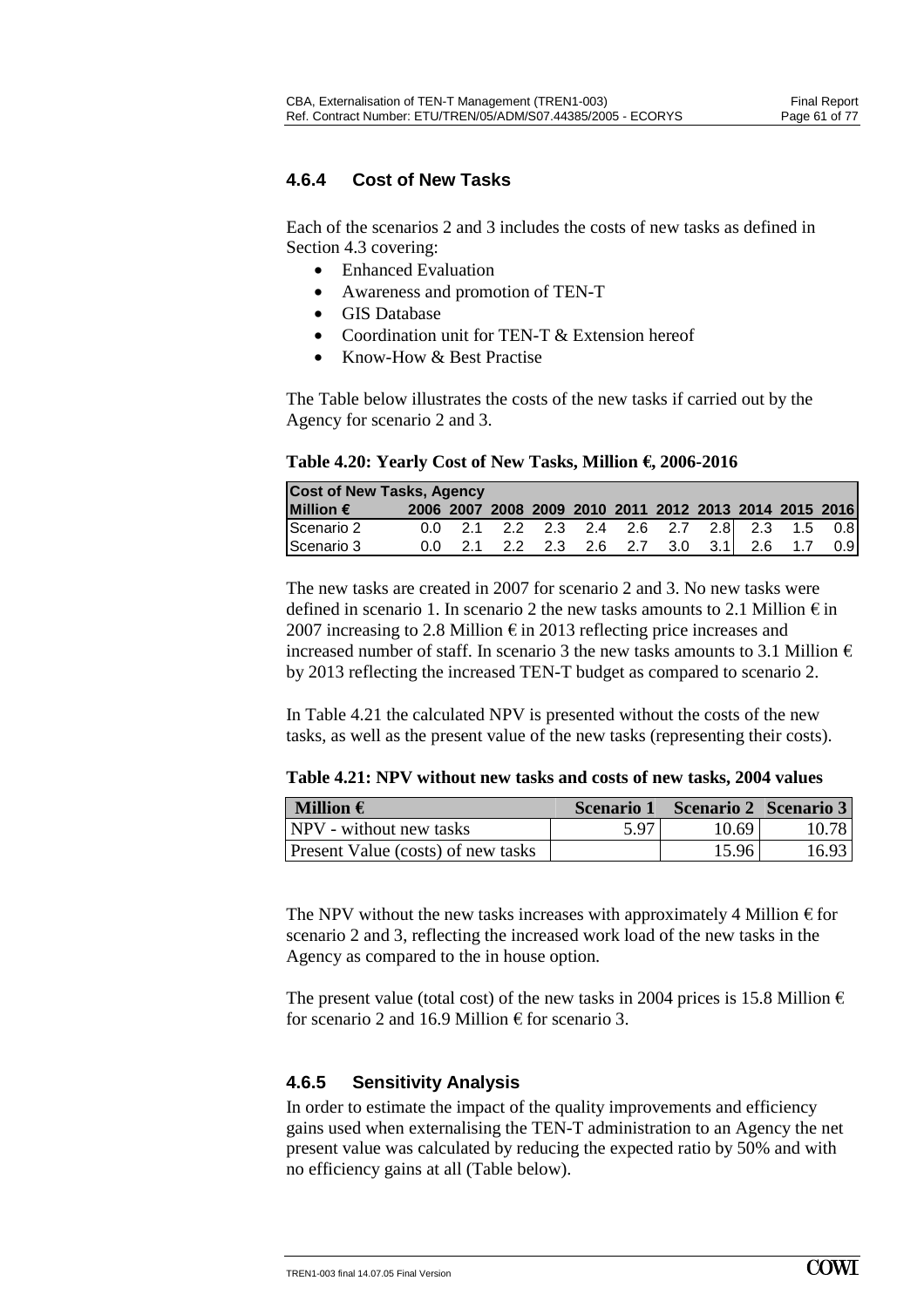Lowering the expected efficiency gains by 50% decreases the net present value significantly in all scenarios. Without gains the net present value is reduced by more than 70 % in scenario 1, and becomes negative for scenario 2 and 3.

|                             | TANIV BELI MINANG DILI I DI GIMILOD III LIIRROMO QAIND |                                      |                                      |  |  |  |  |  |  |  |  |
|-----------------------------|--------------------------------------------------------|--------------------------------------|--------------------------------------|--|--|--|--|--|--|--|--|
|                             | <b>Scenario 1</b>                                      | <b>Scenario 2</b>                    | <b>Scenario 3</b>                    |  |  |  |  |  |  |  |  |
| <b>Efficiency gain</b>      | <b>Million <math>\epsilon</math></b>                   | <b>Million <math>\epsilon</math></b> | <b>Million <math>\epsilon</math></b> |  |  |  |  |  |  |  |  |
| <b>Used in calculations</b> | 5.97                                                   | 6.03                                 | 6.27                                 |  |  |  |  |  |  |  |  |
| Reduced by 50 %             | 3.71                                                   | 2.47                                 | 2.55                                 |  |  |  |  |  |  |  |  |
| No Gains                    | .52                                                    | $-1.09$                              |                                      |  |  |  |  |  |  |  |  |

#### **Table 4.22: Impact on NPV of changes in Efficiency Gains**

To estimate the impact of staff costs on the NPV, the cost of Agency staff was analysed by changing the ratio between temporary agent and contract staff. The ratio used to calculate the staff costs is 45%/55% in the Agency. Changing the ratio by 5 percentage points to 40/60 and 50/50 increases and decreases the NPV by approximately 1 Million  $\epsilon$  in scenario 2 and 3 and approximately 0.5 Million  $\epsilon$  in scenario 1.

#### **Table 4.23: Impact on NPV of changes in Temporary agent/contract staff ratio**

| Agency               | <b>Scenario 1</b>                    | Scenario <sub>2</sub>                | Scenario 3                           |
|----------------------|--------------------------------------|--------------------------------------|--------------------------------------|
| <b>Staff Ratio %</b> | <b>Million <math>\epsilon</math></b> | <b>Million <math>\epsilon</math></b> | <b>Million <math>\epsilon</math></b> |
| 40/60                | 6.43                                 | 7.02                                 |                                      |
| 45/55                | 5.97                                 | 6.03                                 |                                      |
| 50/50                | 5.5 <sup>1</sup>                     | 5.04                                 |                                      |

The interest rate used as discounting rate in the calculation of the net present value is 4%. The Table below illustrates the impact on the net present value of increasing or decreasing the interest to 5% or 3%. For all the scenarios the impact on the net present value is an increase or decrease of approximately 8%.

|                      | <b>Scenario 1</b>                    | Scenario <sub>2</sub>                | Scenario 3                           |
|----------------------|--------------------------------------|--------------------------------------|--------------------------------------|
| <b>Interest Rate</b> | <b>Million <math>\epsilon</math></b> | <b>Million <math>\epsilon</math></b> | <b>Million <math>\epsilon</math></b> |
| 3%                   | 6.48                                 | 6.54                                 |                                      |
| 4%                   | 5.97                                 | 6.03                                 |                                      |
| 5%                   | 5.51                                 | 5.56                                 |                                      |

#### **Table 4.24: Impact on NPV of changes in Interest Rate**

The inflation rate used in the scenario calculations is 2%. As the interest rate is only used for adjustment of office costs the impact on NPV of changes to the interest rate is minor as illustrated in the Table below.

|                       | <b>Scenario 1</b>                    | Scenario <sub>2</sub>                | <b>Scenario 3</b>                    |
|-----------------------|--------------------------------------|--------------------------------------|--------------------------------------|
| <b>Inflation Rate</b> | <b>Million <math>\epsilon</math></b> | <b>Million <math>\epsilon</math></b> | <b>Million <math>\epsilon</math></b> |
| 1,5%                  | 5.96                                 | 6.05                                 |                                      |
| 2,0%                  | 5.97                                 | 6.03                                 | 0.27                                 |
| 2.5%                  | 5.98                                 |                                      |                                      |

#### **Table 4.25: Impact on NPV of changes in Inflation Rate**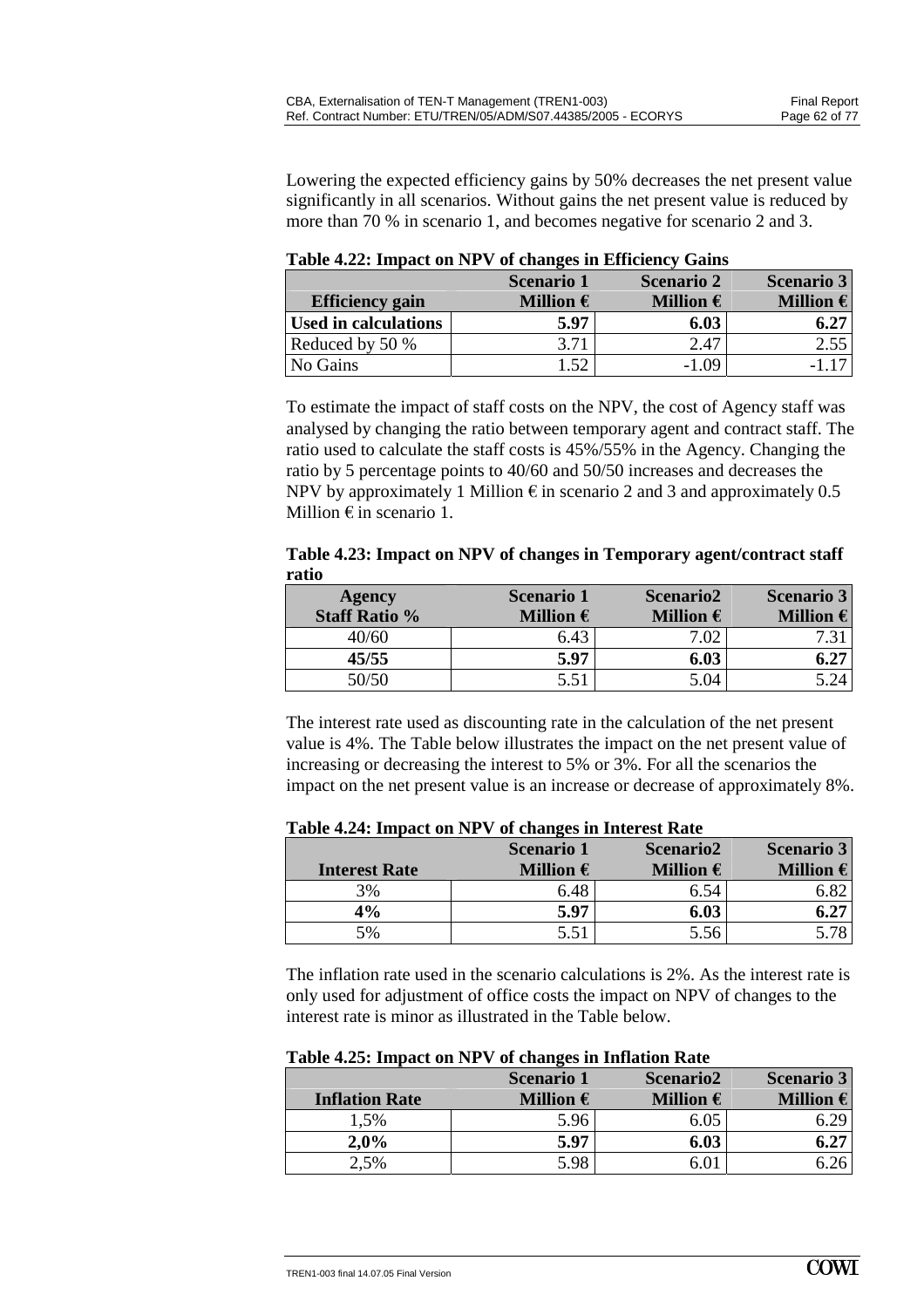# **5 Conclusions and Recommendations**

The present cost-benefit analysis compared two strategic options for the future management of the TEN-T programme (incl. possibly improvement hereof) from 2006 until 2013, taking into consideration different budget scenarios. The options are:

- 1 in-house option: the programme with current and newly recruited staff for both present and possible new tasks remains in DG TREN;
- 2 externalisation option: an Executive Agency is created, comprising a combination of staff transferred from DG TREN and newly recruited temporary contract staff. The option takes into consideration that not all tasks can be externalised and that DG TREN must maintain a certain staffing to carry out TEN-T related policy and decision making, including supervision of the Agency and support to European Coordinators related to political issues.

The main purpose of the study is to provide DG TREN with enough elements to substantiate a management decision in favour of one of the two options or an in-between solution with only partial externalisation of the TEN-T programme management.

Through an analysis of the present management situation (termed "Baseline Situation") and an extrapolation hereof, the study has estimated the number of FTE staff required in the Agency and DG TREN respectively to manage the TEN-T programme under different budget assumptions that could be decided by the Council for the period 2007-2013.

Further, and on the basis of discussions with key DG TREN staff, the study identifies the following 5 new tasks that should be considered included in the future TEN-T management as from 2007 if additional TEN-T funding is provided- whether in DG TREN or in the Agency:

- enhanced evaluation of Project Proposals;
- awareness and promotion of TEN-T Programme;
- improved and integrated TEN-T GIS;
- coordination other EU and non-EU initiatives in favour of TEN-T,
- knowledge-based TEN-T management (know-how and best practise).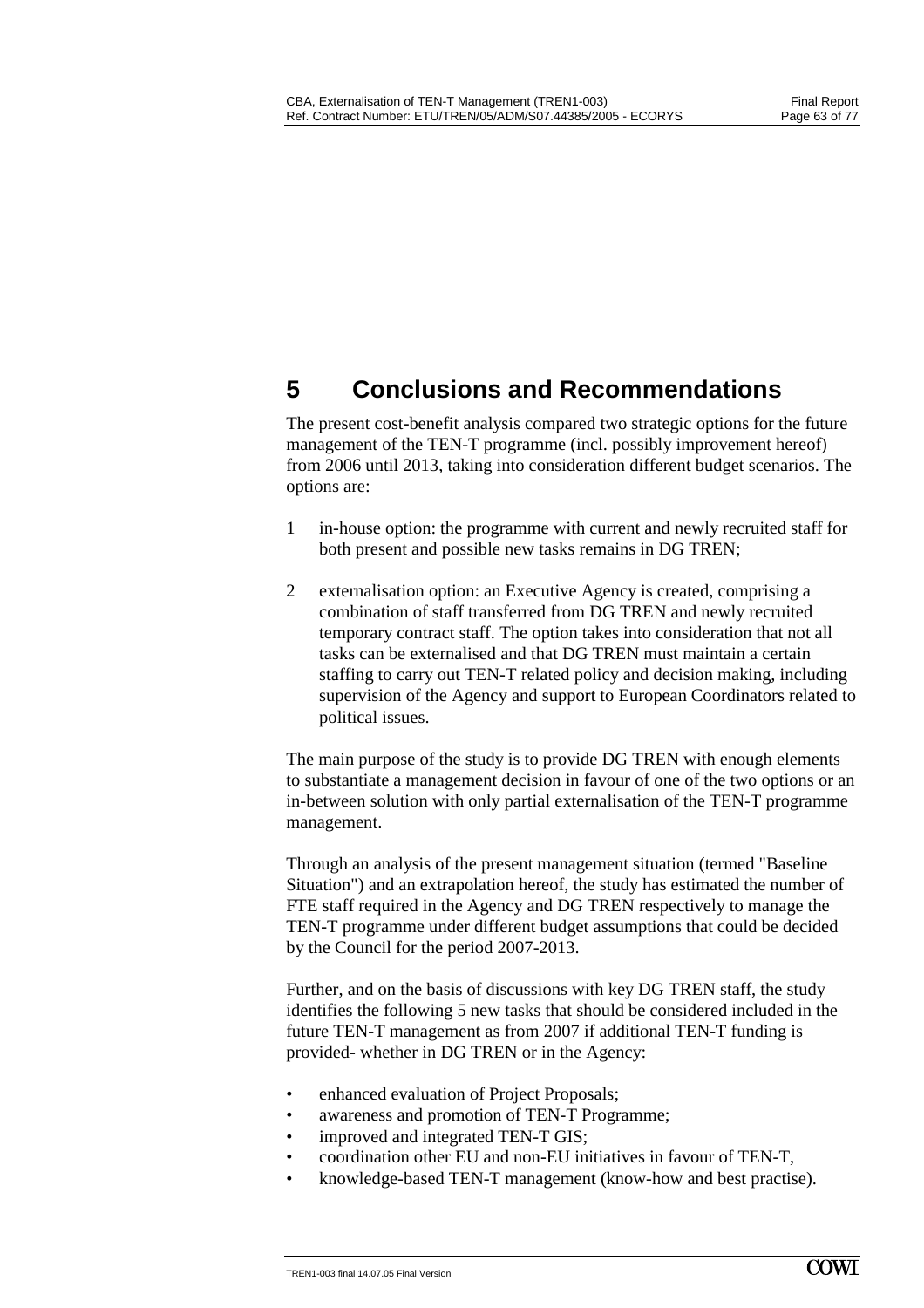| <b>Summary of CBA Findings</b>                      | <b>Scenario 1</b>      |        |                 | <b>Scenario 2</b> | <b>Scenario 3</b>              |          |  |
|-----------------------------------------------------|------------------------|--------|-----------------|-------------------|--------------------------------|----------|--|
|                                                     | <b>In-house</b>        | Agency | <b>In-house</b> | Agency            | <b>In-house</b>                | Agency   |  |
| Baseline Situation - Staff Level in FTE             | 70                     | N/A    | 70              | N/A               | 70                             | N/A      |  |
| <b>Budget</b>                                       | $2B\epsilon$<br>700 M€ |        |                 |                   | 2 increasing to 4 B $\epsilon$ |          |  |
| Estimated Staff Level in FTE (Peak)                 | 70                     | 44     | 111             | 114               | 120                            | 123      |  |
| - Of which : New Tasks<br>: in DG TREN (policy etc) |                        | 24     | 12.5            | 20<br>26          | 15                             | 22<br>27 |  |
| NPV including New Tasks ( $M\epsilon$ )             |                        |        | 6.03            |                   | 6.27                           |          |  |
| NPV excluding New Tasks ( $M\epsilon$ )             | 5.97                   |        | 10.7            |                   | 10.8                           |          |  |

The Cost-Benefit analysis of the three budget scenarios investigated can broadly be summarised as follows:

*Table 5.1: Summary of CBA findings* 

Based on the assumptions agreed with DG TREN and the analysis conducted the outcome shows that the externalization option from 2006 has a positive NPV in all 3 scenarios. Externalisation with the current TEN T budget of 0.7 Billion Euro would generate a NPV of 5.97 Million Euro (Scenario 1). The NPV varies from 6.03 to 6.27 Million  $\epsilon$  in Scenario 2 and 3 when including the new tasks which implies a qualitative improvement in the management of the TEN-T programme by the Agency reflecting the increased TEN-T budget.

The above achieved cost savings (positive NPVs) by externalising the TEN-T programme are mainly due to the external staff cost structure and a combination of qualitative improvements and the efficiency gains expected in the Agency.

Apart from the direct and measurable benefits reflected in the NPV, the decision on whether to externalise the TEN-T management should also take into consideration the non-quantifiable benefits expected from externalisation in comparison to a situation of internal management by the Commission.

The expected advantages generated by the creation of the executive agency are as follows:

• The Executive Agency will allow effective and flexible implementation of the externalised tasks. Indeed the Agency will be able to recruit transport specialists (technical, environmental, economical and financial) with specific hands-on transport appraisal, monitoring and management experience as and when required. The employment rules and procedures of the Agency will allow a more flexible human resources management policy allowing performance-based employment and better match between skills required and actual staff competencies.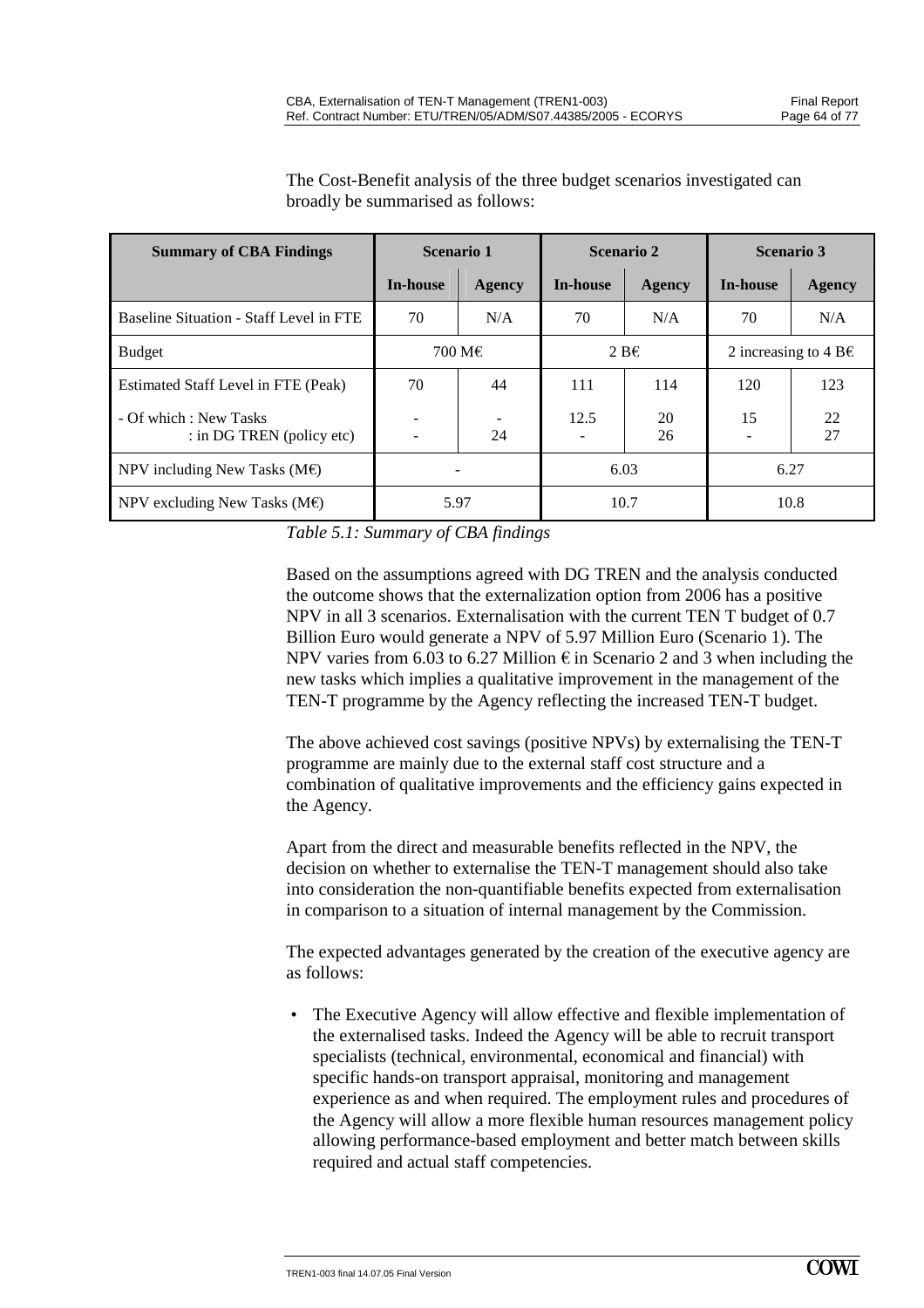- The agency will concentrate in one clearly identified set-up all the requested expertise for the management of the TEN-T programme. The staff recruited will be dedicated only to their tasks and fully focussed to pursue their assigned management objective. Thus, the Agency will be more likely to achieve economies of scale compared to direct management of the TEN T programme by the Commission departments and to reinforce the co-ordination between all the stakeholders interested or involved in the management of the projects.
- The separation of the programming and financial management tasks and the improved focus on financial management in the Agency will make it possible to simplify and create more efficient procedures for the adoption of financial decisions
- The creation of the Agency should also result in a closer collaboration with the final beneficiaries that will be facilitating the implementation of financial decisions. It should also bring more effective coordination of Community interventions from various funds on the priority corridors and provide better guaranties on the execution of the budget. The Agency, through its specialised staff, is likely to have more and better project evaluation and project monitoring tools and skills through enhanced evaluation methods, act as a knowledge centre gathering best practices and experiences also from other DGs, Member States and IFIs. This should also help the Agency to create as early as possible a constructive dialogue with the project promoters and better assess the maturity and viability of the project ideas.
- The creation of a TEN-T Agency will by itself contribute to an added visibility of the TEN-T programme firstly due to an effective separation between the management of the funds by the Agency, and of programming and monitoring by the Commission. This coupled with the employment of dedicated staff to undertake targeted awareness raising and promotion campaigns showing the impacts and benefits of the EU intervention will substantially improve the visibility of TEN-T programme in the Member States and in the general public.
- Programming will remain the key competence of the Commission and key management positions within the Agency will be filled by civil servants of the Commission seconded to the Agency. This will allow to maintain a suitable level of know-how inside the Commission. These temporary Agents will participate and benefit from the qualitative jump provided the recruitment of specialised staff by the Agency and this knowledge will be capitalised and will be cross-fertilised in the DGTREN and within the Commission in general.
- The added efficiency, focus and visibility of the TEN-T programme management are likely to have a positive effect on the pace of project implementation but also disbursement of EU commitments.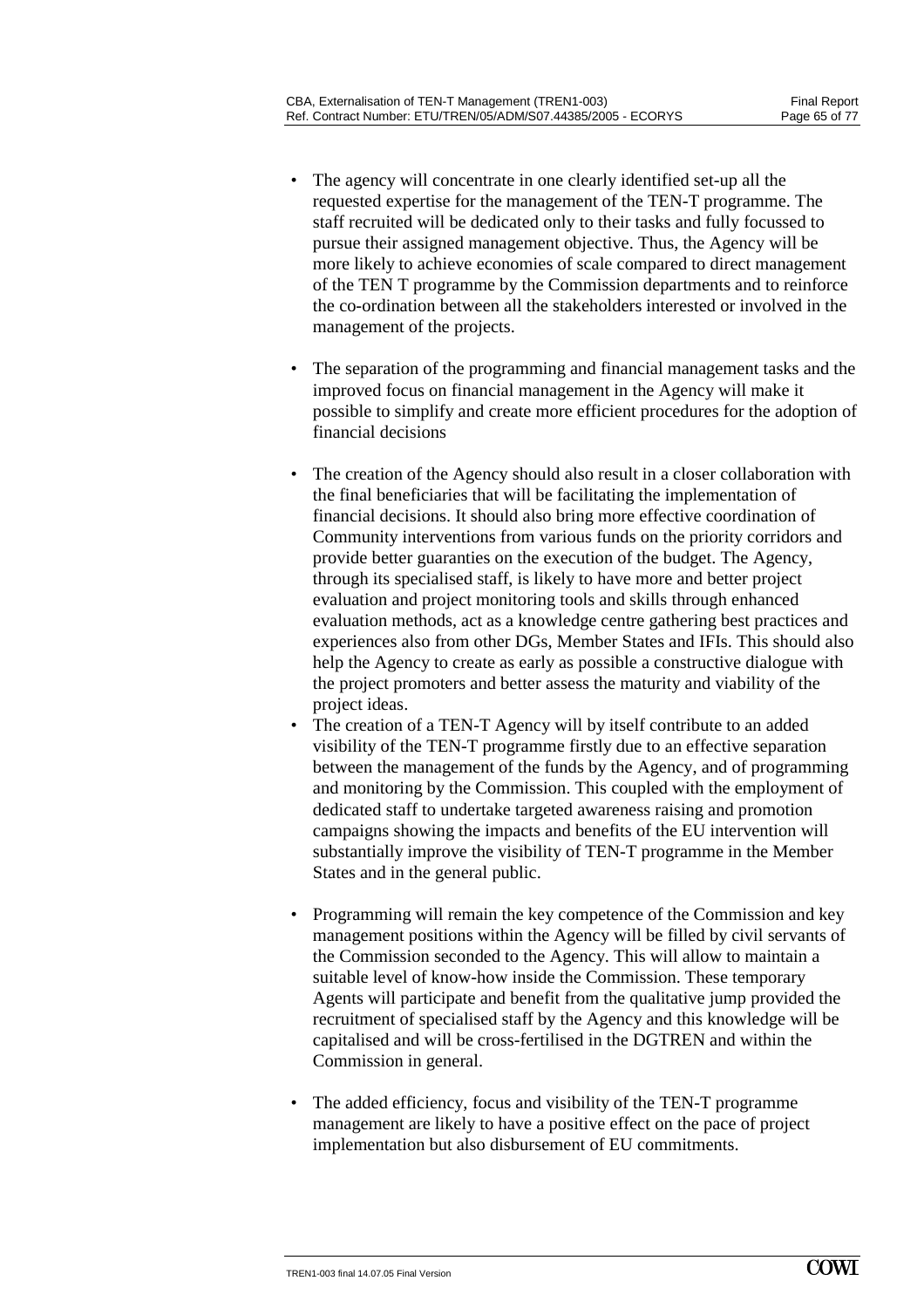Based on the above-mentioned results and considerations, the study recommends DG TREN the creation of the Executive Agency as from 2006 for the management of the TEN-T programme.

Subject to a positive decision by DG TREN to pursue the Agency option, further investigations and preparations should be launched as soon as possible, among these are:

- 1 Further detailing of tasks to be externalised. Although the study finds that all tasks except policy and decision making can be externalised, there may be specific considerations unknown to the Consultant that would impede such tasks in the Agency;
- 2 Recruitment or nomination of staff responsible for the identified new tasks could be commenced already before the Agency is operational, in order to ensure that all knowledge in the present organisation is accumulated.

The Agency will be judged on its results and should be considered administratively sound, managerially responsive and provided with:

- a clear mandate and centralised responsibility of Agency Director to organise the Agency in line with specific needs and on-going changes
- possibility to hire qualified and experienced staff;
- autonomy and empowerment of staff;
- clear devolution of responsibility and accountability of the staff for the performance of the programmes and projects (fostered entrepreneurial attitude)
- tight monitoring of progress towards realisation of the objectives

It is also important for DG TREN to clearly define the model of organization that best guarantees efficient management of the Agency. A (quasi)matrix organization is a model that has showed good results in other EU agencies.

A matrix organisation in an entrepreneurial organisation is considered one of the most effective models for delivering results. However, the goals and objectives of the organisation and the work groups must also be meaningful, effective and well-articulated. Without well set goals and objectives, the senior management of the Agency would have difficulty in establishing clear direction and would be vulnerable to the risk that the efforts of programme managers and other human resources may be spent on activities and projects that do not have top priority. The setting of clear strategies, goals and objectives is the foundation for defining achievable targets.

A pre-requisite for implementing an Agency organisational structure is therefore:

• Programme managers must have broad skills for managing programmes and activities and for taking the decisions needed to produce the expected results;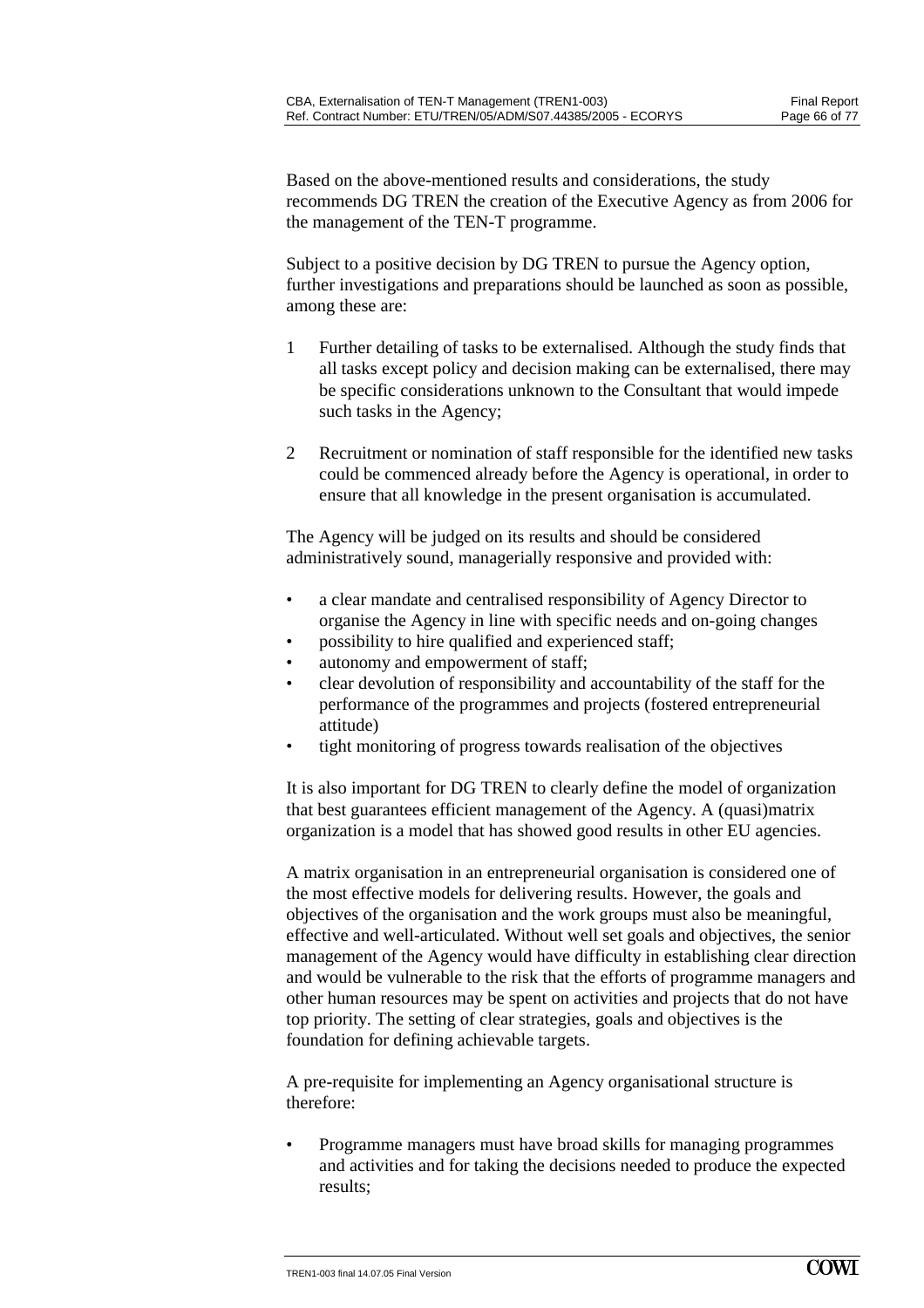- The management at all levels of the Agency need to fully embrace the strategies, goals and objectives of the TEN-T programme to ensure that action programmes and action plans are appropriate.
- Clear lines of communications should be established between the Agency and DG TREN
- The control and supervision functions by DG TREN should be clearly defined and explained to DG TREN and Agency staff
- TEN-T stakeholders (Member states, other DGs, IFIs) should be given a clear picture of the respective duties of DG TREN and the Agency.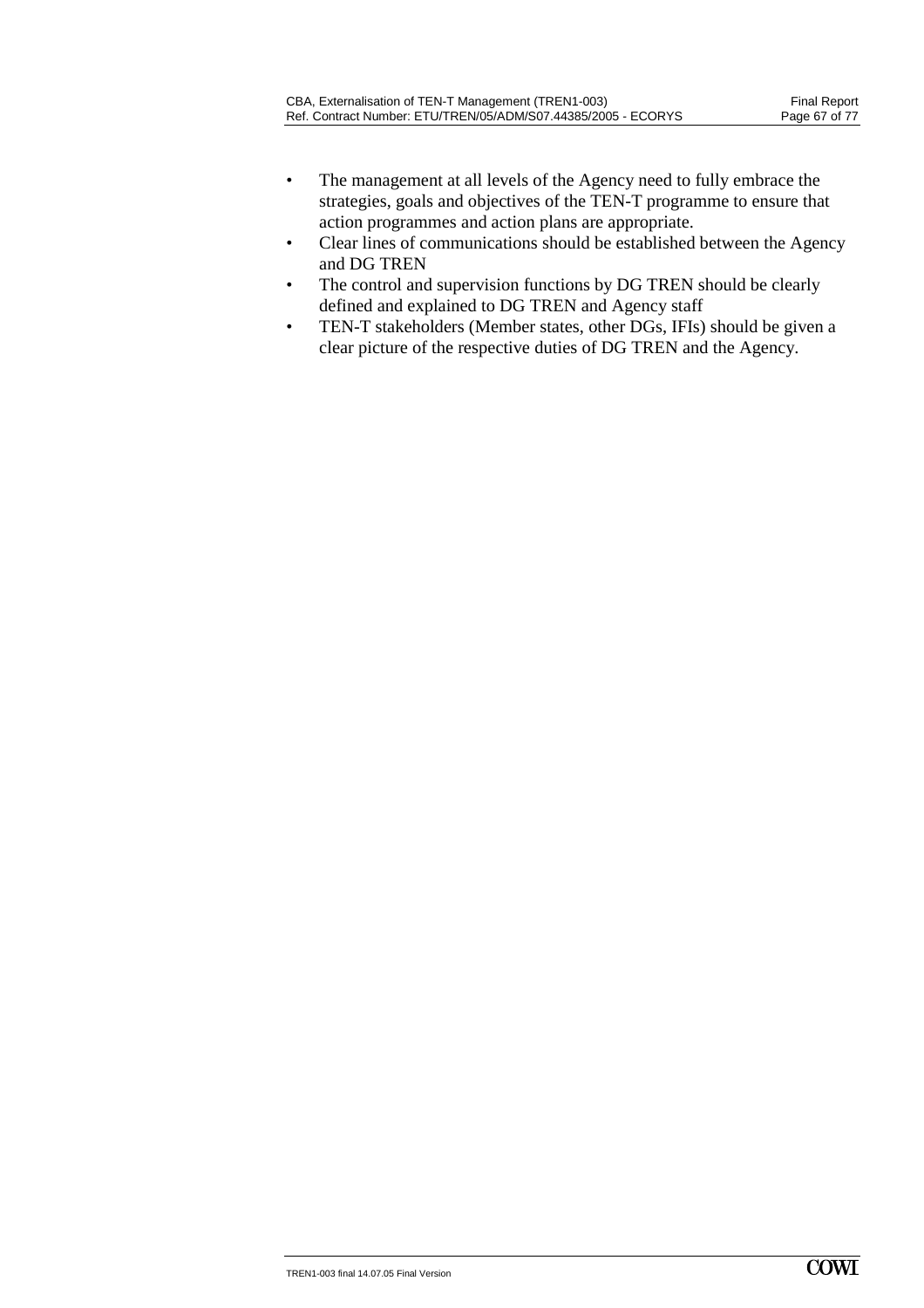| <b>Abbreviation</b> | <b>Meaning</b>                                         |
|---------------------|--------------------------------------------------------|
| <b>CBA</b>          | Cost-Benefit Assessment/Analysis                       |
| CF                  | <b>Cohesion Fund</b>                                   |
| <b>COA</b>          | <b>Court of Auditors</b>                               |
| DG                  | Directorate-General of the European Commission         |
| <b>DG ADMIN</b>     | <b>DG</b> Administration                               |
| <b>DG ECFIN</b>     | DG Economic and Financial Affairs                      |
| DG ENV              | <b>DG</b> Environment                                  |
| <b>DG MARKT</b>     | <b>DG</b> Internal Market                              |
| DG REGIO            | DG Regional Policy                                     |
| <b>DG TREN</b>      | DG Transport and Energy                                |
| D <sub>O</sub>      | Desk Officer                                           |
| EAR                 | European Agency for Reconstruction                     |
| <b>EIA</b>          | <b>Environmental Impact Assessment</b>                 |
| EIB                 | <b>European Investment Bank</b>                        |
| EIF                 | European Investment Fund                               |
| <b>EPSO</b>         | <b>European Personnel Selection Office</b>             |
| <b>ERDF</b>         | European Regional Development Fund                     |
| <b>FAC</b>          | Financial Assistance Committee for TEN-T               |
| <b>FTE</b>          | Full Time Equivalent                                   |
| <b>GIS</b>          | Geographical Information System                        |
| <b>ISPA</b>         | Instrument for Structural adjustment for Pre-Accession |
| LOI                 | Letter of Interest                                     |
| <b>MIP</b>          | Multi-annual Indicative Project                        |
| <b>MS</b>           | Member State of EU                                     |
| <b>NPV</b>          | Net Present Value                                      |
| <b>PMO</b>          | Personnel Management Office                            |
| <b>PPP</b>          | Public-Private Partnership                             |
| <b>PSR</b>          | Project Status Reports (For MIP Projects)              |
| TA                  | <b>Technical Assistance</b>                            |
| TEN-T               | Trans-European Network - Transport                     |

# **Appendix A: Abbreviations**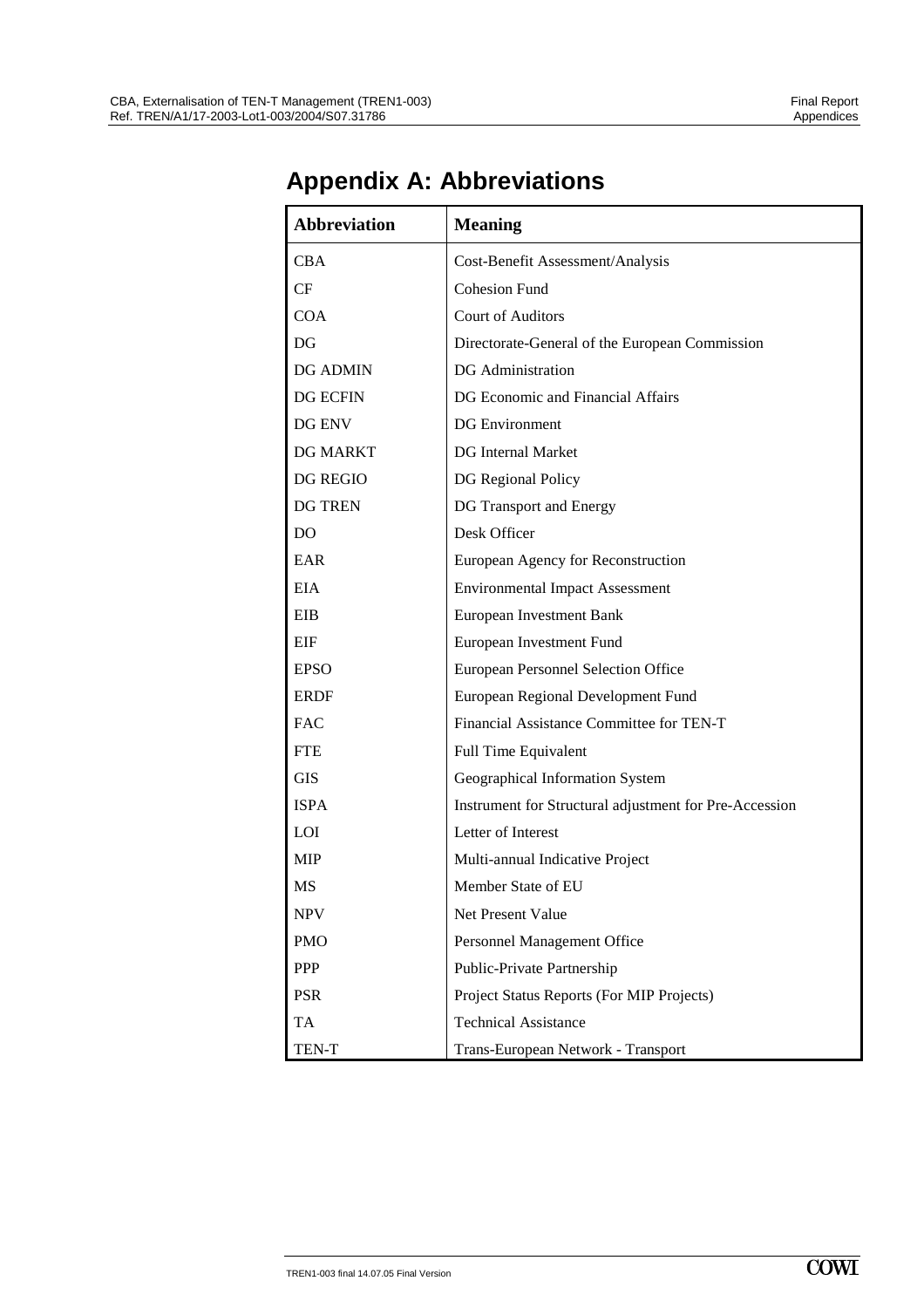# **Appendix B: Number of posts allocated to TEN-T programmes in November 2003 and 2004**

| Number of posts allocated to the TEN-T programme as of 30 November December 2003 (expressed in FTE which equals 12 person months) |                                         |                        |                                               |                |         |                         |                                 |                            |                         |
|-----------------------------------------------------------------------------------------------------------------------------------|-----------------------------------------|------------------------|-----------------------------------------------|----------------|---------|-------------------------|---------------------------------|----------------------------|-------------------------|
|                                                                                                                                   |                                         |                        | <b>Statutory post (including auxiliaries)</b> |                |         |                         |                                 | <b>Non-statutory posts</b> |                         |
|                                                                                                                                   | Total                                   |                        |                                               | Grade          |         |                         |                                 |                            |                         |
| <b>Directorate</b>                                                                                                                | statutory and<br>non-statutory<br>posts | <b>Total statutory</b> | A-grade                                       | B-grade        | C-grade | Total non-<br>statutory | Detached<br>national<br>experts | Interim<br>posts           | <b>External experts</b> |
| Directorate A                                                                                                                     |                                         |                        |                                               |                |         |                         |                                 |                            |                         |
| Actual                                                                                                                            | 3.93                                    | 3.93                   | 0.84                                          | 0.96           | 2.13    | 0.00                    |                                 |                            |                         |
| Unit B Horizontal                                                                                                                 |                                         |                        |                                               |                |         |                         |                                 |                            |                         |
| Actual                                                                                                                            | 10.55                                   | 10.55                  | 2.5                                           | 3.9            | 4.15    | 0.00                    |                                 |                            |                         |
| Unit B <sub>2</sub>                                                                                                               |                                         |                        |                                               |                |         |                         |                                 |                            |                         |
| Actual                                                                                                                            | 13.70                                   | 10.70                  | 4.65                                          | 2.15           | 3.9     | 3.00                    | 3                               |                            |                         |
| Unit B3                                                                                                                           |                                         |                        |                                               |                |         |                         |                                 |                            |                         |
| Actual                                                                                                                            | 15.85                                   | 12.85                  | 7.15                                          | $\overline{2}$ | 3.7     | 3.00                    | 3                               |                            |                         |
| Unit B4                                                                                                                           |                                         |                        |                                               |                |         |                         |                                 |                            |                         |
| Actual                                                                                                                            | $\mathbf{0}$                            | 0.00                   |                                               |                |         | 0.00                    |                                 |                            |                         |
| Directorate D                                                                                                                     |                                         |                        |                                               |                |         |                         |                                 |                            |                         |
| Actual                                                                                                                            | $\mathbf{0}$                            | 0.00                   |                                               |                |         | 0.00                    |                                 |                            |                         |
| Directorate E                                                                                                                     |                                         |                        |                                               |                |         |                         |                                 |                            |                         |
| Actual                                                                                                                            | 5.45                                    | 5.05                   | 2.7                                           | 0.45           | 1.9     | 0.40                    | 0.4                             |                            |                         |
| Directorate F                                                                                                                     |                                         |                        |                                               |                |         |                         |                                 |                            |                         |
| Actual                                                                                                                            | 1.8                                     | 1.80                   | 1.2                                           | 0.3            | 0.3     | 0.00                    |                                 |                            |                         |
| Directorate G                                                                                                                     | 0.9                                     |                        |                                               |                |         |                         |                                 |                            |                         |
| Actual<br>Total FTE TEN-T posts (exc. Dir A)                                                                                      |                                         | 0.60                   | 0.15                                          | 0.1            | 0.35    | 0.30                    | 0.3                             |                            |                         |
| Actual                                                                                                                            | 48.25                                   | 41.55                  | 18.35                                         | 8.90           | 14.30   | 6.70                    | 6.7                             | $\mathbf{0}$               | $\mathbf 0$             |
|                                                                                                                                   |                                         |                        |                                               |                |         |                         |                                 |                            |                         |
|                                                                                                                                   |                                         |                        |                                               |                |         |                         |                                 |                            |                         |
| Total posts DG TREN (inc. Dir A)                                                                                                  |                                         |                        |                                               |                |         |                         |                                 |                            |                         |
| Actual                                                                                                                            | 32.18                                   |                        |                                               |                |         |                         |                                 |                            |                         |

### Source : DG TREN

|                                    |                                         |                        | <b>Statutory post (including auxiliaries)</b> |                |         |                         |                                 | <b>Non-statutory posts</b> |                         |
|------------------------------------|-----------------------------------------|------------------------|-----------------------------------------------|----------------|---------|-------------------------|---------------------------------|----------------------------|-------------------------|
|                                    | <b>Total</b>                            |                        |                                               | Grade          |         |                         |                                 |                            |                         |
| <b>Directorate</b>                 | statutory and<br>non-statutory<br>posts | <b>Total statutory</b> | A-grade                                       | B-grade        | C-grade | Total non-<br>statutory | Detached<br>national<br>experts | Interim posts              | <b>External experts</b> |
| Directorate A                      |                                         |                        |                                               |                |         |                         |                                 |                            |                         |
| Actual                             | 4.01                                    | 4.01                   | 0.84                                          | 1.04           | 2.13    | 0.00                    |                                 |                            |                         |
| Unit B Horizontal                  |                                         |                        |                                               |                |         |                         |                                 |                            |                         |
| Actual                             | 3.60                                    | 3.60                   | 0.9                                           | 0.9            | 1.8     | 0.00                    |                                 |                            |                         |
| Unit B <sub>2</sub>                |                                         |                        |                                               |                |         |                         |                                 |                            |                         |
| Actual                             | 13.65                                   | 10.65                  | 4.65                                          | $\overline{2}$ | 4       | 3.00                    | 3                               |                            |                         |
| Unit B3                            |                                         |                        |                                               |                |         |                         |                                 |                            |                         |
| Actual                             | 20.75                                   | 17.75                  | 10.15                                         | 3              | 4.6     | 3.00                    | $\overline{3}$                  |                            |                         |
| Unit B4                            |                                         |                        |                                               |                |         |                         |                                 |                            |                         |
| Actual                             | 8.4                                     | 8.40                   | 1.6                                           | 4              | 2.8     | 0.00                    |                                 |                            |                         |
| Directorate D                      |                                         |                        |                                               |                |         |                         |                                 |                            |                         |
| Actual<br>Directorate E            | $\mathbf 0$                             | 0.00                   |                                               |                |         | 0.00                    |                                 |                            |                         |
| Actual                             | 5.75                                    | 5.15                   | 2.9                                           | 0.45           | 1.8     | 0.60                    | 0.6                             |                            |                         |
| Directorate F                      |                                         |                        |                                               |                |         |                         |                                 |                            |                         |
| Actual                             | 1.8                                     | 1.80                   | 1.2                                           | 0.3            | 0.3     | 0.00                    |                                 |                            |                         |
| Directorate G                      |                                         |                        |                                               |                |         |                         |                                 |                            |                         |
| Actual                             | 0.96                                    | 0.76                   | 0.26                                          | 0.1            | 0.4     | 0.20                    | 0.2                             |                            |                         |
| Total FTE TEN-T posts (exc. Dir A) |                                         |                        |                                               |                |         |                         |                                 |                            |                         |
| Actual                             | 54.91                                   | 48.11                  | 21.66                                         | 10.75          | 15.7    | 6.80                    | 6.8                             | $\mathbf{0}$               | $\bf{0}$                |
|                                    |                                         |                        |                                               |                |         |                         |                                 |                            |                         |
| Total posts DG TREN (inc. Dir A)   | 58.92                                   |                        |                                               |                |         |                         |                                 |                            |                         |
| Actual                             |                                         |                        |                                               |                |         |                         |                                 |                            |                         |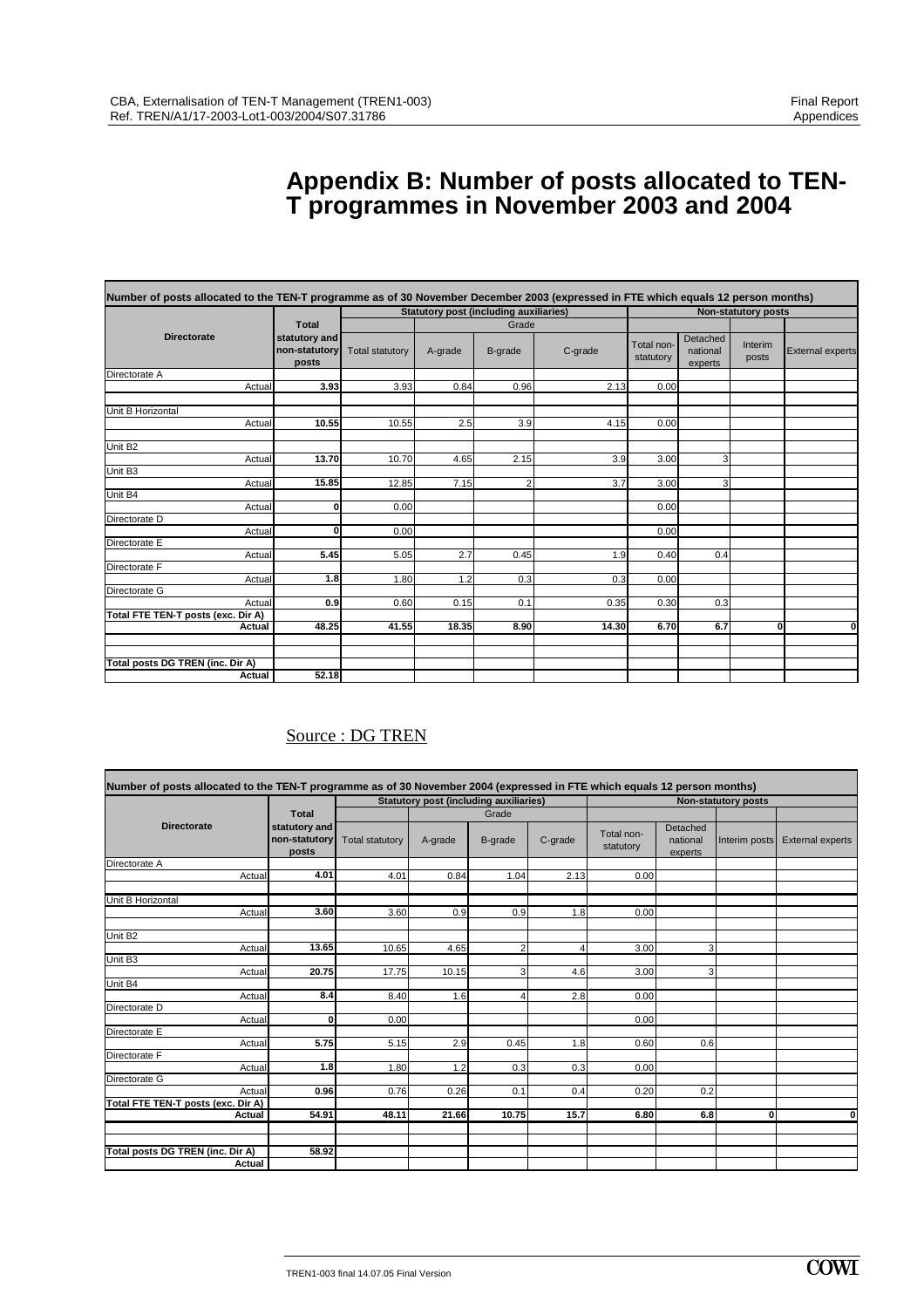# **Appendix C: Questionnaire**

## **INTRODUCTION**

In view of the recently adopted Community Regulation (EC 58/2003) laying down the statute for executive agencies, the Directorate-General for Transport and Energy (DG TREN) has decided to launch a study for a Cost-Benefit Assessment of the potential externalisation of the management of the Community financial support to the TEN-T.

The interviews with key stakeholders are part of the data collection phase with the objective to identify and quantify the activities of DG TREN TEN-T in particular, the rationale and the cost-effectiveness of establishing an Executive Agency.

Therefore it is important to obtain a clear understanding of the tasks and responsibilities in relation to the TEN-T procedures and the actual workload, and appreciate your cooperation in this respect.

# **Participant(s) in interview:**  Name  $\vert$  Unit Position  $\vert$  Area of responsibility

# **TASKS AND WORKLOAD**

1. Presented with the identified 16 TEN-T tasks (See the enclosed Table) - Please explain function, responsibility and the amount of time spend on TEN-T tasks?

1.a Identify the tasks, function and responsibility that you are involved in?

1.b How much of your time is spent on TEN-T on an overall annual basis. Further, please try to distribute the time on the 16 tasks.

1.c Are the 16 tasks identified in the table representative of the TEN-T administration, if not please explain?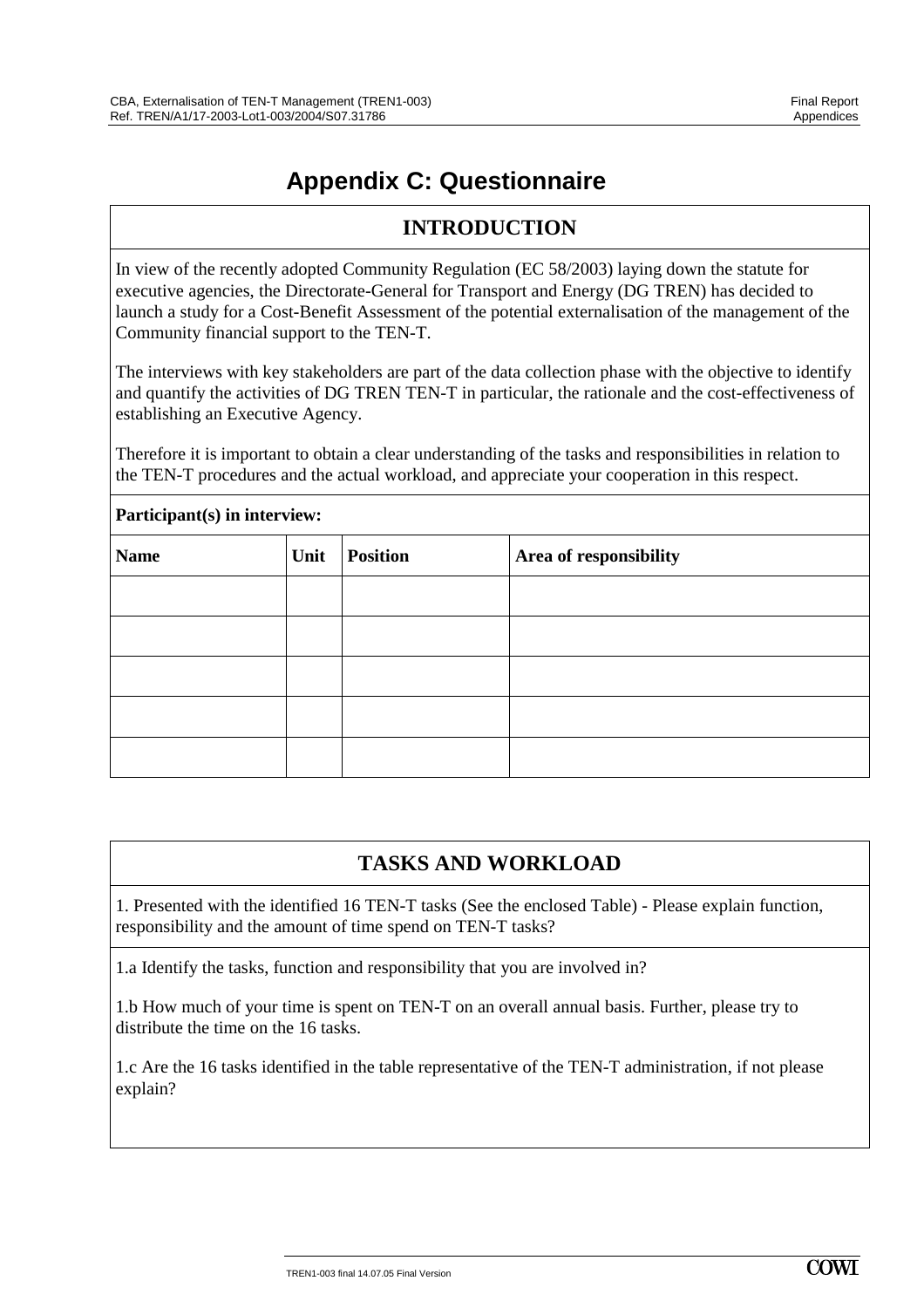## **QUALITY AND RESOURCE USE**

2. Quality of work versus time and resources available

2.a Does the present organisational set-up provide you with the time and resources to carry out your tasks to the standards expected by the Commission?

2.b Could the quality of your output be improved through additional time, resources or tools?

2.c Other points which could improve the quality of work carried out?

### **ADMINISTRATIVE PROCEDURES**

3. Procedures of TEN-T administration (overall and at project level)

3.a Does the current TEN-T procedures create constraints to your daily work?

3.b Are there obvious procedural changes that could improve the administration of the TEN-T, without conflicting with the legal basis of TEN-T?

#### **EFFICIENCY OF TENT-T ADMINISTRATION**

4. Identifying potential efficiency gains in the daily management of TEN-T projects

4.a According to your experience, are there any elements of the TEN-T administration that could/should be more efficiently managed?

4.b Do you experience unreasonable delays in your output resulting from the workflow within the present TEN-T administration/ project management system?

4.c Given an increase in TEN-T budget of 200%, what will be the impact on your tasks, if:

- The number of projects increases proportionately?
- The number of projects remains comparable but with higher contribution?

#### **EXTERNALISATION**

5. What can be externalised?

5.a Referring to the enclosed Table, which of the 16 tasks can in your opinion be externalised?

5.b Based on your specific tasks, will the externalisation of the TEN-T administration improve the efficiency, in terms of: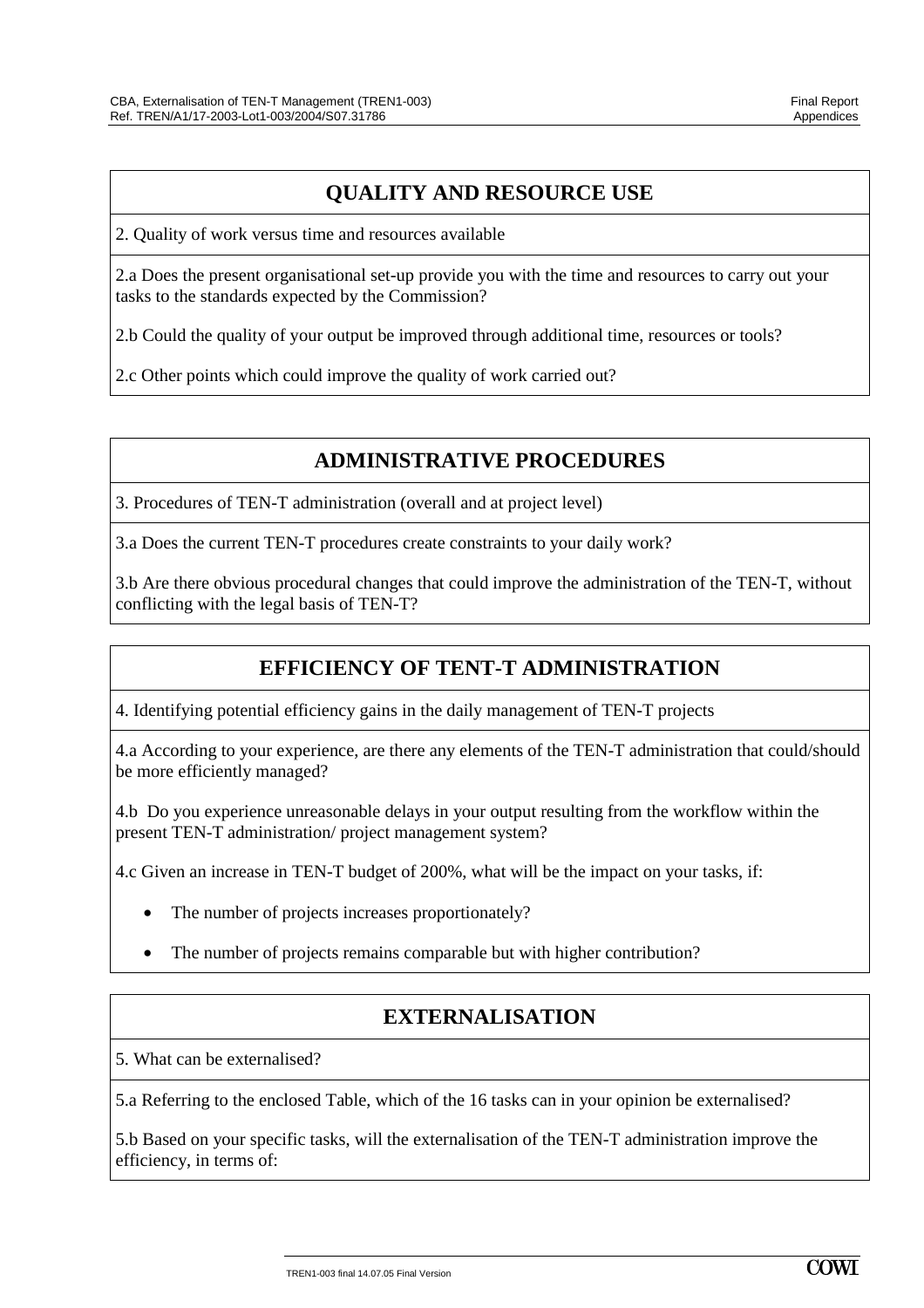- Time spend on each task
- Quality of the performed work
- Procedural improvement

Please explain:

5.c Bearing in mind the Regulation on "Externalisation" stating that tasks which require discretionary powers in translating political choices into action may not be outsourced, do you see any constraints in the co-operation between DG TREN and a future Agency that would reduce efficiency?

#### **THE AGENCY AND FUTURE ACTIVITIES**

6. The Agency and future expansion of activities

6.a Are there other tasks not presently managed by DG TREN, that could be undertaken by a future Agency for the benefit of the TEN-T programme?

6.b Any other comments or suggestions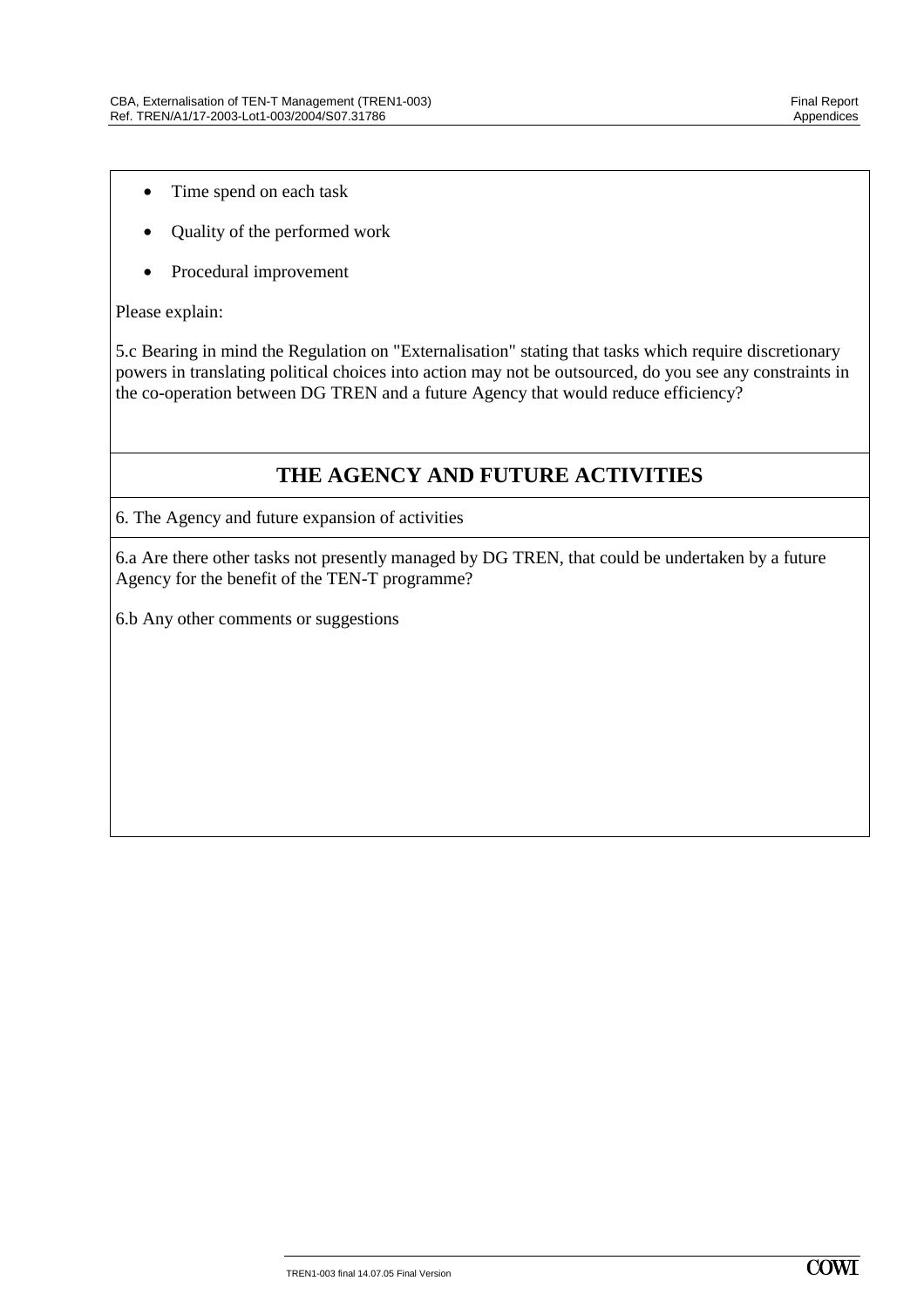#### **TEN-T: Baseline Definition of Tasks and Staffing Level**

| <b>Task</b>    | <b>Title</b>                       | <b>Description</b>                                                  | <b>Time spend</b><br>$(\%$ of year) |
|----------------|------------------------------------|---------------------------------------------------------------------|-------------------------------------|
| No.            |                                    |                                                                     |                                     |
| $\mathbf{1}$   | Policy & Decision Making           | All activities related to definition of strategy, legal base,       |                                     |
|                |                                    | implementing provisions and decisions on financing and<br>proposals |                                     |
| $\overline{2}$ | <b>Invitation to Member States</b> | Preparation and submission of LOI & Annexes, including              |                                     |
|                |                                    | standard application forms and status reports                       |                                     |
| 3              | Reception and Evaluation of        | a) Administrative and Database Registration and distribution to     |                                     |
|                | <b>TEN-T Proposals</b>             | Desk Officers; b) contacts to PP, assessment & evaluation,          |                                     |
|                |                                    | preparation of appraisal form and ranked list of proposals          |                                     |
| $\overline{4}$ | TEN-T FAC Committee                | Preparation of Dossier, invitations, meeting, possible              |                                     |
|                |                                    | adjustments to draft allocation, notes & minutes                    |                                     |
| 5              | <b>Adoption of Proposals</b>       | Following TEN-T FAC approval, inter service consultation and        |                                     |
|                |                                    | preparation of final docs and translation - including pos. Later    |                                     |
|                |                                    | revision                                                            |                                     |
| 6              | <b>Financial Commitment</b>        | Preparation, maintenance and closure of all financial               |                                     |
|                |                                    | commitments - both TEN-T and other external                         |                                     |
| $\tau$         | Contract                           | Preparation and Signature of Contracts & Grant Agreements,          |                                     |
|                |                                    | including possible amendments and closure                           |                                     |
| 8              | <b>Disbursements</b>               | Preparation and processing of advance, interim and final            |                                     |
|                |                                    | payments - including verification of supporting docs                |                                     |
| 9              | <b>Project Monitoring</b>          | Receipt and assessment of progress reports, request for add         |                                     |
|                |                                    | information - occasional site visits                                |                                     |
| 10             | Audit                              | Audit of expenditure and/or implementation procedures on            |                                     |
|                |                                    | specific projects                                                   |                                     |
| 11             | Procurement of Services            | TA for evaluation of demanding proposals and other                  |                                     |
|                |                                    | supporting studies                                                  |                                     |
| 12             | Budgeting                          | Annual work plan for TEN-T and internal budget allocations          |                                     |
| 13             | Controlling & Reporting            | General Supervision of various tasks                                |                                     |
| 14             | Filing and Archiving               | Database, digital and hardcopy filing of all documents              |                                     |
| 15             | Programme Evaluation               | Overall evaluation of TEN-T programme impact and                    |                                     |
|                |                                    | effectiveness. Regular and ad-hoc, typically by external TA         |                                     |
| 16             | <b>IT Support</b>                  | Not Helpdesk - specific support to development of tools for         |                                     |
|                |                                    | TEN-T monitoring and implementation                                 |                                     |
|                |                                    | TOTAL (Max. 100% if full time on TEN-T)                             |                                     |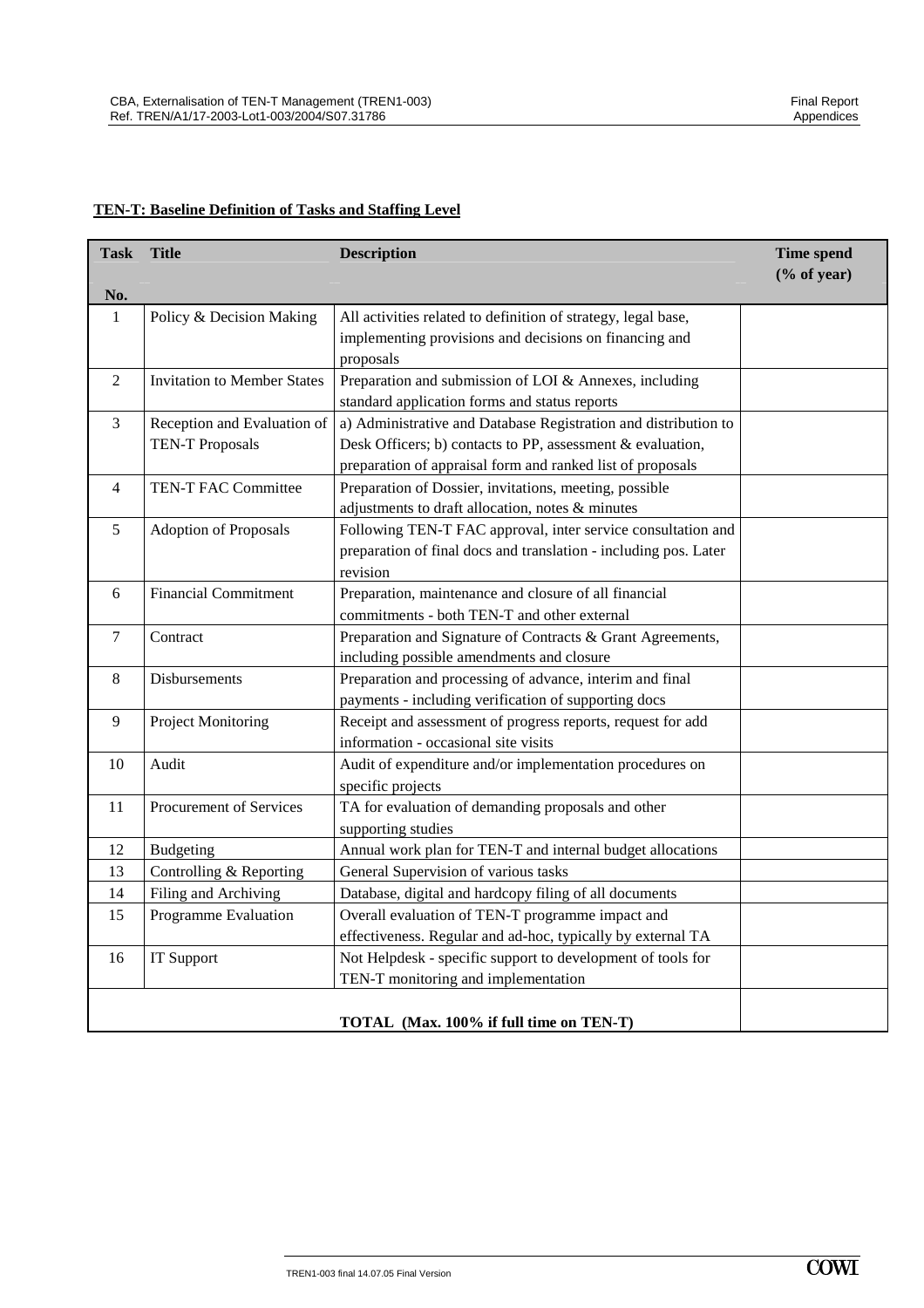# **Appendix D: List of Background Documentation**

- 1 Council Regulation (EC) 1655/1999 amending Council Regulation 2236/95
- 2 Council Regulation (EC), 807/2004 of 21 April 2004 amending Council Regulation 2236/95
- 3 Commission Decision C(2001) 2654 final of 19/09/2001 establishing an Indicative Multi-annual Programme
- 4 COM (2003) 564 Final, Amended Decision of the European Parliament and of the Council adopted on 21 April 2004 and amending Decision No 1692/96/EC on Community guidelines for the development of the trans-European transport
- 5 COUNCIL REGULATION (EC)No 58/2003 of 19 December 2002 laying down the statute for executive agencies to be entrusted with certain tasks in the management of Community programmes
- 6 Draft Commission Regulation on a standard financial regulation for the executive agencies
- 7 Court of Auditors opinions 8/2001 and 9/2003 on the above Draft Regulation
- 8 Commission Guidelines for establishing an Executive Agency
- 9 Externalisation Arrangements for "Intelligent Energy for Europe" Programme. A cost-effectiveness assessment, Final Report, Eueval-C3E, 10/12/2002
- 10 Draft Commission Decision setting-up and executive agency, the Intelligent Energy Executive Agency", to manage Community action in the field of energy in application of Council Regulation (EC)  $N^{\circ}$  58/2003
- 11 COM (2002) 264(01) Communication from the Commission : A new type of office for managing support and administrative tasks at the European Commission
- 12 Communication from the Commission : Management of Community programmes by networks of national agencies COM(2001) 648 (November 2001)
- 13 Draft Communication of DG TREN Financial perspectives 2007-2013 (FR)